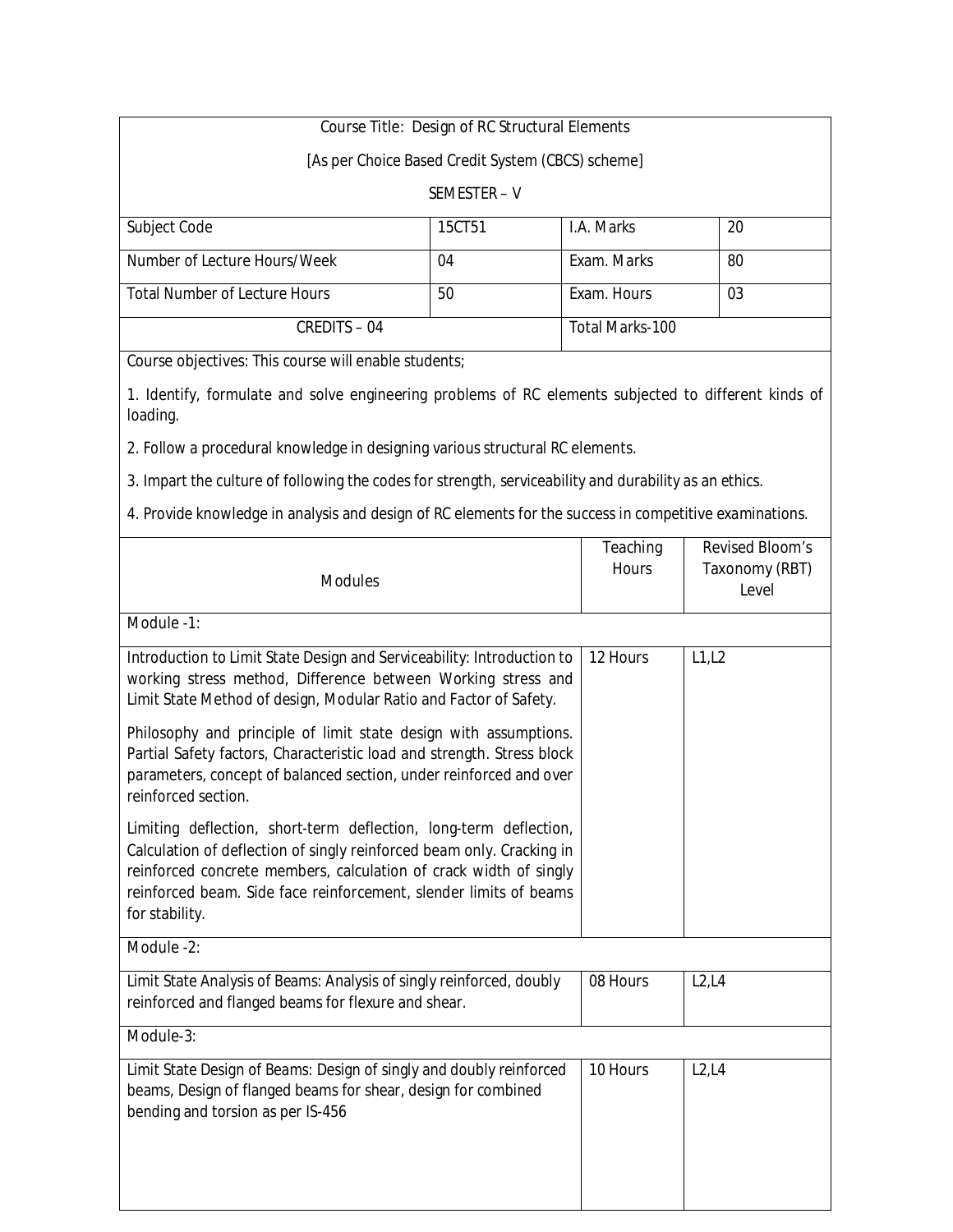| Module -4:                                                                                                                                                                                                                                                                                                                        |          |        |
|-----------------------------------------------------------------------------------------------------------------------------------------------------------------------------------------------------------------------------------------------------------------------------------------------------------------------------------|----------|--------|
| Limit State Design of Slabs and Stairs: Introduction to one way and<br>two-way slabs, Design of cantilever, simply supported and one-way<br>continuous slab. Design of two-way slabs for different boundary<br>conditions. Design of dog legged and open well staircases.<br>Importance of bond, anchorage length and lap length. | 10 Hours | L2, L4 |
| Module -5:                                                                                                                                                                                                                                                                                                                        |          |        |
| Limit State Deign of Columns and Footings: Analysis and design of<br>short axially loaded RC column. Design of columns with uniaxial and<br>biaxial moments, Design concepts of the footings. Design of<br>Rectangular and square column footings with axial load and also for<br>axial load & moment                             | 10 Hours | L2,L4  |

After studying this course, students will be able to:

- 1. Understand the design philosophy and principles.
- 2. Solve engineering problems of RC elements subjected to flexure, shear and torsion.
- 3. Demonstrate the procedural knowledge in designs of RC structural elements such as slabs, columns and footings.

# **Program Objectives (as per NBA)**

- o *Engineering Knowledge.*
- o *Problem Analysis.*

## **Question paper pattern:**

- The question paper will have 5 modules comprising of ten questions. Each full question carrying 16 marks
- There will be two full questions (with a maximum of three subdivisions, if necessary) from each module.
- Each full question shall cover the topics as a module
- The students shall answer five full questions, selecting one full question from each module. If more than one question is answered in modules, best answer will be considered for the award of marks limiting one full question answer in each module.

## **Text Books:** •

- 1. Unnikrishnan Pillai and Devdas Menon, "Reinforced Concrete Design", McGraw Hill, New Delhi
- 2. Subramanian, "Design of Concrete structures", Oxford university Press

3. H J Shah, "Reinforced Concrete Vol 1 (Elementary Reinforced Concrete)", Charotar Publishing House Pvt. Ltd.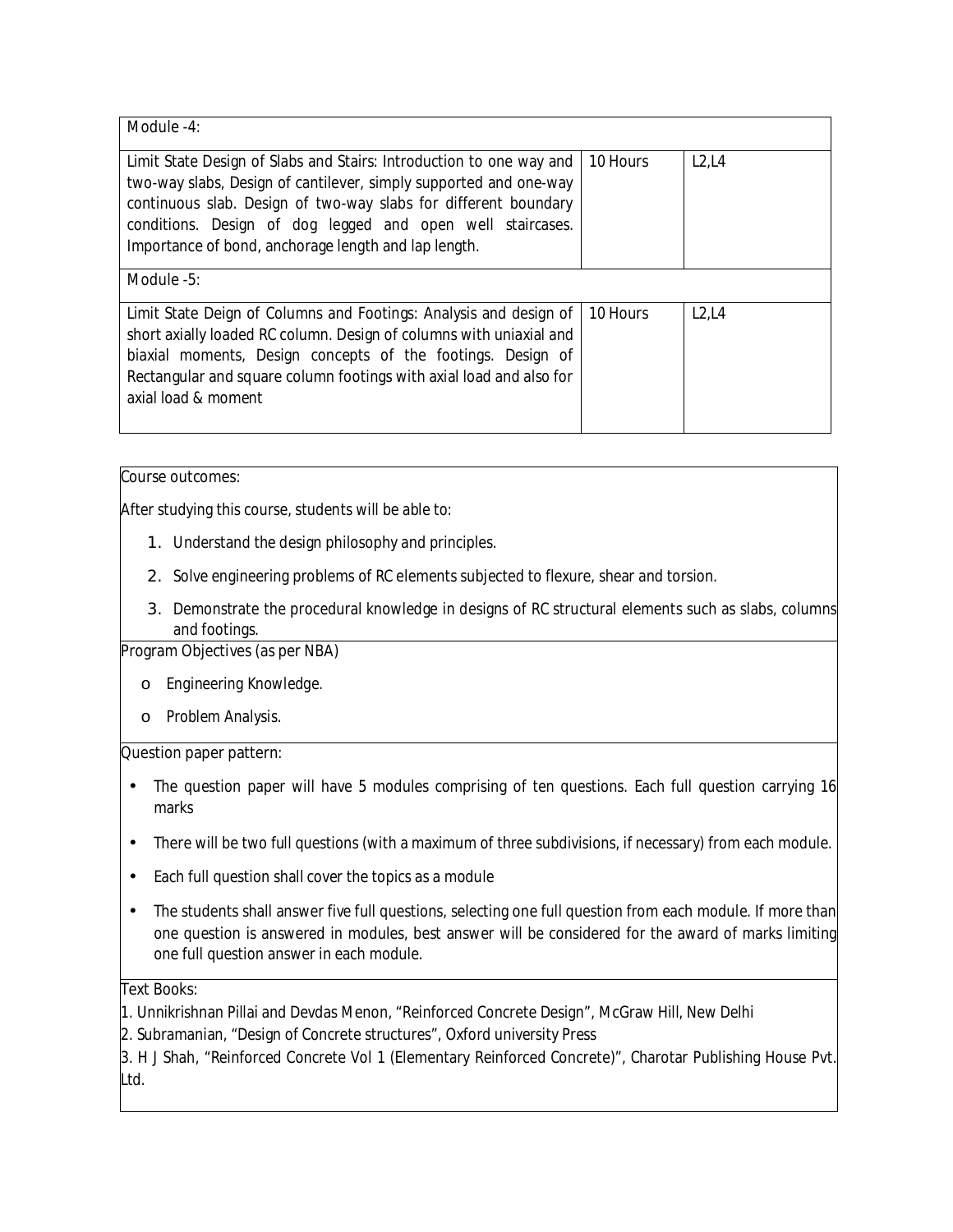- 1. P C Varghese, "Limit State design of reinforced concrete" , PHI, New Delhi
- 2. W H Mosley, R Husle, J H Bungey, "Reinforced Concrete Design", MacMillan Education, Palgrave publishers
- 3. Kong and Evans, "Reinforced and Pre-Stressed Concrete", Springer Publications
- 4. A W Beeby and Narayan R S, "Introduction to Design for Civil Engineers", CRC Press
- 5. Robert Park and Thomas Paulay, "Reinforced Concrete Structures", John Wiley & Sons, Inc.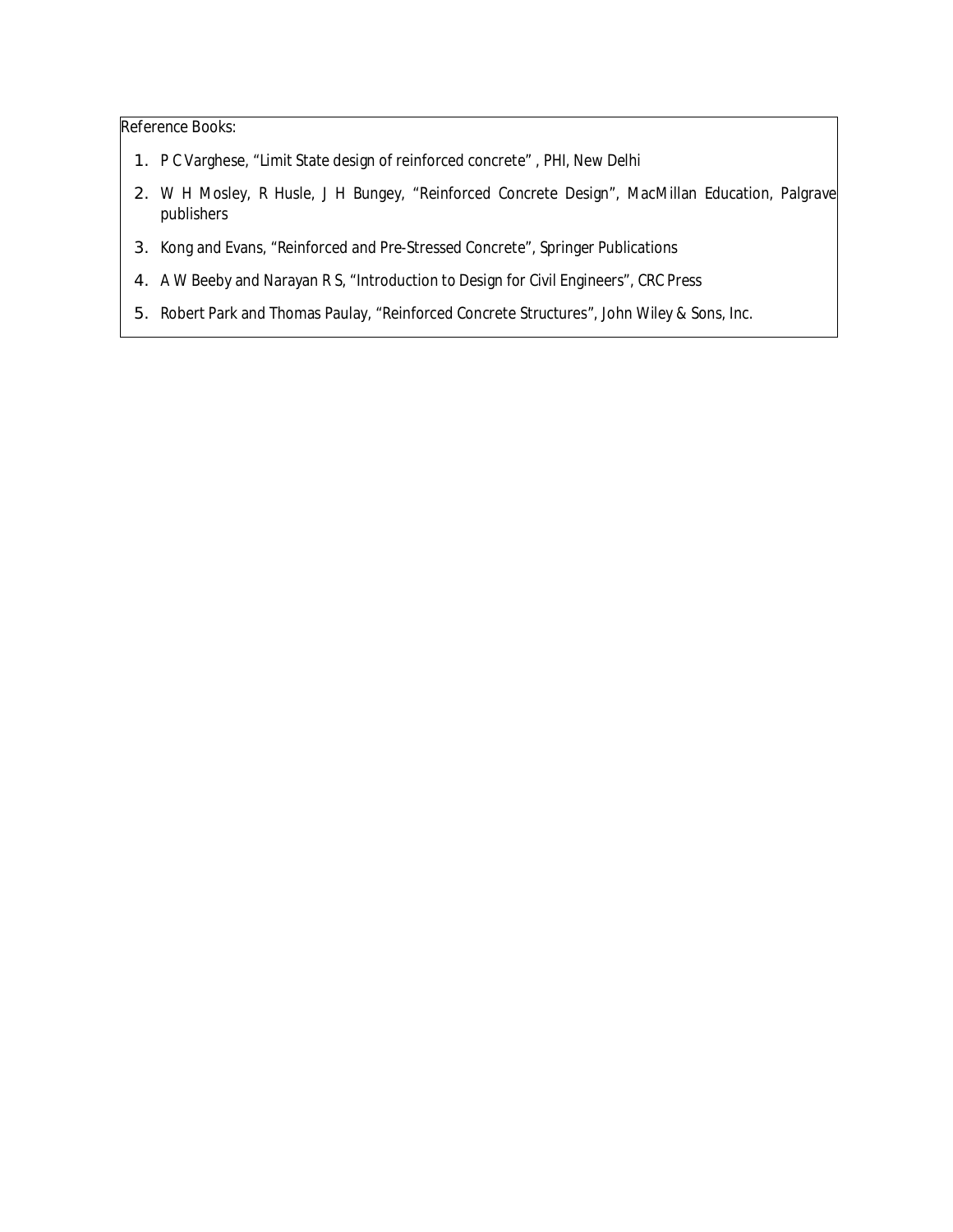|                                                                                                                                 | <b>Course Title: Construction Economics and Finance</b> |                        |                                       |
|---------------------------------------------------------------------------------------------------------------------------------|---------------------------------------------------------|------------------------|---------------------------------------|
|                                                                                                                                 | [As per Choice Based Credit System (CBCS) scheme]       |                        |                                       |
|                                                                                                                                 | SEMESTER-V                                              |                        |                                       |
| Subject Code                                                                                                                    | 15CT52                                                  | I.A. Marks             | 20                                    |
| Number of Lecture Hours/Week                                                                                                    | 04                                                      | Exam. Marks            | 80                                    |
| <b>Total Number of Lecture Hours</b>                                                                                            | 50                                                      | Exam. Hours            | 03                                    |
| <b>CREDITS-04</b>                                                                                                               |                                                         | <b>Total Marks-100</b> |                                       |
| Course objectives: This course will enable students;                                                                            |                                                         |                        |                                       |
| To understand the importance of financial management in construction.<br>1.                                                     |                                                         |                        |                                       |
| To determine flow statements in construction economics.<br>2.                                                                   |                                                         |                        |                                       |
| 3.<br>To ascertain and measure the financial aspect of construction projects.                                                   |                                                         |                        |                                       |
| <b>Modules</b>                                                                                                                  |                                                         | <b>Teaching</b>        | <b>Revised Bloom's</b>                |
|                                                                                                                                 |                                                         | <b>Hours</b>           | <b>Taxonomy (RBT)</b><br><b>Level</b> |
| Module -1:                                                                                                                      |                                                         |                        |                                       |
| <b>INTRODUCTION</b>                                                                                                             |                                                         | 10 Hours               | L1,L2,L3                              |
|                                                                                                                                 |                                                         |                        |                                       |
| Engineering economics, types of economics, Support Matters of<br>Economy as related to Engineering, Market demand and supply,   |                                                         |                        |                                       |
| Choice of Technology, Theory of Production, Economics of Scale,                                                                 |                                                         |                        |                                       |
| Theory of Costs and Break Even Analysis.                                                                                        |                                                         |                        |                                       |
| Module -2:                                                                                                                      |                                                         |                        |                                       |
| <b>CONSTRUCTION ECONOMICS</b>                                                                                                   |                                                         | 10 Hours               | L1, L2                                |
| Role of Civil Engineering in Industrial Development, Construction                                                               |                                                         |                        |                                       |
| development in Housing, transport and other infrastructures,                                                                    |                                                         |                        |                                       |
| Economics of ecology, environment, energy resources. Construction<br>workers - Urban Problems, Poverty, Unemployment Effects on |                                                         |                        |                                       |
| economics due to migration of construction workers to urban area.                                                               |                                                         |                        |                                       |
| Module-3:                                                                                                                       |                                                         |                        |                                       |
| <b>CAPITAL STRUCTURE</b>                                                                                                        |                                                         | 10 Hours               | L2,L3                                 |
| The need for financial management, Types of financing - short term                                                              |                                                         |                        |                                       |
| borrowing, long term borrowing, leasing, equity financing - Internal                                                            |                                                         |                        |                                       |
| generation of funds, External commercial borrowings, Assistance<br>from government budgeting support and international finance  |                                                         |                        |                                       |
| corporations.                                                                                                                   |                                                         |                        |                                       |
|                                                                                                                                 |                                                         |                        |                                       |
|                                                                                                                                 |                                                         |                        |                                       |
|                                                                                                                                 |                                                         |                        |                                       |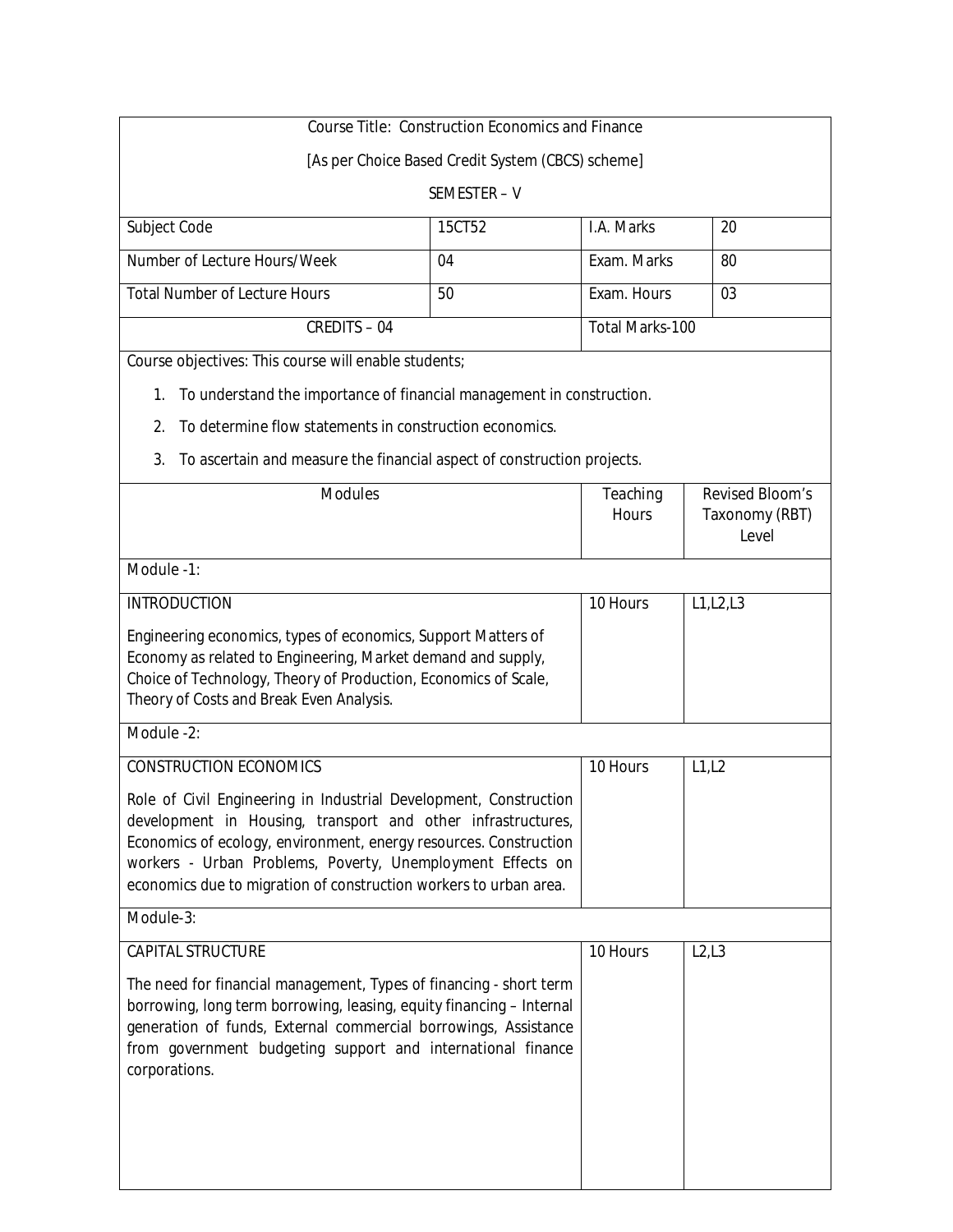| Module -4:                                                                                                                                                                                                                                                   |                 |                |
|--------------------------------------------------------------------------------------------------------------------------------------------------------------------------------------------------------------------------------------------------------------|-----------------|----------------|
| <b>FINANCIAL ANALYSIS</b>                                                                                                                                                                                                                                    | <b>10 Hours</b> | L2, L3, L4, L5 |
| Fund Flow and Cash Flow statements (Simple Problems), Financial<br>Analysis – Meaning and Types, Tools and Techniques, Ratio Analysis,<br>Types of Ratios, Profitability Ratio, Turnover ratio, Financial ratio<br>(Balance sheet ratios) (Simple problems). |                 |                |
| Module -5:                                                                                                                                                                                                                                                   |                 |                |
| <b>WORKING CAPITAL MANAGEMENT</b>                                                                                                                                                                                                                            | 10 Hours        | L1,L2          |
| Working Capital Management - Concept of Working Capital -<br>Factors Affecting Working Capital – Sources of Working Capital –<br>Forecasting The Working Capital Requirements.                                                                               |                 |                |
| Liquidity and Profitability, Determination of Working Capital-<br>Theories and Approaches                                                                                                                                                                    |                 |                |

After studying this course, students will be able to:

- 1. Recognize the importance of working capital management and engineering economics.
- 2. Prepare fund flow and cash flow statements and implement in construction accounting.
- 3. Analyze and evaluate financial stature of construction projects.

## **Program Objectives (as per NBA)**

- o *Engineering Knowledge.*
- o *Problem Analysis.*

#### **Question paper pattern:**

- The question paper will have ten questions, each full question carrying 16 marks.
- There will be two full questions (with a maximum three sub divisions, if necessary) from each module.
- Each full question shall cover the topics under a module.
- *The students shall answer Five full questions selecting one full question from each module.*
- If more than one question is answered in modules, best answer will be considered for the award of marks limiting one full question answer in each module.

- 1. Urban Economics by Warneer Z Hirsch, Macmillan, New York.
- 2. Financial Management, I.M. Pandey
- 3. P. Saravanavelu, "Management Accounting Principles and Practice".
- 4. Prof. K.S. Nagapathi "Management Accounting", R. Chand & Co., New Delhi.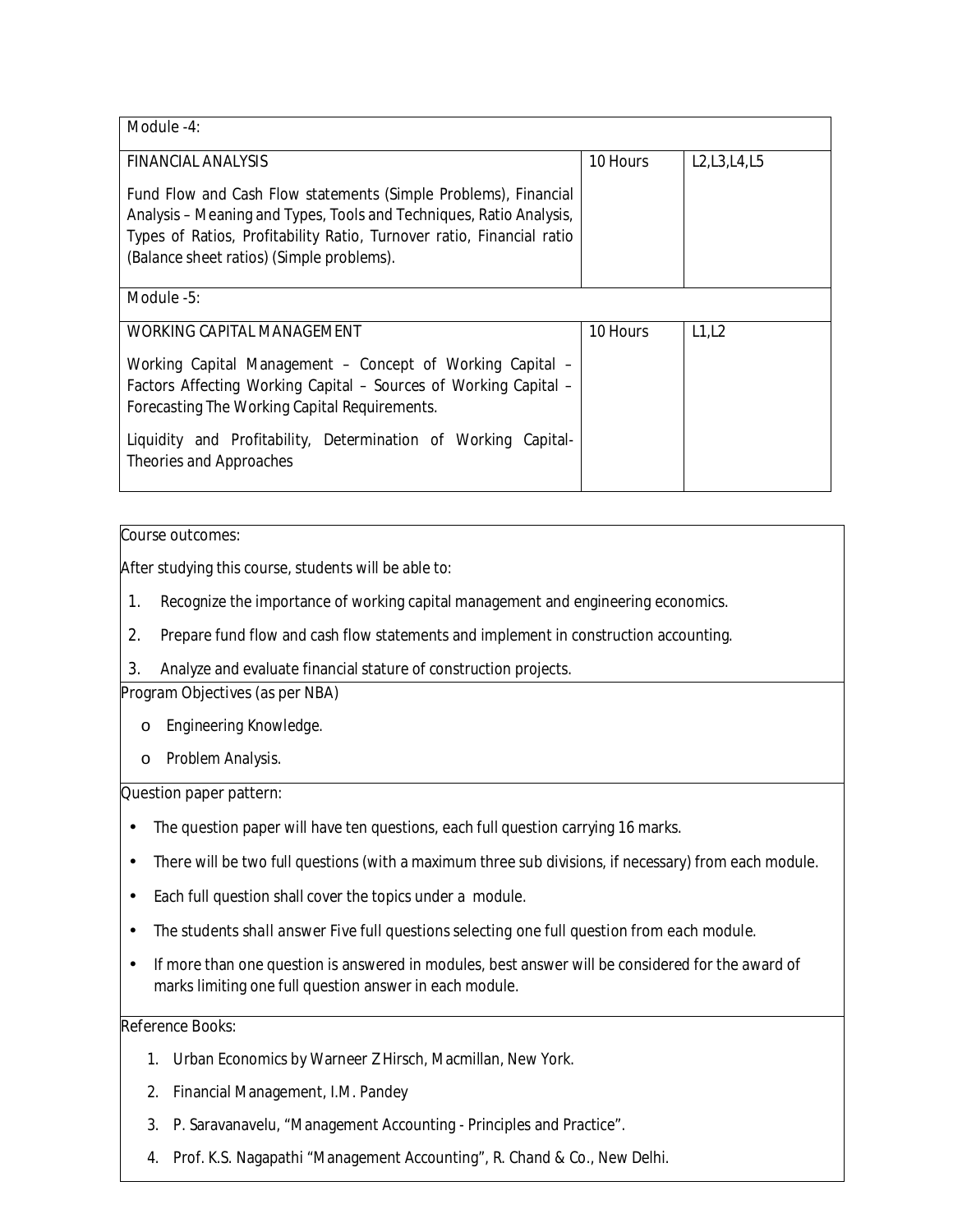|                               | <b>Course Title: Geotechnical Engineering</b> |                                                   |    |
|-------------------------------|-----------------------------------------------|---------------------------------------------------|----|
|                               |                                               | [As per Choice Based Credit System (CBCS) scheme] |    |
|                               | SEMESTER - V                                  |                                                   |    |
| Subject Code                  | 15CT53                                        | I.A. Marks                                        | 20 |
| Number of Lecture Hours/Week  | 04                                            | Exam. Marks                                       | 80 |
| Total Number of Lecture Hours | 50                                            | Exam. Hours                                       | 03 |
| <b>CREDITS - 04</b>           |                                               | Total Marks- 100                                  |    |

**Course objectives:** This course will enable students;

- 1. To understand the significance of engineering properties of soils and their relation to the formation of soils.
- 2. To comprehend the procedural knowledge of compaction & consolidation of soils and analyze the effects of permeability on soil behavior.
- 3. To apply the knowledge of shear strength of soils in the actual field conditions with respect to drainage conditions available in the field.

| <b>Modules</b>                                                                                                                                                                                                                                                                               | <b>Teaching Hours</b> | <b>Revised Bloom's</b><br><b>Taxonomy (RBT)</b><br>Level |
|----------------------------------------------------------------------------------------------------------------------------------------------------------------------------------------------------------------------------------------------------------------------------------------------|-----------------------|----------------------------------------------------------|
| Module -1:                                                                                                                                                                                                                                                                                   |                       |                                                          |
| <b>INTRODUCTION</b>                                                                                                                                                                                                                                                                          | 03 Hours              | L1, L2                                                   |
| Introduction, origin and formation of soil, Phase Diagram, phase<br>relationships, definitions and their interrelationships.                                                                                                                                                                 |                       |                                                          |
| <b>INDEX PROPERTIES</b>                                                                                                                                                                                                                                                                      | 07 Hours              | L1, L2, L3                                               |
| Determination of Index Properties -Specific gravity, water content,<br>in-situ density and particle size analysis (sieve and sedimentation<br>analysis)Atterberg'sLimits, consistency indices, relative density,<br>activity of clay, Plasticity chart, unified and BIS soil classification. |                       |                                                          |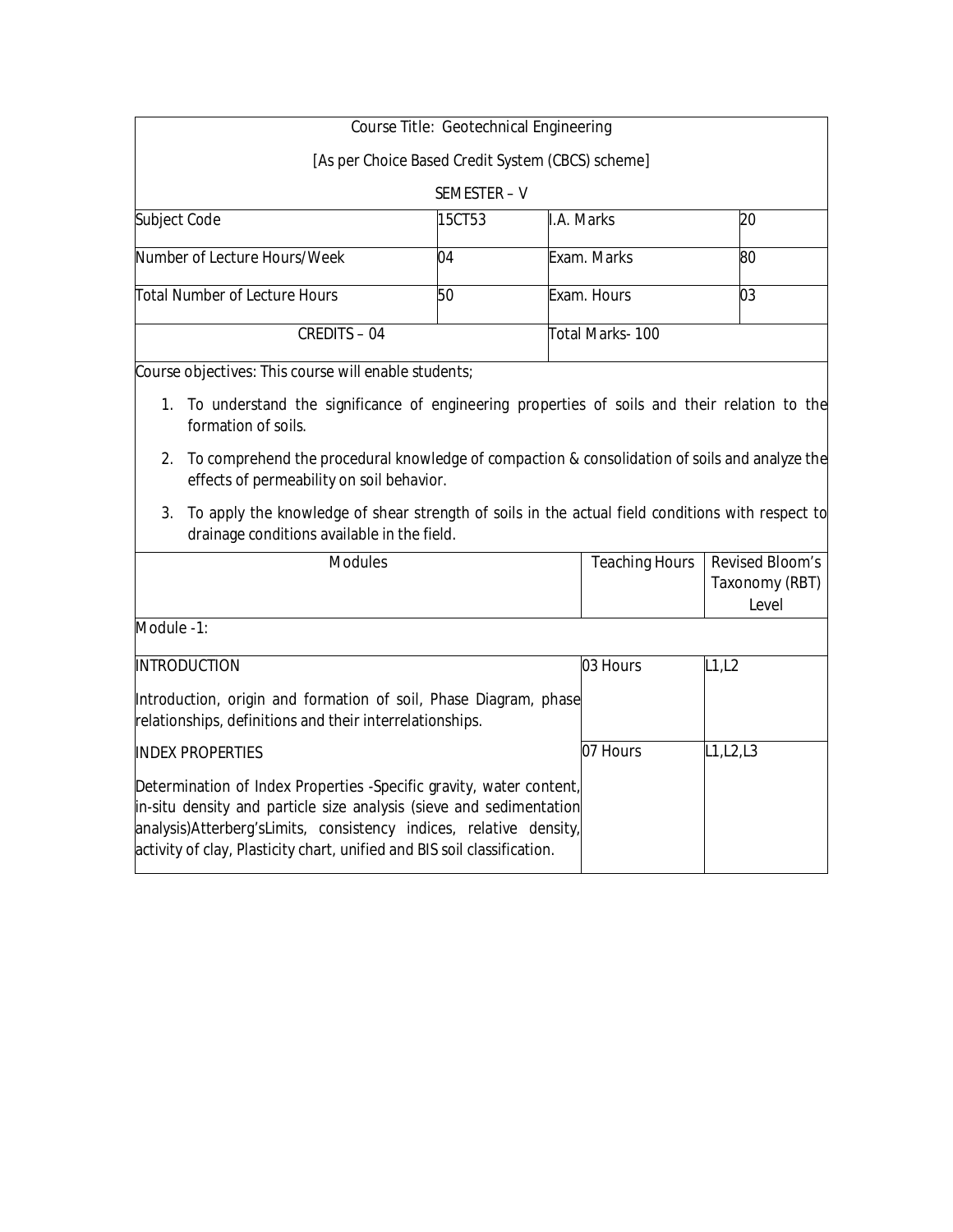| Module -2:                                                                                                                                                                                                                                                                                                                                                        |          |            |
|-------------------------------------------------------------------------------------------------------------------------------------------------------------------------------------------------------------------------------------------------------------------------------------------------------------------------------------------------------------------|----------|------------|
| <b>SOIL STRUCTURE AND CLAY MINERALOGY</b>                                                                                                                                                                                                                                                                                                                         | 05 Hours | L1,L2,L3   |
| Single grained, honey combed, flocculent and dispersed structures,<br>Valence bonds, Soil-Water system, Electrical diffuse double layer,<br>base-exchange<br>adsorbed<br>water,<br>capacity,<br>Isomorphous<br>substitution. Common clay minerals in soil and their structures-<br>Kaolinite, Illite and Montmorillonite and their application in<br>Engineering. |          |            |
| <b>COMPACTION OF SOILS</b>                                                                                                                                                                                                                                                                                                                                        | 05 Hours | L1, L2, L3 |
| Definition, Principle of compaction, Standard and Modified<br>proctor's compaction tests, factors affecting compaction, effect of<br>compaction on soil properties, Field compaction control<br>compactive effort & method of compaction, lift thickness and<br>number of passes, Proctor's needle, Compacting equipment's and<br>their suitability.              |          |            |
| Module-3:                                                                                                                                                                                                                                                                                                                                                         |          |            |
| <b>FLOW THROUGH SOILS</b>                                                                                                                                                                                                                                                                                                                                         | 06 Hours | L1, L2, L3 |
| Darcy's law- assumption and validity, coefficient of permeability<br>and its determination (laboratory and field), factors affecting<br>permeability, permeability of stratified soils, Seepage velocity,<br>superficial velocity and coefficient of percolation, Capillary<br>Phenomena.                                                                         |          |            |
| SEEPAGE ANALYSIS- Laplace equation, assumptions, limitations<br>and its derivation.                                                                                                                                                                                                                                                                               |          |            |
| <b>EFFECTIVE STRESS ANALYSIS</b>                                                                                                                                                                                                                                                                                                                                  | 04 Hours | L2, L3, L4 |
| Geostatic stresses, Effective stress concept-total stress, effective<br>stress and Neutral stress and impact of the effective stress in<br>construction of structures, quick sand phenomena.                                                                                                                                                                      |          |            |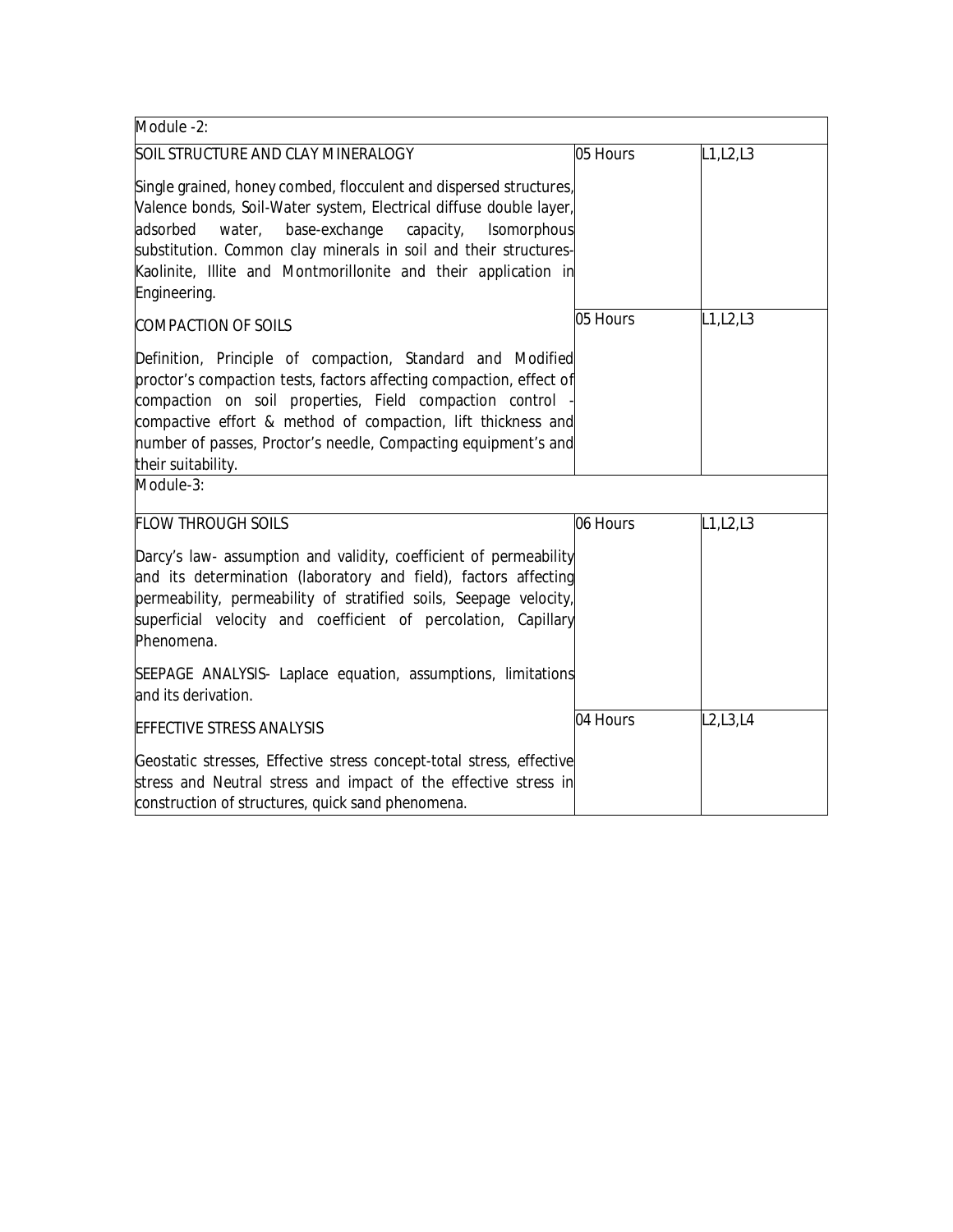| Module -4:                                                                                                                                                                                                                                                                                                                                                                                                                                                                                                                  |          |                                                  |
|-----------------------------------------------------------------------------------------------------------------------------------------------------------------------------------------------------------------------------------------------------------------------------------------------------------------------------------------------------------------------------------------------------------------------------------------------------------------------------------------------------------------------------|----------|--------------------------------------------------|
| <b>CONSOLIDATION OF SOIL</b>                                                                                                                                                                                                                                                                                                                                                                                                                                                                                                | 05 Hours | L2,L3                                            |
| Definition, Mass-spring analogy, Terzaghi's one<br>dimensional<br>consolidation theory - assumption and limitations. Derivation of<br>Governing Differential Equation. Pre-consolidation pressure and its<br>determination by Casagrande's method. Over consolidation ratio,<br>normally consolidated, under consolidated and over consolidated<br>soils.                                                                                                                                                                   |          |                                                  |
| Consolidation characteristics of soil (Cc, av, mv and Cv. Laboratory <sup>05</sup> Hours<br>one dimensional consolidation test, characteristics of e-log(')<br>curve, Determination of consolidation characteristics of soils-<br>compression index and coefficient of consolidation (square root of<br>time fitting method, logarithmic time fitting method). Primary and<br>secondary consolidation.                                                                                                                      |          | L2,L3                                            |
| Module -5:                                                                                                                                                                                                                                                                                                                                                                                                                                                                                                                  |          |                                                  |
| <b>SHEAR STRENGTH OF SOIL</b><br>Concept of shear strength, Mohr-Coulomb Failure Criterion,<br>Modified Mohr-Coulomb Criterion, Concept of pore pressure, Total<br>and effective shear strength parameters, factors affecting shear<br>strength of soils. Thixotrophy and sensitivity, Measurement of shear<br>strength parameters - Direct shear test, unconfined compression<br>test, triaxial compression test and field Vane shear test, Test under<br>different drainage conditions. Total and effective stress paths. | 10 Hours | L <sub>2</sub> , L <sub>3</sub> , L <sub>4</sub> |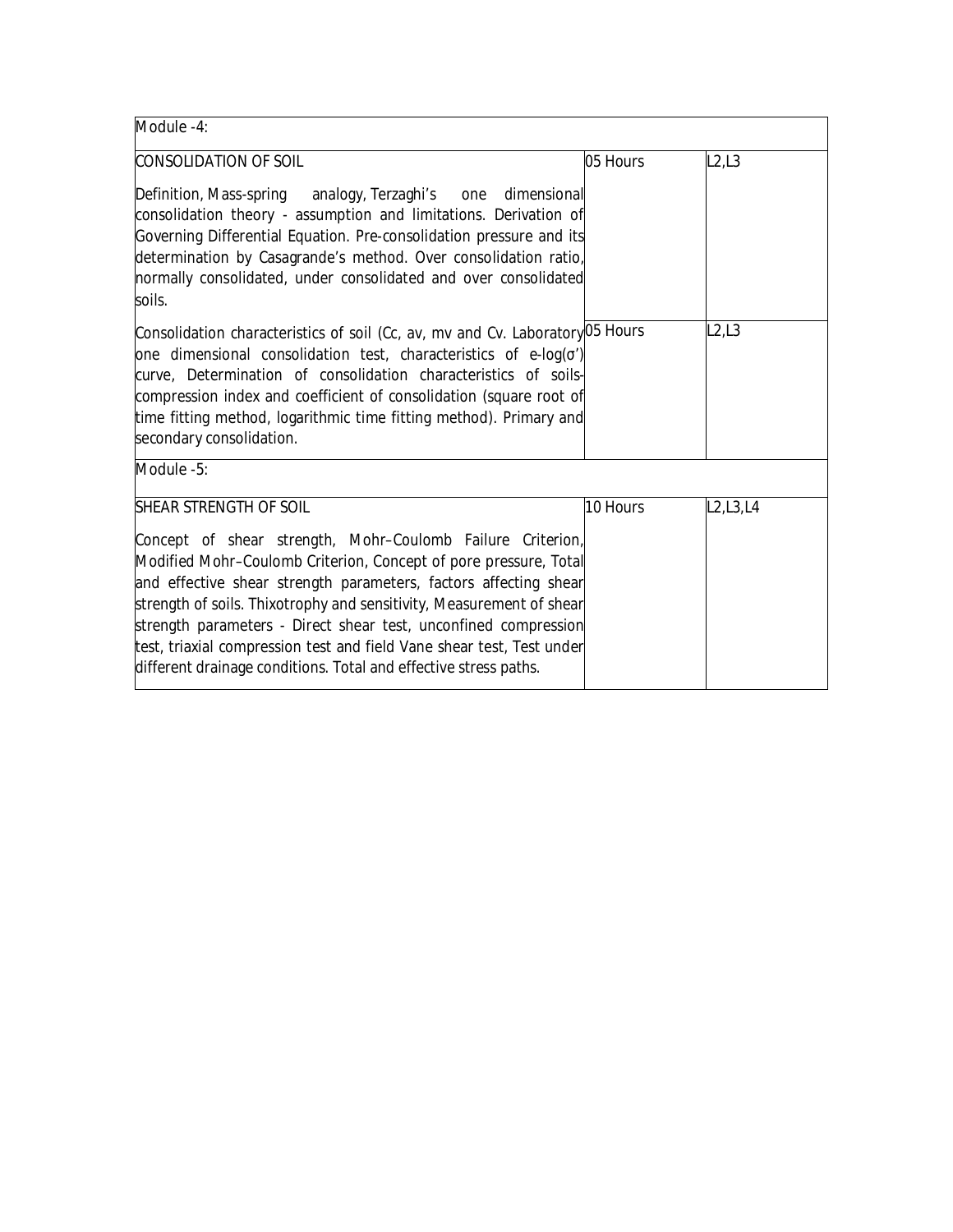After studying this course, students will be able to;

- 1. Describe engineering properties of soils and their relation to the formation of soils.
- 2. Illustrate the procedural knowledge of compaction & consolidation of soils and predict the effects of permeability on soil behavior.
- 3. Solve practical problems related to shear strength of soils in the actual field conditions.

#### **Program Objectives (as per NBA)**

- o *Engineering Knowledge.*
- o *Problem Analysis.*

### **Question paper pattern:**

- The question paper will have Ten questions, each full question carrying 16 marks.
- There will be two full questions (with a maximum three sub divisions, if necessary) from each module.
- Each full question shall cover the topics under a module.
- *The students shall answer Five full questions selecting one full question from each module.*
- If more than one question is answered in modules, best answer will be considered for the award of marks limiting one full question answer in each module.

- 1. Alam Singh and Chowdhary G.R. (1994), "Soil Engineering in Theory and Practice", CBS Publishers and Distributors Ltd., New Delhi.
- 2. Bowles, J.E. (1996), "Foundation Analysis and Designs", 5th Edition, McGraw Hill Publishing Co., New York.
- 3. Murthy, V.N.S. (1996), "Soil Mechanics and Foundation Engineering", 4th Edition, UBS Publishers and Distributors, New Delhi.
- 4. Punmia, B.C. (2003), "Soil Mechanics and Foundations", Laxmi Publishing Co., New Delhi.
- 5. Gopal Ranjan and Rao, A.S.R. (2000), "Basic and Applied Soil Mechanics", New Age International (P) Ltd., New Delhi.
- 6. Narasimha Rao A.V., and Venkatramaiah C. (2000), "Geotechnical Engineering", University press (India) Ltd., Hyderabad.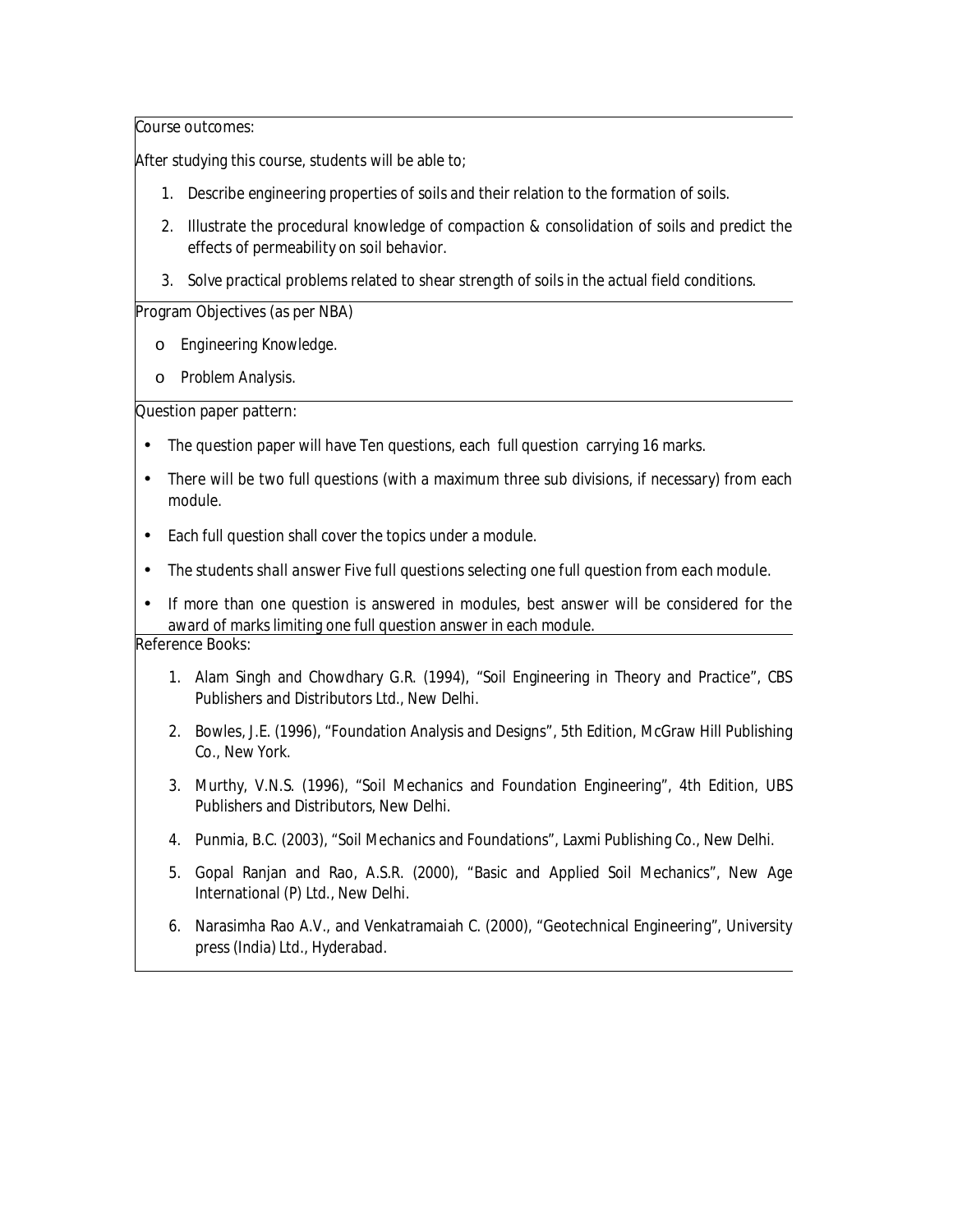|                                                                                                                                                                                                                                                                                                                                                                                                                                                                                                       | <b>Course Title: Transportation Engineering</b> |                                                   |                                                       |
|-------------------------------------------------------------------------------------------------------------------------------------------------------------------------------------------------------------------------------------------------------------------------------------------------------------------------------------------------------------------------------------------------------------------------------------------------------------------------------------------------------|-------------------------------------------------|---------------------------------------------------|-------------------------------------------------------|
|                                                                                                                                                                                                                                                                                                                                                                                                                                                                                                       |                                                 | [As per Choice Based Credit System (CBCS) scheme] |                                                       |
|                                                                                                                                                                                                                                                                                                                                                                                                                                                                                                       | SEMESTER-V                                      |                                                   |                                                       |
| Subject Code                                                                                                                                                                                                                                                                                                                                                                                                                                                                                          | 15CT54                                          | I.A. Marks                                        | 20                                                    |
| Number of Lecture Hours/Week                                                                                                                                                                                                                                                                                                                                                                                                                                                                          | 04                                              | <b>Exam Marks</b>                                 | 80                                                    |
| <b>Total Number of Lecture Hours</b>                                                                                                                                                                                                                                                                                                                                                                                                                                                                  | 50                                              | Exam. Hours                                       | 03                                                    |
| <b>CREDITS-04</b>                                                                                                                                                                                                                                                                                                                                                                                                                                                                                     |                                                 | Total Marks-100                                   |                                                       |
| Course objectives: This course will enable students;                                                                                                                                                                                                                                                                                                                                                                                                                                                  |                                                 |                                                   |                                                       |
| 1. To understand the history and development, role of railways, railway planning and development<br>based on essential criteria's.<br>To learn different types of structural components, engineering properties of the materials in roads<br>2.<br>and railway infrastructure.<br>To calculate the material quantities required for construction of roads and design geometric<br>3.                                                                                                                  |                                                 |                                                   |                                                       |
| elements of railway system.<br><b>Modules</b>                                                                                                                                                                                                                                                                                                                                                                                                                                                         |                                                 | <b>Teaching Hours</b>                             | <b>Revised Bloom's</b><br><b>Taxonomy (RBT) Level</b> |
| Module -1:                                                                                                                                                                                                                                                                                                                                                                                                                                                                                            |                                                 |                                                   |                                                       |
| <b>PRINCIPLES OF TRANSPORTATION ENGINEERING</b>                                                                                                                                                                                                                                                                                                                                                                                                                                                       |                                                 | 03 Hours                                          | L1, L2                                                |
| Importance of Transportation,<br>transportation, characteristics and comparison of different<br>modes,<br>Jayakar<br>committee<br>implementation.                                                                                                                                                                                                                                                                                                                                                     | <b>Different</b><br>modes<br>recommendations    | оf<br>and                                         |                                                       |
| <b>HIGHWAY DEVELOPMENT AND PLANNING</b>                                                                                                                                                                                                                                                                                                                                                                                                                                                               |                                                 | 07 Hours                                          | L2,L3                                                 |
| Road Types and classification, road patterns. Planning<br>surveys, Master plan - saturation system of road planning,<br>phasing road development programme Road Development<br>in India, 1st, 2nd & 3rd 20-year road development plan and<br>problems only on 3rd 20-year road plan. Present scenario of<br>road development in India (NHDP & PMGSY) and in<br>Karnataka (KSHIP & KRDCL) - problems on best alignment<br>among alternate proposals and phasing, Road Development<br>Plan Vision 2021. |                                                 |                                                   |                                                       |
|                                                                                                                                                                                                                                                                                                                                                                                                                                                                                                       |                                                 |                                                   |                                                       |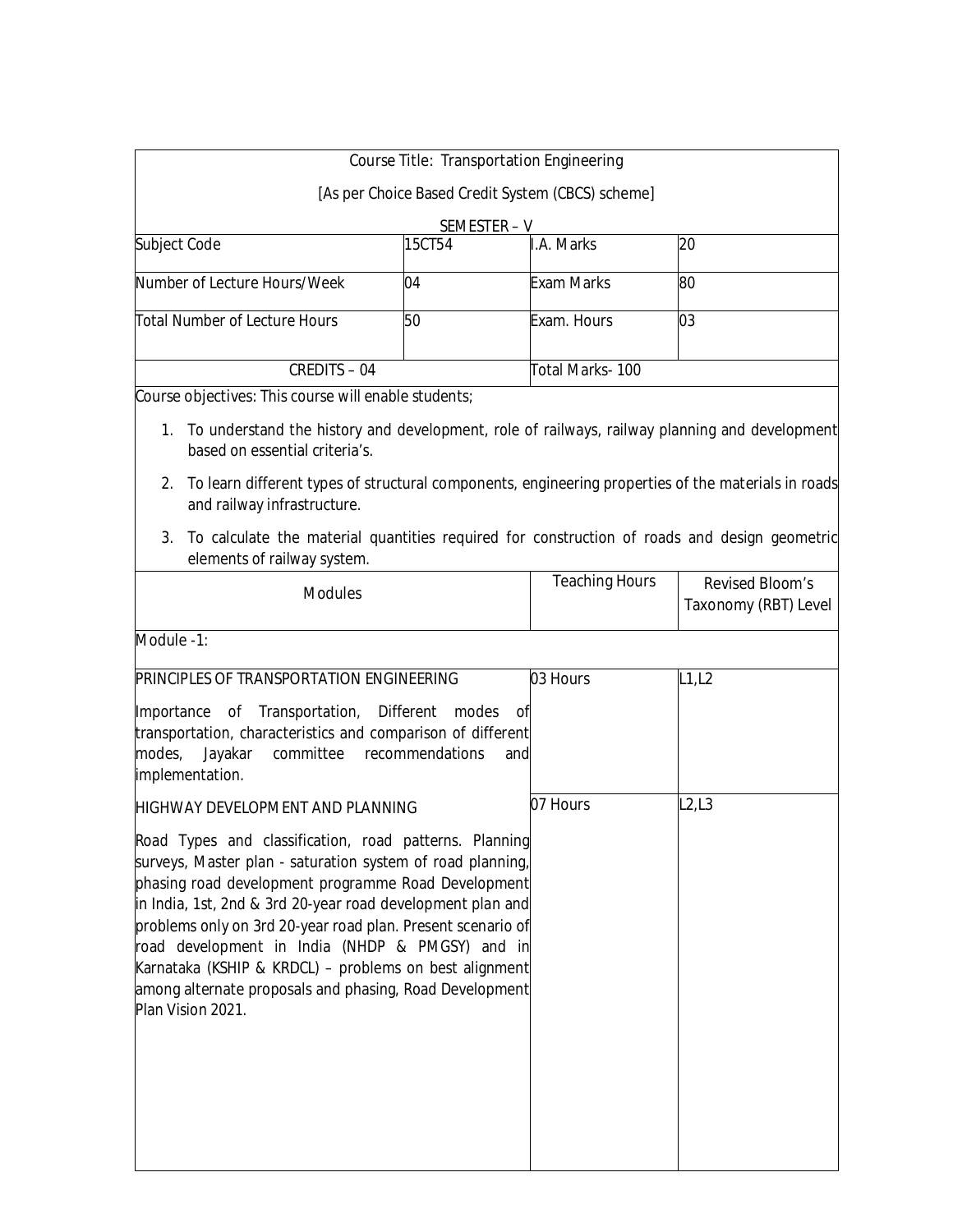| Module -2:                                                                                                                                                                                                                                                                                                                                                                                                                                                                                                                                                                                                       |          |                |
|------------------------------------------------------------------------------------------------------------------------------------------------------------------------------------------------------------------------------------------------------------------------------------------------------------------------------------------------------------------------------------------------------------------------------------------------------------------------------------------------------------------------------------------------------------------------------------------------------------------|----------|----------------|
| <b>HIGHWAY ALIGNMENT AND SURVEYS</b>                                                                                                                                                                                                                                                                                                                                                                                                                                                                                                                                                                             | 03 Hours | L1, L2         |
| Ideal alignment, factors affecting alignment, engineering<br>surveys for new and realignment projects.                                                                                                                                                                                                                                                                                                                                                                                                                                                                                                           |          |                |
| <b>HIGHWAY GEOMETRIC DESIGN</b>                                                                                                                                                                                                                                                                                                                                                                                                                                                                                                                                                                                  | 07 Hours | L2,L3          |
| Importance, Factors controlling the design of geometric<br>elements, highway cross section elements - pavement<br>surface characteristics, camber, width of carriageway,<br>shoulder width, formation width, right of way, typical cross<br>section of roads. Sight distance, Types and importance -<br>Design of horizontal and vertical alignment - Numerical<br>problems on above (No derivation of formulae)                                                                                                                                                                                                 |          |                |
| Module -3:                                                                                                                                                                                                                                                                                                                                                                                                                                                                                                                                                                                                       |          |                |
| <b>PERMANENT WAY</b>                                                                                                                                                                                                                                                                                                                                                                                                                                                                                                                                                                                             | 10 Hours | L1, L2, L3, L4 |
| Role of railways in transportation, Indian Railways, selection<br>of routes. Introduction to Permanent Way, requirements<br>for an ideal permanent way, typical cross sections of single<br>and double line B.G. tracks - in cutting, embankment and<br>electrified tracks. Gauges and types of gauges with<br>dimensions. Coning of wheels and tilting of rails. Track<br>stresses in rails, sleepers, ballast and subgrade. Problems on<br>these. Rails functions requirements, types of rail sections,<br>length of rails, defects in rails. Wear on rails, rail joints,<br>welding of rails, creep of rails. |          |                |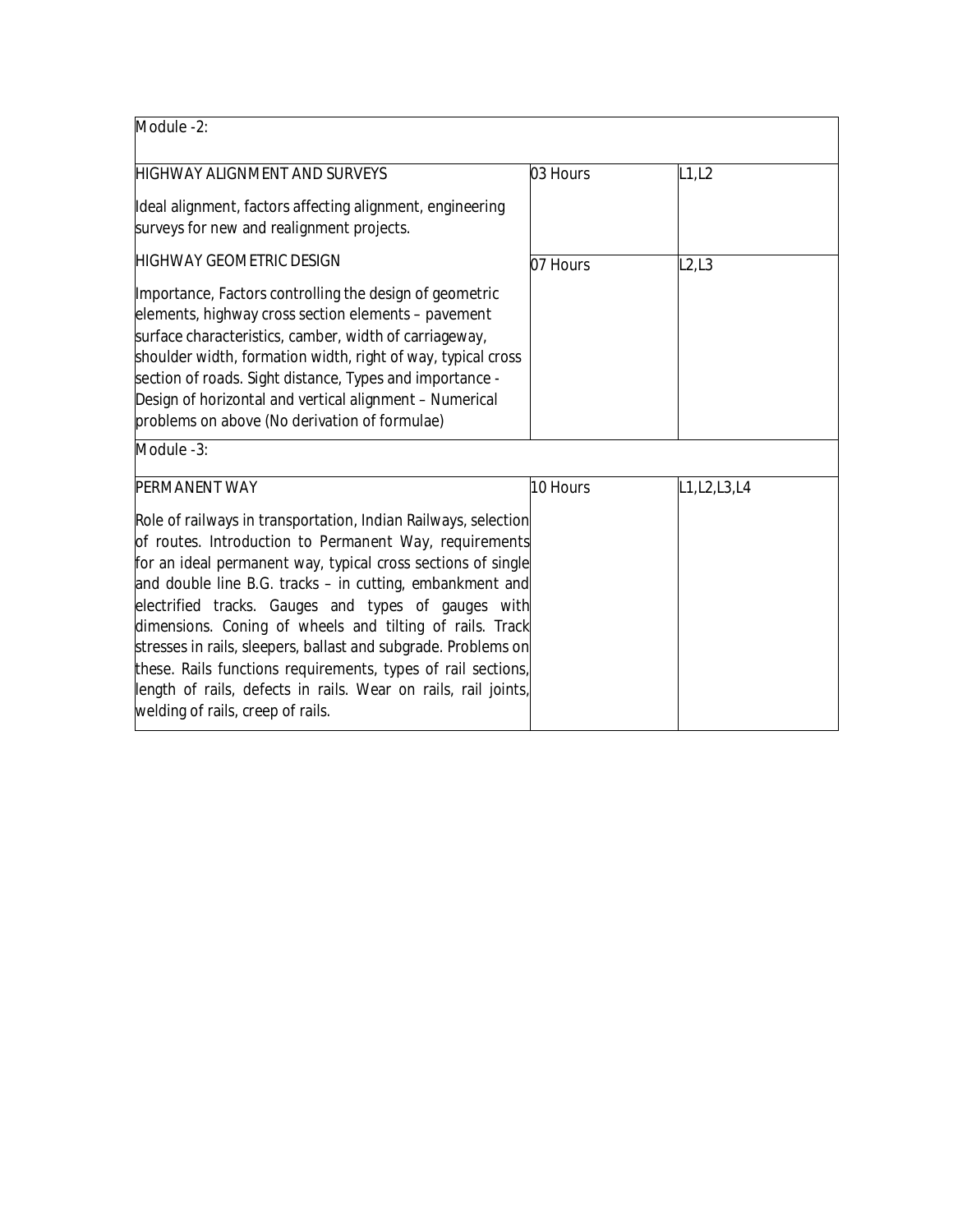**Module-4:** 

| <b>BALLAST AND SLEEPERS</b>                                                                                                                                                                                                                                                            | 10 Hours | L1, L2, L3, L4 |
|----------------------------------------------------------------------------------------------------------------------------------------------------------------------------------------------------------------------------------------------------------------------------------------|----------|----------------|
| Functions, requirements, types, track fittings and fasteners,<br>calculation of quantity of materials needed for laying a track.<br>Traction and tractive resistances, tractive power, Hauling capacity.<br>Problems on above.                                                         |          |                |
| <b>GEOMETRIC DESIGN OF TRACK</b>                                                                                                                                                                                                                                                       |          |                |
| Necessity of Geometric Design of railway track, gradient and types<br>of gradient. Speed of train, curve, transition curve, super elevation,<br>cant - deficiency, negative cant- speed calculation based on Indian<br>Railways Formulae for High speed tracks only-problems on above. |          |                |

## **Module -5:**

| <b>POINTS AND CROSSING</b>                                                                                                                                                                                                                                                                                                                                 | 10 Hours | L1,L2 |  |
|------------------------------------------------------------------------------------------------------------------------------------------------------------------------------------------------------------------------------------------------------------------------------------------------------------------------------------------------------------|----------|-------|--|
| Necessity and its components, turnout, design of turnout, Types of<br>switches, crossings, track junctions. Stations and yards, marshalling<br>yard, signalling and interlocking, track defects, track maintenance,<br>level crossing, Indian Railway standards (no derivations, only<br>relevant problems). Equipment in stations and yards such as turn- |          |       |  |
| table, water columns, fouling marks, buffer stops etc.                                                                                                                                                                                                                                                                                                     |          |       |  |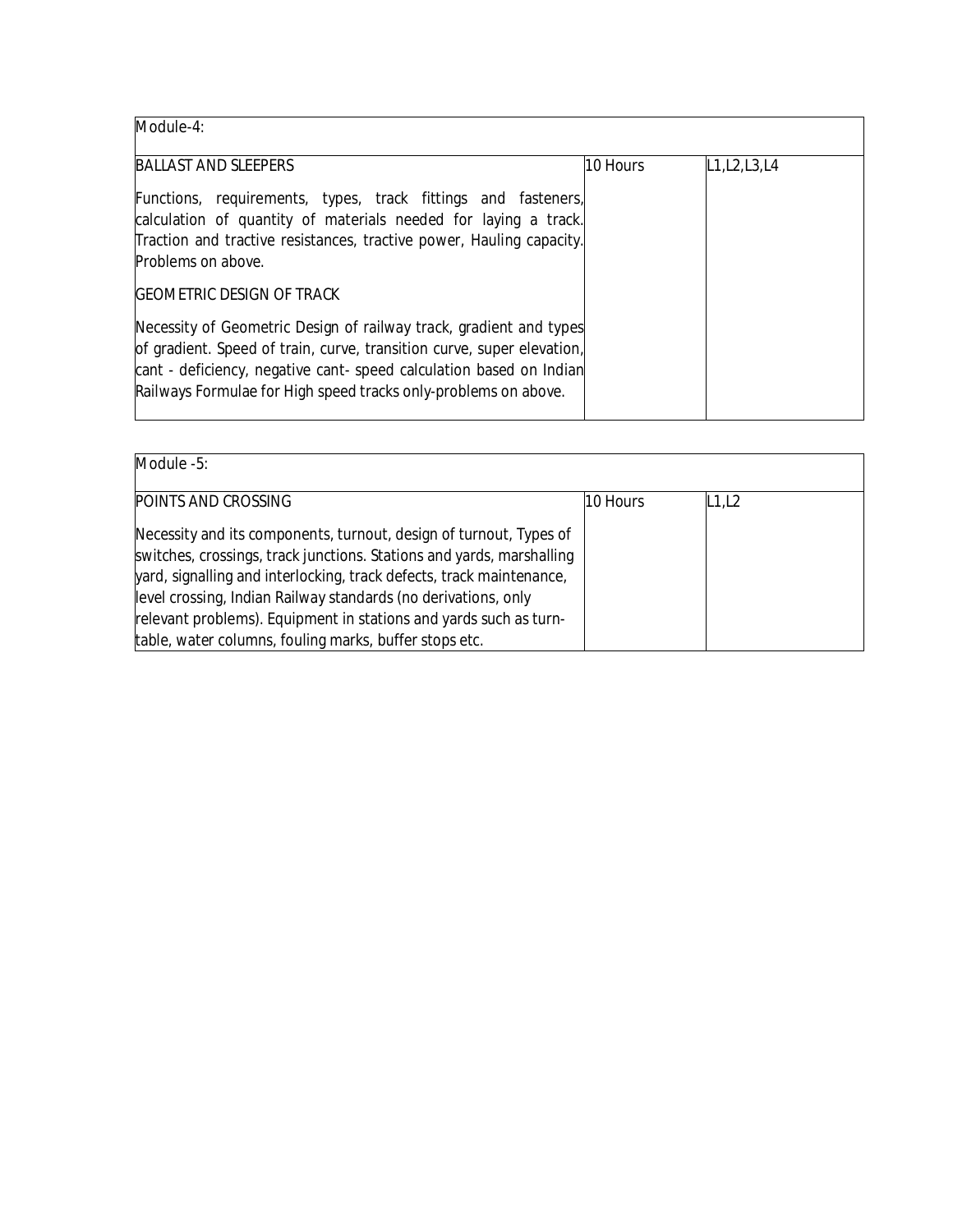After studying this course, students will be able to;

- 1. Identify different modes of transportation and planning stages for highways.
- 2. Acquires capability of choosing alignment and design geometric aspects of railway system, runway and taxiway.
- 3. Suggest and estimate the material quantity required for laying a railway track and will be able to determine the hauling capacity of a locomotive.

#### **Question paper pattern:**

- The question paper will have Ten questions, each full question carrying 16 marks.
- There will be two full questions (with a maximum three sub divisions, if necessary) from each module.
- Each full question shall cover the topics under a module.
- *The students shall answer Five full questions selecting one full question from each module.*
- If more than one question is answered in modules, best answer will be considered for the award of marks limiting one full question answer in each module.

#### **Text Books:**

- **1.** Highway Engineering- Khanna, S.K. & Justo, C.E.G., Nem Chand & Bros, Roorkee (2003).
- **2.** Highway Engineering- Kadiyali, L.R., Khanna Publishers, New Delhi.
- **3.** Railway Engineering- Saxena and Arora, Dhanpat Rai and Sons, New Delhi.
- **4.** Railway Engineering- Satish Chandra & Agarwal, M.M., Oxford University Press, New Delhi
- **5.** Indian railway Track, Agarwal M.M, Jaico Publications, Bombay.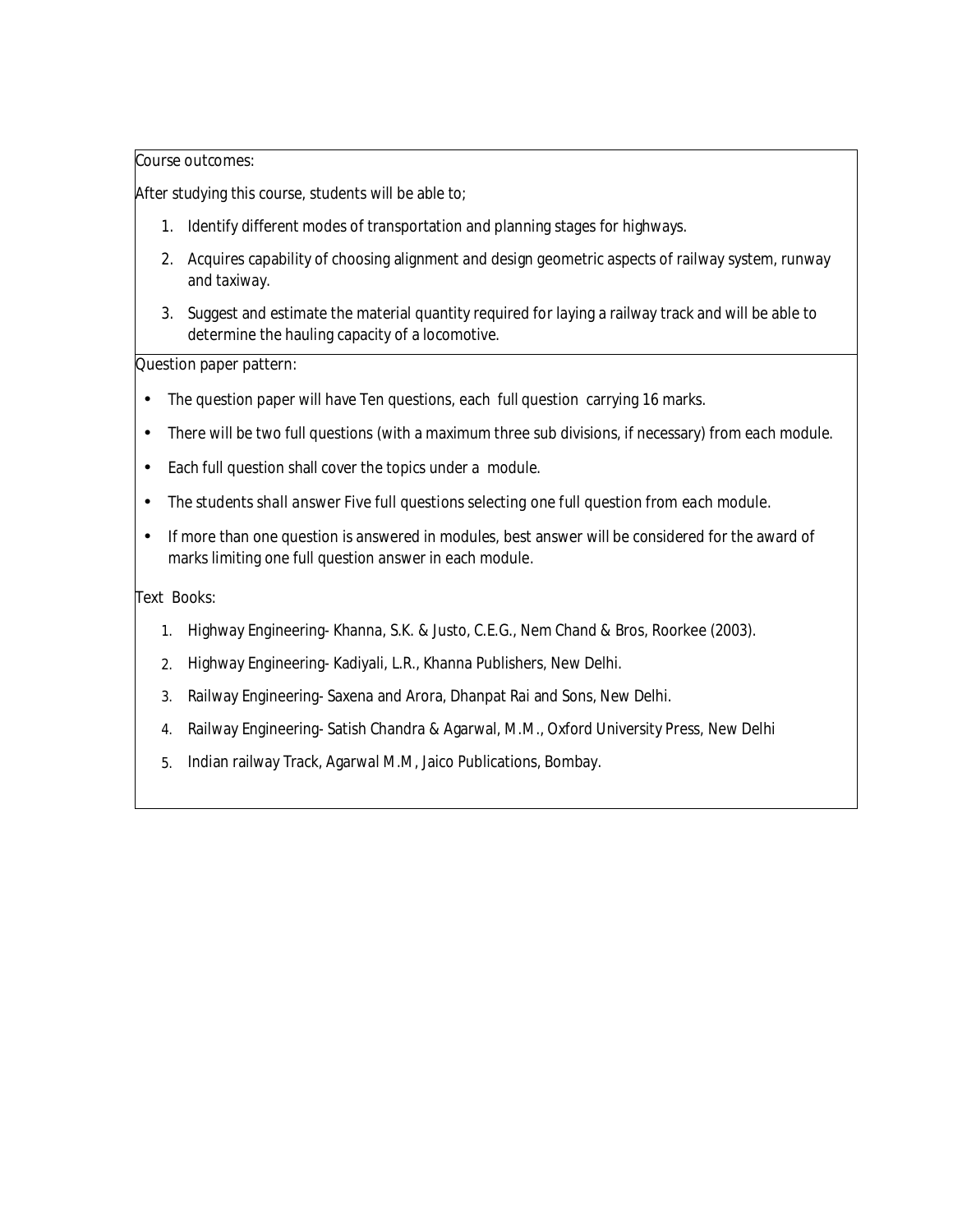| <b>Course Title: Air Pollution and Control</b>                                                                                                                                                                                                                                                                  |         |                 |                                                                         |
|-----------------------------------------------------------------------------------------------------------------------------------------------------------------------------------------------------------------------------------------------------------------------------------------------------------------|---------|-----------------|-------------------------------------------------------------------------|
| <b>Professional Elective-1</b>                                                                                                                                                                                                                                                                                  |         |                 |                                                                         |
| [As per Choice Based Credit System (CBCS) scheme]                                                                                                                                                                                                                                                               |         |                 |                                                                         |
| SEMESTER-V                                                                                                                                                                                                                                                                                                      |         |                 |                                                                         |
| Subject Code                                                                                                                                                                                                                                                                                                    | 15CT551 | I.A. Marks      | 20                                                                      |
| Number of Lecture Hours/Week                                                                                                                                                                                                                                                                                    | 03      | Exam. Marks     | 80                                                                      |
| <b>Total Number of Lecture Hours</b>                                                                                                                                                                                                                                                                            | 50      | Exam. Hours     | 03                                                                      |
| <b>CREDITS - 03</b>                                                                                                                                                                                                                                                                                             |         | Total Marks-100 |                                                                         |
| Course objectives: This course will enable students;                                                                                                                                                                                                                                                            |         |                 |                                                                         |
| Study the sources and effects of air pollution<br>1.                                                                                                                                                                                                                                                            |         |                 |                                                                         |
| Learn the meteorological factors influencing air pollution.<br>2.                                                                                                                                                                                                                                               |         |                 |                                                                         |
| Analyze air pollutant dispersion models<br>3.                                                                                                                                                                                                                                                                   |         |                 |                                                                         |
| Illustrate particular and gaseous pollution control methods.<br>4.                                                                                                                                                                                                                                              |         |                 |                                                                         |
| <b>Modules</b>                                                                                                                                                                                                                                                                                                  |         |                 | <b>Teaching Hours Revised Bloom's</b><br><b>Taxonomy (RBT)</b><br>Level |
| Module -1:                                                                                                                                                                                                                                                                                                      |         |                 |                                                                         |
| Introduction: Definition, Sources, classification and characterization of air<br>pollutants. Effects of air pollution on health, vegetation & materials. Types<br>of inversion, photochemical smog.                                                                                                             |         | 08 Hours        | L1, L2                                                                  |
| Module -2:                                                                                                                                                                                                                                                                                                      |         |                 |                                                                         |
| Meteorology: Temperature lapse rate & stability, wind velocity & 08 Hours<br>turbulence, plume behavior, measurement of meteorological variables,<br>wind rose diagrams, Plume Rise, estimation of effective stack height and<br>mixing depths. Development of air quality models-Gaussian dispersion<br>model. |         |                 | L1, L2, L3                                                              |
| Module -3:                                                                                                                                                                                                                                                                                                      |         |                 |                                                                         |
| Sampling: Sampling of particulate and gaseous pollutants (Stack, Ambient <sup>1</sup> 08 Hours<br>& indoor air pollution), Monitoring and analysis of air pollutants (PM2.5,<br>PM10, SOX, NOX, CO, NH3)                                                                                                        |         |                 | L2,L3,L4                                                                |
| Module -4:                                                                                                                                                                                                                                                                                                      |         |                 |                                                                         |
| Control Techniques: Particulate matter and gaseous pollutants-settling<br>chambers, cyclone separators, scrubbers, filters & ESP.<br>Module -5:                                                                                                                                                                 |         | 08 Hours        | L3,L4                                                                   |
| Air pollution due to automobiles, standards and control methods. Noise 08 Hours<br>pollution causes, effects and control, noise standards.                                                                                                                                                                      |         |                 | L3,L4                                                                   |
| Environmental issues, global episodes, laws, acts, protocols                                                                                                                                                                                                                                                    |         |                 |                                                                         |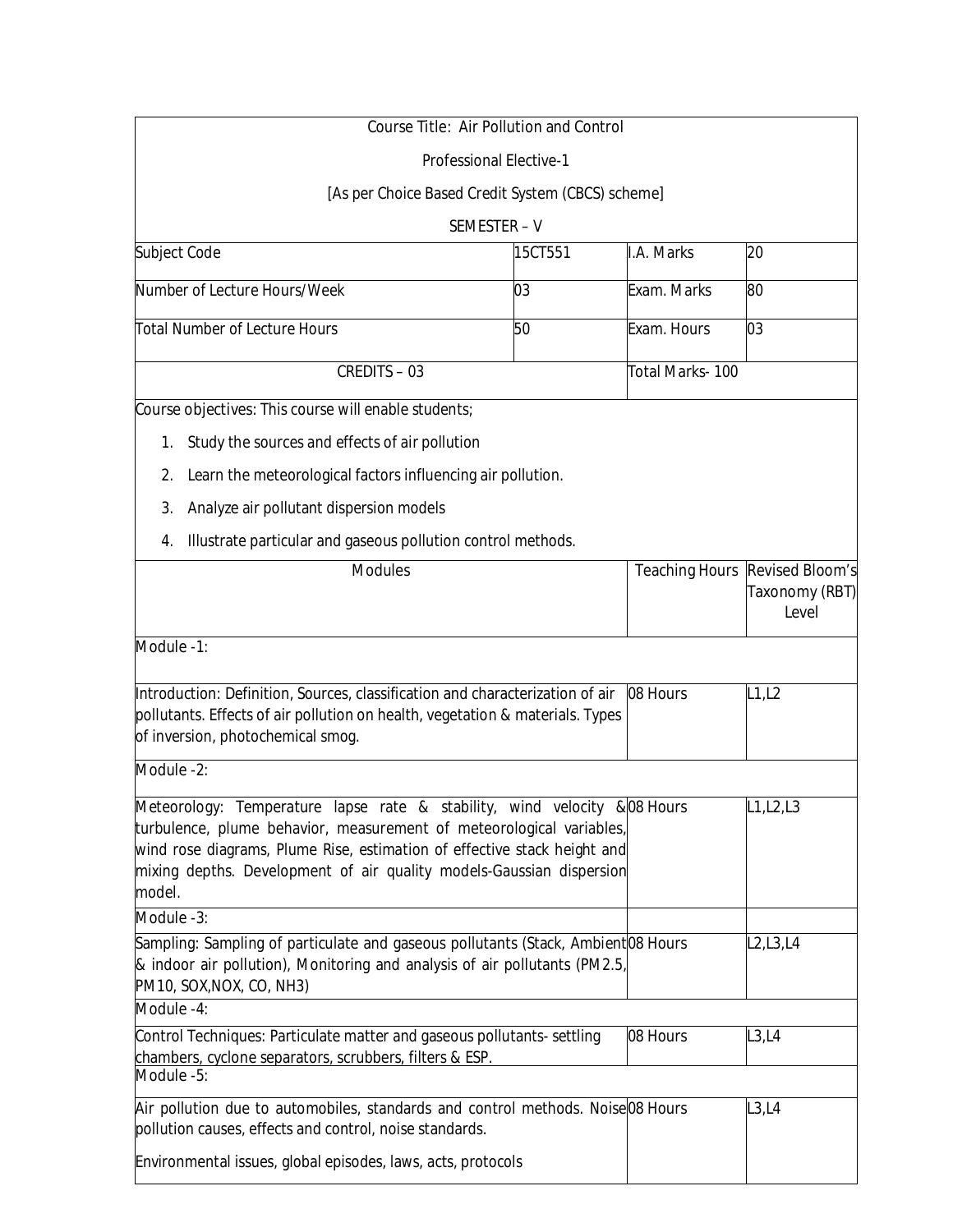After studying this course, students will be able;

- 1. Identify the major sources of air pollution and understand their effects on health and environment.
- 2. Evaluate the dispersion of air pollutants in the atmosphere and to develop air quality models.
- 3. Ascertain and evaluate sampling techniques for atmospheric and stack pollutants.

4. Choose and design control techniques for particulate and gaseous emissions.

## **Question paper pattern:**

- The question paper will have Ten questions, each fullquestion carrying 16 marks.
- There will be two full questions (with a maximum three sub divisions, if necessary) from each module.
- Each full question shall cover the topics under a module.
- *The students shall answer Five full questions selecting one full question from each module.*
- If more than one question is answered in modules, best answer will be considered for the award of marks limiting one full question answer in each module.

## **Text Books:**

- **1.** M. N. Rao and H V N Rao, "Air pollution", Tata Mc-Graw Hill Publication.
- **2.** H. C. Perkins, "Air pollution". Tata McGraw Hill Publication
- **3.** Mackenzie Davis and David Cornwell, "Introduction to Environmental Engineering" McGraw-Hill Co.

## **Reference Books:**

1. Noel De Nevers, "Air Pollution Control Engineering", Waveland Pr Inc.

2. Anjaneyulu Y, "Text book of Air Pollution and Control Technologies", Allied Publishers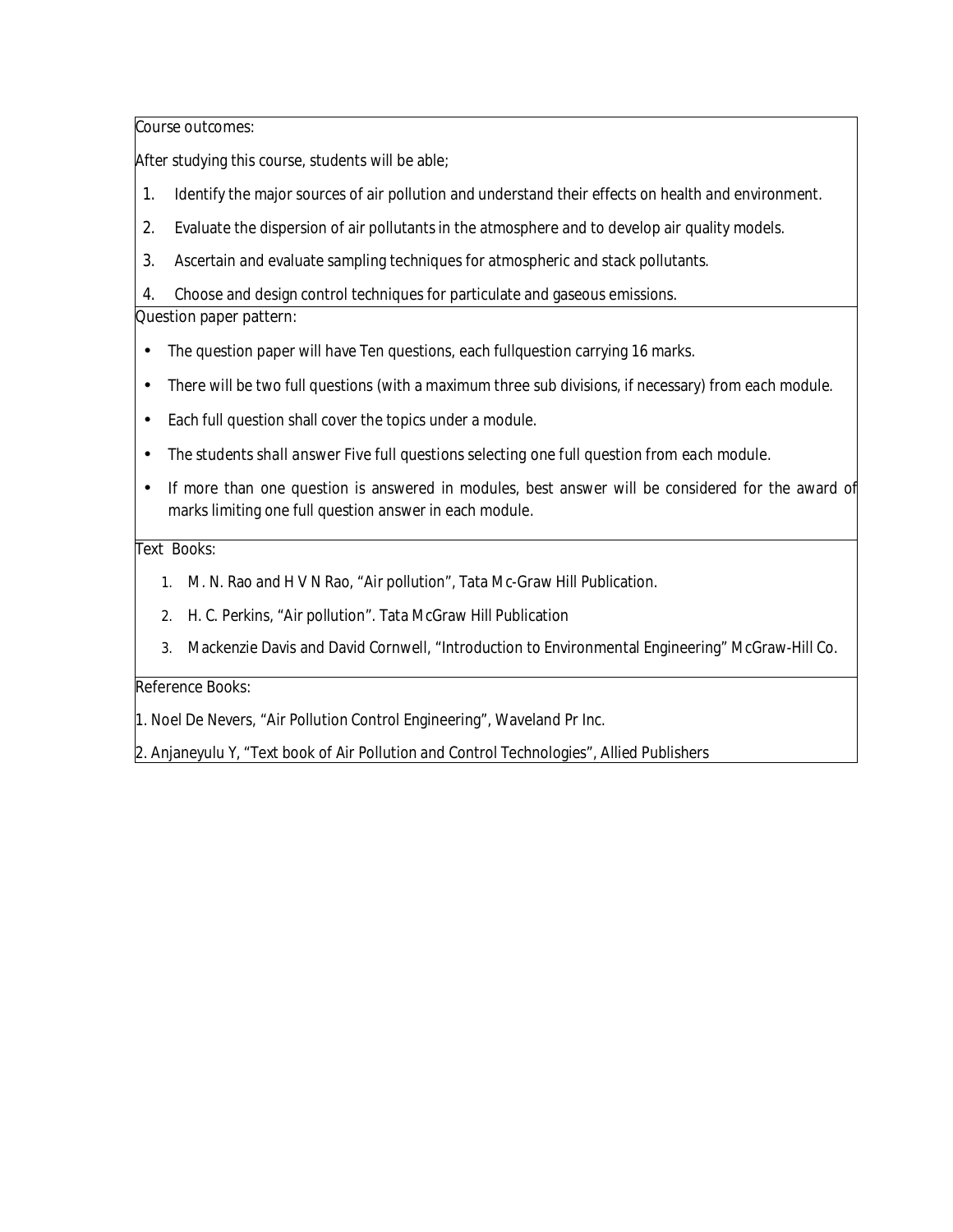|                                                                                                                                                                                        | <b>Course Title:</b><br><b>Advance Surveying</b>  |                        |                                                          |
|----------------------------------------------------------------------------------------------------------------------------------------------------------------------------------------|---------------------------------------------------|------------------------|----------------------------------------------------------|
|                                                                                                                                                                                        | <b>Professional Elective-1</b>                    |                        |                                                          |
|                                                                                                                                                                                        | [As per Choice Based Credit System (CBCS) scheme] |                        |                                                          |
|                                                                                                                                                                                        | SEMESTER-V                                        |                        |                                                          |
| Subject Code                                                                                                                                                                           | 15CT552                                           | <b>IA Marks</b>        | 20                                                       |
| Number of Lecture Hours/Week                                                                                                                                                           | 03                                                | <b>Exam Marks</b>      | 80                                                       |
| <b>Total Number of Lecture Hours</b>                                                                                                                                                   | 40                                                | <b>Exam Hours</b>      | 03                                                       |
| <b>CREDITS-03</b>                                                                                                                                                                      |                                                   | <b>Total Marks-100</b> |                                                          |
| Analyze spatial data using appropriate computational and analytical techniques.<br>2.<br>Use the concepts of advanced data capturing methods necessary for engineering practice.<br>3. |                                                   |                        |                                                          |
| <b>Modules</b>                                                                                                                                                                         |                                                   | <b>Teaching Hours</b>  | <b>Revised Bloom's</b><br><b>Taxonomy (RBT)</b><br>Level |
| Module -1                                                                                                                                                                              |                                                   |                        |                                                          |
| THEORY OF ERRORS AND TRIANGULATION ADJUSTMENT                                                                                                                                          |                                                   | 08 Hours               | L1, L2                                                   |
| Errors and classification of errors Precision and accuracy, Laws of<br>weights and accidental errors.                                                                                  |                                                   |                        |                                                          |
| <b>PROBABILITY</b>                                                                                                                                                                     |                                                   |                        |                                                          |
| Probability<br>distribution function and                                                                                                                                               | density function-normal                           |                        |                                                          |

distribution. RMS error - measure of precision. Rejection of

observations-principles of least squares - Normal equations.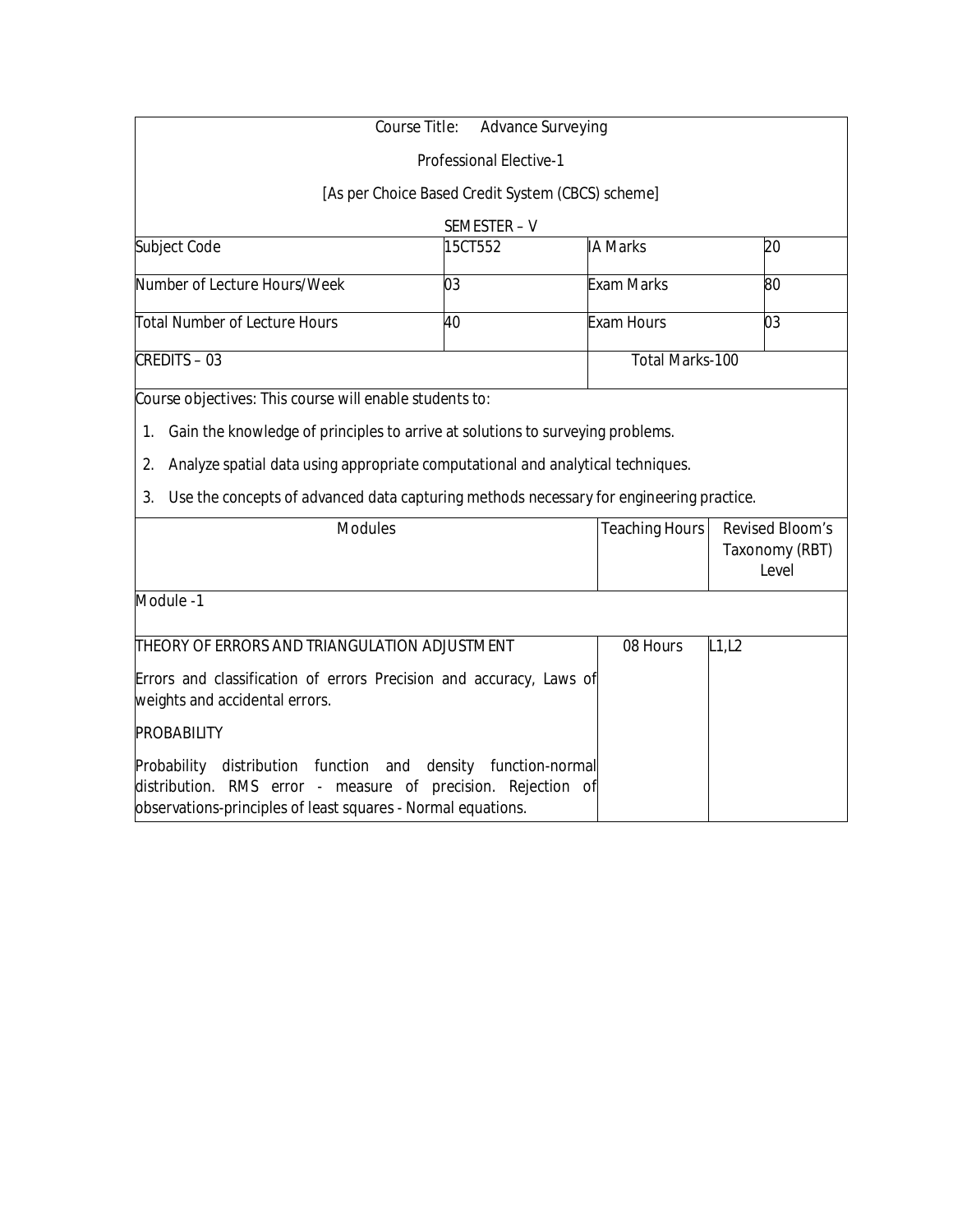| Module -2                                                                                                                                                                                           |          |            |
|-----------------------------------------------------------------------------------------------------------------------------------------------------------------------------------------------------|----------|------------|
| <b>METHOD OF CORRELATES</b>                                                                                                                                                                         | 08 Hours | L2,L3      |
| Triangulation adjustment. Angle adjustment, station adjustment and<br>figure adjustment.                                                                                                            |          |            |
| <b>HYDROGRAPHIC SURVEYING</b>                                                                                                                                                                       |          |            |
| Methods of soundings. Instruments. Three-point problem. Tidal and<br>Stream discharge measurement                                                                                                   |          |            |
| Module -3                                                                                                                                                                                           |          |            |
| <b>ELECTRONIC DISTANCE MEASUREMENT (EDM):</b>                                                                                                                                                       | 08 Hours | L1, L2, L3 |
| Introduction, Electro Magnetic (EM) Waves. Phase comparison and<br>Imodulations. Instruments – Geodimeter – Tellurimeter – Distomat –<br>Range finders - Radars. Introduction to GPS Total station. |          |            |

| Module -4                                                                                                                                                              |          |       |  |
|------------------------------------------------------------------------------------------------------------------------------------------------------------------------|----------|-------|--|
| <b>FIELD ASTRONOMY</b>                                                                                                                                                 | 04 Hours | L2,L3 |  |
| Earth celestial sphere. Solar system Position by altitude and azimuth<br>system-spherical triangle and spherical trigonometry. Astronomical<br>triangle. Nepiers rule. |          |       |  |
| <b>TIME</b>                                                                                                                                                            | 04 Hours | L2L3  |  |
| Siderial time, day and year-solar time and day-Greenwich mean time-<br>standard time. Meridian and azimuth-their determination-latitude and<br>lits determination.     |          |       |  |
| Module -5:                                                                                                                                                             |          |       |  |
| <b>ISETTING OUT WORKS</b>                                                                                                                                              | 08 Hours | L2,L3 |  |
| Introduction. Setting out of buildings, culverts, bridge, pipeline and<br>sewers, tunnels.                                                                             |          |       |  |

After a successful completion of the course, the student will be able to:

- 1. Reproduce the knowledge of geometric principles to arrive at surveying problems
- 2. Analyze spatial data using appropriate computational and analytical techniques with aid of electronic instruments.

# **Program Objectives (as per NBA)**

o *Engineering Knowledge.* 

o *Interpretation of data.*

o *Problem Analysis.*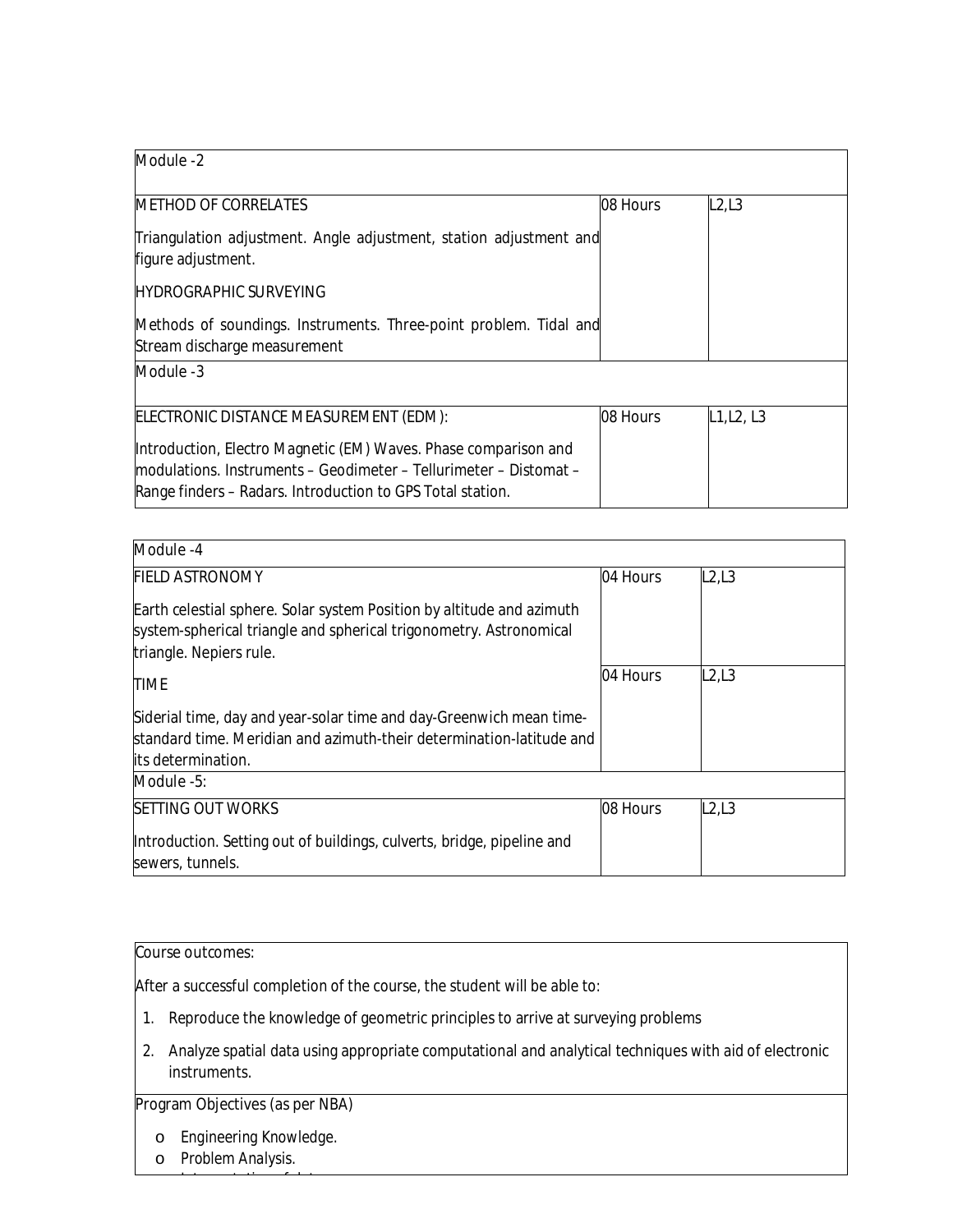#### **Question paper pattern:**

- The question paper will have Ten questions, each full question carrying 16 marks.
- There will be two full questions (with a maximum Three sub divisions, if necessary) from each module.
- Each full question shall cover the topics under a module.
- The students shall answer Five full questions selecting one full question from each module.
- If more than one question is answered in modules, best answer will be considered for the award of marks limiting one full question answer in each module.

### **Text Books:**

- 1. Surveying Vol I, II & III- Punmia. B.C. Lakshmi Publications, New Delhi.
- 2. Surveying Vol I & II- Duggal S.K. Tata Mc Graw-Hill publishing Co.,
- 3. Surveying Levelling-Part I & II Kanitkar T.P.& Kulkarni S.V. Pune VidhyarthiGruhaPrakashana.

#### **REFERENCE BOOKS:**

- 1. Introduction to Surveying- James, M. Anderson and Edward, M. Mikhail Mc Graw Hill Book Co., 1985.
- 2. Analysis and survey measurements- M. Mikhalil and Gracie, G. Van Nostrand Reinhold Co., (NY)- 1980.
- 3. Plane and Geodetic Surveying for Engineers David Clark -Vol I & II-CBS publishers and distributors, New Delhi.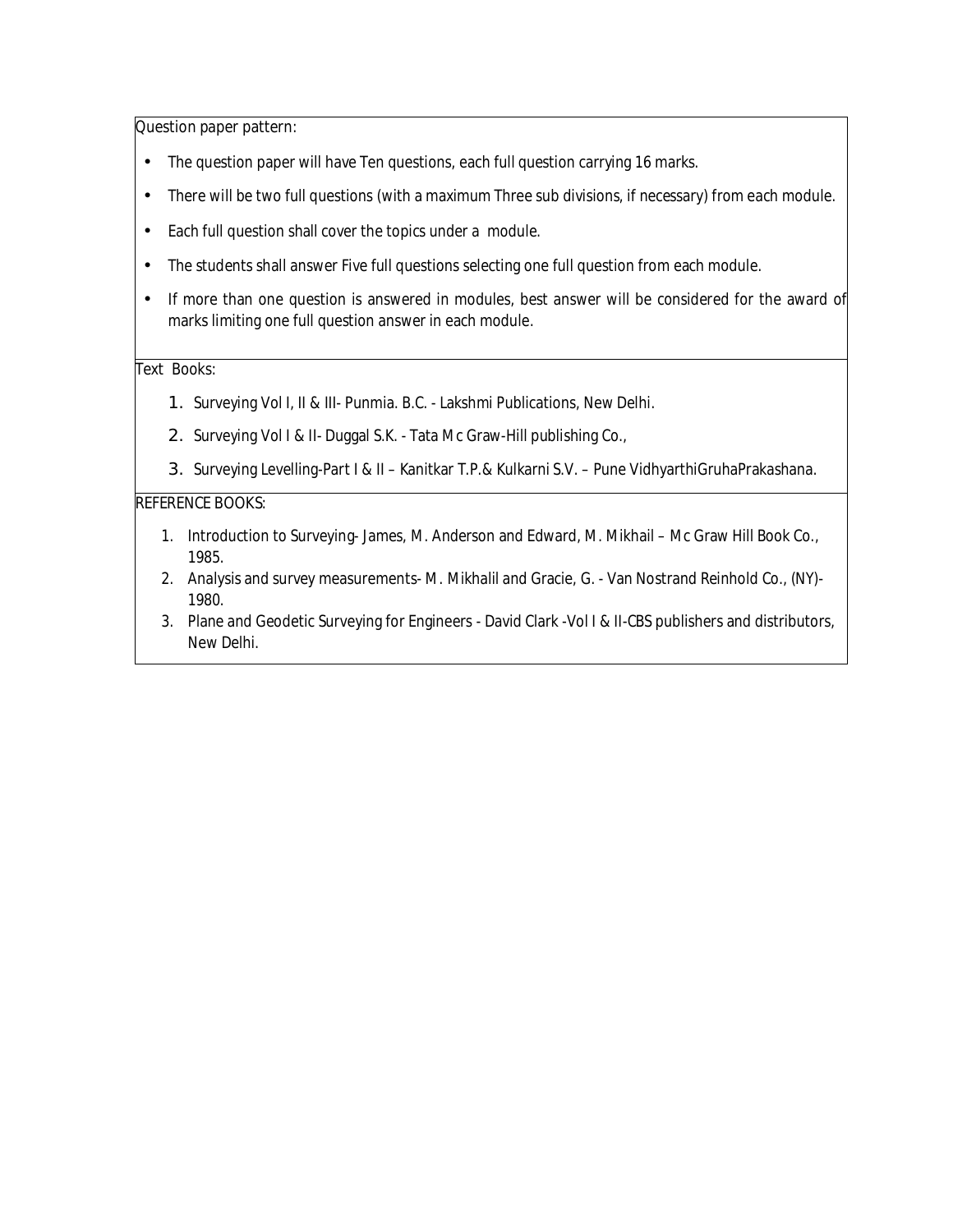| <b>Course Title:</b>                                                                                      | <b>Building Planning and Standards</b>            |                 |                        |                        |
|-----------------------------------------------------------------------------------------------------------|---------------------------------------------------|-----------------|------------------------|------------------------|
|                                                                                                           | <b>Professional Elective-1</b>                    |                 |                        |                        |
|                                                                                                           | [As per Choice Based Credit System (CBCS) scheme] |                 |                        |                        |
|                                                                                                           | SEMESTER-V                                        |                 |                        |                        |
| Subject Code                                                                                              | 15CT553                                           | <b>IA Marks</b> |                        | 20                     |
| Number of Lecture Hours/Week                                                                              | 03                                                |                 | <b>Exam Marks</b>      | 80                     |
| <b>Total Number of Lecture Hours</b>                                                                      | 40                                                |                 | <b>Exam Hours</b>      | 03                     |
| <b>CREDITS - 03</b>                                                                                       |                                                   |                 | <b>Total Marks-100</b> |                        |
| Course objectives:                                                                                        |                                                   |                 |                        |                        |
| This course will enable students to:                                                                      |                                                   |                 |                        |                        |
| Gain the knowledge of types of building and their standards for building planning and construction.<br>1. |                                                   |                 |                        |                        |
| Understand the building components for planning and functional design of public buildings.<br>2.          |                                                   |                 |                        |                        |
|                                                                                                           |                                                   |                 |                        | <b>Revised Bloom's</b> |
|                                                                                                           |                                                   |                 |                        | <b>Taxonomy (RBT)</b>  |
|                                                                                                           |                                                   |                 | <b>Teaching Hours</b>  | Level                  |
| <b>Modules</b><br>Module -1                                                                               |                                                   |                 |                        |                        |
|                                                                                                           |                                                   |                 |                        |                        |
| <b>INTRODUCTION</b>                                                                                       |                                                   |                 | 10 Hours               | L1, L2, L3             |
| Terminologies, Requirement of parts of building, building component                                       |                                                   |                 |                        |                        |
| standards, Sizes of parts of building, Positioning of various                                             |                                                   |                 |                        |                        |
| components of buildings, orientation of buildings, set back distances                                     |                                                   |                 |                        |                        |
| and calculation of carpet area, plinth area and floor area ratio (simple                                  |                                                   |                 |                        |                        |
| problems).                                                                                                |                                                   |                 |                        |                        |
| Module -2                                                                                                 |                                                   |                 |                        |                        |
| <b>BASIC PARAMETERS OF PLANNING</b>                                                                       |                                                   |                 | 10 Hours               | L1,L2                  |
| Principles of site selection, Site plan, Principles of Planning, Essential                                |                                                   |                 |                        |                        |
| factors of planning, Consideration of Architectural design - Bye laws of                                  |                                                   |                 |                        |                        |
| locality, climate and its effects, materials and methods of construction,                                 |                                                   |                 |                        |                        |
| people and their requirements, State building Bye-Law's.                                                  |                                                   |                 |                        |                        |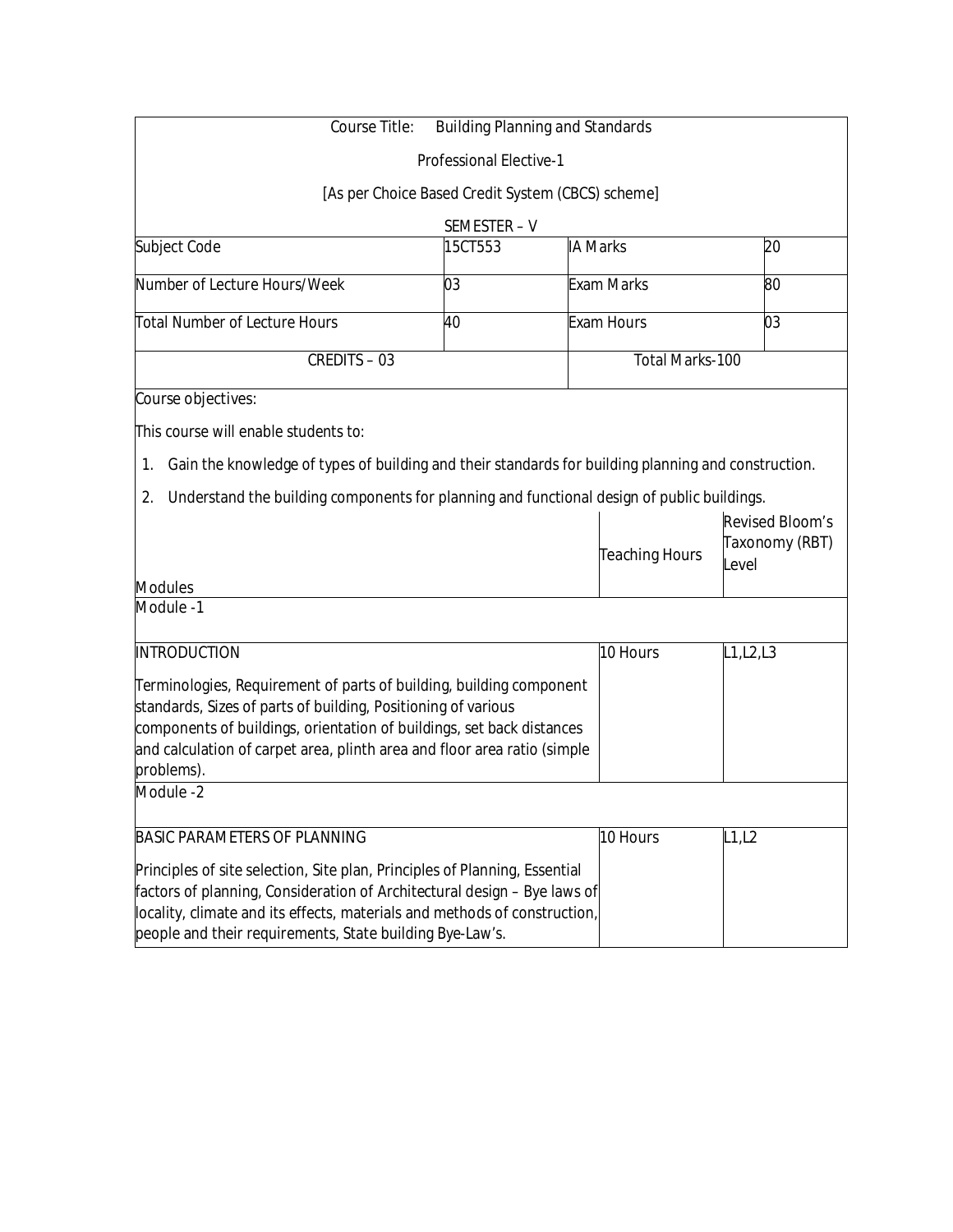| Module -3                                                                                                                                                                                                                                                                                    |          |       |
|----------------------------------------------------------------------------------------------------------------------------------------------------------------------------------------------------------------------------------------------------------------------------------------------|----------|-------|
| <b>BUILDING TYPES AND STANDARDS</b>                                                                                                                                                                                                                                                          | 10 Hours | L1,L2 |
| Building types – Private, public, commercial, industrial, Planning<br>criteria pertaining to various cases.                                                                                                                                                                                  |          |       |
| Building Standards for Residential Buildings, Hospitals, Educational /<br>Schools, Public offices, Commercial Buildings.                                                                                                                                                                     |          |       |
| Module -4                                                                                                                                                                                                                                                                                    |          |       |
| <b>RURAL HOUSING STANDARDS</b>                                                                                                                                                                                                                                                               | 10 Hours | L1,L2 |
| Village planning, Components or rural house, Typical modern village<br>plan, Rural house specifications – foundation and plinth, DPC,<br>Superstructure, Doors and Windows, roofs, flooring, plastering and<br>finishing, Bye-Laws for rural housing.                                        |          |       |
| Module -5:                                                                                                                                                                                                                                                                                   |          |       |
| Functional design of building using inter connectivity diagrams (bubble 10 Hours<br>diagram), development of line diagram only for following building i)<br>Primary health centre, ii) Primary school building, iii) College canteen<br>iv) Office building v) Rural house (2 rooms quarter) |          | L2,L3 |

After a successful completion of the course, the student will be able to:

- 1. Select building type and their standards for planning and construction.
- 2. Outline the building components for planning and functional design of public buildings.

## **Program Objectives (as per NBA)**

- o *Engineering Knowledge.*
- o *Problem Analysis.*

## **Question paper pattern:**

- The question paper will have Ten questions, each full question carrying 16 marks.
- There will be two full questions (with a maximum Three sub divisions, if necessary) from each module.
- Each full question shall cover the topics under a module.
- The students shall answer Five full questions selecting one full question from each module.
- If more than one question is answered in modules, best answer will be considered for the award of marks limiting one full question answer in each module.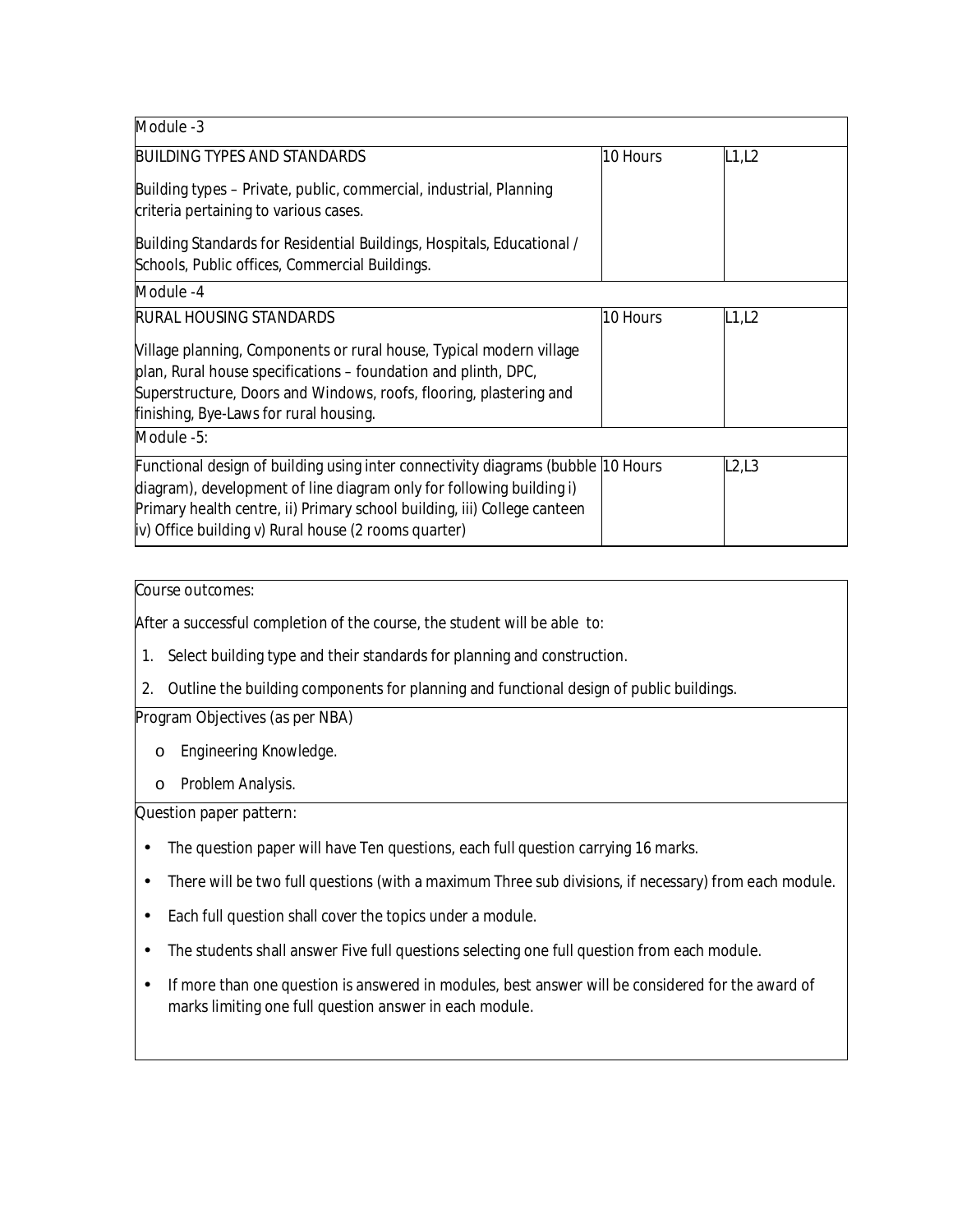#### **REFERENCE BOOKS:**

- 1. IS 1256-1967
- 2. National Building Code, BIS, New Delhi.
- 3. G.S. Birdie: "Estimating and Costing", Dhanpat Rai Publishing Company, New Delhi.
- 4. Gurucharan Singh: "Building Construction", Standard Publishers and Distributors, New Delhi.
- 5. Sushil Kumar "Building Construction", Lakshmi Publishers, New Delhi.
- 6. Chiara and callender (Ed) Time Saver Standards for Building Types, McGraw Hill
- 7. Poulhans Peters (Ed) Design and Planning series (i) Factories (ii) New Schools (iii) Laboratories (iv) Centres for storage and distributors – Van Nostrand
- 8. M.F. Schmertz (Ed) Office Building Design II Ed., McGraw Hill.
- 9. Edward D. Mills Planning Buildings for Administration, Entertainment and recreation Newnes Butterworth.
- 10. Kunders Hospital Planning, Design and Management, Book Base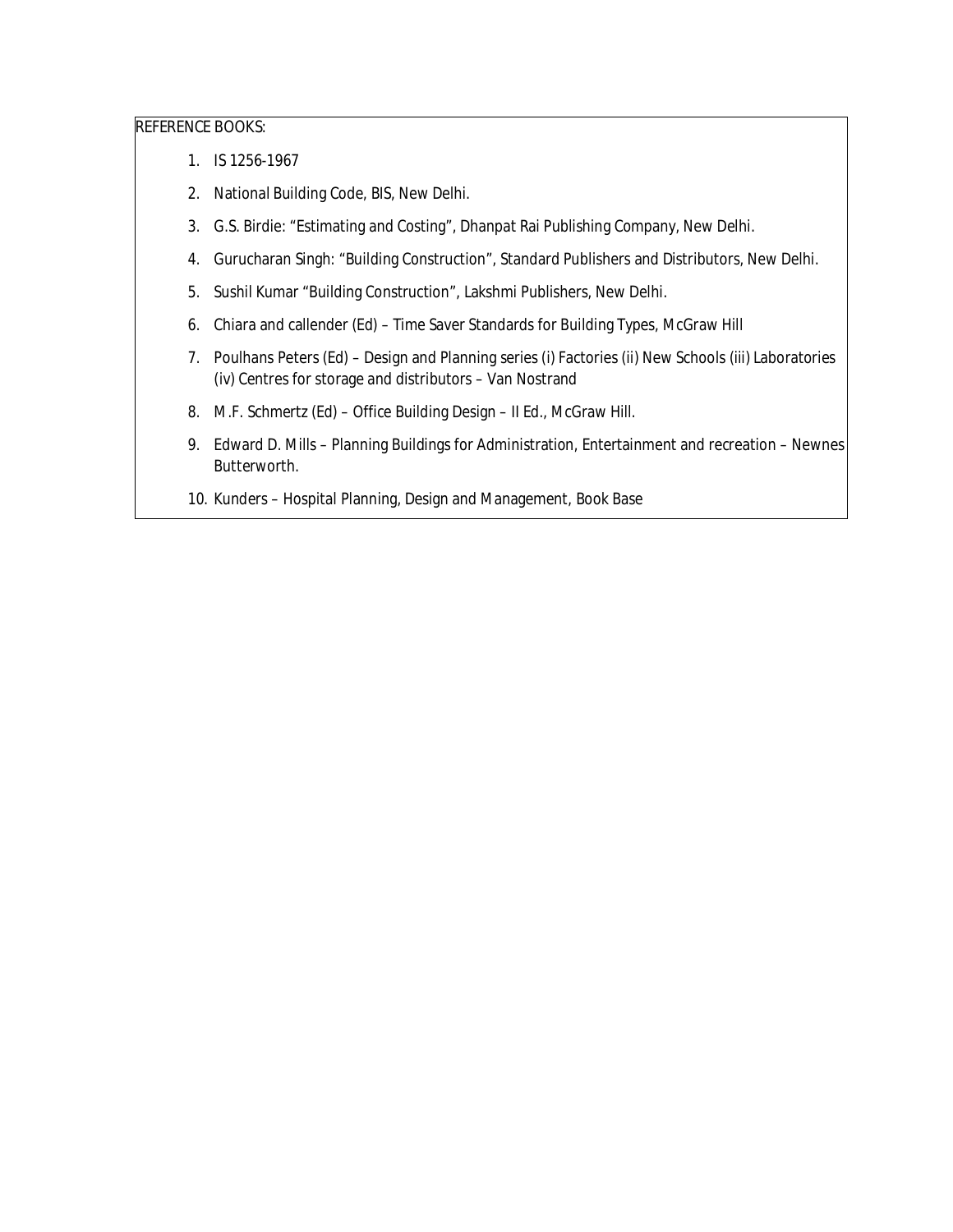| <b>Course Title:</b>                                                                                                                                                                                  | <b>Fundamentals of Architecture</b>               |                        |                                |
|-------------------------------------------------------------------------------------------------------------------------------------------------------------------------------------------------------|---------------------------------------------------|------------------------|--------------------------------|
|                                                                                                                                                                                                       | <b>Professional Elective-1</b>                    |                        |                                |
|                                                                                                                                                                                                       | [As per Choice Based Credit System (CBCS) scheme] |                        |                                |
|                                                                                                                                                                                                       | SEMESTER-V                                        |                        |                                |
| Subject Code                                                                                                                                                                                          | 15CT554                                           | <b>IA Marks</b>        | 20                             |
| Number of Lecture Hours/Week                                                                                                                                                                          | 03                                                | <b>Exam Marks</b>      | 80                             |
| Total Number of Lecture Hours                                                                                                                                                                         | 40                                                | <b>Exam Hours</b>      | 03                             |
| <b>CREDITS - 03</b>                                                                                                                                                                                   |                                                   | <b>Total Marks-100</b> |                                |
| Course objectives:                                                                                                                                                                                    |                                                   |                        |                                |
| This course will enable students:                                                                                                                                                                     |                                                   |                        |                                |
|                                                                                                                                                                                                       |                                                   |                        |                                |
| To remember the basic components for architectural design in building construction.<br>1.                                                                                                             |                                                   |                        |                                |
| 2. To understand the physical and aesthetic experience of buildings in order to appreciate the complexity<br>of the influences bearing on architecture, as reflected in the major historical periods. |                                                   |                        |                                |
| <b>Modules</b>                                                                                                                                                                                        |                                                   | <b>Teaching Hours</b>  | <b>Revised Bloom's</b>         |
|                                                                                                                                                                                                       |                                                   |                        | <b>Taxonomy (RBT)</b><br>Level |
| Module -1                                                                                                                                                                                             |                                                   |                        |                                |
| <b>INTRODUCTION</b>                                                                                                                                                                                   |                                                   | 08 Hours               | L1, L2                         |
| Aim and importance of architecture; Perceptions of architecture by                                                                                                                                    |                                                   |                        |                                |
| Architects, Definitions, Architectural composition and analysis - Terms                                                                                                                               |                                                   |                        |                                |
| associated with qualities, The aesthetic and functional components.                                                                                                                                   |                                                   |                        |                                |
| Module -2                                                                                                                                                                                             |                                                   |                        |                                |
| <b>INFLUENCES OF THE FOLLOWING ON ARCHITECTURE</b>                                                                                                                                                    |                                                   | 08 Hours               | L1, L2                         |
| Association, tradition, climate, materials, topography, religion, social<br>customs and aspirations of the times.                                                                                     |                                                   |                        |                                |

Various factors influencing the architecture of a region, architecture as a response to social, technological and environment forces. Evolution of shelter forms in regions of the world and examples of vernacular architecture in the world, with particular reference to India.

| Module -3                                                                                                               |          |       |
|-------------------------------------------------------------------------------------------------------------------------|----------|-------|
| <b>INDIAN ARCHITECTURE</b>                                                                                              | 08 Hours | L1,L2 |
| Historical perspective – Hindu, Jain, Buddhist, Indo-saracenic and<br>colonial. Features, characteristics and analysis. |          |       |
| Module -4                                                                                                               |          |       |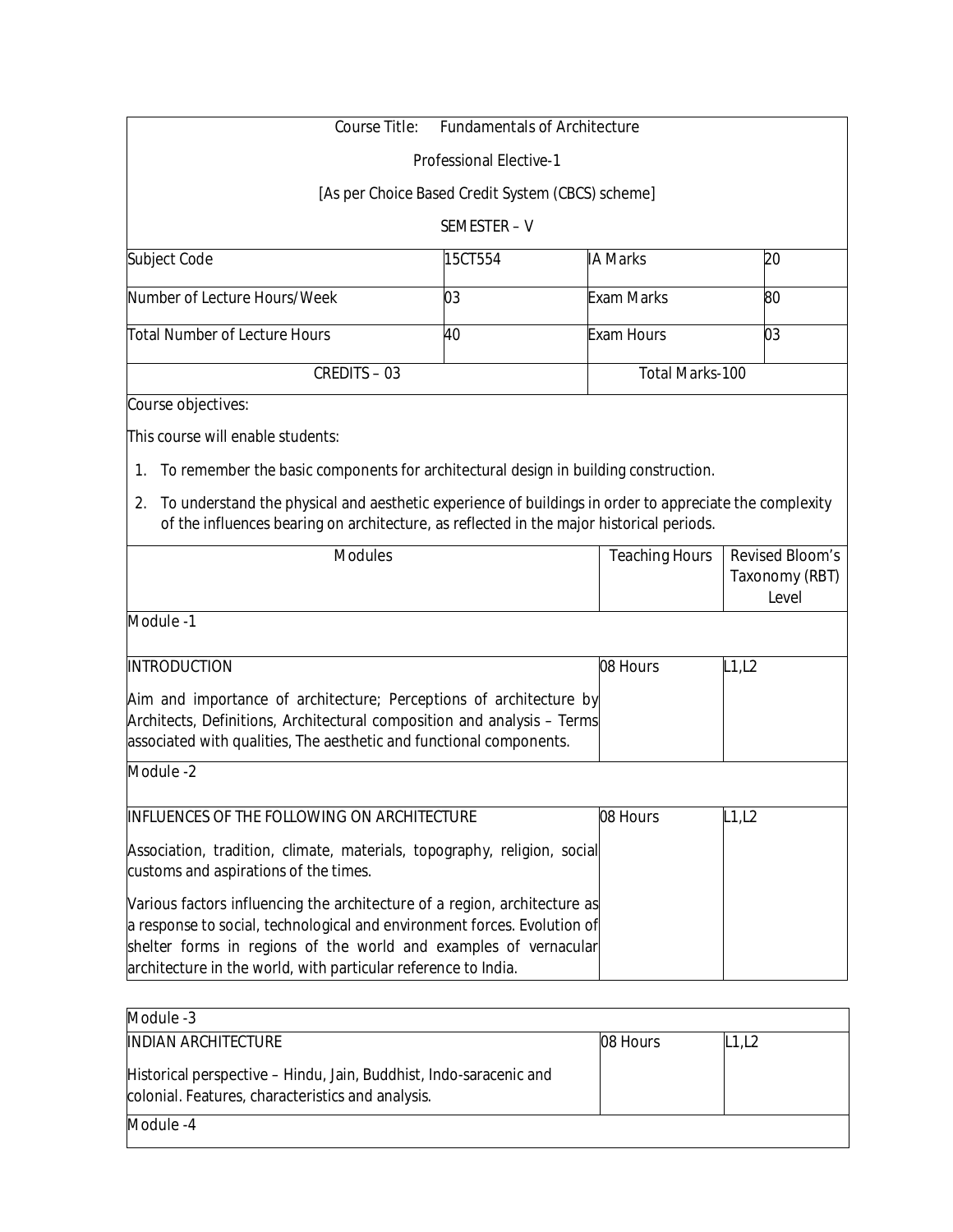| <b>WORLD ARCHITECTURE</b>                                                                                                                                                                                                  | 08 Hours | L1,L2 |
|----------------------------------------------------------------------------------------------------------------------------------------------------------------------------------------------------------------------------|----------|-------|
| Greek, Roman, Egyptian and Saracenic – Epochs in world architecture,<br>Description and examples                                                                                                                           |          |       |
| Module -5:                                                                                                                                                                                                                 |          |       |
| <b>MODERN ARCHITECTURE</b>                                                                                                                                                                                                 | 08 Hours | L2,L3 |
| Modern movements and modern architecture, Post-independence<br>Architecture in India, Influences, trends and developments important<br>Indian architects and their works, Examples of noted Indian<br>architectural works. |          |       |

After a successful completion of the course, the student will be able to:

- 1. Describe the basic components for architectural design in building construction.
- 2. Distinguish the physical and aesthetic experience of buildings in order to appreciate the complexity of the influences bearing on architecture globally.

#### **Program Objectives (as per NBA)**

- o *Engineering Knowledge.*
- o *Problem Analysis.*

### **Question paper pattern:**

- The question paper will have Ten questions, each full question carrying 16 marks.
- There will be two full questions (with a maximum Three sub divisions, if necessary) from each module.
- Each full question shall cover the topics under a module.
- The students shall answer Five full questions selecting one full question from each module.
- If more than one question is answered in modules, best answer will be considered for the award of marks limiting one full question answer in each module.

### **REFERENCE BOOKS:**

- 1. Indian Architecture by Percy Brown, Vol. 1 &II.,Tarapore Publishers, Bombay, 1981.
- 2. History of Architecture by Fletcher, CBS Publishers, Delhi, 1983.

### **Course Title: Engineering Ethics**

Open Elective 1

[As per Choice Based Credit System (CBCS) scheme]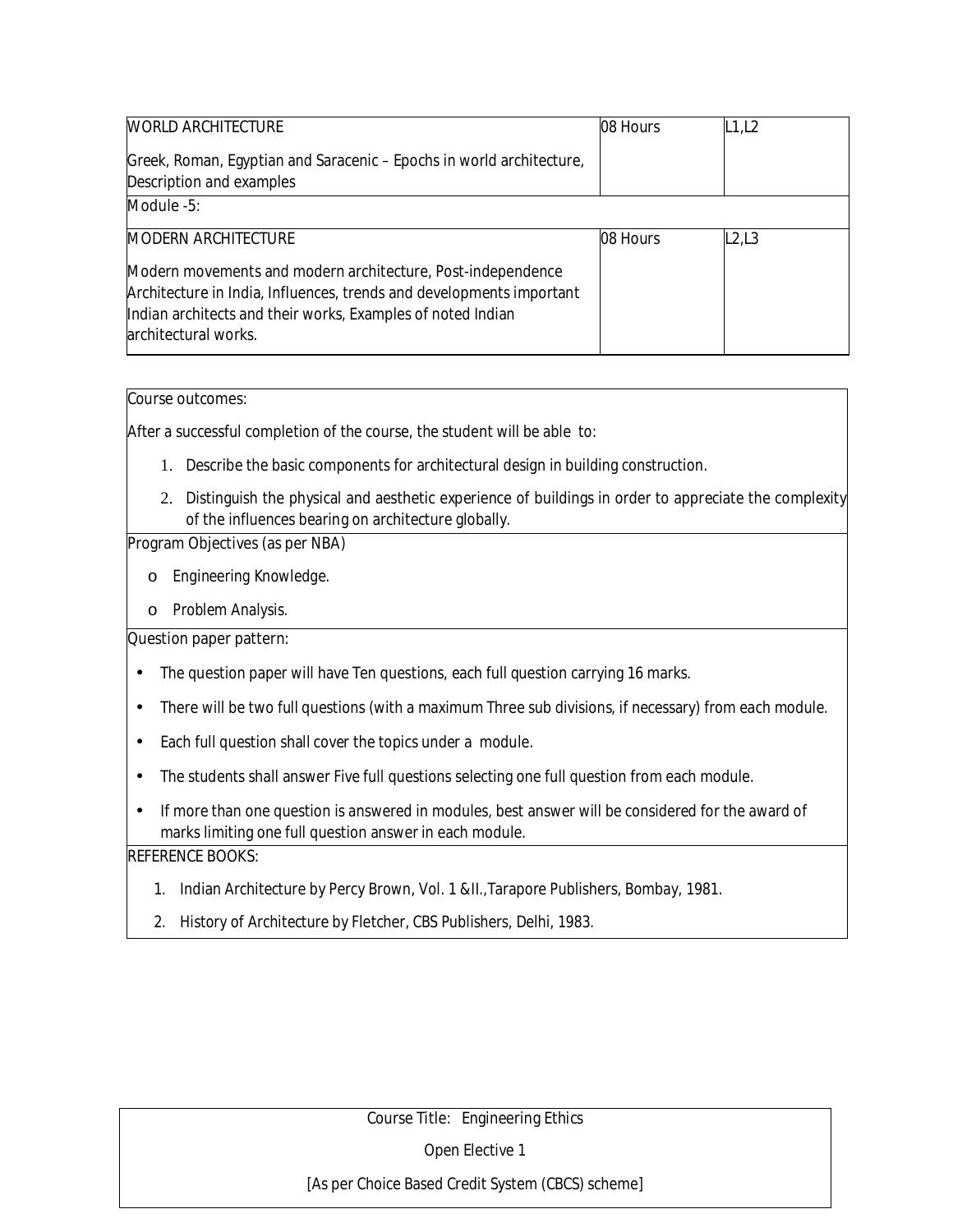|                                                                                                                                                                                                                                                                                                                                                                             | SEMESTER - V |             |                                 |                                                                    |
|-----------------------------------------------------------------------------------------------------------------------------------------------------------------------------------------------------------------------------------------------------------------------------------------------------------------------------------------------------------------------------|--------------|-------------|---------------------------------|--------------------------------------------------------------------|
| Subject Code                                                                                                                                                                                                                                                                                                                                                                | 15CT561      | I.A. Marks  |                                 | 20                                                                 |
| Number of Lecture Hours/Week                                                                                                                                                                                                                                                                                                                                                | 03           | Exam. Marks |                                 | 80                                                                 |
| <b>Total Number of Lecture Hours</b>                                                                                                                                                                                                                                                                                                                                        | 40           | Exam. Hours |                                 | 03                                                                 |
| <b>CREDITS - 03</b>                                                                                                                                                                                                                                                                                                                                                         |              |             | <b>Total Marks-100</b>          |                                                                    |
| Course objectives: This course will enable students:                                                                                                                                                                                                                                                                                                                        |              |             |                                 |                                                                    |
| To enable the students to create an awareness on Engineering Ethics and Human Values<br>1.                                                                                                                                                                                                                                                                                  |              |             |                                 |                                                                    |
| To instill Moral and Social Values and Loyalty and to appreciate the rights of others.<br>2.                                                                                                                                                                                                                                                                                |              |             |                                 |                                                                    |
| <b>Modules</b>                                                                                                                                                                                                                                                                                                                                                              |              |             | <b>Teaching</b><br><b>Hours</b> | <b>Revised</b><br><b>Bloom's</b><br><b>Taxonomy</b><br>(RBT) Level |
| Module -1:                                                                                                                                                                                                                                                                                                                                                                  |              |             |                                 |                                                                    |
| <b>HUMAN VALUES</b>                                                                                                                                                                                                                                                                                                                                                         |              |             | 8 Hours                         | L1, L2                                                             |
| Morals, values and Ethics - Integrity - Work ethic - Service learning - Civic<br>virtue - Respect for others - Living peacefully - Caring - Sharing - Honesty<br>- Courage - Valuing time - Cooperation - Commitment - Empathy - Self-<br>confidence - Character - Spirituality - Introduction to Yoga and<br>meditation for professional excellence and stress management. |              |             |                                 |                                                                    |
| Module -2:                                                                                                                                                                                                                                                                                                                                                                  |              |             |                                 |                                                                    |
| <b>ENGINEERING ETHICS</b>                                                                                                                                                                                                                                                                                                                                                   |              |             | 8 Hours                         | L1, L2                                                             |
| Senses of 'Engineering Ethics' - Variety of moral issues - Types of inquiry -<br>Moral dilemmas - Moral Autonomy - Kohlberg's theory - Gilligan's theory<br>- Consensus and Controversy - Models of professional roles - Theories<br>about right action - Self-interest - Customs and Religion - Uses of Ethical<br>Theories.                                               |              |             |                                 |                                                                    |
| Module-3:                                                                                                                                                                                                                                                                                                                                                                   |              |             |                                 |                                                                    |
| <b>ENGINEERING AS SOCIAL EXPERIMENTATION</b>                                                                                                                                                                                                                                                                                                                                |              |             | 8 Hours                         | L1, L2                                                             |
| Engineering as Experimentation - Engineers as responsible Experimenters<br>- Codes of Ethics - A Balanced Outlook on Law.                                                                                                                                                                                                                                                   |              |             |                                 |                                                                    |
| Module -4:                                                                                                                                                                                                                                                                                                                                                                  |              |             |                                 |                                                                    |
| <b>SAFETY, RESPONSIBILITIES AND RIGHTS</b>                                                                                                                                                                                                                                                                                                                                  |              |             | 8 Hours                         | L1,L2                                                              |
| Safety and Risk - Assessment of Safety and Risk - Risk Benefit Analysis and<br>Reducing Risk - Respect for Authority - Collective Bargaining -<br>Confidentiality - Conflicts of Interest - Occupational Crime - Professional<br>Rights - Employee Rights - Intellectual Property Rights (IPR) -<br>Discrimination.                                                         |              |             |                                 |                                                                    |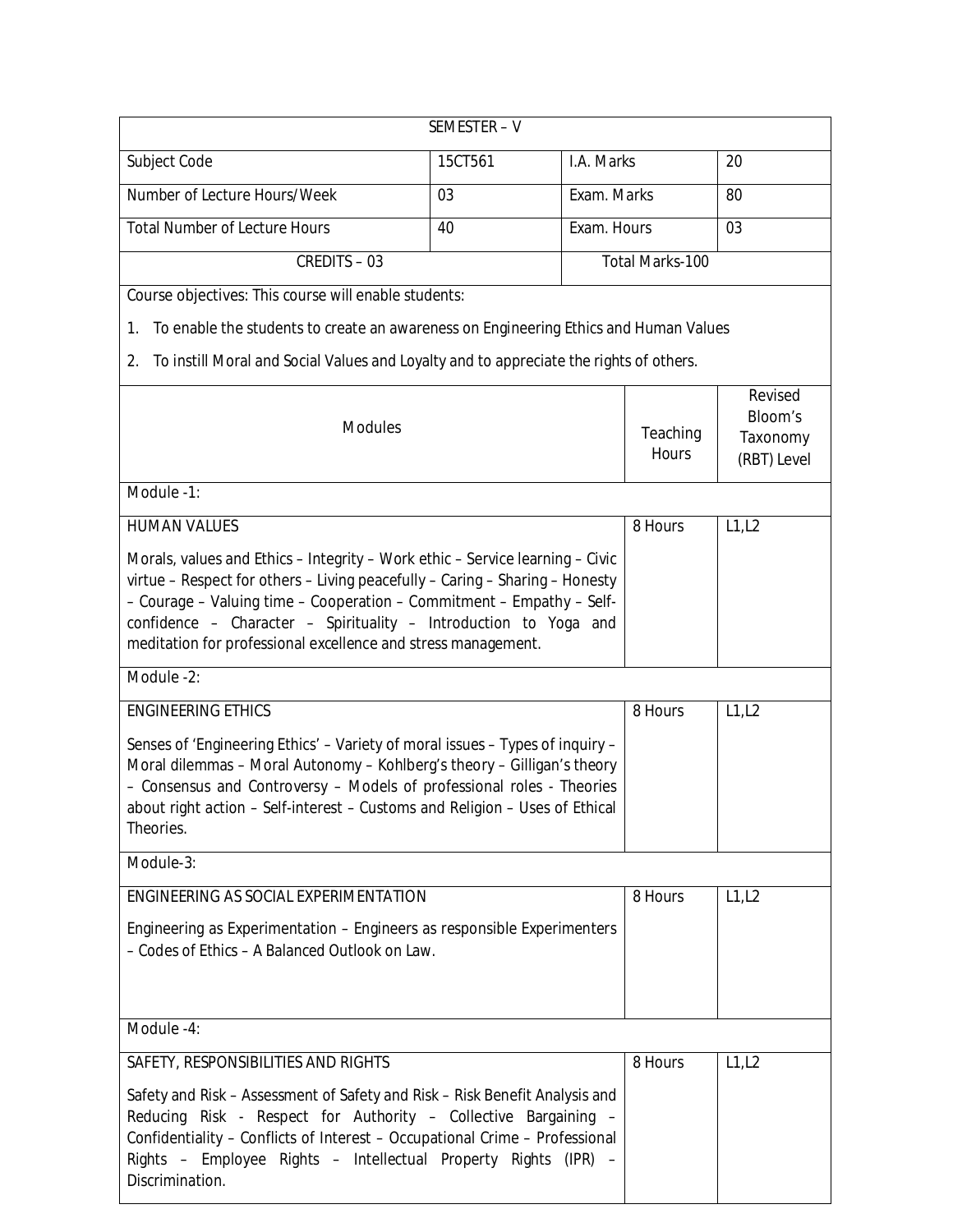| Module -5:                                                                                                                                                                                                                                                             |         |       |
|------------------------------------------------------------------------------------------------------------------------------------------------------------------------------------------------------------------------------------------------------------------------|---------|-------|
| <b>GLOBAL ISSUES</b>                                                                                                                                                                                                                                                   | 8 Hours | L1,L2 |
| Multinational Corporations - Environmental Ethics - Computer Ethics -<br>Weapons Development – Engineers as Managers – Consulting Engineers –<br>Engineers as Expert Witnesses and Advisors - Moral Leadership - Code of<br>Conduct – Corporate Social Responsibility. |         |       |

After studying this course, students will be able to;

- 1. State the ethics in society and discuss the ethical issues related to engineering.
- 2. Recognize the responsibilities and rights in the society related to engineering.

#### **Program Objectives (as per NBA)**

- o *Engineering Knowledge.*
- o *Problem Analysis.*

### **Question paper pattern:**

- The question paper will have Ten questions, each full question carrying 16 marks.
- There will be two full questions (with a maximum three sub divisions, if necessary) from each module.
- Each full question shall cover the topics under a module.
- *The students shall answer Five full questions selecting one full question from each module.*
- If more than one question is answered in modules, best answer will be considered for the award of marks limiting one full question answer in each module.

## **TEXTBOOK**

1. Mike W. Martin and Roland Schinzinger, "Ethics in Engineering", Tata McGraw Hill, New Delhi, 2003.

- 1. Charles B. Fleddermann, "Engineering Ethics", Pearson Prentice Hall, New Jersey, 2004.
- 2. Charles E. Harris, Michael S. Pritchard and Michael J. Rabins, "Engineering Ethics –Concepts and Cases", Thompson Wadsworth, A Division of Thomson Learning Inc.,United States, 2000
- 3. John R Boatright, "Ethics and the Conduct of Business", Pearson Education, New Delhi, 2003
- 4. Edmund G Seebauer and Robert L Barry, "Fundametals of Ethics for Scientists and Engineers", Oxford University Press, Oxford, 2001.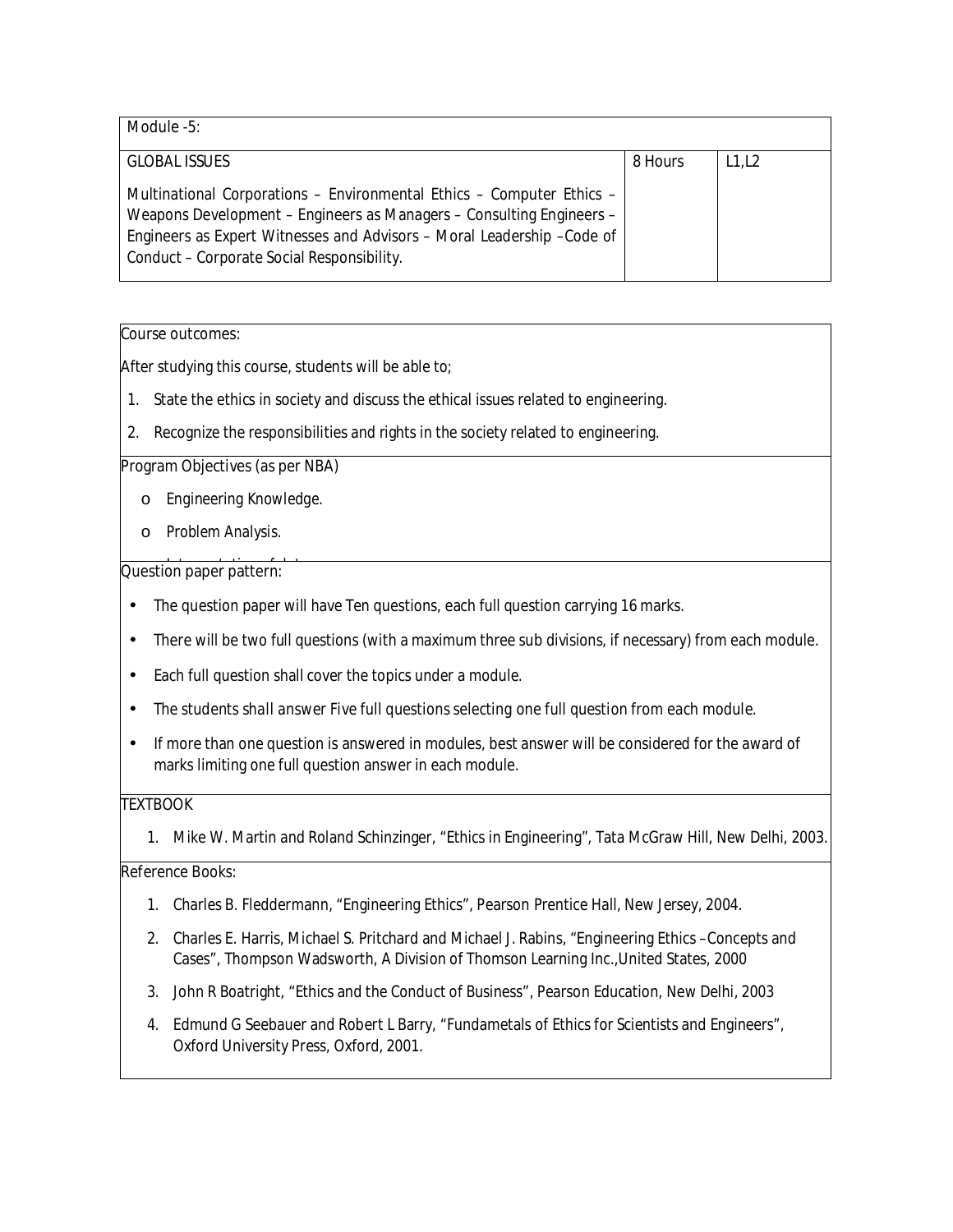| <b>Course Title: SPECIAL CONCRETE</b>             |                 |                        |    |  |  |
|---------------------------------------------------|-----------------|------------------------|----|--|--|
|                                                   | Open Elective 1 |                        |    |  |  |
| [As per Choice Based Credit System (CBCS) scheme] |                 |                        |    |  |  |
| SEMESTER - V                                      |                 |                        |    |  |  |
| Subject Code                                      | 15CT562         | I.A. Marks             | 20 |  |  |
| Number of Lecture Hours/Week                      | 04              | Exam. Marks            | 80 |  |  |
| <b>Total Number of Lecture Hours</b>              | 40              | Exam. Hours            | 03 |  |  |
| <b>CREDITS - 03</b>                               |                 | <b>Total Marks-100</b> |    |  |  |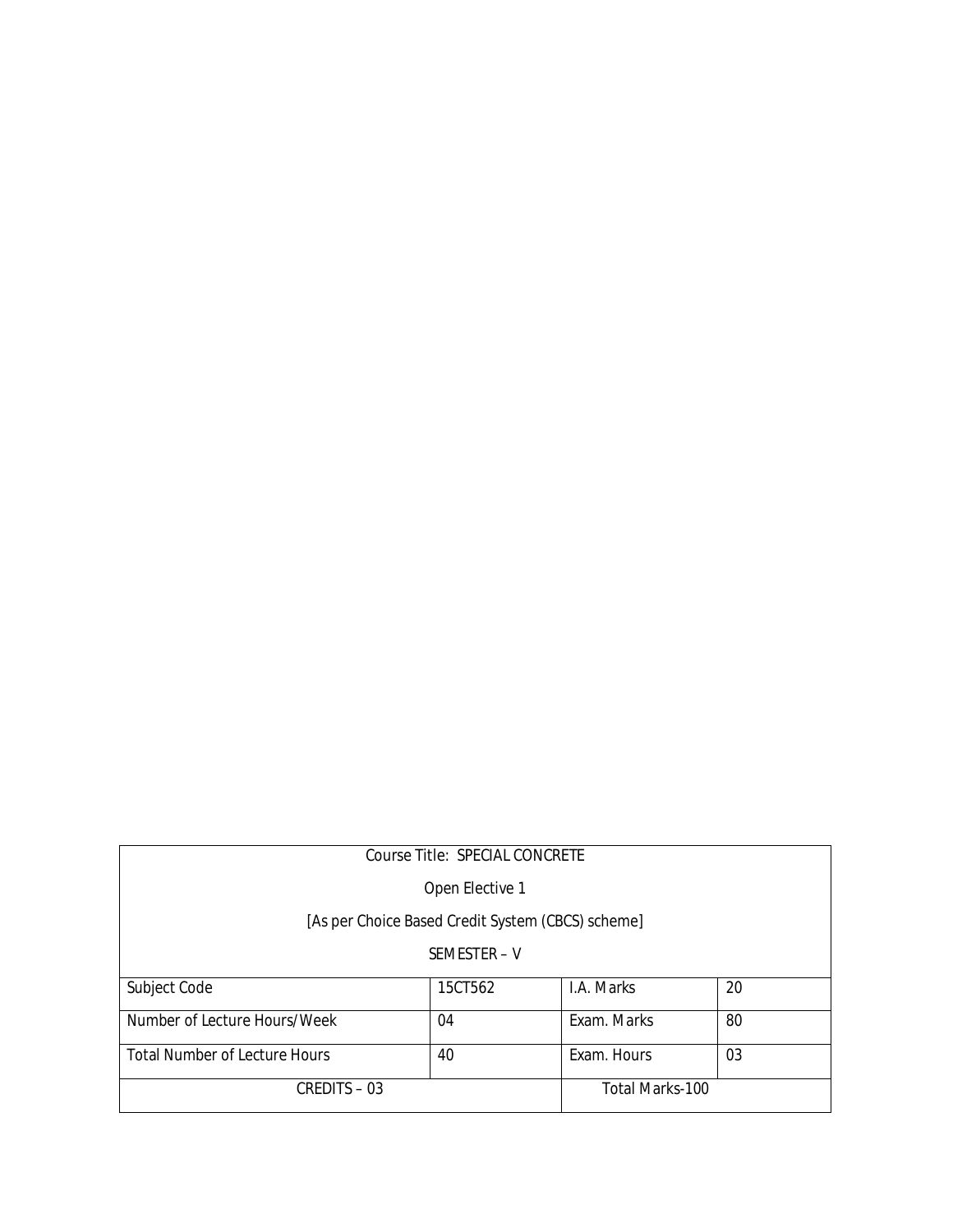**Course objectives:** This course will enable students:

1. To gain the fundamental knowledge of various special concrete over conventional concrete.

2. To comprehend the various properties of special concrete and conventional concrete.

3. To apply the codal procedural knowledge for calculation of mix proportions for various special concrete.

| <b>Modules</b>                                                                                                                                                                                                                                                                 | <b>Teaching</b><br><b>Hours</b> | <b>Revised</b><br><b>Bloom's</b><br><b>Taxonomy</b><br>(RBT) Level |
|--------------------------------------------------------------------------------------------------------------------------------------------------------------------------------------------------------------------------------------------------------------------------------|---------------------------------|--------------------------------------------------------------------|
| Module -1:                                                                                                                                                                                                                                                                     |                                 |                                                                    |
| <b>INTRODUCTION</b>                                                                                                                                                                                                                                                            | 8 Hours                         | L2, L3                                                             |
| Fundamentals of concrete technology in relation to special concrete<br>requirements, types of special concretes and their applications.                                                                                                                                        |                                 |                                                                    |
| <b>FIBER REINFORCED CONCRETE</b>                                                                                                                                                                                                                                               |                                 |                                                                    |
| Fiber material, mix proportions, fiber content – distribution, orientation<br>and interfacial bond. Fiber concrete properties in fresh state. Strengthen<br>behavior in tension, compression and bending. Toughness and related<br>tests, Mix design criteria and application. |                                 |                                                                    |
| Module -2:                                                                                                                                                                                                                                                                     |                                 |                                                                    |
| <b>HIGH DENSITY CONCRETE</b>                                                                                                                                                                                                                                                   | 8 Hours                         | L2,L3                                                              |
| Materials, placement method, properties in wet and hardened state, Mix<br>design criteria and applications                                                                                                                                                                     |                                 |                                                                    |
| <b>SELF COMPACTING CONCRETE</b>                                                                                                                                                                                                                                                |                                 |                                                                    |
| Introduction, Properties, Test methods and its application.                                                                                                                                                                                                                    |                                 |                                                                    |
| Module-3:                                                                                                                                                                                                                                                                      |                                 |                                                                    |
| <b>LIGHTWEIGHT CONCRETE</b>                                                                                                                                                                                                                                                    | 8 Hours                         | L2, L3                                                             |
| Classification, Properties of lightweight concrete, Strength and durability,<br>Design of lightweight concrete mixes.                                                                                                                                                          |                                 |                                                                    |
| <b>POLYMER CONCRETE</b>                                                                                                                                                                                                                                                        |                                 |                                                                    |
| Materials, Types, Properties, Mix design criteria and its applications                                                                                                                                                                                                         |                                 |                                                                    |
| Module -4:                                                                                                                                                                                                                                                                     |                                 |                                                                    |
| <b>HIGH STRENGTH CONCRETE</b>                                                                                                                                                                                                                                                  | 8 Hours                         | L2,L3                                                              |
| General introduction, significance of HSC, methods of making HSC,<br>materials and mix proportions. Application of HSC, Ultra HSC, Methods of<br>making Ultra HSC.                                                                                                             |                                 |                                                                    |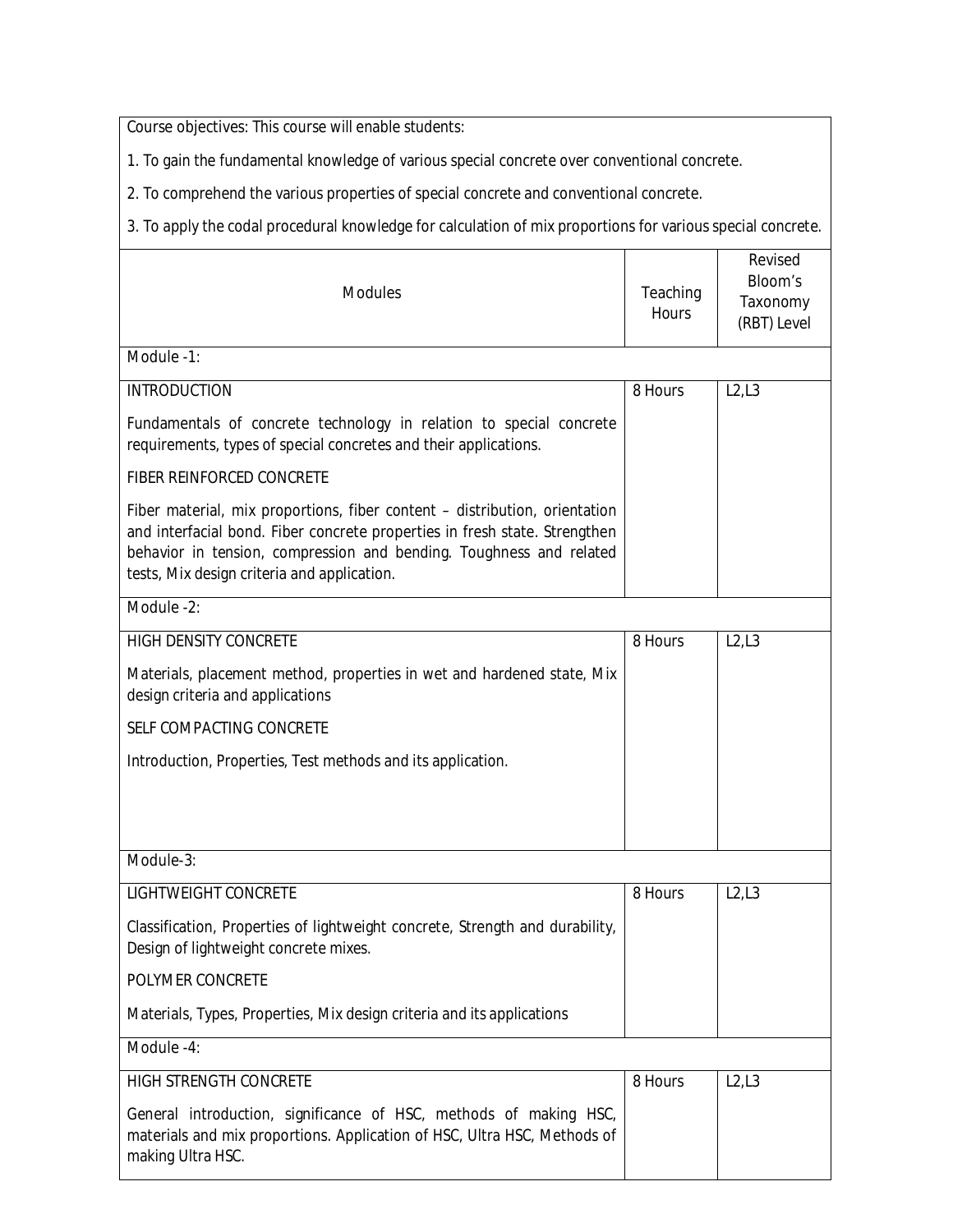| Module -5:                                                                                                                                                                                                             |         |       |
|------------------------------------------------------------------------------------------------------------------------------------------------------------------------------------------------------------------------|---------|-------|
| <b>HIGH PERFORMANCE CONCRETE</b>                                                                                                                                                                                       | 8 Hours | L2,L3 |
| General introduction and significance of HPC. Mix design criteria using<br>plasticizes, SP, HP, Pozzolanic materials such as fly ash, ground granulated<br>blast furnace slag, silica fumes, Metakaolin rice husk ash. |         |       |

After studying this course, students will;

- 1. Acquire the knowledge of various special concrete over conventional concrete.
- 2. Compare the various properties of special concrete with conventional concrete.
- 3. Design the mix proportions for special concrete as per relevant codal standards.

#### **Program Objectives (as per NBA)**

- o *Engineering Knowledge.*
- o *Problem Analysis.*

### **Question paper pattern:**

- The question paper will have Ten questions, each full question carrying 16 marks.
- There will be two full questions (with a maximum three sub divisions, if necessary) from each module.
- Each full question shall cover the topics under a module.
- *The students shall answer Five full questions selecting one full question from each module.*
- If more than one question is answered in modules, best answer will be considered for the award of marks limiting one full question answer in each module.

- 1. Concrete Microstructures, Properties and Materials by P.K. Mehta, and Paulo J.M., Monteiro, Indian Edition.
- 2. Properties of Concrete by A.M. Neville, Longmans, 4th Edition, 1995
- 3. Relevant National, International Codes, Technical Papers and Internet Information for Special Concrete.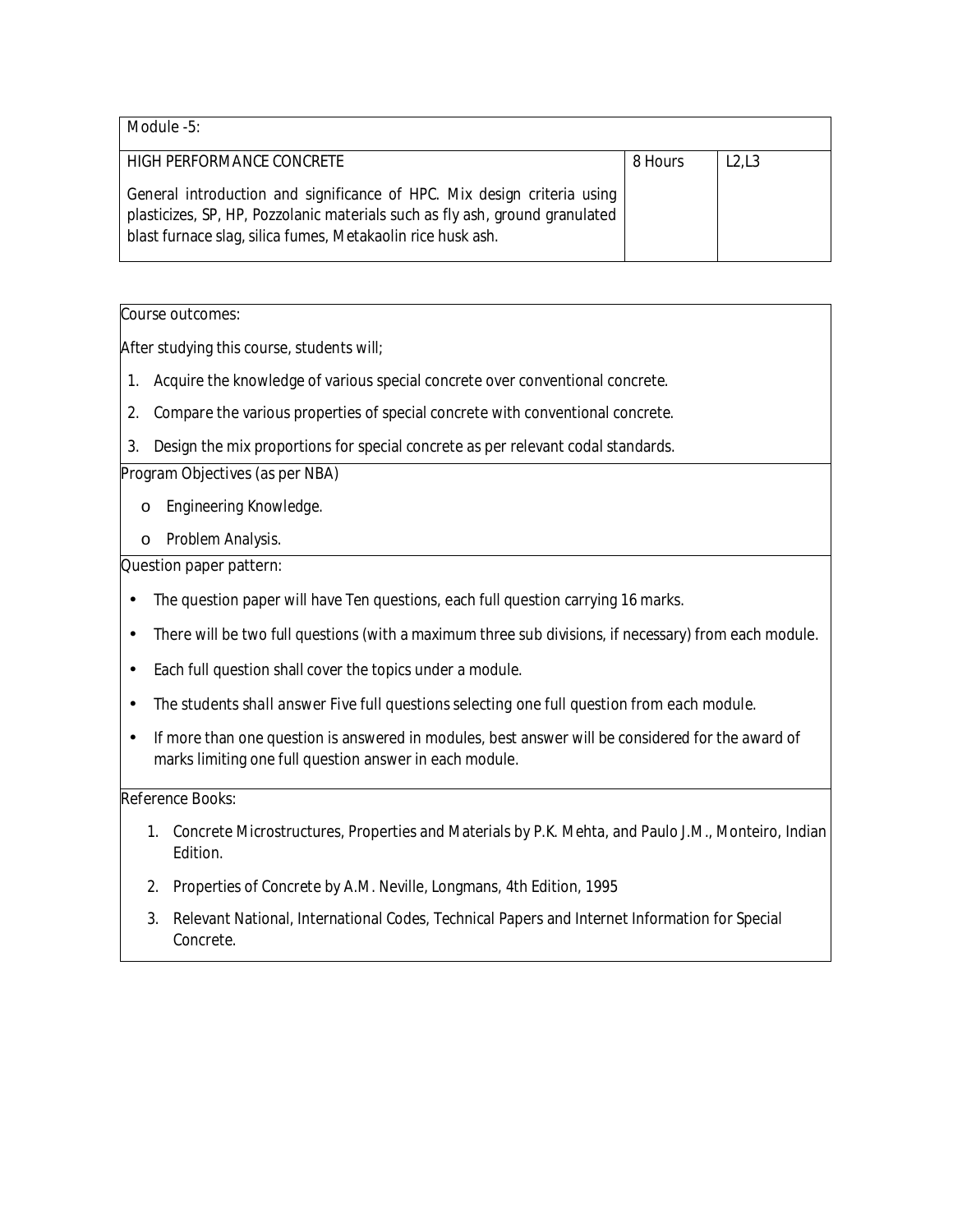| <b>Course Title: Remote Sensing and GIS</b>                                                                                                                                                                                                                                                                                   |                                                   |             |                                 |                                                                    |
|-------------------------------------------------------------------------------------------------------------------------------------------------------------------------------------------------------------------------------------------------------------------------------------------------------------------------------|---------------------------------------------------|-------------|---------------------------------|--------------------------------------------------------------------|
| Open Elective 1                                                                                                                                                                                                                                                                                                               |                                                   |             |                                 |                                                                    |
|                                                                                                                                                                                                                                                                                                                               | [As per Choice Based Credit System (CBCS) scheme] |             |                                 |                                                                    |
|                                                                                                                                                                                                                                                                                                                               | SEMESTER-V                                        |             |                                 |                                                                    |
| Subject Code                                                                                                                                                                                                                                                                                                                  | 15CT563                                           | I.A. Marks  |                                 | 20                                                                 |
| Number of Lecture Hours/Week                                                                                                                                                                                                                                                                                                  | 04                                                | Exam. Marks |                                 | 80                                                                 |
| <b>Total Number of Lecture Hours</b>                                                                                                                                                                                                                                                                                          | 40                                                | Exam. Hours |                                 | 03                                                                 |
| <b>CREDITS-03</b>                                                                                                                                                                                                                                                                                                             |                                                   |             | <b>Total Marks-100</b>          |                                                                    |
| Course objectives: This course will enable students;                                                                                                                                                                                                                                                                          |                                                   |             |                                 |                                                                    |
| Understand the basic concepts of remote sensing.<br>1.                                                                                                                                                                                                                                                                        |                                                   |             |                                 |                                                                    |
| 2.<br>Analyze satellite imagery and extract the required units.                                                                                                                                                                                                                                                               |                                                   |             |                                 |                                                                    |
| Extract the GIS data and prepare the thematic maps.<br>3.                                                                                                                                                                                                                                                                     |                                                   |             |                                 |                                                                    |
| Use the thematic maps for various applications.<br>4.                                                                                                                                                                                                                                                                         |                                                   |             |                                 |                                                                    |
| <b>Modules</b>                                                                                                                                                                                                                                                                                                                |                                                   |             | <b>Teaching</b><br><b>Hours</b> | <b>Revised</b><br><b>Bloom's</b><br><b>Taxonomy</b><br>(RBT) Level |
| Module -1:                                                                                                                                                                                                                                                                                                                    |                                                   |             |                                 |                                                                    |
| Remote Sensing: - Basic concept of Remote sensing, Data and Information,<br>Remote sensing data collection, Remote sensing advantages & Limitations,<br>Remote Sensing process. Electromagnetic Spectrum, Energy interactions<br>atmosphere<br>and with earth surface features(soil,<br>with<br>water,<br>vegetation), Indian |                                                   | 8 Hours     | L1, L2, L3                      |                                                                    |
| Satellites and Sensors characteristics, Resolution, Map and Image and<br>False color composite, introduction to digital data, elements of visual<br>interpretation techniques.                                                                                                                                                |                                                   |             |                                 |                                                                    |
| Module -2:                                                                                                                                                                                                                                                                                                                    |                                                   |             |                                 |                                                                    |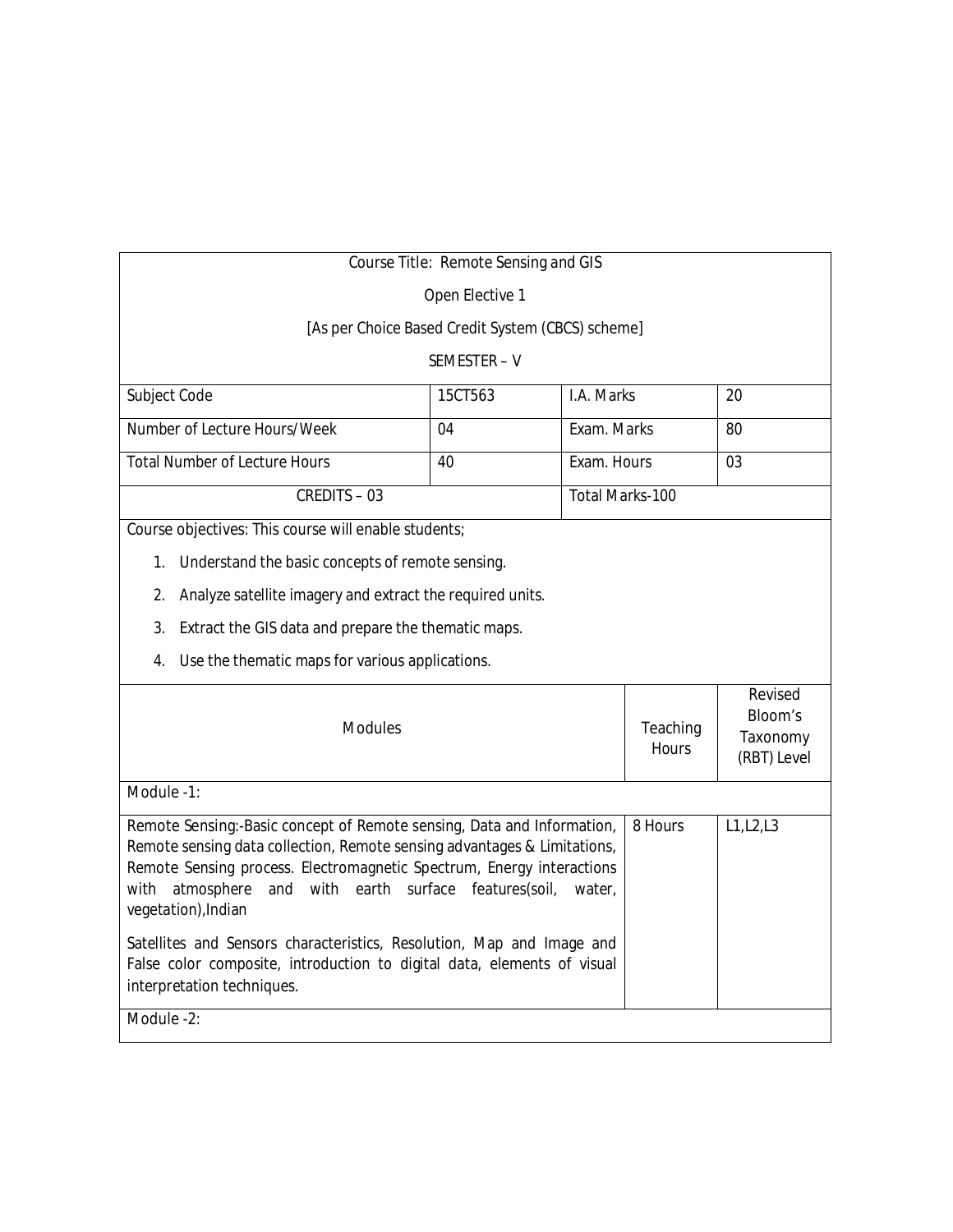| Remote Sensing Platforms, Sensors and Properties of Digital Data, Data<br>Formats: Introduction, platforms- IRS, Landsat, SPOT, Cartosat, Ikonos,<br>Envisatetc. Sensors-active and passive, MSS, AVHRR, LISS, TM, PAN, WIFS,<br>microwave sensors, sensor resolutions (spatial, spectral, radiometric and<br>temporal). Basics of digital image processing- radiometric and geometric<br>corrections. Image enhancements, image transforms based on arithmetic<br>operations, image filtering. | 8 Hours | L <sub>2</sub> , L <sub>3</sub> , L <sub>4</sub> |
|-------------------------------------------------------------------------------------------------------------------------------------------------------------------------------------------------------------------------------------------------------------------------------------------------------------------------------------------------------------------------------------------------------------------------------------------------------------------------------------------------|---------|--------------------------------------------------|
| Module-3:                                                                                                                                                                                                                                                                                                                                                                                                                                                                                       |         |                                                  |
| Geographic Information System: Introduction to GIS; components of a GIS<br>; Geo spatial Data: Spatial Data- Attribute data-Joining Spatial and<br>attribute data;<br>GIS Operations: Spatial Data Input - Attribute data Management -Data<br>display Data Exploration - Data Analysis.                                                                                                                                                                                                         | 8 Hours | L <sub>2</sub> , L <sub>3</sub> , L <sub>4</sub> |
| Coordinate Systems: Geographic coordinate System: approximation of the<br>Earth, Datum; Map Projections: Types of Map Projections - Map<br>projection parameters                                                                                                                                                                                                                                                                                                                                |         |                                                  |
| - Commonly used Map Projections- Projected coordinate Systems.                                                                                                                                                                                                                                                                                                                                                                                                                                  |         |                                                  |
| Module -4:                                                                                                                                                                                                                                                                                                                                                                                                                                                                                      |         |                                                  |
| Vector and Raster Data Model: Vector data model: Representation of<br>simple features - Topology and its importance; coverage and its data<br>structure, Shape file; Data models for composite feature Objects based<br>Vector Data Model.<br>Raster Data Model: Elements of the Raster data model, Types of Raster<br>Data, Raster Data Structure, Data conversion, Integration of Raster and<br>Vector data.                                                                                  | 8 Hours | L3, L4, L5                                       |
| Module -5:                                                                                                                                                                                                                                                                                                                                                                                                                                                                                      |         |                                                  |
| Integrated Applications of Remote sensing and GIS: Applications in land<br>use, land cover analysis, change detection, water resources, urban<br>planning, environmental planning, Natural resource management and<br>Traffic management.                                                                                                                                                                                                                                                       | 8 Hours | L3, L4, L5                                       |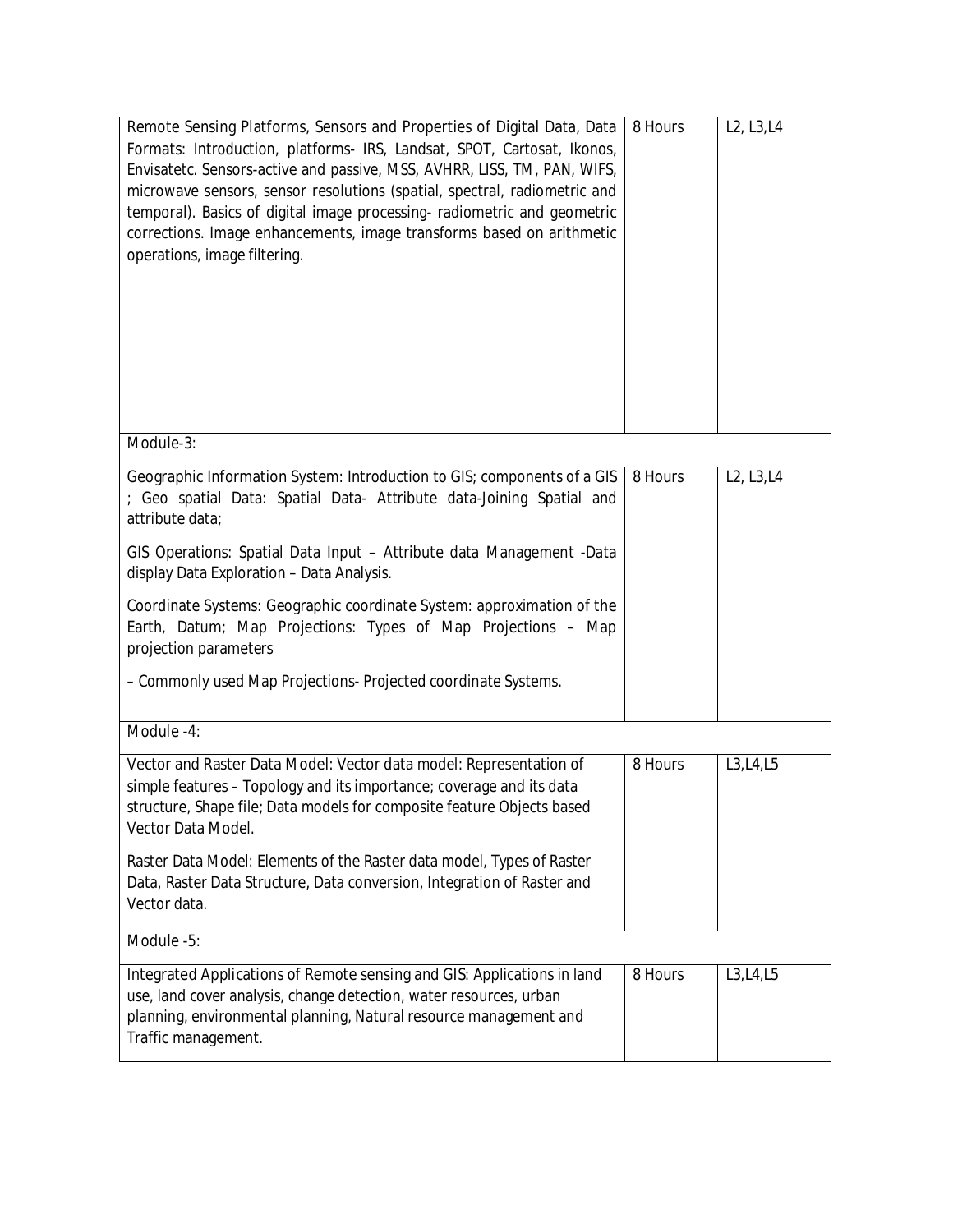At the end of the course, the student will be able to:

- 1. Collect data and delineate various elements from the satellite imagery using their spectral signature.
- 2. Analyze different features of ground information to create raster or vector data.
- 3. Perform digital classification and create different thematic maps for solving specific problems

4. Make decision based on the GIS analysis on thematic maps. **Program Objectives (as per NBA)** 

- o *Engineering Knowledge.*
- o *Problem Analysis.*

#### **Question paper pattern:**

- The question paper will have Ten questions, each full question carrying 16 marks.
- There will be two full questions (with a maximum three sub divisions, if necessary) from each module.
- Each full question shall cover the topics under a module.
- *The students shall answer Five full questions selecting one full question from each module.*
- If more than one question is answered in modules, best answer will be considered for the award of marks limiting one full question answer in each module.

#### **Text Books:**

- 1. Narayan Panigrahi, **"Geographical Information Science**", ISBN 10: 8173716285 / ISBN 13: 9788173716287, University Press 2008.
- 2. Basudeb Bhatta, **"Remote sensing and GIS"**, ISBN:9780198072393, Oxford University Press 2011
- 3. Kang Tsurg Chang, **"Introduction to Geographic Information System".** Tata McGraw Hill Eduction Private Limited 2015.
- 4. Lillesand, Kiefer, Chipman, "**Remote Sensing and Image Interpretation**", Wiley 2011.

#### **Reference Books:**

1. Chor Pang Lo and Albert K.W Yeung, "Concepts & Techniques of GIS", PHI, 2006

5. S Kumar, "Basics of remote sensing & GIS", Laxmi publications 2005.

- 2. John R. Jensen, "Remote sensing of the environment", An earth resources perspective 2nd edition – by Pearson Education 2007.
- 3. Anji Reddy M., "Remote sensing and Geograperhical information system", B.S. Publications 2008.
- 4. Peter A. Burrough, Rachael A. McDonnell, and Christopher D. Lloyd, "Principals of Geo physical Information system", Oxford Publications 2004.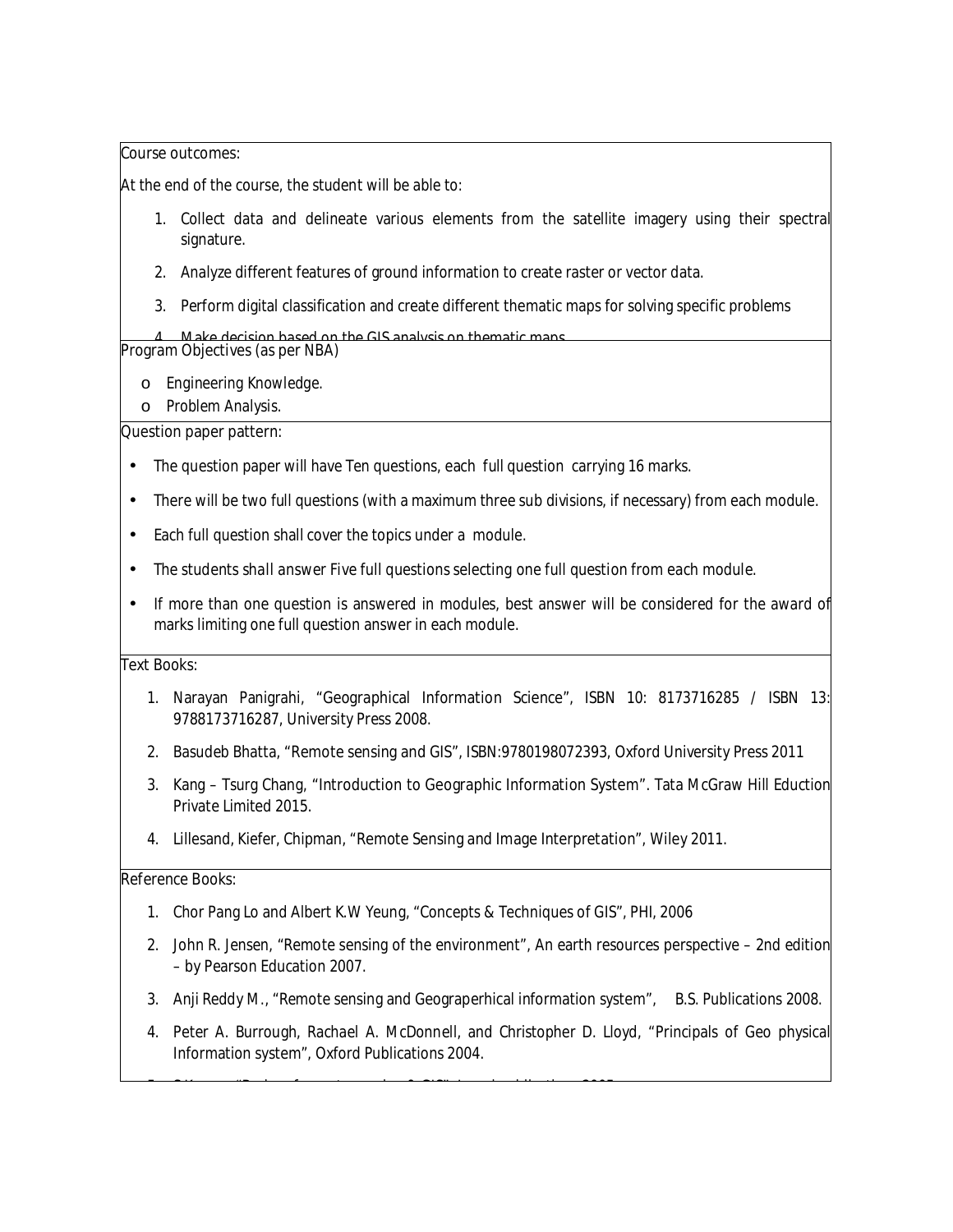# **Course Title: CLIMATE CHANGE AND SUSTAINABLE DEVELOPMENT**

Open Elective 1

## [As per Choice Based Credit System (CBCS) scheme]

## SEMESTER – V

| Subject Code                         | 15CT564 | I.A. Marks      | 20  |
|--------------------------------------|---------|-----------------|-----|
|                                      |         |                 |     |
| Number of Lecture Hours/Week         | 04      | Exam. Marks     | -80 |
|                                      |         |                 |     |
| <b>Total Number of Lecture Hours</b> | 40      | Exam. Hours     | 03  |
|                                      |         |                 |     |
| <b>CREDITS - 03</b>                  |         | Total Marks-100 |     |
|                                      |         |                 |     |

**Course objectives:** This course will enable students;

- 1. Identify the factors influencing the global climate systems and clean technologies for sustainable development
- 2. Assess the impacts of climate change on global, regional and local scales.
- 3. Develop strategies for adaptation and mitigation measures.

| <b>Modules</b>                                                                                                                                                                                            | <b>Teaching</b><br><b>Hours</b> | <b>Revised</b><br><b>Bloom's</b><br>Taxonomy<br>(RBT) Level |
|-----------------------------------------------------------------------------------------------------------------------------------------------------------------------------------------------------------|---------------------------------|-------------------------------------------------------------|
| Module -1:                                                                                                                                                                                                |                                 |                                                             |
| <b>EARTH'S CLIMATE SYSTEM</b><br>Introduction-Climate in the spotlight - The Earth's Climate Machine -                                                                                                    | 9 Hours                         | L1,L2                                                       |
| Climate Classification - Global Wind Systems – Trade Winds and the<br>Hadley Cell - The Westerlies - Cloud Formation and Monsoon Rains -<br>Storms and Hurricanes – The Hydrological Cycle – Global Ocean |                                 |                                                             |
| Circulation – El Nino and its Effect - Solar Radiation - The Farth's Natural<br>Green House Effect – Green House Gases and Global Warming – Carbon                                                        |                                 |                                                             |
| Cycle.                                                                                                                                                                                                    |                                 |                                                             |
| Module -2:                                                                                                                                                                                                |                                 |                                                             |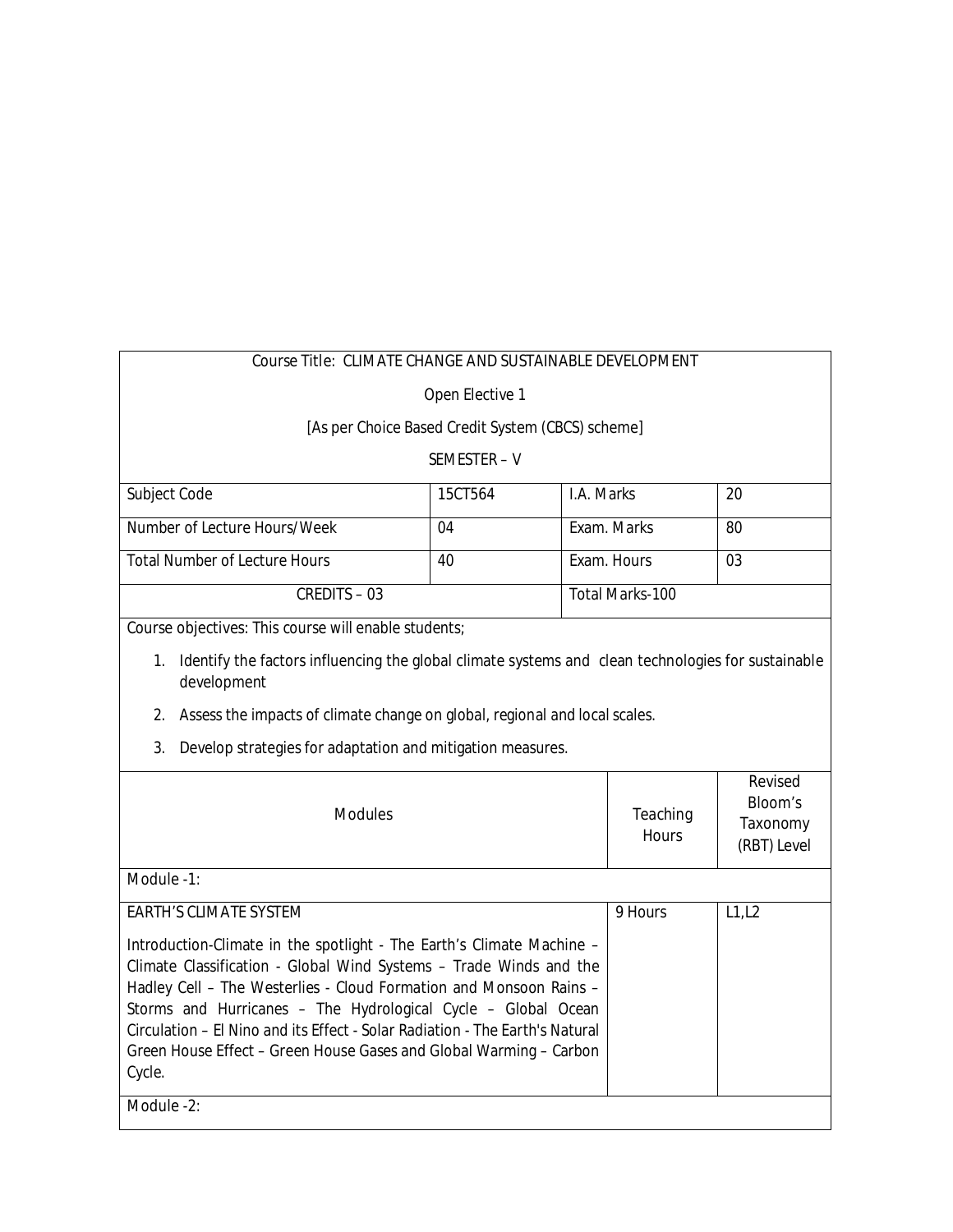| <b>CLIMATE CHANGES AND ITS CAUSES</b>                                                                                                                                                                                                                                                                                                                                                                                                                                           | 8 Hours | L1, L2 |
|---------------------------------------------------------------------------------------------------------------------------------------------------------------------------------------------------------------------------------------------------------------------------------------------------------------------------------------------------------------------------------------------------------------------------------------------------------------------------------|---------|--------|
| Observation of Climate Change – Changes in patterns of temperature,<br>precipitation and sea level rise - Observed effects of Climate Changes -<br>Patterns of Large Scale Variability - Drivers of Climate Change - Climate<br>Sensitivity and Feedbacks - The Montreal Protocol - UNFCCC - IPCC -<br>Evidences of Changes in Climate and Environment - on a Global Scale<br>and in India - climate change modelling.                                                          |         |        |
| Module-3:                                                                                                                                                                                                                                                                                                                                                                                                                                                                       |         |        |
| <b>IMPACTS OF CLIMATE CHANGE</b>                                                                                                                                                                                                                                                                                                                                                                                                                                                | 7 Hours | L1, L2 |
| Impacts of Climate Change on various sectors - Agriculture, Forestry<br>and Ecosystem - Water Resources - Human Health - Industry,<br>Settlement and Society - Methods and Scenarios - Projected Impacts<br>for Different Regions- Uncertainties in the Projected Impacts of Climate<br>Change - Risk of Irreversible Changes.                                                                                                                                                  |         |        |
| Module -4:                                                                                                                                                                                                                                                                                                                                                                                                                                                                      |         |        |
| <b>CLIMATE CHANGE ADAPTATION AND MITIGATION MEASURES</b>                                                                                                                                                                                                                                                                                                                                                                                                                        | 9 Hours | L2, L3 |
| Adaptation Strategy/Options in various sectors - Water - Agriculture --<br>Infrastructure and Settlement including coastal zones - Human Health -<br>Tourism - Transport - Energy - Key Mitigation Technologies and<br>Practices - Energy Supply - Transport - Buildings - Industry -<br>Agriculture - Forestry - Carbon sequestration - Carbon capture and<br>storage (CCS)- Waste (MSW & Bio waste, Biomedical, Industrial waste -<br>International and Regional cooperation. |         |        |
| Module -5:                                                                                                                                                                                                                                                                                                                                                                                                                                                                      |         |        |
| <b>CLEAN TECHNOLOGY AND ENERGY</b>                                                                                                                                                                                                                                                                                                                                                                                                                                              | 7 Hours | L2, L3 |
| Clean Development Mechanism - Carbon Trading- examples of future<br>Clean Technology - Biodiesel - Natural Compost - Eco-Friendly Plastic -<br>Alternate Energy - Hydrogen - Bio-fuels - Solar Energy - Wind -<br>Hydropower - Mitigation Efforts in India and Adaptation funding.                                                                                                                                                                                              |         |        |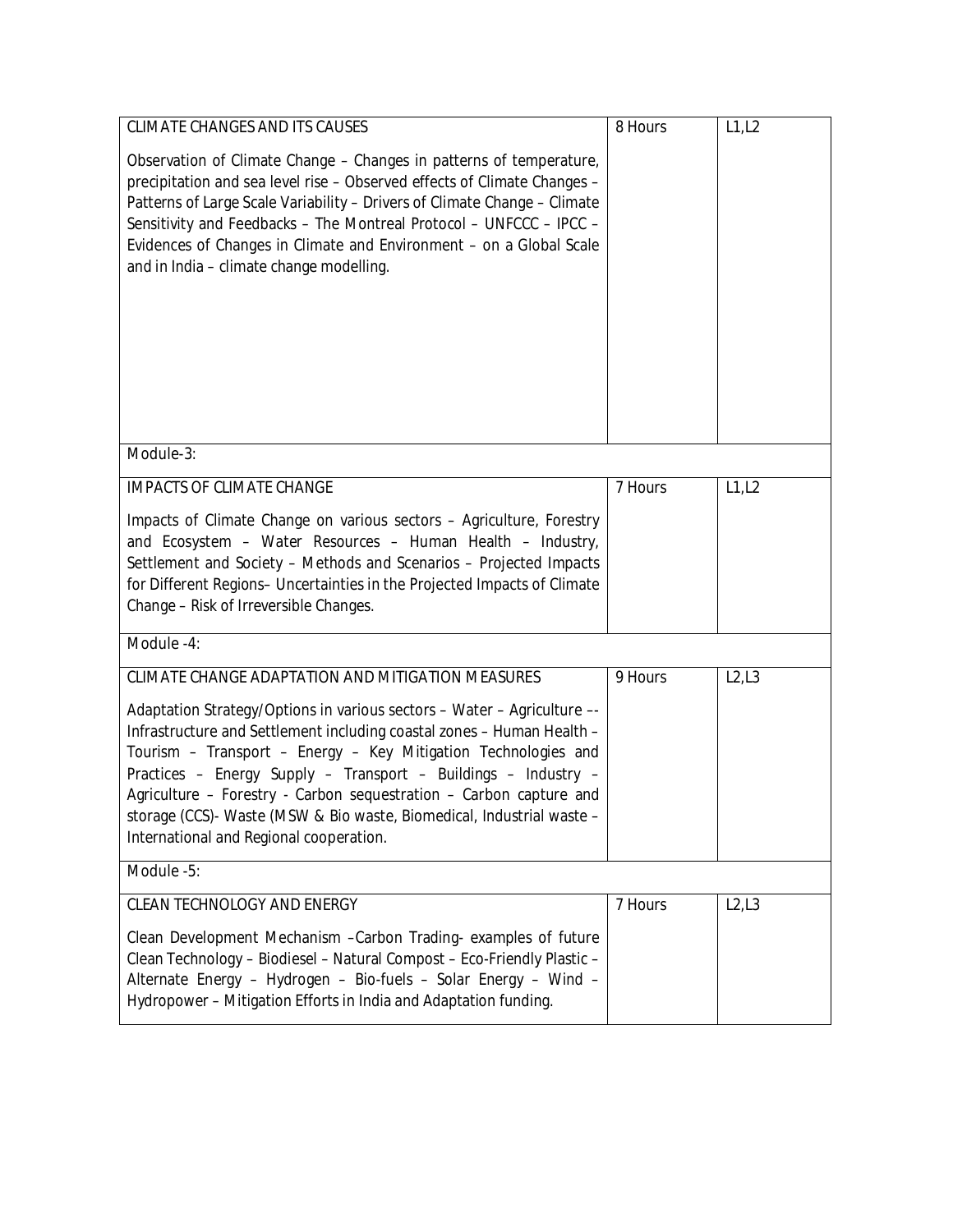At the end of the course, the student will be able to:

- 1. Identify the factors influencing the global climate systems and clean technologies for sustainable development
- 2. Assess the impacts of climate change on global, regional and local scales.
- 3. Develop strategies for adaptation and mitigation measures.

#### **Program Objectives (as per NBA)**

- o Engineering Knowledge.
- o Problem Analysis.

#### **Question paper pattern:**

- The question paper will have Ten questions, each full question carrying 16 marks.
- There will be two full questions (with a maximum three sub divisions, if necessary) from each module.
- Each full question shall cover the topics under a module.
- *The students shall answer Five full questions selecting one full question from each module.*
- If more than one question is answered in modules, best answer will be considered for the award of marks limiting one full question answer in each module.

#### **Reference Books:**

1. Anil Markandya, Climate Change and Sustainable Development: Prospects for Developing Countries, Routledge, 2002

2. Heal, G. M., Interpreting Sustainability, in Sustainability: Dynamics and Uncertainty, Kluwer Academic Publ., 1998

3. Jepma, C.J., and Munasinghe, M., Climate Change Policy – Facts, Issues and Analysis, Cambridge University Press, 1998

4. Munasinghe, M., Sustainable Energy Development: Issues and Policy in Energy, Environment and Economy: Asian Perspective, Kleindorfor P. R. et. al (ed.), Edward Elgar, 1996

5. Dash Sushil Kumar, "Climate Change – An Indian Perspective", Cambridge University Press India Pvt. Ltd, 2007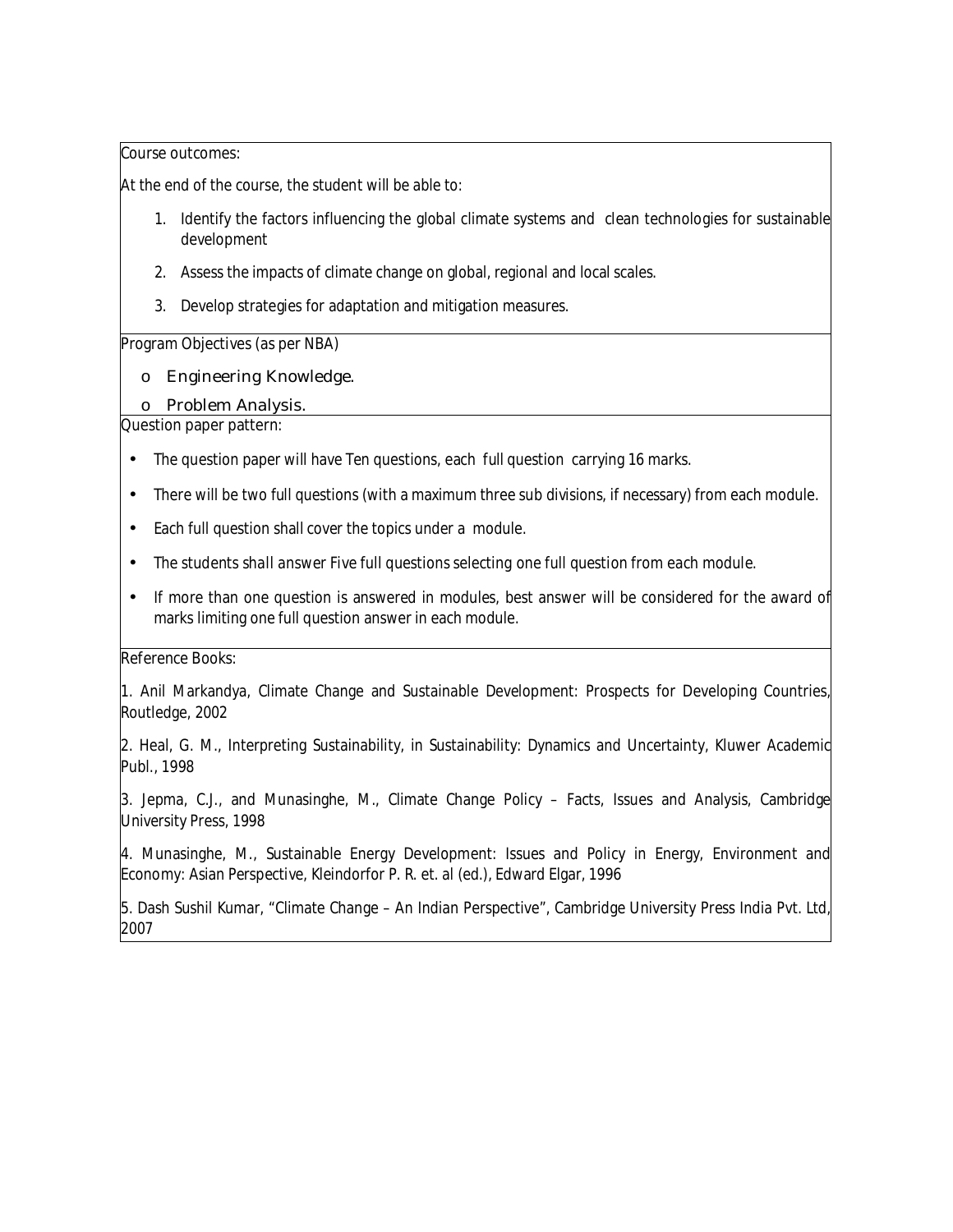|                                                                                                                                                 | <b>Course Title: Computer Aided Building Drawing</b>                                                                                                                    |                        |                                                          |
|-------------------------------------------------------------------------------------------------------------------------------------------------|-------------------------------------------------------------------------------------------------------------------------------------------------------------------------|------------------------|----------------------------------------------------------|
|                                                                                                                                                 | [As per Choice Based Credit System (CBCS) scheme]                                                                                                                       |                        |                                                          |
|                                                                                                                                                 | SEMESTER-V                                                                                                                                                              |                        |                                                          |
| Subject Code                                                                                                                                    | 15CTL57                                                                                                                                                                 | I.A. Marks             | 20                                                       |
| Number of Lecture Hours/Week                                                                                                                    | 03 (1hr Instructions + 2hr<br>Drawing)                                                                                                                                  | Exam. Marks            | 80                                                       |
| <b>Total Number of Lecture Hours</b>                                                                                                            | 42                                                                                                                                                                      | Exam. Hours            | 03                                                       |
| <b>CREDITS - 02</b>                                                                                                                             |                                                                                                                                                                         | <b>Total Marks-100</b> |                                                          |
| Course objectives: This course will enable students;<br>1.<br>2.<br>engineering drawings in software.                                           | Understand the details of construction of different building elements.<br>Visualize the completed form of the building and the intricacies of construction based on the |                        |                                                          |
| <b>Modules</b>                                                                                                                                  |                                                                                                                                                                         | <b>Teaching Hours</b>  | <b>Revised Bloom's</b><br><b>Taxonomy (RBT)</b><br>Level |
| Module -1:                                                                                                                                      |                                                                                                                                                                         |                        |                                                          |
| <b>Basics of AUTOCAD:</b>                                                                                                                       |                                                                                                                                                                         | 06 Hours               | L1,L2                                                    |
| Drawing tools.Lines, Circle, Arc, Polyline, Multiline, Polygon,<br>Rectangle, Spline, Ellipse                                                   |                                                                                                                                                                         |                        |                                                          |
|                                                                                                                                                 |                                                                                                                                                                         |                        |                                                          |
| <i>Modifying tools</i> . Erase, Copy, Mirror, Offset, Array, Move, Rotate,<br>Scale, Stretch, Lengthen, Trim, Extend, Break, Chamfer and Fillet |                                                                                                                                                                         |                        |                                                          |
| Using Text. Single line text, Multiline text, Spelling, Edit text,                                                                              |                                                                                                                                                                         |                        |                                                          |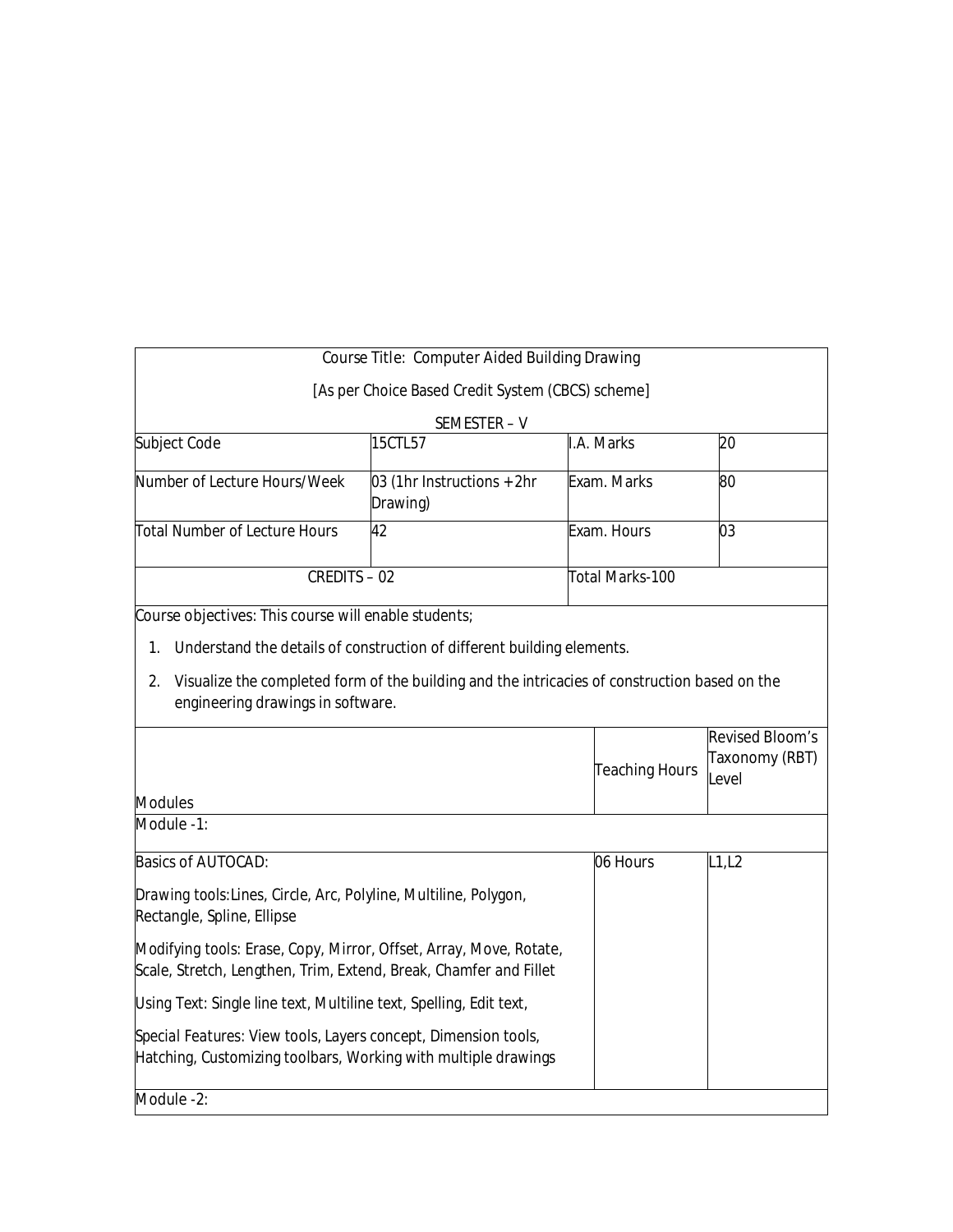|     | Use of AUTOCAD in Civil Engineering Drawings:                                                                                              | 24 Hours | L2,L3 |
|-----|--------------------------------------------------------------------------------------------------------------------------------------------|----------|-------|
|     | Drawings Related To Different Building Elements:                                                                                           |          |       |
| i)  | Cross section of Foundation - masonry wall, Isolated RCC<br>columns                                                                        |          |       |
| ii) | Different types of staircases (Dog-legged and open well)                                                                                   |          |       |
|     | iii) RCC - Lintel and Chejja                                                                                                               |          |       |
| iv) | Doors – Two Panelled, Glazed and Partially Glazed.                                                                                         |          |       |
| V)  | RCC slabs (Simply supported-discontinuous- One-Way & Two<br>Way slab) and beams.                                                           |          |       |
|     |                                                                                                                                            |          |       |
|     | Module -3:                                                                                                                                 |          |       |
|     | <b>Building Drawings:</b>                                                                                                                  | 12 Hours | L2,L3 |
|     | Drawing of Plan, elevation and sectional elevation of single storied<br>and two storied residential building given the single line diagram |          |       |

After a successful completion of the course, the student will be able to:

- 1. Prepare, read and interpret the drawings in a professional set up.
- 2. Plan and design a residential or public building as per the given requirements with software aid.

#### **Program Objectives (as per NBA)**

- o *Engineering Knowledge.*
- o *Problem Analysis.*

### **Question paper pattern:**

There will be two full questions with sub divisions if necessary from Module 2 with each full question carrying **thirty** marks. Students have to answer one question.

· There will be one compulsory full question from Module 3 carrying **fifty** marks.

## **REFERENCE BOOKS:**

1. Computer Aided Design Laborator- DrM.N.Shesha Prakash, Dr.G.S.Suresh, Lakshmi Publications

2. CAD Laboratory- M.A.Jayaram, D.S.Rajendra Prasad- Sapna Publications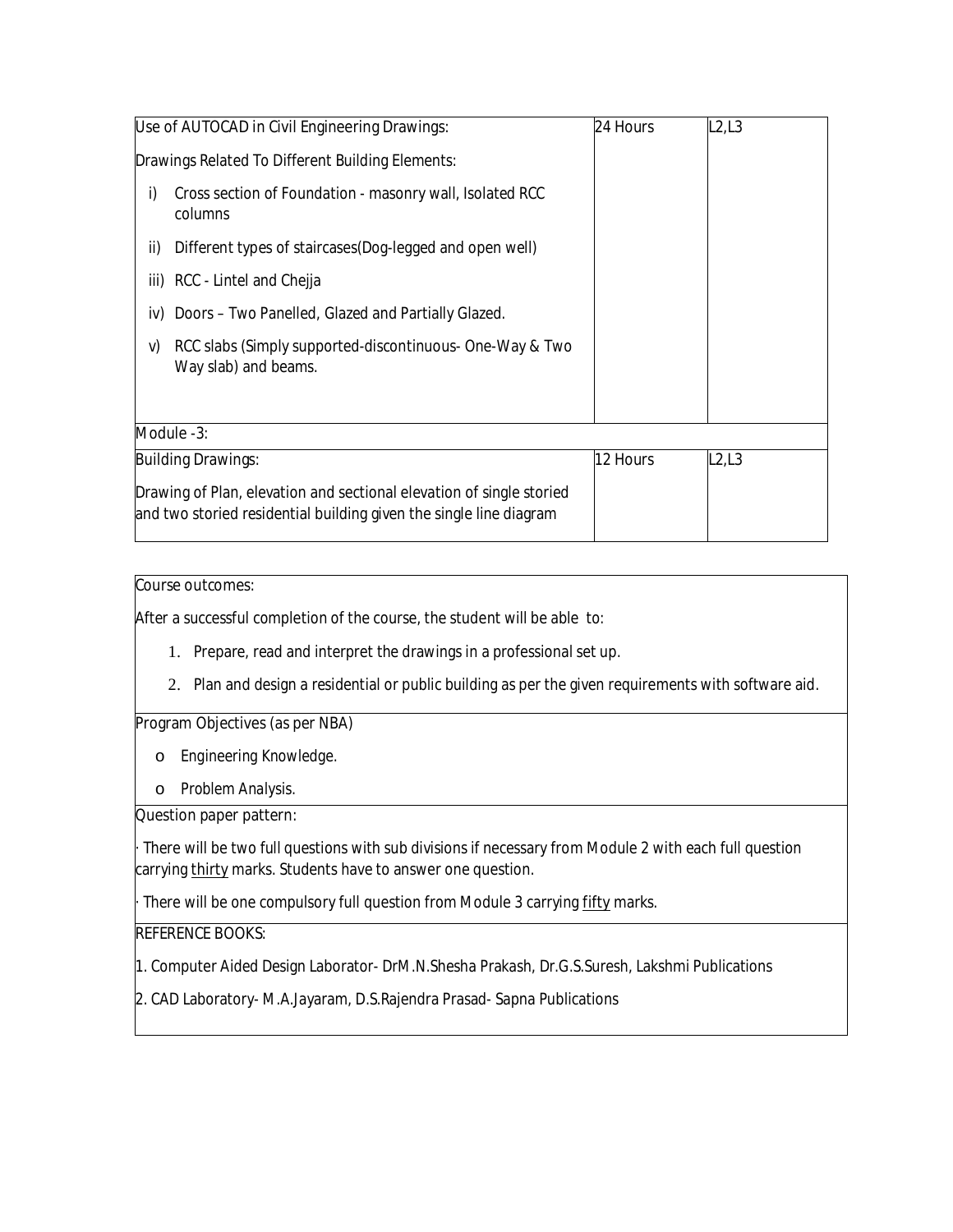|                                                                  | <b>Course Title: Geotechnical Engineering Laboratory</b>                                     |                        |                                 |                                                                 |
|------------------------------------------------------------------|----------------------------------------------------------------------------------------------|------------------------|---------------------------------|-----------------------------------------------------------------|
|                                                                  | [As per Choice Based Credit System (CBCS) scheme]                                            |                        |                                 |                                                                 |
|                                                                  | SEMESTER-V                                                                                   |                        |                                 |                                                                 |
| Subject Code                                                     | 15CTL58                                                                                      | I.A. Marks             |                                 | 20                                                              |
|                                                                  | Number of Lecture Hours/Week [03 (1hr tutorial + 2hr laboratory) Exam. Marks                 |                        |                                 | 80                                                              |
| Total Number of Lecture Hours                                    | 42                                                                                           | Exam. Hours            |                                 | 03                                                              |
|                                                                  | <b>CREDITS - 02</b>                                                                          | <b>Total Marks-100</b> |                                 |                                                                 |
| Course Objectives: Provide students with a basic understanding;  |                                                                                              |                        |                                 |                                                                 |
| 1.                                                               | To carry out laboratory tests and to classify soil as per IS codal procedures.               |                        |                                 |                                                                 |
| 2.                                                               | To conduct experiments to determine hydraulic conductivity and degree of compaction of soil. |                        |                                 |                                                                 |
| 3.                                                               | To perform tests to determine shear strength and consolidation characteristics of soils.     |                        |                                 |                                                                 |
|                                                                  | <b>Modules</b>                                                                               |                        | <b>Teaching</b><br><b>Hours</b> | <b>Revised Bloom's</b><br><b>Taxonomy (RBT)</b><br><b>Level</b> |
| <b>Exercise -1:</b>                                              |                                                                                              |                        |                                 |                                                                 |
| Tests for determination of specific gravity and moisture content |                                                                                              |                        | 3                               | L <sub>2</sub> , L <sub>3</sub> , L <sub>4</sub>                |
| <b>Exercise -2:</b>                                              |                                                                                              |                        |                                 |                                                                 |
| Grain Size analysis of soil samples (Sieve analysis)             |                                                                                              |                        | 3                               | L <sub>2</sub> , L <sub>3</sub> , L <sub>4</sub>                |
| <b>Exercise -3:</b>                                              |                                                                                              |                        |                                 |                                                                 |
| In situ density by core cutter and sand replacement methods      |                                                                                              |                        | 3                               | L <sub>2</sub> , L <sub>3</sub> , L <sub>4</sub>                |
| <b>Exercise -4:</b>                                              |                                                                                              |                        |                                 |                                                                 |
| methods), plastic limit and shrinkage limit                      | Consistency limits - Liquid limit (Casagrande and cone penetration                           |                        | 6                               | L <sub>2</sub> , L <sub>3</sub> , L <sub>4</sub>                |
| <b>Exercise -5:</b>                                              |                                                                                              |                        |                                 |                                                                 |
|                                                                  | Standard proctor compaction test and modified proctor compaction test                        |                        | 6                               | <b>L2,L3,L4</b>                                                 |
| <b>Exercise -6:</b>                                              |                                                                                              |                        |                                 |                                                                 |
|                                                                  | Coefficient of permeability by constant head and variable head methods                       |                        | 3                               | L2, L3, L4                                                      |
| <b>Exercise -7:</b>                                              |                                                                                              |                        | 9                               |                                                                 |
| Strength tests                                                   |                                                                                              |                        |                                 | L <sub>2</sub> , L <sub>3</sub> , L <sub>4</sub>                |
| 7.1 Unconfined compression test                                  |                                                                                              |                        |                                 |                                                                 |
| 7.2 Direct shear test                                            |                                                                                              |                        |                                 |                                                                 |
| 7.3 Triaxial compression test (Undrained)                        |                                                                                              |                        |                                 |                                                                 |
| <b>Exercise -8:</b>                                              |                                                                                              |                        |                                 |                                                                 |
| consolidation                                                    | Consolidation test - Determination of compression index and coefficient of <sup>3</sup>      |                        |                                 | L2, L3, L4                                                      |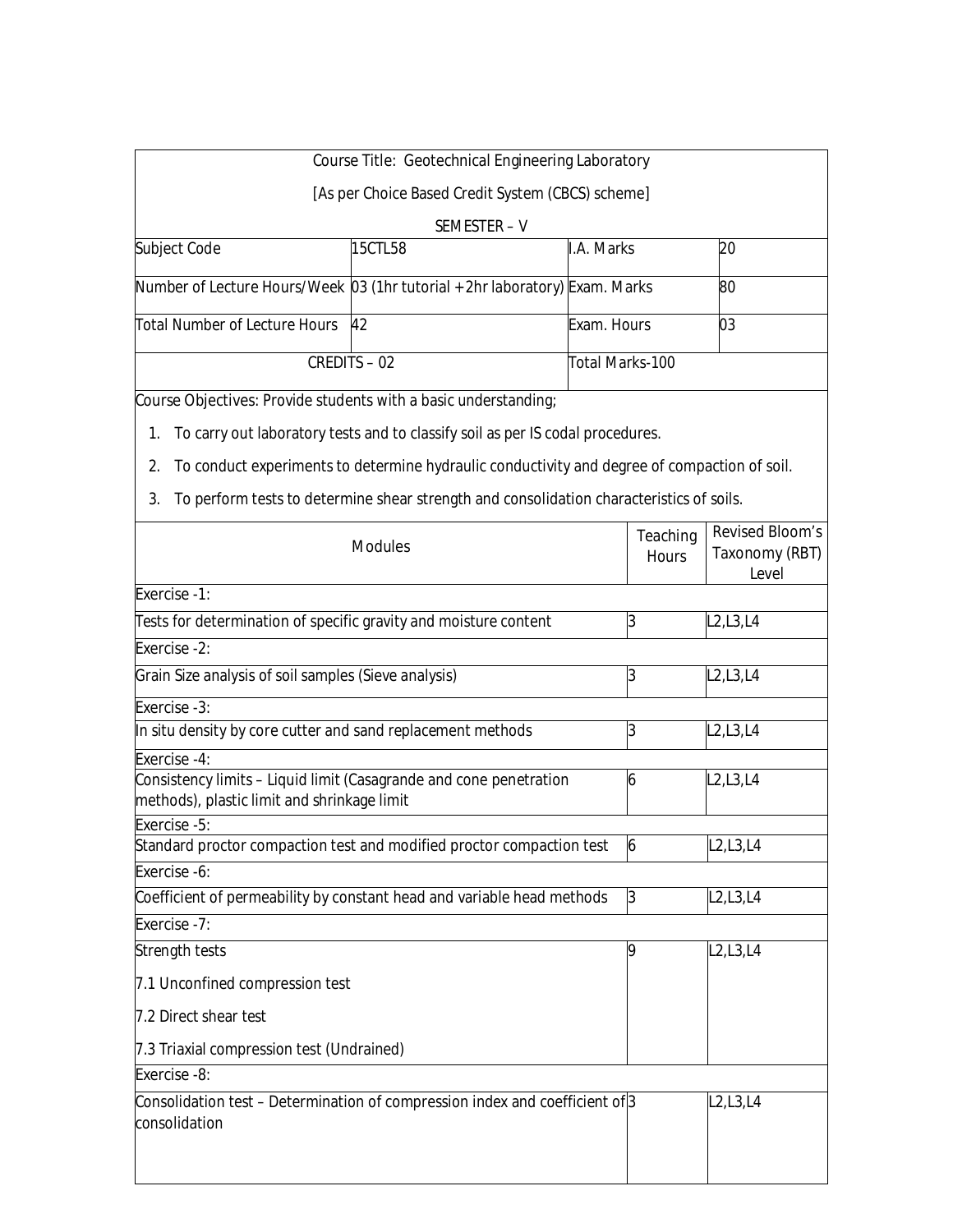| <b>Exercise -9:</b>                                                                               |   |        |
|---------------------------------------------------------------------------------------------------|---|--------|
| Demonstration of                                                                                  | 6 | L1, L2 |
| 9.1 Miscellaneous equipment's such as augers, samplers, rapid moisture<br>meter, Proctor's needle |   |        |
| 9.2 Free swell index test                                                                         |   |        |
| 9.3 Determination of relative density of sand                                                     |   |        |
| 9.4 Plate Load Test                                                                               |   |        |
| 9.5 Standard Penetration Test                                                                     |   |        |
| 9.6 Cone (Dynamic & static) Penetration Test                                                      |   |        |
| 9.7 Seismic Refraction Method                                                                     |   |        |
| 9.8 Rock Quality Designation                                                                      |   |        |

# **Course outcomes:**

After a successful completion of the course, the student will be able to:

- 1. Reproduce procedural knowledge of laboratory tests and to identify soil as per IS codal procedures.
- 2. Determine index properties of soil as per IS codal procedures

# **Program Objectives (as per NBA)**

- o *Engineering Knowledge.*
- o *Problem Analysis.*

## **Question paper pattern:**

- All experiments are to be included in the examination except demonstration exercises.
- Candidate to perform experiment assigned to him
- Marks are to be allotted as per the split up of marks shown on the cover page of answer script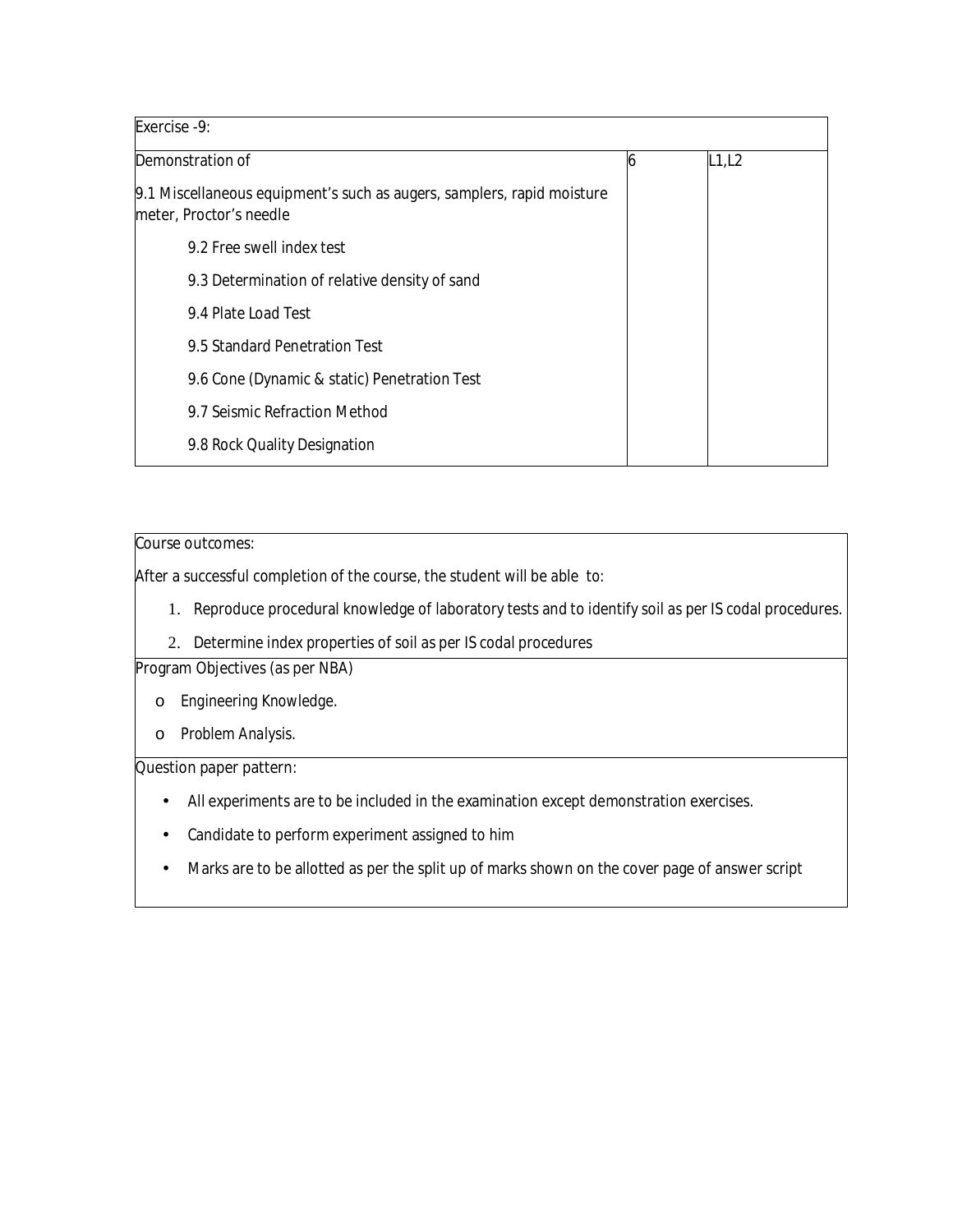- 1. Punmia B C, Soil Mechanics and Foundation Engineering- (2017), 16th Edition, Laxmi Publications co., New Delhi.
- 2. Lambe T W "Soil Testing for Engineers", Wiley Eastern Ltd, New Delhi.
- 3. Head K H (1986) "Manual of soil laboratory testing", Vol I, II and III, Pentech Press, London.
- 4. Bowles J E (1988) "Engineering Properties of soils and their measurements", McGraw Hill Book Co, New York
- 5. Relevant BIS Codes of Practice: 2720(Part-3/Sec. 1) 1987; IS 2720 (Part 2)- 1973; IS 2720 (Part 4) –1985; IS 2720 (Part – 5) – 1985; IS 2720 (Part – 6) – 1972; IS 2720 (Part – 7) – 1980; IS 2720 (Part – 8) –1983; IS 2720 (Part – 17) – 1986; IS 2720 (Part - 10) – 1973; IS 2720 (Part – 13) – 1986; IS2720 (Part 11) –1971; IS2720 (Part 15) – 1986; IS 2720 (Part 30) – 1987; IS 2720 (Part 14) – 1977; IS 2720 (Part – 14) – 1983;IS 2720 (Part – 28) – 1974; IS 2720 (Part – 29) – 1966, IS 2720 (Part-60) 1965.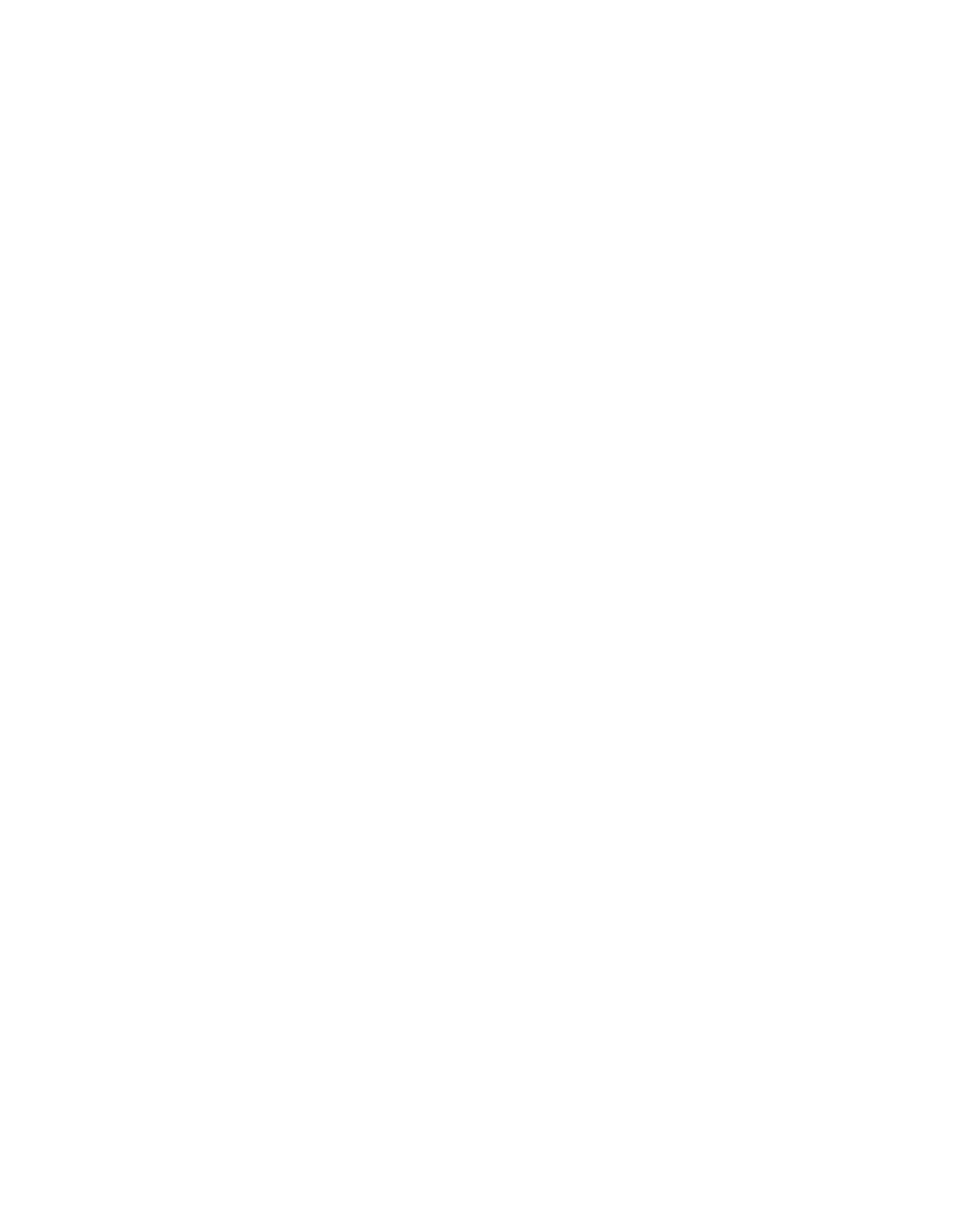# **Course Title: Construction Quality Management**

[As per Choice Based Credit System (CBCS) scheme]

#### SEMESTER – VI

| Subject Code                         | 15CT61 | <b>I.A.</b> Marks | 20 |
|--------------------------------------|--------|-------------------|----|
| Number of Lecture Hours/Week         | 04     | Exam. Marks       | 80 |
| <b>Total Number of Lecture Hours</b> | 50     | Exam. Hours       | 03 |
| $CREDITS - 04$                       |        | Total Marks-100   |    |

**Course objectives:** This course will enable students;

- 1. To facilitate the understanding of Quality Management principles and process.
- 2. To remember quality control processes for different works in construction industry.
- 3. To apply the knowledge of Total Quality Management for quality certification of construction projects.

| <b>Modules</b>                                                                                                                                                                                                                                                                                                                                                                                                                                                                                                                                                                        | <b>Teaching</b><br><b>Hours</b> | <b>Revised Bloom's</b><br><b>Taxonomy (RBT)</b><br>Level |
|---------------------------------------------------------------------------------------------------------------------------------------------------------------------------------------------------------------------------------------------------------------------------------------------------------------------------------------------------------------------------------------------------------------------------------------------------------------------------------------------------------------------------------------------------------------------------------------|---------------------------------|----------------------------------------------------------|
| <b>Module -1:</b>                                                                                                                                                                                                                                                                                                                                                                                                                                                                                                                                                                     |                                 |                                                          |
| <b>QUALITY:</b> Principles, Concepts in Quality Management,<br>Managing for quality, Impact of Quality Management in Business<br>and Commerce.<br>Quality Control, Quality costs and its components, Features of<br>Quality, Determinants of service Quality, Need for Quality<br>management in industry.                                                                                                                                                                                                                                                                             | 10 Hours                        | L1,L2                                                    |
| <b>Module -2:</b>                                                                                                                                                                                                                                                                                                                                                                                                                                                                                                                                                                     |                                 |                                                          |
| <b>TOTAL QUALITY MANAGEMENT:</b> Meaning and Scope, TQM<br>models - Oakland Model, integrated model of TQM, Building<br>blocks of TQM, 3-D Model of TQM, Benefits of TQM program,<br>causes for TQM failures, Remedial measures, Quality Manuals,<br>System Procedures. ISO: 9001:2000 - Process Approach,<br>Compatibility with other management systems, certification<br>Procedure, ISO: 9000 for construction, ISO 14000: Environmental<br>Management – general requirements, Environmental Policy,<br>Planning, Implementation and operation, Checking and Corrective<br>action. | 10 Hours                        | L1, L2, L4                                               |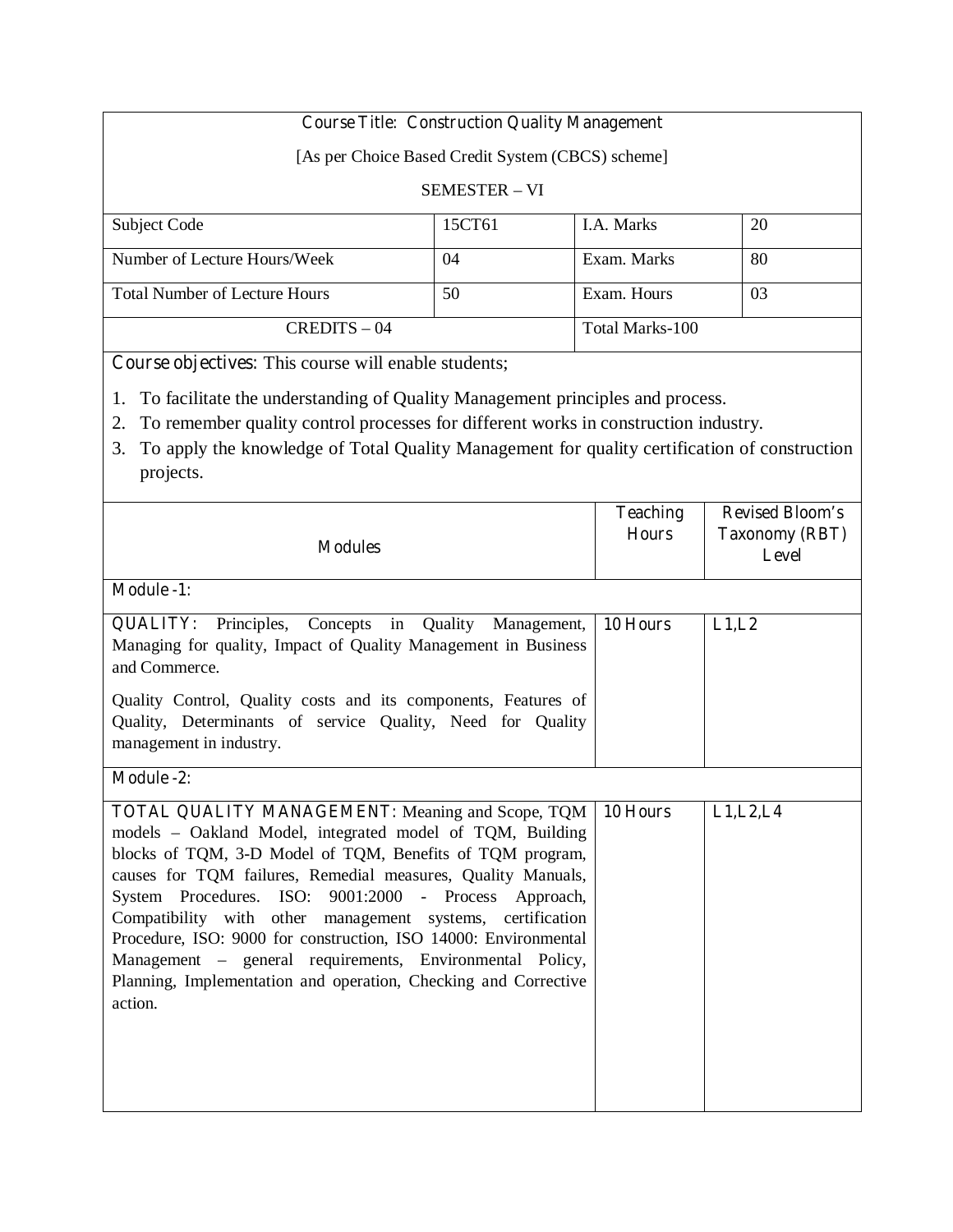| Module-3:                                                                                                                                                                                                                                                                                                                                                                                                                                 |          |            |
|-------------------------------------------------------------------------------------------------------------------------------------------------------------------------------------------------------------------------------------------------------------------------------------------------------------------------------------------------------------------------------------------------------------------------------------------|----------|------------|
| <b>QUALITY CIRCLE:</b> Objectives, structure, steps in formation of<br>Quality Circle, Roles and Responsibilities of QC members and<br>Facilitator, Skills for the Facilitator, precautions to be taken by the<br>Facilitator. Roles and Responsibilities of Leader/ Deputy leader,<br>Prerequisites for a successful leader, Roles and Responsibilities of<br>Steering Committee, Procedure to conduct QC meetings, Quality<br>Audit.    | 10 Hours | L2, L4     |
| <b>Module -4:</b>                                                                                                                                                                                                                                                                                                                                                                                                                         |          |            |
| QUALITY CONTROL IN CONSTRUCTION PROJECTS                                                                                                                                                                                                                                                                                                                                                                                                  | 10 Hours | L2, L4     |
| QC in concreting, Brick work, stone masonry, Formwork,<br>Foundations, Piling work, Structural work, Woodwork & Timber,<br>Painting, Electrical system, Waste recovery and maintenance.                                                                                                                                                                                                                                                   |          |            |
| Module -5:                                                                                                                                                                                                                                                                                                                                                                                                                                |          |            |
| <b>QUALITY MANAGEMENT SYSTEM IN CONSTRUCTION</b><br>PROJECTS: Concept, Approach to Problems, Quality Assurance,<br>Quality Control, Quality Inspection, Records and Reports, Training,<br>Total Quality Control, Manual/Check Lists, Guide Lines.<br><b>BENCH MARKING:</b> Sources, Process & Step model for<br>Benchmarking, Types of Benchmarking and Code of Conduct.<br>Internal & External Benchmarking, Advantages of Benchmarking. | 10 Hours | L1, L2, L4 |
| <b>Course outcomes:</b>                                                                                                                                                                                                                                                                                                                                                                                                                   |          |            |
| After studying this course, students will be able to;<br>1. Describe the quality management principles $\&$ process related to construction projects<br>Select the quality control processes required for different works in construction industry.<br>2.<br>3. Demonstrate the knowledge of Total Quality Management for quality certification of<br>construction projects<br>Program Objectives (as per NBA)                            |          |            |
| Engineering Knowledge.<br>$\circ$                                                                                                                                                                                                                                                                                                                                                                                                         |          |            |
| Problem Analysis.<br>O<br>Interpretation of data.<br>$\circ$                                                                                                                                                                                                                                                                                                                                                                              |          |            |
|                                                                                                                                                                                                                                                                                                                                                                                                                                           |          |            |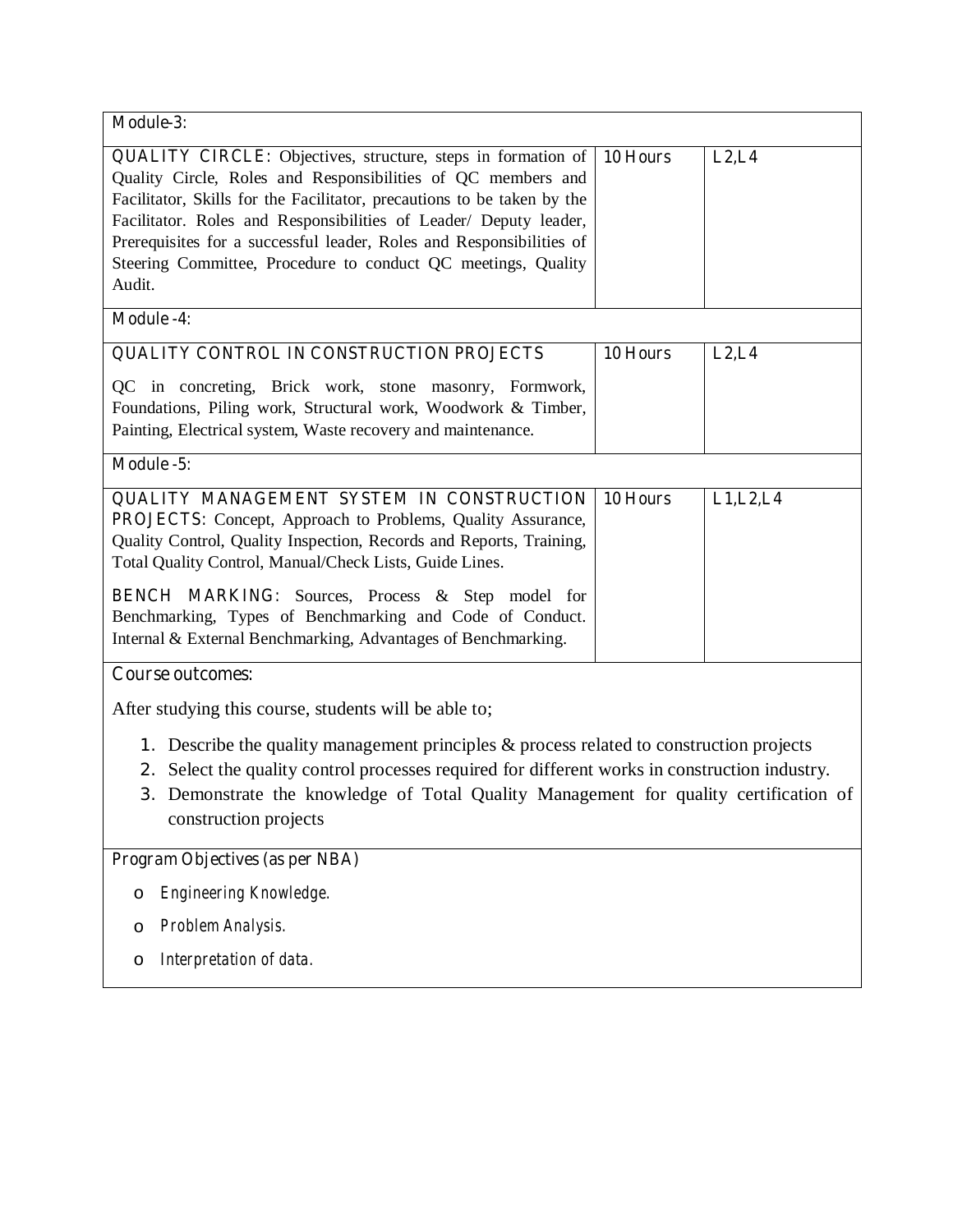#### **Question paper pattern:**

- The question paper will have 5 modules comprising of ten questions. Each full question carrying 16 marks
- There will be two full questions (with a maximum of three subdivisions, if necessary) from each module.
- Each full question shall cover the topics as a module
- The students shall answer five full questions, selecting one full question from each module. If more than one question is answered in modules, best answer will be considered for the award of marks limiting one full question answer in each module.

#### **Text Books:**

- 1. Total Quality Management for Engineers by Mohammed Zairi, Aditya Books Pvt. Ltd., New Delhi. 1992.
- 2. Project Planning and Control with PERT and CPM by B.C. Punmia and K.K. Khandelwal, Lakshmi Publications Pvt. Ltd., New Delhi.
- 3. Total Quality Management by B. Janakiraman and R.K. Goapal, Prentice-Hall of India Private Limited, New Delhi.

- 1. Quality in the Construction Project by Fox, Arthur J., and Holly A. Cornell, American Society of Civil Engineers, New York, Latest Edition.
- 2. Total Quality Management by Mohantry R.P. and Lakhe R.R., Jaico Publishing House, Mumbai, 2000.
- 3. Total Quality Management by Break Joseph and Susan Joseph, Excel Books, New Delhi, 1995.
- 4. Total Quality in Construction Projects by Hellard R.B.: Achieving profitability with customer satisfaction, Thomas Telford, London, 1993.
- 5. Quality Management by Manjual, Satish, Raj Publishing House, Jaipur, 1999.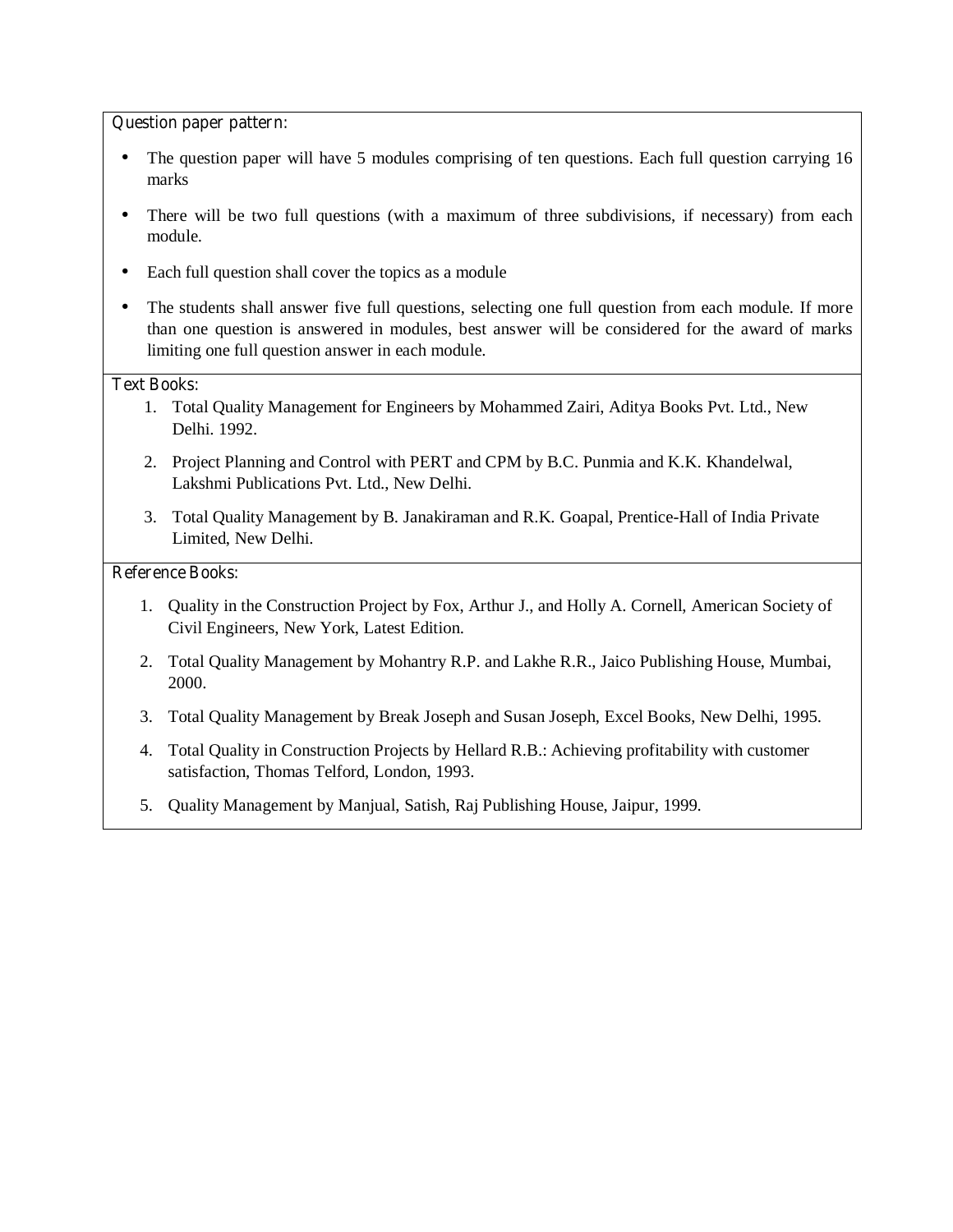# **Course Title: Building Services-I**

[As per Choice Based Credit System (CBCS) scheme]

#### SEMESTER – VI

| Subject Code                         | 15CT62 | <b>I.A.</b> Marks | 20 |
|--------------------------------------|--------|-------------------|----|
| Number of Lecture Hours/Week         | 04     | Exam. Marks       | 80 |
| <b>Total Number of Lecture Hours</b> | 50     | Exam. Hours       | 03 |
| $CREDITS - 04$                       |        | Total Marks-100   |    |

**Course objectives:** This course will enable students;

- 1. To gain the knowledge of different building services and their types used in buildings.
- 2. To comprehend requirements and constraints in providing building services suitable for buildings.
- 3. To determine design factors of building services suitable for buildings.

| <b>Modules</b>                                                                                                                                                                                                                                                                                                                                                                                    | <b>Teaching</b><br><b>Hours</b> | <b>Revised Bloom's</b><br><b>Taxonomy (RBT)</b><br>Level |
|---------------------------------------------------------------------------------------------------------------------------------------------------------------------------------------------------------------------------------------------------------------------------------------------------------------------------------------------------------------------------------------------------|---------------------------------|----------------------------------------------------------|
| <b>Module -1:</b>                                                                                                                                                                                                                                                                                                                                                                                 |                                 |                                                          |
| Introduction: requirements and necessity of services for buildings.<br>Types of Building services.<br>Water supply in buildings- systems of water supply, types of<br>distribution system, appurtenances, Fire water supply system.                                                                                                                                                               | 10 Hours                        | L1, L2,                                                  |
| <b>Module -2:</b>                                                                                                                                                                                                                                                                                                                                                                                 |                                 |                                                          |
| Drainage system of buildings- systems of drainage, methods of<br>carrying refuse from buildings, House Drainage- General Principles,<br>Traps- Classification of Traps and Sanitary Fittings<br>Air conditioning of buildings- essentials of air-conditioning systems,<br>classification based on function & season, systems, design- AC load<br>calculations, installation and maintenance cost. | 10 Hours                        | L2, L3, L4                                               |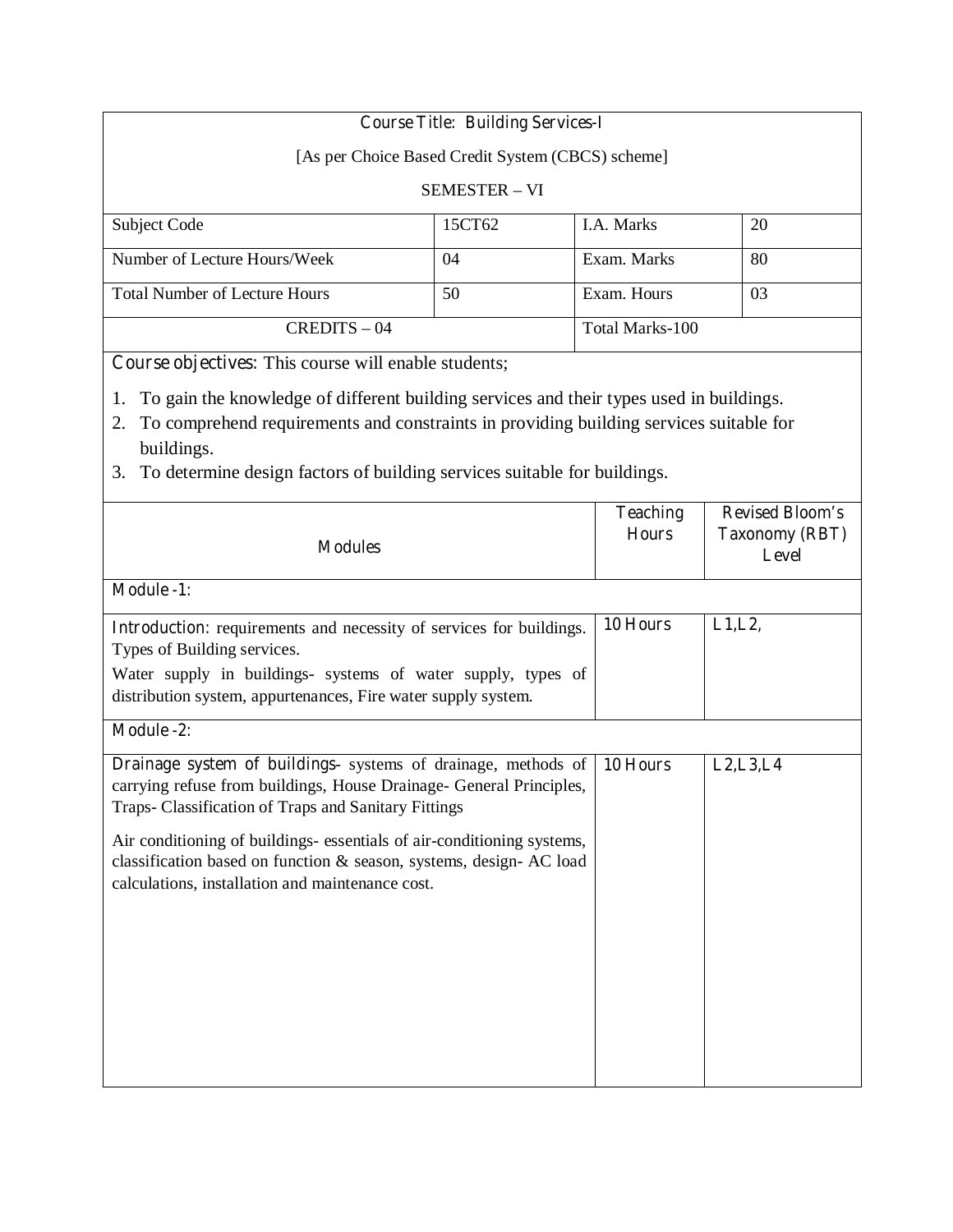| Module-3:                                                                                                                                                                                                                                                                                                                                                                           |          |            |
|-------------------------------------------------------------------------------------------------------------------------------------------------------------------------------------------------------------------------------------------------------------------------------------------------------------------------------------------------------------------------------------|----------|------------|
| <b>Acoustics</b><br>Definition of terminologies<br>Behaviour of Sound in enclosures<br>Acoustic<br>materials-properties, Acoustical Defects<br>$\&$<br>Remedies<br>design of assembly halls, theatre, auditorium and musical<br>studio<br>Noise control in buildings: Sound insulation-Materials, Types-<br><b>Horizontal Barriers &amp; Vertical Barriers</b><br><b>Module -4:</b> | 10 Hours | L2, L4     |
| Fire protection: necessity, fire hazards, characteristics and types of<br>fire resistant materials, fire load and its calculation, fire resistant<br>construction – walls and columns, floors and roofs, wall openings,<br>escape elements and strong room construction, fire protection<br>equipment. General fire safety requirements.                                            | 10 Hours | L1, L2, L4 |
| Module -5:                                                                                                                                                                                                                                                                                                                                                                          |          |            |
| Electrical wiring-<br>Planning of Electrical Supply System<br>$\qquad \qquad \blacksquare$<br>Systems of wiring-domestic and commercial buildings<br>Materials and Devices used in Wiring<br>Earthing-Procedure and Types<br>Inspection and Testing of Installation<br>Electrical Supply layout and conventional symbols of<br>electrical items                                     | 10 Hours | L1, L2, L4 |
| <b>Course outcomes:</b><br>After studying this course, students will be able to;<br>1. Outline different building services and their types used in buildings.<br>Describe requirements and constraints in providing building services<br>2.<br>Interpret the knowledge of design factors of services in building construction.<br>3.                                                |          |            |
| Program Objectives (as per NBA)<br>Engineering Knowledge.<br>O<br>Problem Analysis.<br>O<br>Interpretation of data.<br>O                                                                                                                                                                                                                                                            |          |            |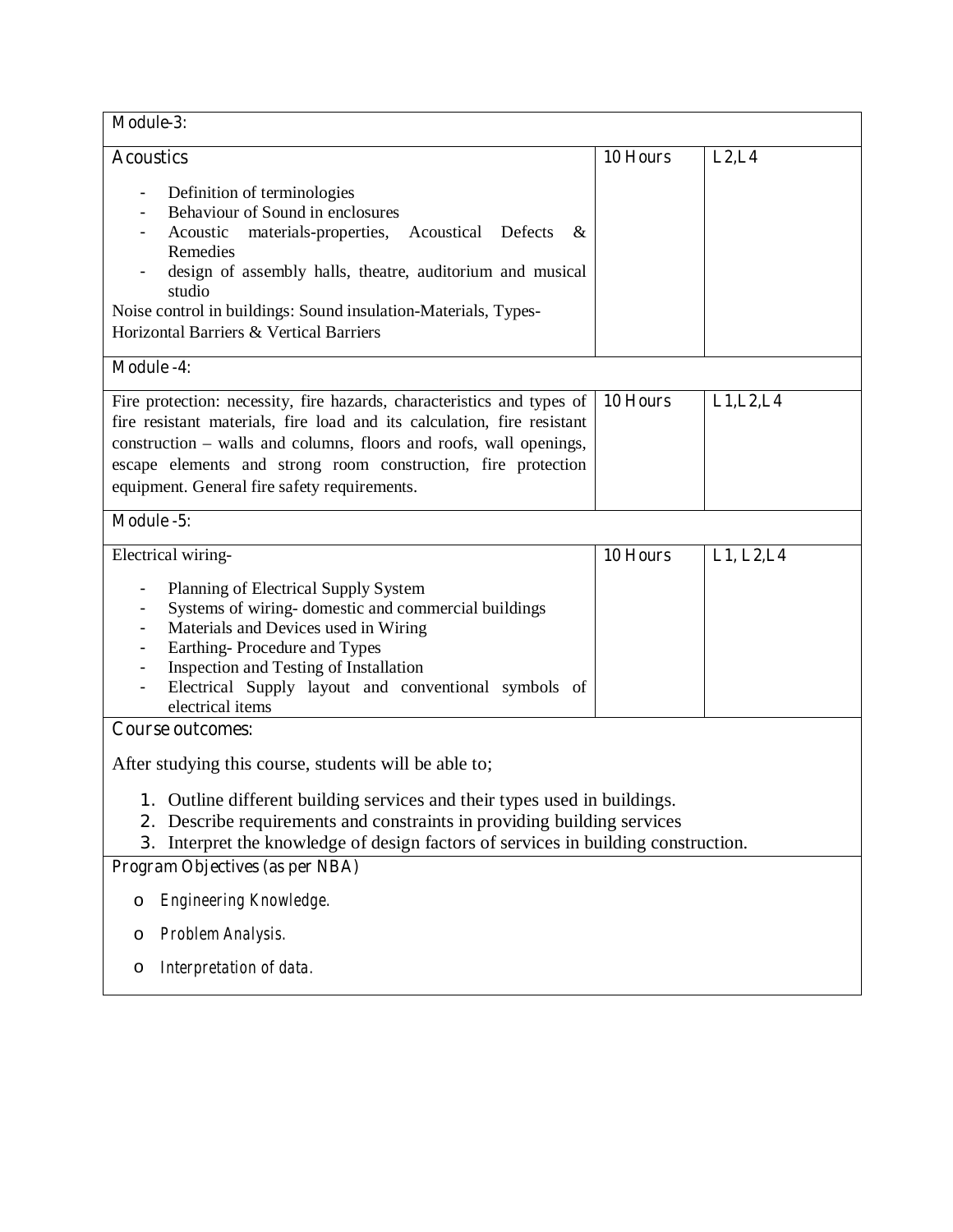#### **Question paper pattern:**

- The question paper will have 5 modules comprising of ten questions. Each full question carrying 16 marks
- There will be two full questions (with a maximum of three subdivisions, if necessary) from each module.
- Each full question shall cover the topics as a module
- The students shall answer five full questions, selecting one full question from each module. If more than one question is answered in modules, best answer will be considered for the award of marks limiting one full question answer in each module.

# **Text Books:**

- 1. Water supply and sanitary engineering by Rangwala,
- 2. Acoustics and noise control-theory, design by S.K.Kandaswamy(Ed),practice-allied publishers
- 3. Mechanical and electrical systems by Mc Gainess and stein, John Wiley and Sons.1977.

- 1. ISSP35: Hand Book on water supply and drainage.
- 2. Architectural acoustic design guide by Acenteen and Cowan, Book Base Member.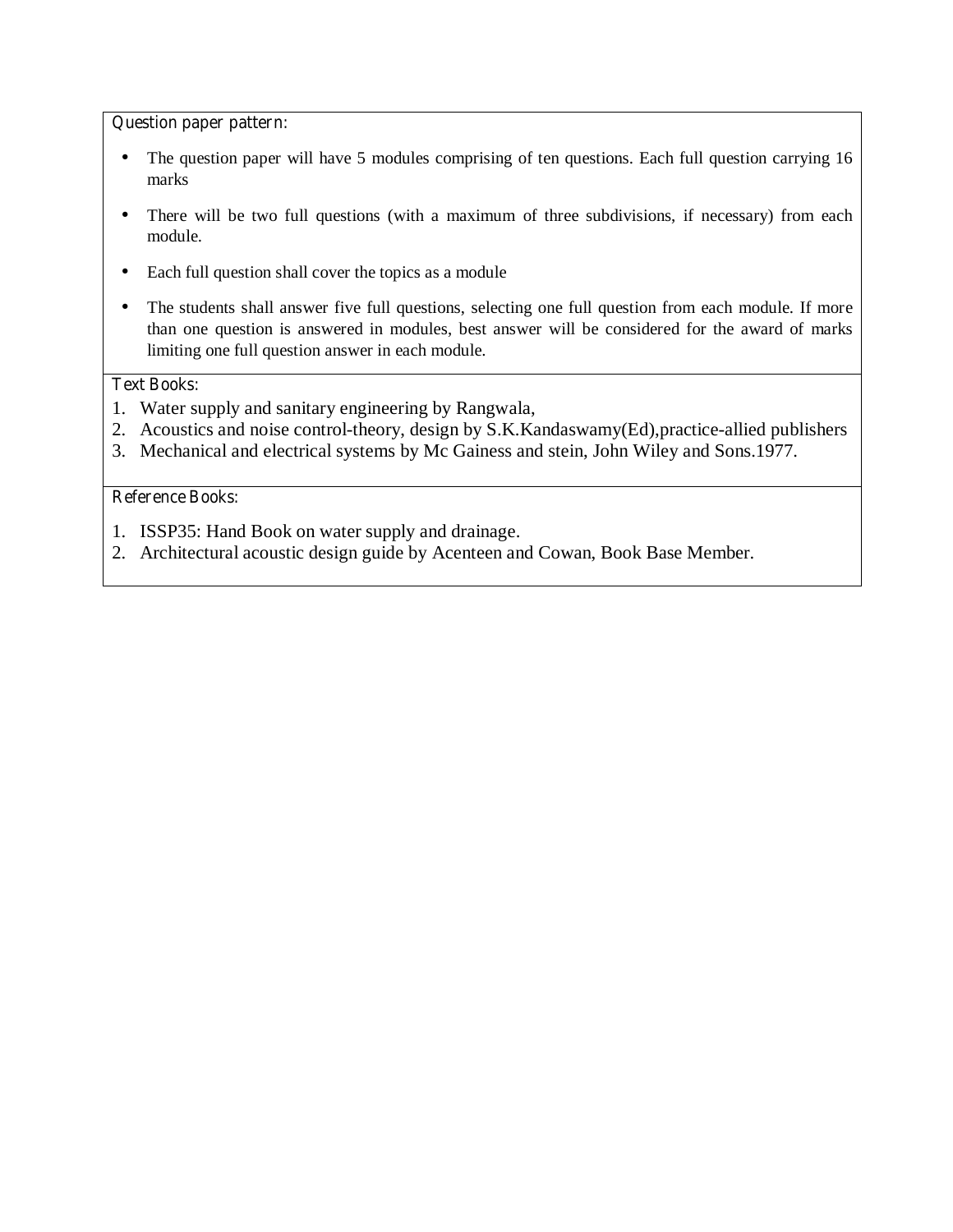## **Course Title: Fluid Mechanics and Hydraulic Structures**

[As per Choice Based Credit System (CBCS) scheme]

#### SEMESTER – VI

| Subject Code                         | 15CT63 | I.A. Marks      | 20 |
|--------------------------------------|--------|-----------------|----|
|                                      |        |                 |    |
| Number of Lecture Hours/Week         | 04     | Exam. Marks     | 80 |
|                                      |        |                 |    |
| <b>Total Number of Lecture Hours</b> | 50     | Exam. Hours     | 03 |
|                                      |        |                 |    |
| $CREDITS - 04$                       |        | Total Marks-100 |    |
|                                      |        |                 |    |

**Course Objectives:** The objectives of this course is to make students to learn:

- 1. Basic concepts of fluid, Energy concepts of fluid in open channel, Energy dissipation, Water surface profiles at different conditions.
- 2. The working principles of the hydraulic machines for the given data and analyzing the performance of turbines for various design data.
- 3. Design the open channels of various cross sections including design of economical sections.

| <b>Modules</b>                                                                                                                                                                                                                                                                                                                                                                                        | <b>Teaching</b><br><b>Hours</b> | <b>Revised Bloom's</b><br><b>Taxonomy (RBT)</b><br>Level |
|-------------------------------------------------------------------------------------------------------------------------------------------------------------------------------------------------------------------------------------------------------------------------------------------------------------------------------------------------------------------------------------------------------|---------------------------------|----------------------------------------------------------|
| <b>Module -1:</b>                                                                                                                                                                                                                                                                                                                                                                                     |                                 |                                                          |
| <b>BASIC PROPERTIES OF FLUIDS:</b> Introduction, Definition of<br>Fluid, Systems of units and properties of fluid: Mass density,<br>Specific weight, Specific gravity, Specific volume, Viscosity,<br>Cohesion, Adhesion, Surface tension, & Capillarity. Newton's law<br>of viscosity (theory & problems). Capillary rise in a vertical tube and<br>between two plane surfaces (theory & problems).  | 10 Hours                        | L1, L2, L3                                               |
| PRESSURE AND ITS MEASUREMENT: Definition of pressure,<br>Pressure at a point, Pascal's law, Variation of pressure with depth.<br>Types of pressure. Vapor pressure. Measurement of pressure using a<br>simple, differential $\&$ inclined manometer (theory $\&$ problems).<br>Introduction to Mechanical and electronic pressure measuring<br>devices.                                               |                                 |                                                          |
| <b>Module -2:</b>                                                                                                                                                                                                                                                                                                                                                                                     |                                 |                                                          |
| Basic definitions of hydrostatic pressure, equations for hydrostatic<br>force and depth of centre of pressure for Vertical and inclined<br>submerged laminae (plane and curved)- Problems.<br><b>DYNAMICS OF FLUID FLOW: Introduction, Energy possessed</b><br>by a fluid body. Euler's equation of motion along a streamline and<br>Bernoulli's equation. Assumptions and limitations of Bernoulli's | 10 Hours                        | L2, L3, L4                                               |
| equation. Problems on applications of Bernoulli's equation (with and<br>without losses). Introduction to kinetic energy correction factor.                                                                                                                                                                                                                                                            |                                 |                                                          |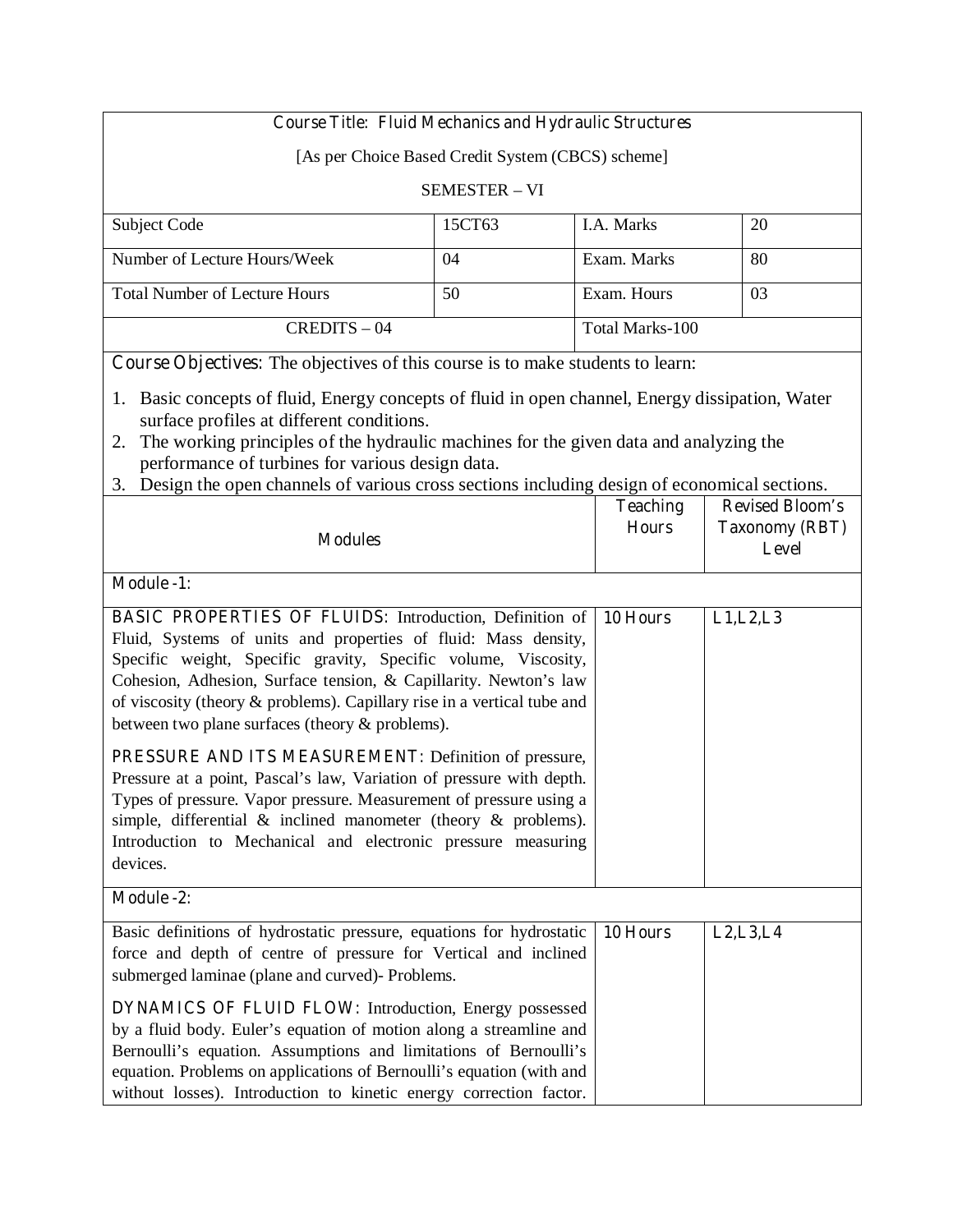| Momentum equation problems on pipe bends.                                                                                                                                                                                                                                                                                                                                                                                                                                                                                                                                                                                                                                                                                                                                                                                                                                                                                       |          |            |
|---------------------------------------------------------------------------------------------------------------------------------------------------------------------------------------------------------------------------------------------------------------------------------------------------------------------------------------------------------------------------------------------------------------------------------------------------------------------------------------------------------------------------------------------------------------------------------------------------------------------------------------------------------------------------------------------------------------------------------------------------------------------------------------------------------------------------------------------------------------------------------------------------------------------------------|----------|------------|
| Module-3:                                                                                                                                                                                                                                                                                                                                                                                                                                                                                                                                                                                                                                                                                                                                                                                                                                                                                                                       |          |            |
| Introduction, losses in pipe flow, Darcy-Weisbach equation for head<br>loss due to friction in a pipe. Pipes in series, pipes in parallel,<br>equivalent pipe – problems.<br><b>DISCHARGE MEASUREMENTS:</b> Introduction, Venturimeter,<br>Orifice meter, Triangular notch, Rectangular notch, Cipolletti notch.                                                                                                                                                                                                                                                                                                                                                                                                                                                                                                                                                                                                                | 10 Hours | L2, L3, L4 |
| <b>Module -4:</b>                                                                                                                                                                                                                                                                                                                                                                                                                                                                                                                                                                                                                                                                                                                                                                                                                                                                                                               |          |            |
| <b>IMPACT OF JET ON VANES:</b> Introduction to Impulse -<br>momentum equation and its applications, Force exerted by a jet on a<br>fixed target, Derivations, Force exerted by a Jet on a moving target,<br>Derivations, Force exerted by a jet on a series of curved vanes,<br>Concept of velocity triangles, Equation for work done & efficiency,<br>Problems of force exerted by a Jet on a series of curved vanes.<br>FLOW IN OPEN CHANNELS: Definition of open channels,<br>Classification, Difference between pipe flow & open channel flow,<br>Types of flow, Geometric properties of open channels, Uniform flow<br>in open channels, Chezy's and Manning's formulae, Problems on<br>uniform flow, Most economical open channels. Derivation of<br>conditions for rectangle, triangle and trapezoidal sections, Problems<br>on most economical sections, Most economical circular channels<br>derivations and problems. | 10 Hours | L2, L3, L4 |
| Module -5:                                                                                                                                                                                                                                                                                                                                                                                                                                                                                                                                                                                                                                                                                                                                                                                                                                                                                                                      |          |            |
| <b>TURBINES:</b><br><b>HYDRAULIC</b><br>Introduction,<br><b>Types</b><br>and<br>classifications, Pelton Wheel, theory, equation for work done and<br>efficiency, design parameters, Problems on Pelton Wheel, Francis<br>Turbine - Theory, equation for work done and efficiency, design<br>parameters, Problems on Francis turbine.<br><b>CENTRIFUGAL PUMPS:</b> Definition of pump, classification,<br>Description & general principle of working, priming & methods,<br>Work done & efficiencies of a centrifugal pump, Minimum starting<br>speed, cavitation in centrifugal pumps, Multistage pumps, Problems<br>on Centrifugal pumps.                                                                                                                                                                                                                                                                                      | 10 Hours | L2, L3, L4 |
| <b>Course outcomes:</b>                                                                                                                                                                                                                                                                                                                                                                                                                                                                                                                                                                                                                                                                                                                                                                                                                                                                                                         |          |            |
| After studying this course, students will be able to;                                                                                                                                                                                                                                                                                                                                                                                                                                                                                                                                                                                                                                                                                                                                                                                                                                                                           |          |            |
| 1. Describe the concepts of fluid, Energy concepts of fluid in open channel, Energy dissipation,<br>Water surface profiles at different conditions.<br>Select suitable type of hydraulic machines for the given data and determine the<br>2.                                                                                                                                                                                                                                                                                                                                                                                                                                                                                                                                                                                                                                                                                    |          |            |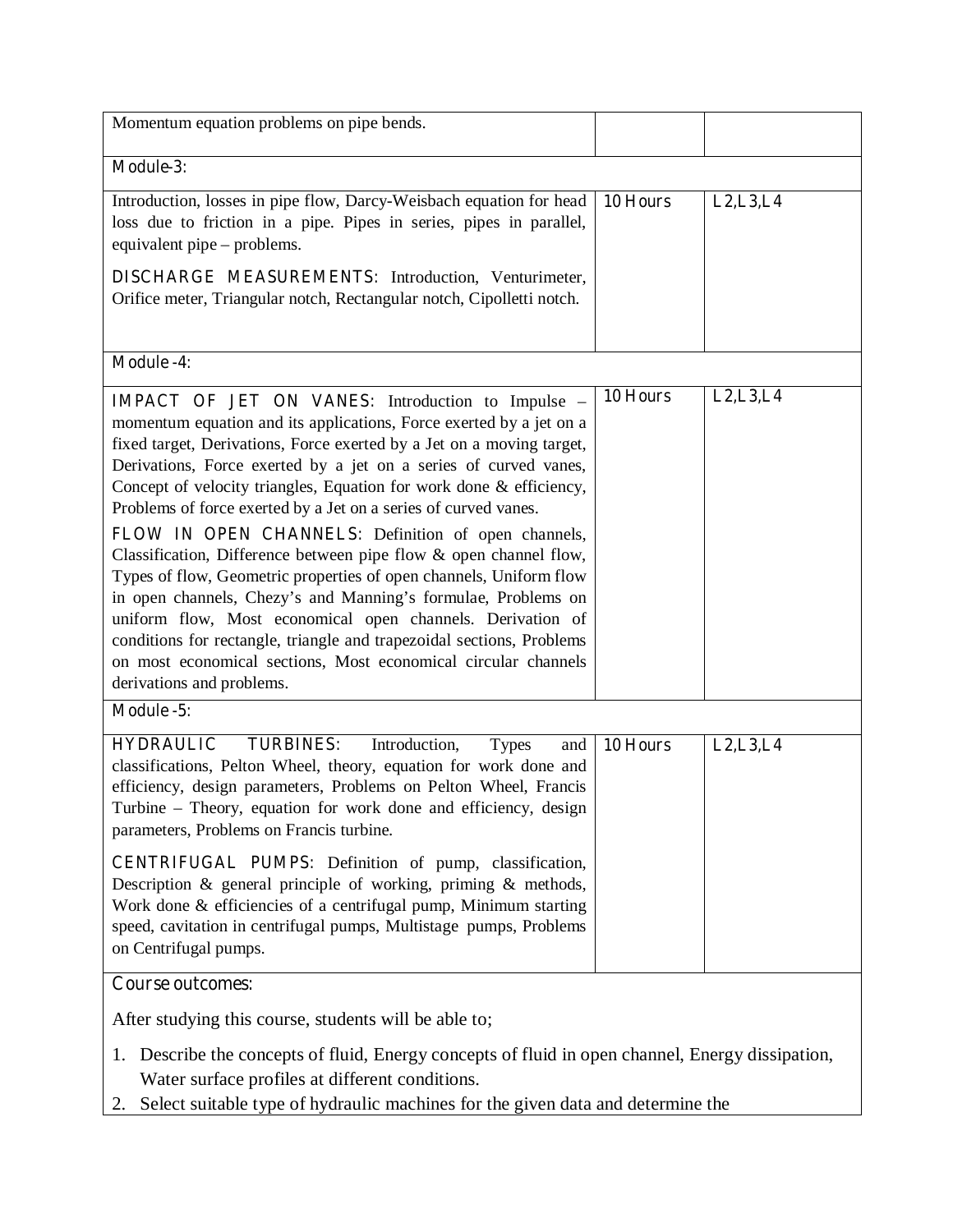performance of turbines for various design data.

3. Construct open channels of various cross sections including design of economical sections.

## **Program Objectives (as per NBA)**

- o *Engineering Knowledge.*
- o *Problem Analysis.*
- o *Interpretation of data.*

### **Question paper pattern:**

- The question paper will have 5 modules comprising of ten questions. Each full question carrying 16 marks
- There will be two full questions (with a maximum of three subdivisions, if necessary) from each module.
- Each full question shall cover the topics as a module
- The students shall answer five full questions, selecting one full question from each module. If more than one question is answered in modules, best answer will be considered for the award of marks limiting one full question answer in each module.

#### **Text Books:**

- 1. Hydraulics & Fluid Mechanics, Modi & Seth., Standard Book House, New Delhi.
- 2. Fluid Mechanics & Machinery, Raghunath. H M., CBS Publishers.
- 3. Text Book on Fluid mechanics & Hydraulic Machines, Bansal R.K., Laxmi pulications

# **Reference Books:**

- 1. Fluid Mechanics and Hydraulic Machines, S.C. Gupta, Pearson Education, India
- 2. Elementary Hydraulics' (1<sup>st</sup> Edition) James F Cruise, Vijay P. Singh, Mohsan M. Sherif, Thomson Learning.
- 3. Hydraulics & Fluid Mechanics, K.R. Arora, Standard Book house, New Delhi.

# **Course Title: Construction Planning and Control**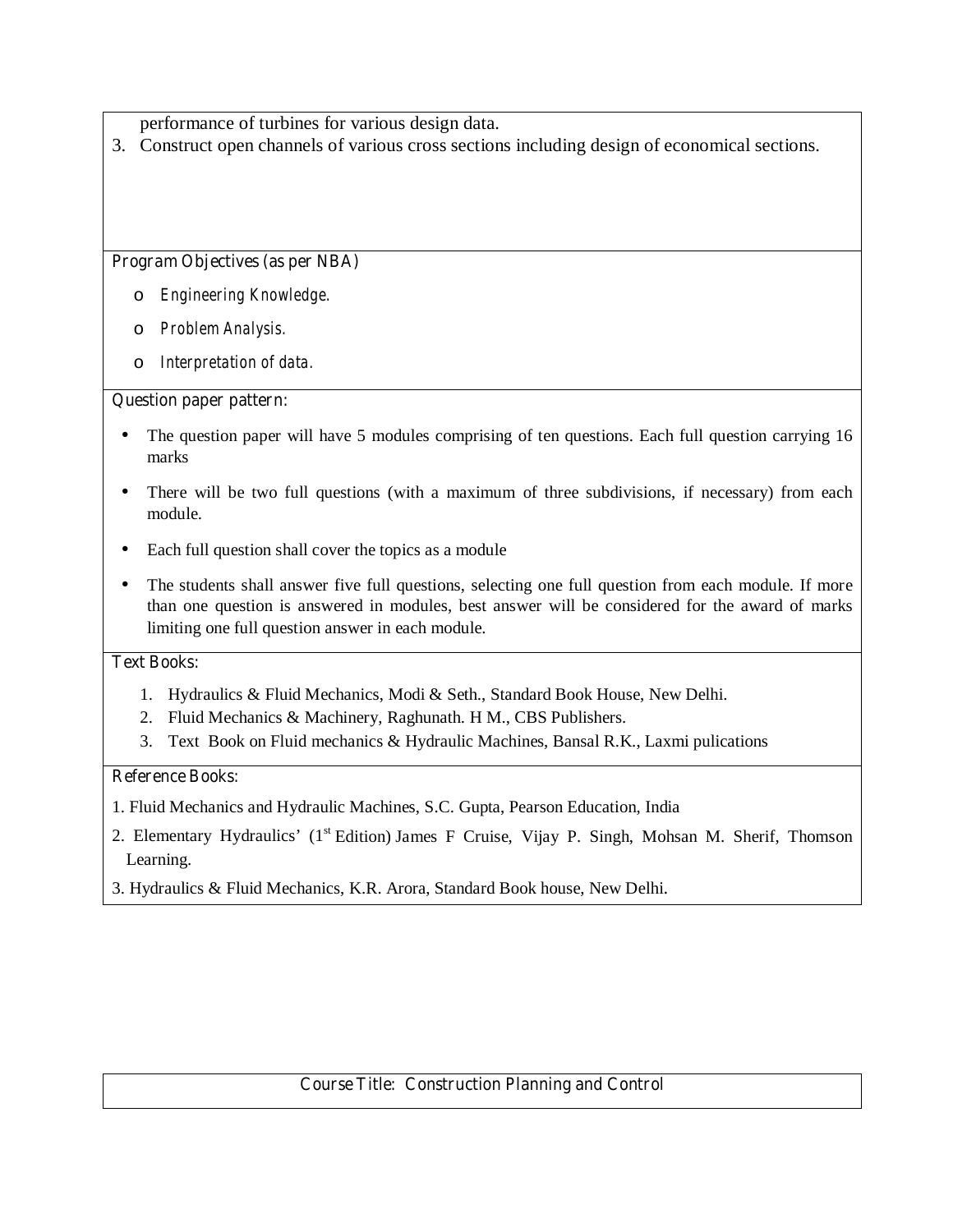| [As per Choice Based Credit System (CBCS) scheme]                                                                                                                                                                                                                                                                                                                                 |        |                 |                                                 |
|-----------------------------------------------------------------------------------------------------------------------------------------------------------------------------------------------------------------------------------------------------------------------------------------------------------------------------------------------------------------------------------|--------|-----------------|-------------------------------------------------|
| <b>SEMESTER - VI</b>                                                                                                                                                                                                                                                                                                                                                              |        |                 |                                                 |
| Subject Code                                                                                                                                                                                                                                                                                                                                                                      | 15CT64 | I.A. Marks      | 20                                              |
| Number of Lecture Hours/Week                                                                                                                                                                                                                                                                                                                                                      | 04     | Exam. Marks     | 80                                              |
| <b>Total Number of Lecture Hours</b>                                                                                                                                                                                                                                                                                                                                              | 50     | Exam. Hours     | 03                                              |
| CREDITS-04                                                                                                                                                                                                                                                                                                                                                                        |        | Total Marks-100 |                                                 |
| Course objectives: This course will enable students;                                                                                                                                                                                                                                                                                                                              |        |                 |                                                 |
| To study and understand construction planning and scheduling for successful completion of<br>1.<br>projects.<br>To comprehend the concepts of construction planning for proper organizational management<br>2.<br>of construction projects.<br>To apply the procedural knowledge of planning and scheduling for execution and cost control<br>3.<br>of inventory in construction. |        |                 |                                                 |
| <b>Teaching</b><br><b>Hours</b><br><b>Modules</b><br><b>Level</b>                                                                                                                                                                                                                                                                                                                 |        |                 | <b>Revised Bloom's</b><br><b>Taxonomy (RBT)</b> |
| <b>Module -1:</b>                                                                                                                                                                                                                                                                                                                                                                 |        |                 |                                                 |
| <b>Constructing Planning:</b>                                                                                                                                                                                                                                                                                                                                                     |        | 10 Hours        | L1,L2                                           |
| Introduction: Phase of project, project management and its<br>relevance, stakeholders of a project, structure of project<br>organization, management levels, and traits of a project manager.                                                                                                                                                                                     |        |                 |                                                 |
| Basic concepts in the Development of Construction Plans, Planning<br>Process - Choice of Technology and Construction Method -<br>Defining Work Tasks - Defining Precedence Relationships Among<br>Activities - Estimating Activity Durations - Estimating Resource<br>Requirements for Work Activities - Coding Systems.                                                          |        |                 |                                                 |
| <b>Module -2:</b>                                                                                                                                                                                                                                                                                                                                                                 |        |                 |                                                 |
| Scheduling Procedures and Techniques                                                                                                                                                                                                                                                                                                                                              |        | 10 Hours        | L2, L3, L4                                      |
| Project Organization, Bar Charts, Work Breakdown Structure, Time<br>estimates, Applications of CPM and PERT- Scheduling, Monitoring<br>and Updating. Line of Balance Scheduling.                                                                                                                                                                                                  |        |                 |                                                 |
| Module-3:                                                                                                                                                                                                                                                                                                                                                                         |        |                 |                                                 |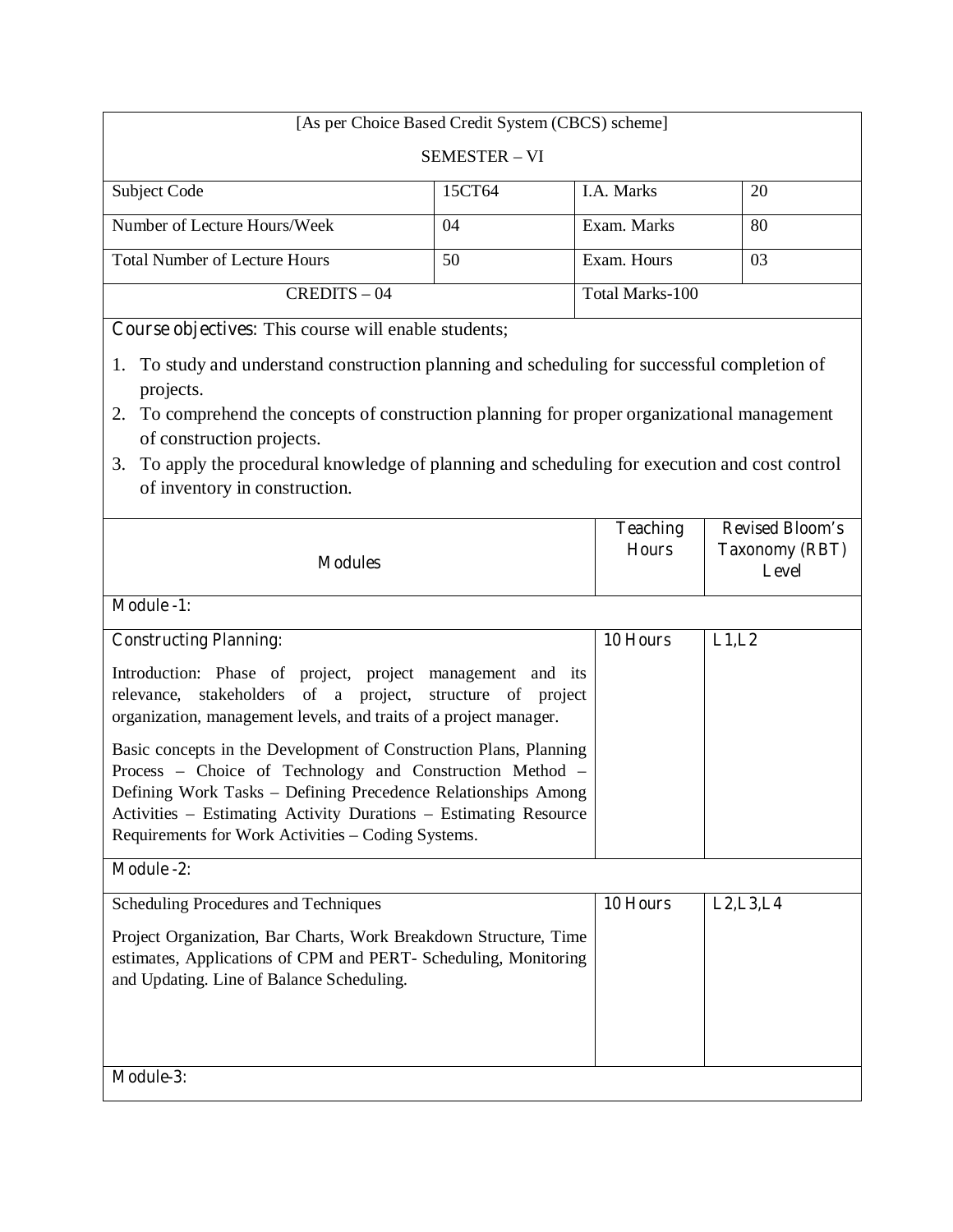| Crashing and Time/Cost Tradeoffs – Scheduling in Poorly<br>Structured Problems - Improving and Scheduling Process, work<br>breakdown structure.<br>Project scheduling and resource leveling: Introduction, Resource<br>allocation and leveling for unlimited resources, Resource allocation<br>for limited resources, Multi resource allocation, Optimal scheduling. | 10 Hours | L2, L3, L4 |
|----------------------------------------------------------------------------------------------------------------------------------------------------------------------------------------------------------------------------------------------------------------------------------------------------------------------------------------------------------------------|----------|------------|
| <b>Module -4:</b>                                                                                                                                                                                                                                                                                                                                                    |          |            |
| Cost Control, Monitoring and Accounting                                                                                                                                                                                                                                                                                                                              | 10 Hours | L2, L3, L4 |
| The Cost Control Problem – The Project Budget – Forecasting for<br>Activity Cost Control - Financial Accounting Systems and Cost<br>Accounts - Control of Project Cash Flows - Schedule Control -<br>Schedule and Budget Updates - Relating Cost and Schedule<br>Information.                                                                                        |          |            |
| Module -5:                                                                                                                                                                                                                                                                                                                                                           |          |            |
| <b>Organization and Use of Project Information:</b>                                                                                                                                                                                                                                                                                                                  | 10 Hours | L1,L2      |
| Types of Project Information – Accuracy and Use of Information –<br>Computerized Organization and Use of Information – Organizing<br>Information in Databases - Relational Model of Databases - Other<br>Conceptual Models of Databases - Centralized Database<br>Management Systems - Databases and Applications Programs -<br>Information Transfer and Flow.       |          |            |
| <b>Course outcomes:</b>                                                                                                                                                                                                                                                                                                                                              |          |            |
| After studying this course, students will be able to;                                                                                                                                                                                                                                                                                                                |          |            |
| 1. Recall the concepts in construction planning and scheduling for successful completion of<br>projects.<br>2. Review the elements in construction planning for proper organizational management of<br>construction projects.<br>3. Prepare planning and scheduling structure for execution and cost control of inventory in<br>construction.                        |          |            |
| Program Objectives (as per NBA)                                                                                                                                                                                                                                                                                                                                      |          |            |
| Engineering Knowledge.<br>$\circ$                                                                                                                                                                                                                                                                                                                                    |          |            |
| Problem Analysis.<br>O                                                                                                                                                                                                                                                                                                                                               |          |            |
| Interpretation of data.<br>O                                                                                                                                                                                                                                                                                                                                         |          |            |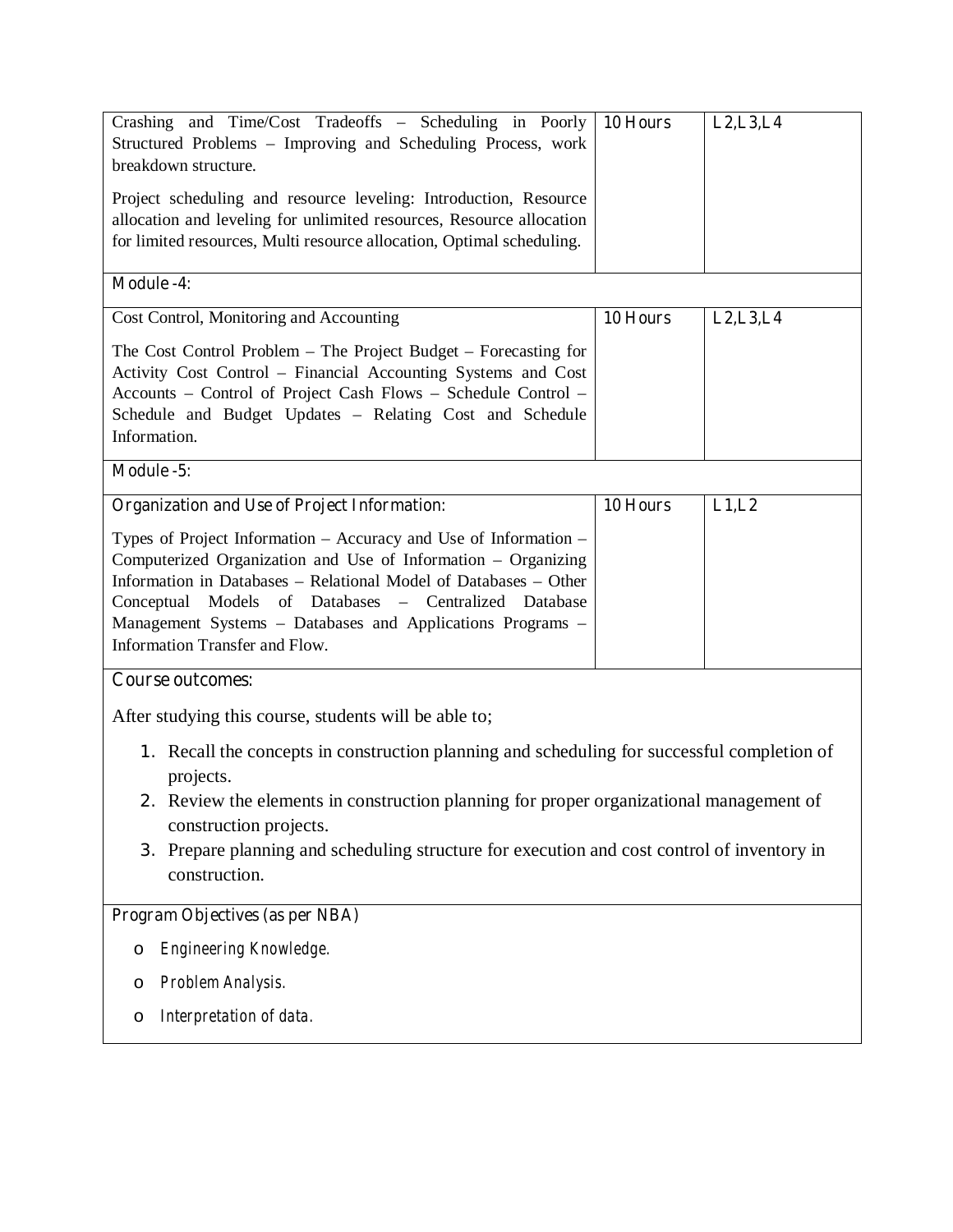#### **Question paper pattern:**

- The question paper will have 5 modules comprising of ten questions. Each full question carrying 16 marks
- There will be two full questions (with a maximum of three subdivisions, if necessary) from each module.
- Each full question shall cover the topics as a module
- The students shall answer five full questions, selecting one full question from each module. If more than one question is answered in modules, best answer will be considered for the award of marks limiting one full question answer in each module.

### **Text Books:**

- 1. Project Management by Ahuja H.N., John Wiley, New York, 1999.
- **2.** Construction Project Management Planning, Scheduling and Controlling by Chitkara K.K., Tata McGraw Hill, New Delhi, 2000.

- 1. Critical Path Methods in Construction Practice by Antil J.M. and Woodhead R.W., John Wiley, Canada,1999.
- 2. Project Management in Construction by Levy Sidney, McGraw Hill Professional, New York, 2000.
- **3.** CPM in Construction Management by O'brien James, McGraw Hill, New York, 1999.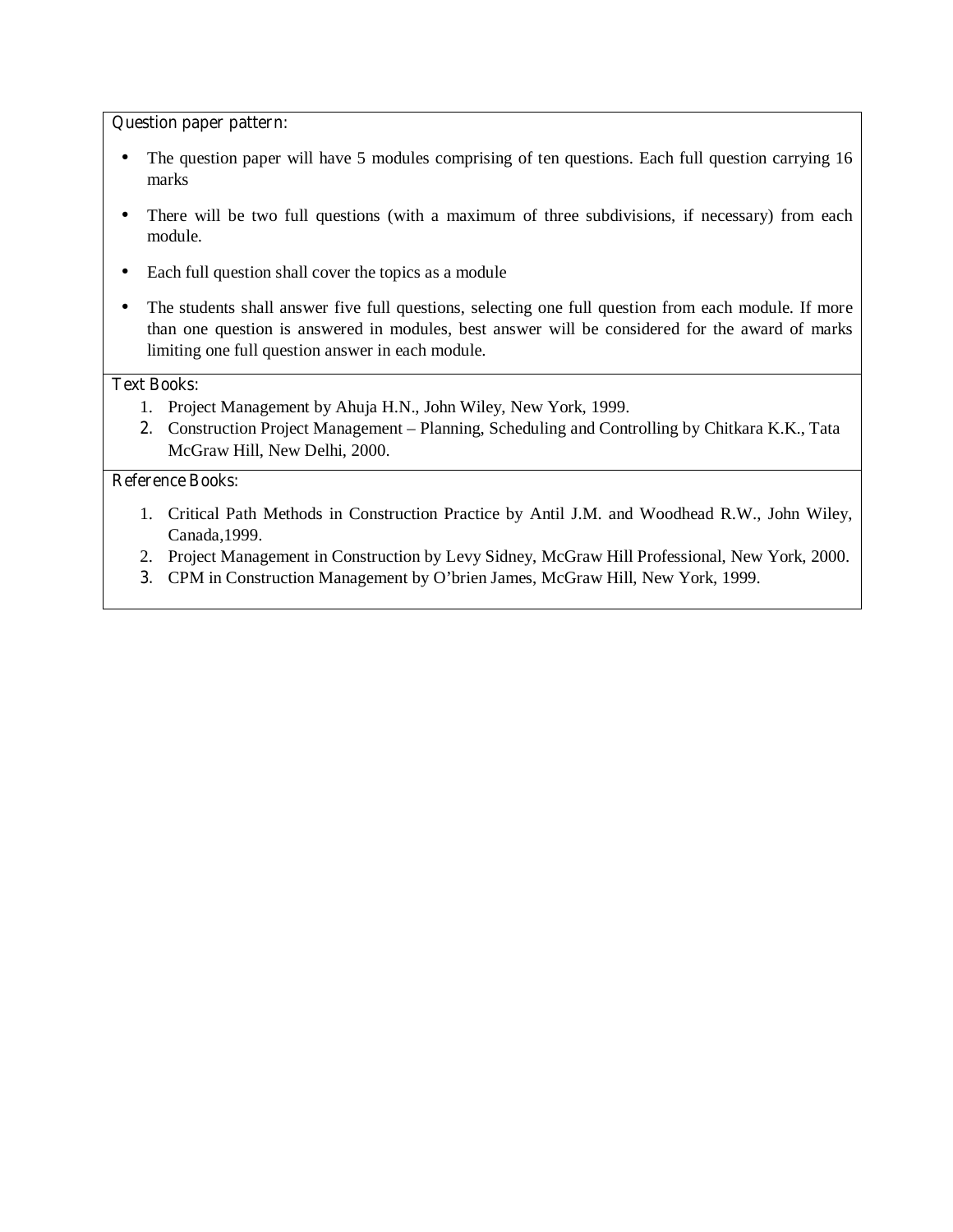|                                                                                             | <b>Course Title: Infrastructure Valuation</b>     |                 |                        |  |
|---------------------------------------------------------------------------------------------|---------------------------------------------------|-----------------|------------------------|--|
|                                                                                             | [As per Choice Based Credit System (CBCS) scheme] |                 |                        |  |
|                                                                                             | <b>SEMESTER - VI</b>                              |                 |                        |  |
|                                                                                             |                                                   |                 |                        |  |
| Subject Code                                                                                | 15CT651                                           | I.A. Marks      | 20                     |  |
| Number of Lecture Hours/Week                                                                | 03                                                | Exam. Marks     | 80                     |  |
| <b>Total Number of Lecture Hours</b>                                                        | 40                                                | Exam. Hours     | 03                     |  |
| $CREDITS - 03$                                                                              |                                                   | Total Marks-100 |                        |  |
| Course objectives: This course will enable students;                                        |                                                   |                 |                        |  |
| Understand the importance of Infrastructure valuation in construction.                      |                                                   |                 |                        |  |
| Determine special techniques in Infrastructure valuation.<br>2.                             |                                                   |                 |                        |  |
| 3. Apply structured phases of value engineering as analytical and decision-making skills in |                                                   |                 |                        |  |
| the valuation job.                                                                          |                                                   |                 |                        |  |
|                                                                                             |                                                   | <b>Teaching</b> | <b>Revised Bloom's</b> |  |

| <b>Modules</b>                                                                                                                                                                                                                                                          | <b>reacning</b><br><b>Hours</b> | Revised Bloom's<br><b>Taxonomy (RBT)</b><br>Level |
|-------------------------------------------------------------------------------------------------------------------------------------------------------------------------------------------------------------------------------------------------------------------------|---------------------------------|---------------------------------------------------|
| <b>Module -1:</b>                                                                                                                                                                                                                                                       |                                 |                                                   |
| Valuation- Definitions of various terms, Purpose of valuation, types<br>of property- Depreciation, sinking fund, Lease hold and free hold<br>property, obsolescence, Gross income, Outgoing and Net income,<br>Capitalized value and year's purchase (Simple Problems). | 08 Hours                        | L1, L2, L3                                        |
| <b>Module -2:</b>                                                                                                                                                                                                                                                       |                                 |                                                   |
| Rental<br>Method.<br>Profit<br>based<br>method,<br>based<br>method,<br>cost<br>development based method, depreciation method and value, plinth<br>area method, capital value comparison method. Numerical problems<br>on above.                                         | 08 Hours                        | L2, L4                                            |
| Module-3:                                                                                                                                                                                                                                                               |                                 |                                                   |
| General Techniques in Infrastructure Valuation: The Gordon<br>Technique, Feasibility Ranking, the Morphological Analysis<br>Technique, ABC Analysis, EOQ Analysis, Make or Buy Technique,<br>Case Study Discussions.                                                    | 08 Hours                        | L2, L3, L4                                        |
| <b>Module -4:</b>                                                                                                                                                                                                                                                       |                                 |                                                   |
| Special Techniques in Infrastructure Valuation: Function – Cost –<br>Worth Analysis, Function Analysis System Technique - Technically<br>oriented FAST and Customer-oriented FAST, Weighted Evaluation                                                                  | 08 Hours                        | L2, L3, L4                                        |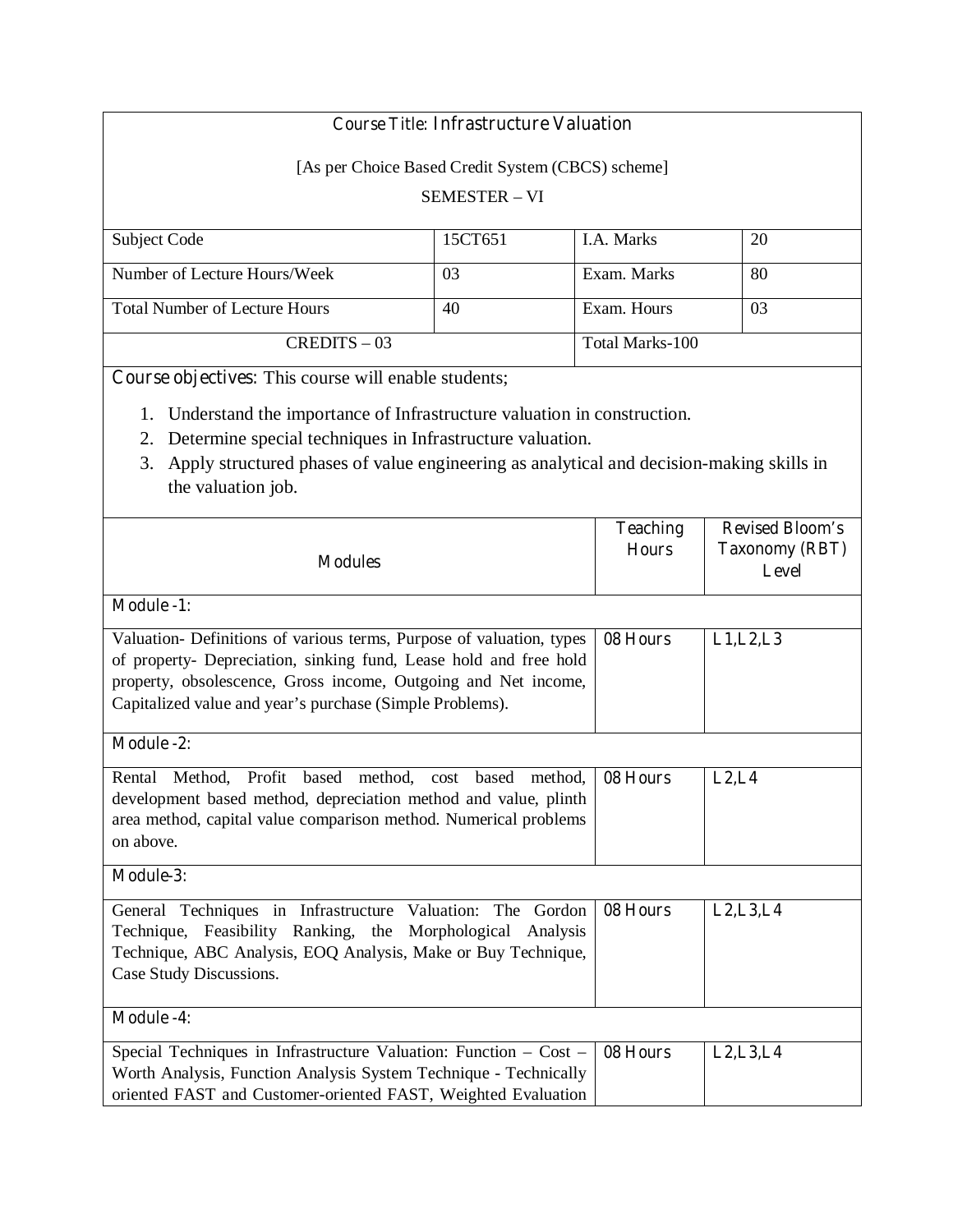| Method - Equal Importance Method.                                     |        |
|-----------------------------------------------------------------------|--------|
| Module -5:                                                            |        |
| Applications of Infrastructure Valuation: Value Engineering: 08 Hours | L2, L3 |
| Introduction, History of value engineering, Value, Function, Cost,    |        |
| Worth, Case Study Discussions., Definition of the creative and        |        |
| structured phases of value engineering. The workshop approach to      |        |
| achieving value, Target setting, Time management, Case Study          |        |
| Discussions.                                                          |        |
|                                                                       |        |

# **Course outcomes:**

After studying this course, students will be able to;

- 1. Describe the significance of Infrastructure valuation in construction.
- 2. Demonstrate special techniques in Infrastructure valuation.
- 3. Illustrate structured phases of value engineering as analytical and decision-making skills in the valuation job.

### **Program Objectives (as per NBA)**

- o *Engineering Knowledge.*
- o *Problem Analysis.*
- o *Interpretation of data.*

#### **Question paper pattern:**

- The question paper will have 5 modules comprising of ten questions. Each full question carrying 16 marks
- There will be two full questions (with a maximum of three subdivisions, if necessary) from each module.
- Each full question shall cover the topics as a module
- The students shall answer five full questions, selecting one full question from each module. If more than one question is answered in modules, best answer will be considered for the award of marks limiting one full question answer in each module.

## **Text Books:**

- 1. Estimating & Costing, B. N. Dutta, Chand Publisher
- 2. Text book of Estimating & Costing- G.S. Birde, Dhanpath Rai and sons : New Delhi.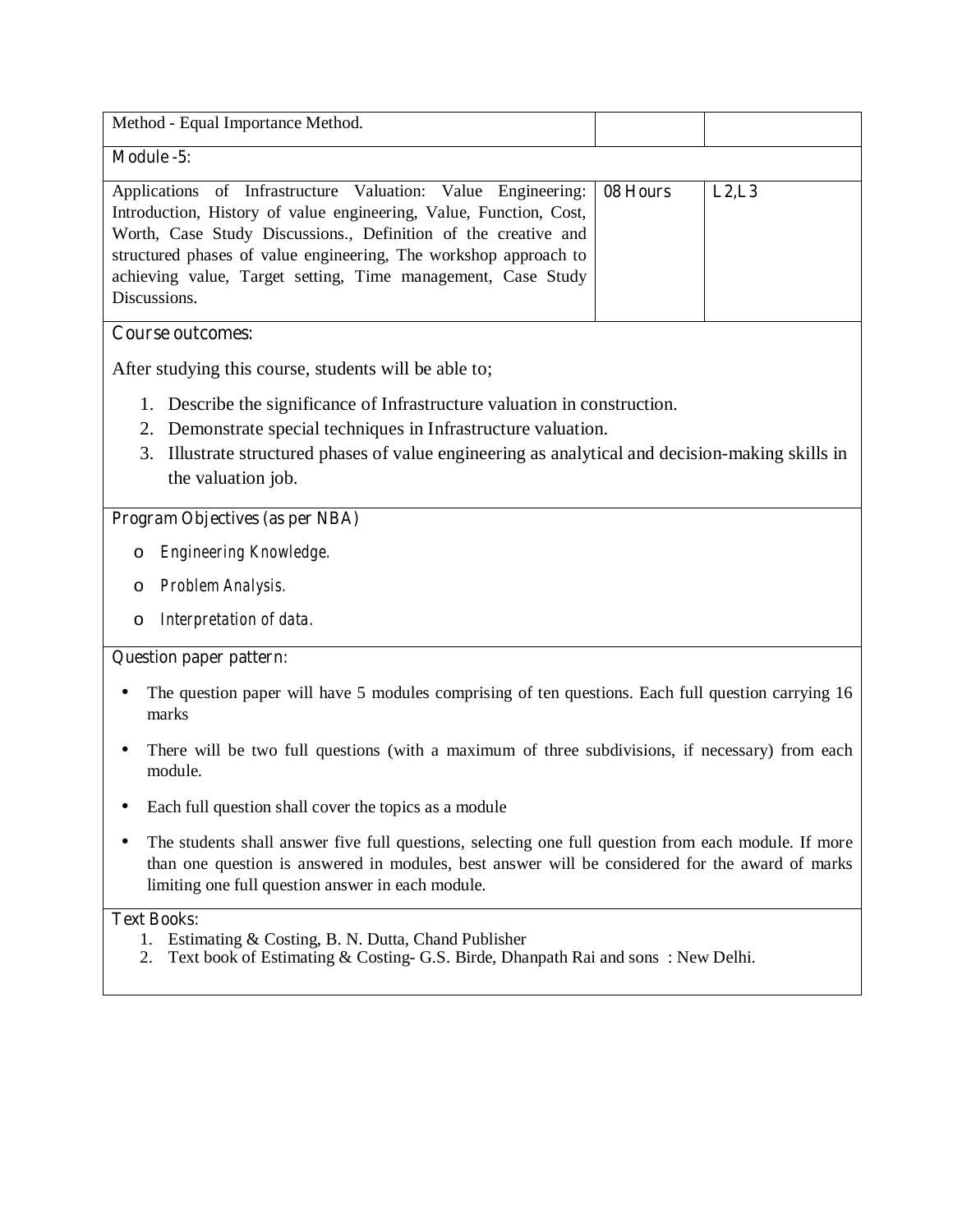- 1. Anil Kumar Mukhopadhyaya, Value Engineering Concepts, Techniques and Applications,Response Books, 2013.
- 2. Anil Kumar Mukhopadhyaya, Value Engineering Mastermind from Concept to Value Engineering Certification, Response Books, 2009.
- 3. Banerjee D.N (1998) " Principles and Practice of Valuation ". Eastern law house
- 4. Roshan H. Namavathi,(2001) "Professional Practice " Lakhani Book Depot.
- 5. Mitra A.K., (1986)"Theory and Practice of Valuation " Eastern law house Rao Gopinath C H,(2002) "Valuation Practices of Immovable Properties." Edition 12, Publisher, C H Gopinath Rao, Chennai.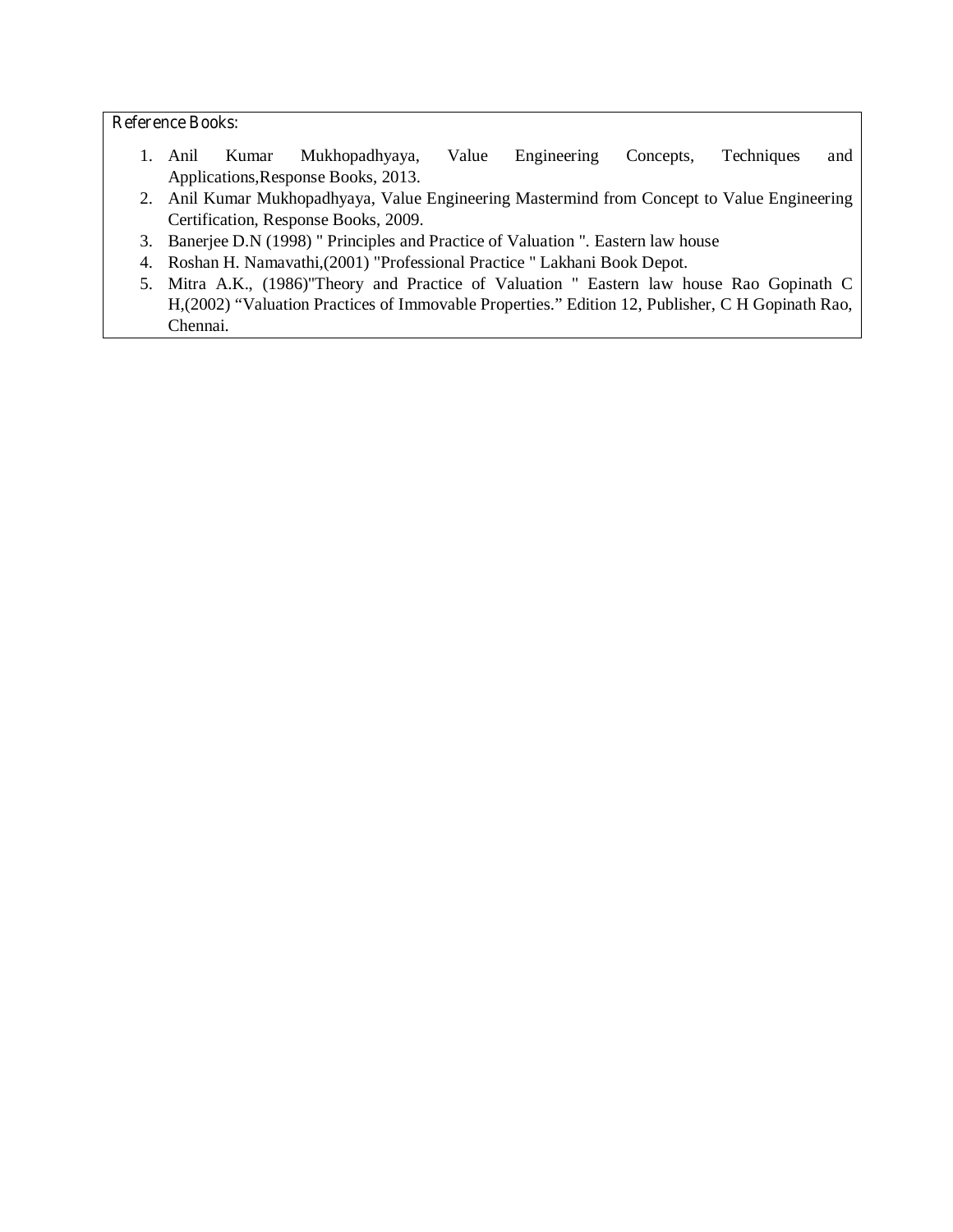| <b>Course Title: Ground Improvement Techniques</b>                                                                                                                                                                                                                                                                                                                                                                                |                      |          |                                 |                                                          |
|-----------------------------------------------------------------------------------------------------------------------------------------------------------------------------------------------------------------------------------------------------------------------------------------------------------------------------------------------------------------------------------------------------------------------------------|----------------------|----------|---------------------------------|----------------------------------------------------------|
| [As per Choice Based Credit System (CBCS) scheme]                                                                                                                                                                                                                                                                                                                                                                                 |                      |          |                                 |                                                          |
|                                                                                                                                                                                                                                                                                                                                                                                                                                   | <b>SEMESTER - VI</b> |          |                                 |                                                          |
| Subject Code                                                                                                                                                                                                                                                                                                                                                                                                                      | 15CT652              |          | I.A. Marks                      | 20                                                       |
| Number of Lecture Hours/Week                                                                                                                                                                                                                                                                                                                                                                                                      | 03                   |          | Exam. Marks                     | 80                                                       |
| <b>Total Number of Lecture Hours</b>                                                                                                                                                                                                                                                                                                                                                                                              | 40                   |          | Exam. Hours                     | 03                                                       |
| $CREDITS - 03$                                                                                                                                                                                                                                                                                                                                                                                                                    |                      |          | Total Marks-100                 |                                                          |
| Course objectives: This course will enable students;                                                                                                                                                                                                                                                                                                                                                                              |                      |          |                                 |                                                          |
| 2. Understand the concepts of chemical compaction, grouting, geo synthetics, vibration,<br>grouting and other miscellaneous methods.<br>3. Apply factual knowledge to solve problems in the field for modification of ground required<br>for construction of civil engineering structures.                                                                                                                                        |                      |          |                                 |                                                          |
| <b>Modules</b>                                                                                                                                                                                                                                                                                                                                                                                                                    |                      |          | <b>Teaching</b><br><b>Hours</b> | <b>Revised Bloom's</b><br><b>Taxonomy (RBT)</b><br>Level |
| Module -1:                                                                                                                                                                                                                                                                                                                                                                                                                        |                      |          |                                 |                                                          |
| GROUND IMPROVEMENT: Definition, Objectives of ground<br>improvement, Classification of ground improvement techniques,<br>Factors to be considered in the selection of the best soil<br>improvement technique. Ground modification for Black Cotton soil.                                                                                                                                                                          |                      | 08 Hours | L1,L2                           |                                                          |
| Module -2:                                                                                                                                                                                                                                                                                                                                                                                                                        |                      |          |                                 |                                                          |
| <b>COMPACTION:</b> Effect of grain size distribution on compaction<br>for various soil types like lateritic soil, coarse-grained soil and<br>micaceous soil. Effect of compaction on engineering behavior like<br>compressibility, swelling and shrinkage, permeability, relative<br>density, liquefaction potential. Field compaction - static, dynamic,<br>impact and vibratory type. Specification of compaction. Tolerance of |                      |          | 08 Hours                        | L1, L2, L4                                               |

compaction. Shallow and deep compaction, Dynamic Compaction,

Vibrofloatation.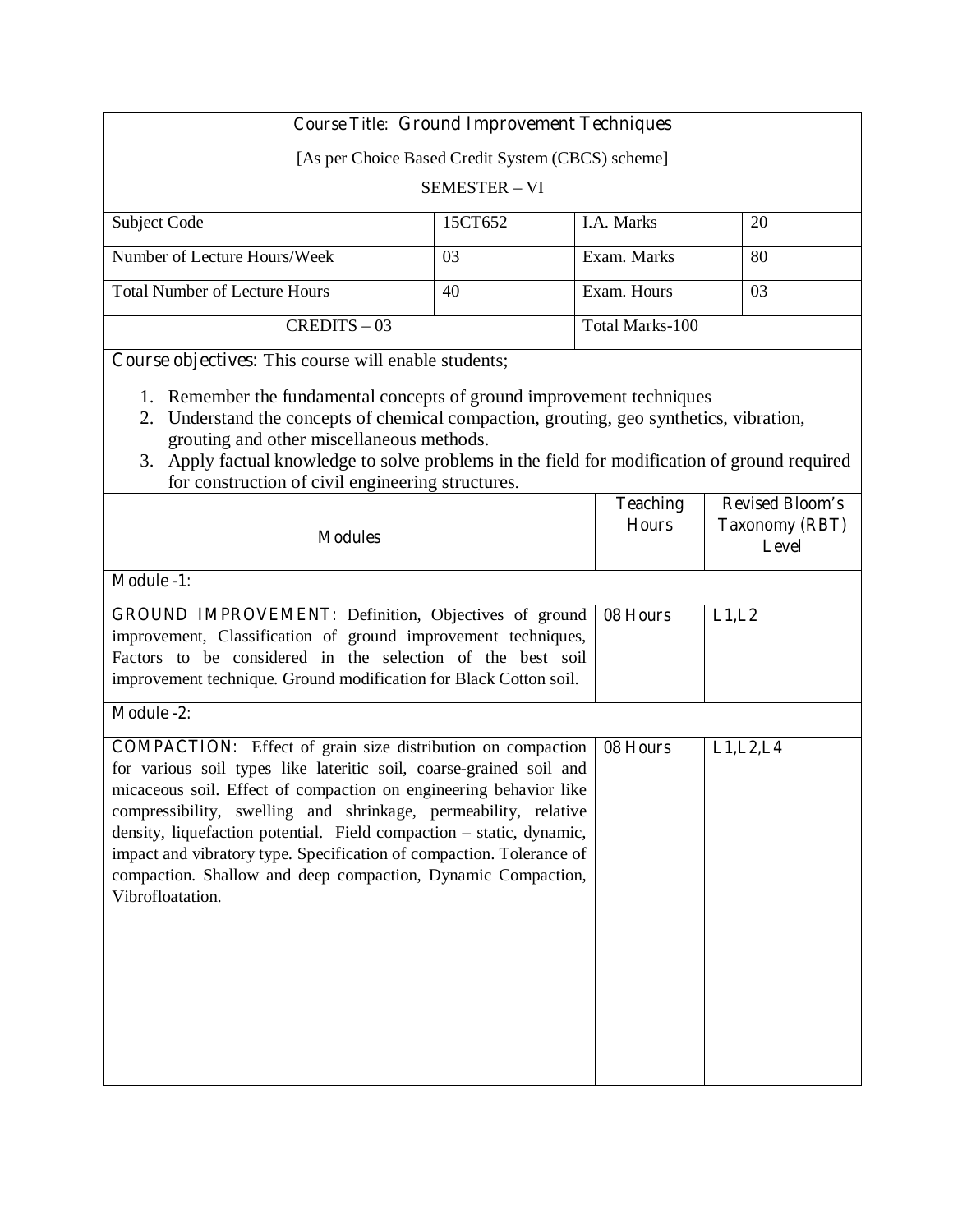| Module-3:                                                                                                                                                                                                                                                                                                                                                                                                |          |            |
|----------------------------------------------------------------------------------------------------------------------------------------------------------------------------------------------------------------------------------------------------------------------------------------------------------------------------------------------------------------------------------------------------------|----------|------------|
| HYDRAULIC MODIFICATION: Definition, Principle<br>and<br>techniques. gravity drain, lowering of water table, multistage well<br>point, vacuum dewatering.<br>Discharge equations. Design of<br>dewatering system including pipe line effects of dewatering                                                                                                                                                | 08 Hours | L1, L2, L4 |
| <b>DRAINAGE &amp; PRELOADING:</b> Importance, Vertical drains, Sand<br>drains, Drainage of slopes, Electro kinetic dewatering, Preloading.                                                                                                                                                                                                                                                               |          |            |
| <b>Module -4:</b>                                                                                                                                                                                                                                                                                                                                                                                        |          |            |
| Definition,<br><b>CHEMICAL</b><br><b>MODIFICATION-I:</b><br>cement<br>stabilization, sandwich technique, admixtures. Hydration - effect of<br>cement stabilization on permeability, Swelling and shrinkage and<br>strength and deformation characteristics.<br>Criteria for cement<br>stabilization. Stabilization using Fly ash.                                                                        | 08 Hours | L1,L2      |
| <b>CHEMICAL</b><br><b>MODIFICATION-II:</b><br>Lime<br>stabilization<br>suitability, process, criteria for lime stabilization. Other chemicals<br>like chlorides, hydroxides, lignin and hydrofluoric acid. Properties of<br>chemical components, reactions and effects. Bitumen, tar or asphalt<br>in stabilization.                                                                                     |          |            |
| Module -5:                                                                                                                                                                                                                                                                                                                                                                                               |          |            |
| GROUTING: Introduction, Effect of grouting. Chemicals and<br>materials used. Types of grouting. Grouting procedure, Applications<br>of grouting.                                                                                                                                                                                                                                                         | 08 Hours | L1,L2      |
| <b>METHODS</b><br><b>(ONLY</b><br><b>MISCELLANEOUS</b><br><b>CONCEPTS</b><br>&<br>USES): Soil reinforcement, Thermal methods, Ground improvement<br>by confinement - Crib walls, Gabions and Mattresses, Anchors,<br>Rock bolts and soil nailing. Stone Column, Micro piles.                                                                                                                             |          |            |
| <b>Course outcomes:</b>                                                                                                                                                                                                                                                                                                                                                                                  |          |            |
| After studying this course, students will be able to;                                                                                                                                                                                                                                                                                                                                                    |          |            |
| Define the fundamental concepts of ground improvement techniques.<br>1.<br>Select suitable technique such as chemical compaction, grouting, geo synthetics, vibration,<br>2.<br>grouting and other miscellaneous methods for improving ground conditions.<br>Solve problems in the actual field conditions for modification of ground required for<br>3.<br>construction of civil engineering structures |          |            |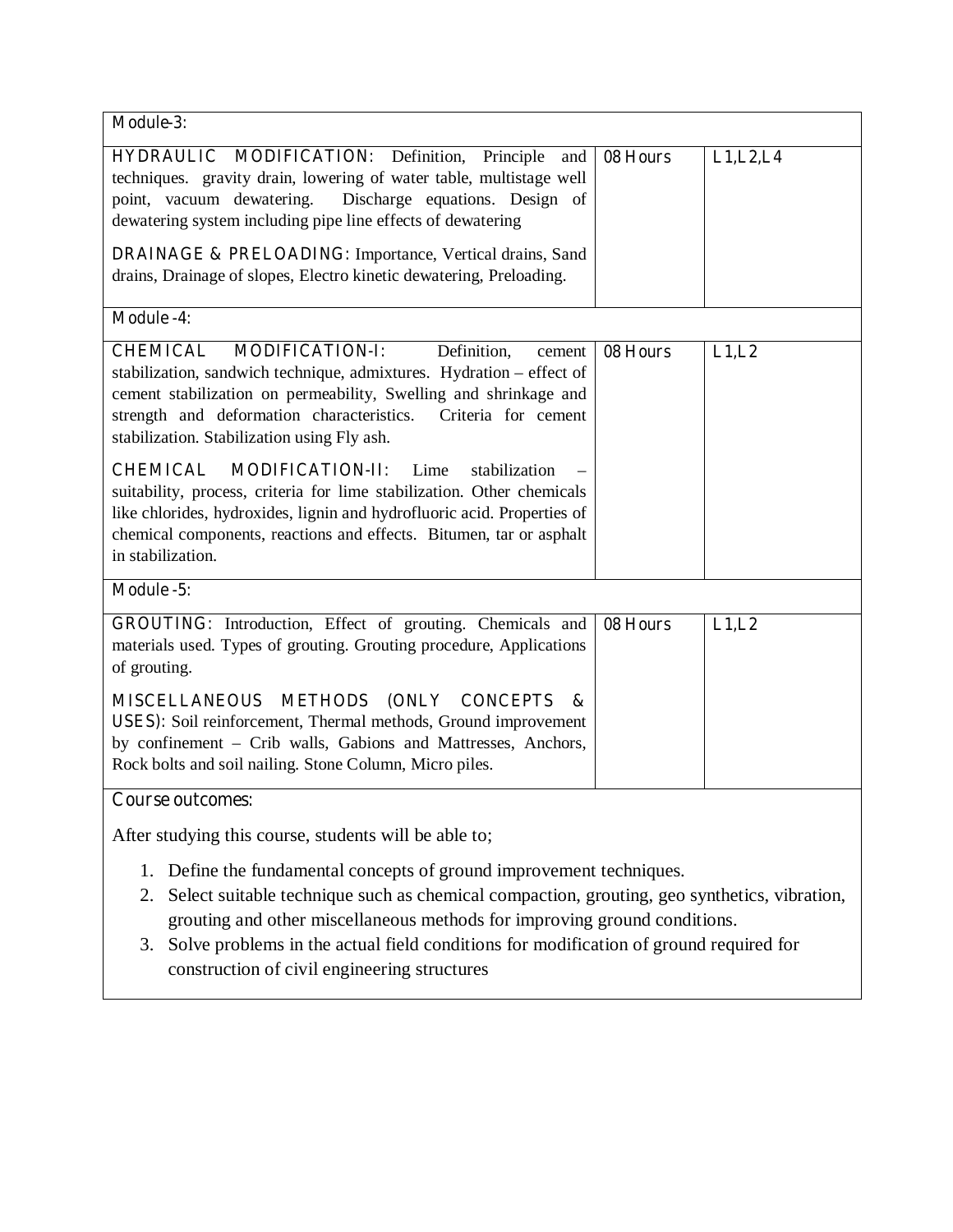#### **Program Objectives (as per NBA)**

- o *Engineering Knowledge.*
- o *Problem Analysis.*
- o *Interpretation of data.*

## **Question paper pattern:**

- The question paper will have 5 modules comprising of ten questions. Each full question carrying 16 marks
- There will be two full questions (with a maximum of three subdivisions, if necessary) from each module.
- Each full question shall cover the topics as a module
- The students shall answer five full questions, selecting one full question from each module. If more than one question is answered in modules, best answer will be considered for the award of marks limiting one full question answer in each module.

#### **Text Books:**

- 1. Ground Improvement Techniques- Purushothama Raj P. (1999) Laxmi Publications, New Delhi.
- 2. Construction and Geotechnical Method in Foundation Engineering- Koerner R.M. (1985) Mc Graw Hill Pub. Co., New York.

- 1. Engineering principles of ground modification- Manfred Hausmann (1990) Mc Graw Hill Pub. Co., New York.
- 2. Methods of treatment of unstable ground- Bell, F.G. (1975) Butterworths, London.
- 3. Expansive soils- Nelson J.D. and Miller D.J. (1992) -, John Wiley and Sons.
- 4. Soil Stabilization; Principles and Practice- Ingles. C.G. and Metcalf J.B. (1972) Butterworths, London.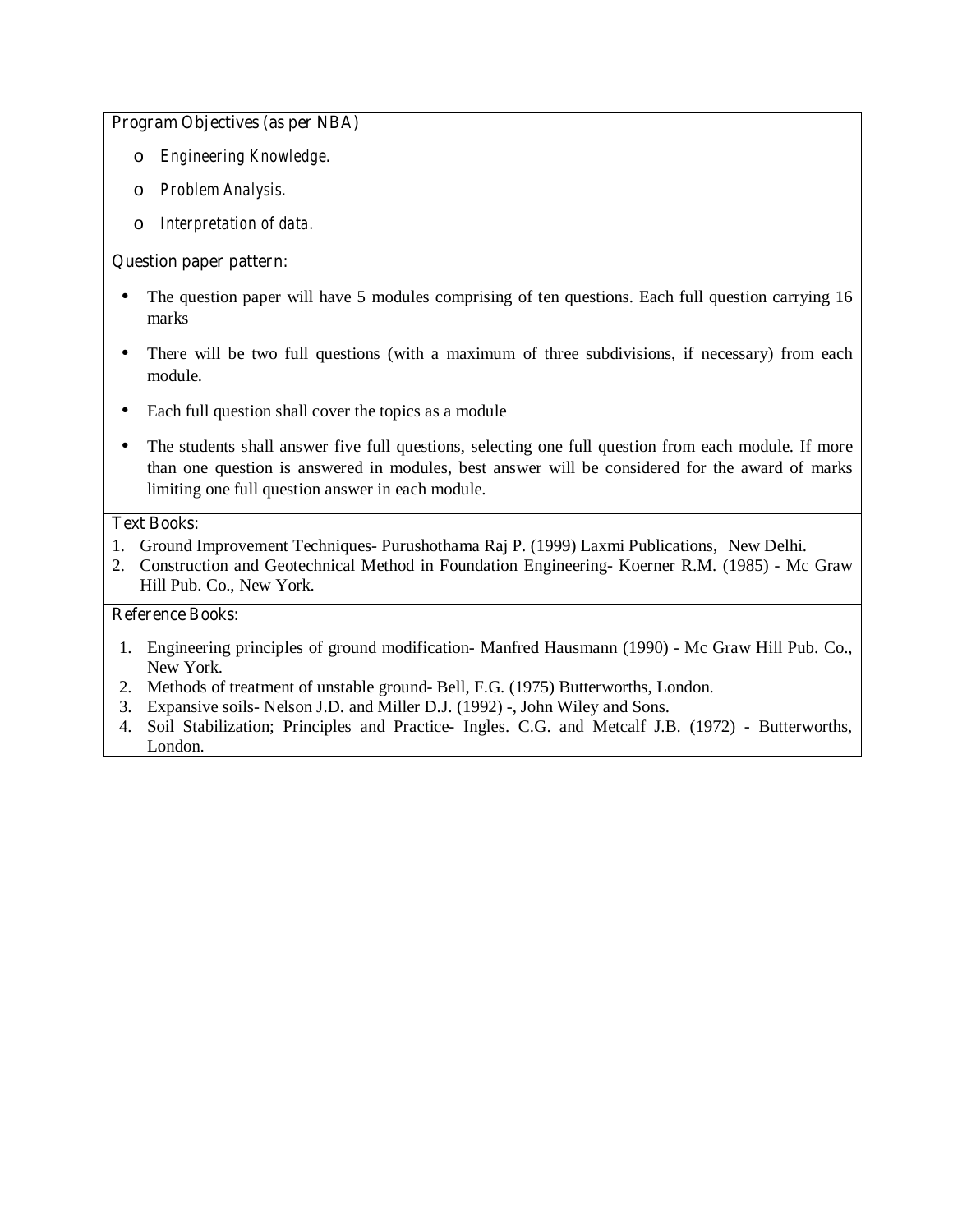# **Course Title: Water Supply and Sanitation**

[As per Choice Based Credit System (CBCS) scheme]

### SEMESTER – VI

| Subject Code                         | 15CT653 | <b>I.A.</b> Marks | 20 |
|--------------------------------------|---------|-------------------|----|
|                                      |         |                   |    |
| Number of Lecture Hours/Week         | 03      | Exam. Marks       | 80 |
|                                      |         |                   |    |
| <b>Total Number of Lecture Hours</b> | 40      | Exam. Hours       | 03 |
|                                      |         |                   |    |
| $CREDITS - 03$                       |         | Total Marks-100   |    |
|                                      |         |                   |    |

**Course objectives:** This course will enable students;

- 1. Evaluate the sources and conveyance systems for raw and treated water.
- 2. Study drinking water quality standards and to illustrate qualitative analysis of water.
- 3. Analyze the variation of water demand and to estimate water requirement for a community.
- 4. Design physical, chemical and biological treatment methods to ensure effective treatment of sewage

| <b>Modules</b>                                                                                                                                                                                                                                                                                                                                                                             | <b>Teaching</b><br><b>Hours</b> | <b>Revised Bloom's</b><br><b>Taxonomy (RBT)</b><br>Level |
|--------------------------------------------------------------------------------------------------------------------------------------------------------------------------------------------------------------------------------------------------------------------------------------------------------------------------------------------------------------------------------------------|---------------------------------|----------------------------------------------------------|
| <b>Module -1:</b>                                                                                                                                                                                                                                                                                                                                                                          |                                 |                                                          |
| Introduction: Requirement of water for various beneficial uses,<br>need for protected water supply.                                                                                                                                                                                                                                                                                        | 08Hours                         | L1,L2                                                    |
| <b>Demand of Water:</b> Types of water demands - domestic demand<br>in detail, institutional and commercial, public uses, fire demand. Per-<br>capita consumption - factors affecting per-capita demand, population<br>forecasting, different methods with merits and demerits -<br>variations in demand of water. Fire demand. Design periods and<br>factors governing the design period. |                                 |                                                          |
| Objectives of water quality management.<br><b>Quality of Water:</b><br>Concept of safe water wholesomeness, palatability and potable,<br>waterborne diseases. Examination of water: - Objectives -<br>Chemical<br>Microbiological Examinations,<br>Physical,<br>and<br>(IS:3025and IS:1622).                                                                                               |                                 |                                                          |
| <b>Module -2:</b>                                                                                                                                                                                                                                                                                                                                                                          |                                 |                                                          |
| Drinking water standards- BIS & WHO standards, Health<br>significance of Fluoride, Nitrates.<br>Water Treatment: Objectives - Treatment flowchart. Aeration -<br>Principles, types of aerators.<br><b>Sedimentation:</b> Theory, settling tanks, types and design. Aided s<br>Filtration: Mechanism - theory of filtration, types of filters, slow                                         | 08 Hours                        | L2, L4                                                   |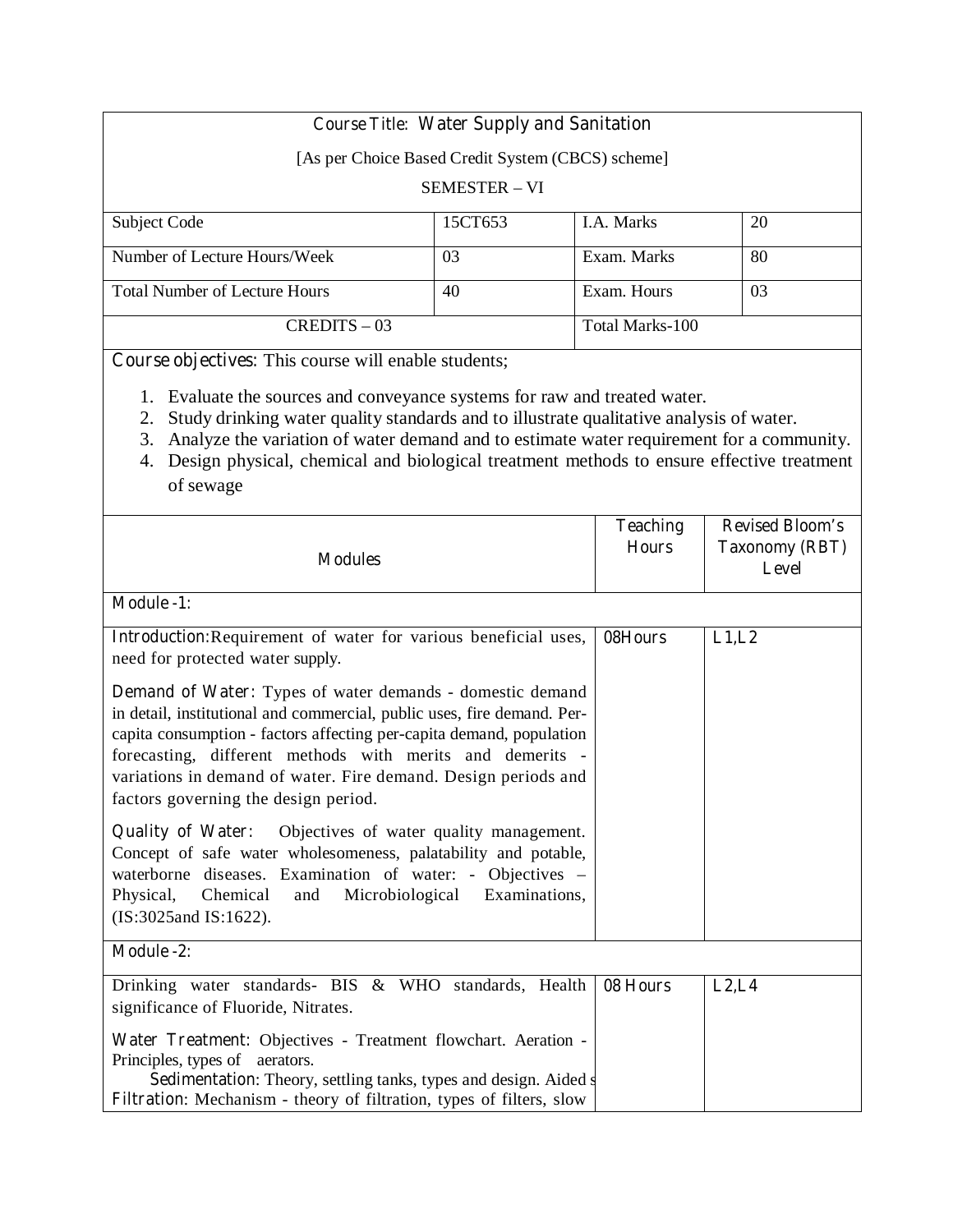| sand, rapid sand and pressure filters including construction,<br>operation, cleaning.                                                                                                                                                                                                                                 |          |       |  |  |
|-----------------------------------------------------------------------------------------------------------------------------------------------------------------------------------------------------------------------------------------------------------------------------------------------------------------------|----------|-------|--|--|
| Module-3:                                                                                                                                                                                                                                                                                                             |          |       |  |  |
| of<br><b>Disinfection:</b> Theory<br>disinfection, methods<br>$\sigma$<br>disinfection, Chlorination, chlorine demand, residual chlorine.                                                                                                                                                                             | 08 Hours | L1,L2 |  |  |
| Softening: Definition, methods of removal of hardness by lime<br>soda-process and zeolite process. Removal of color, odour, taste with<br>methods like aeration, use of copper sulfate, activated carbon<br>treatment, oxidizing organic matters, removal of iron and<br>manganese, fluoridation and de-fluoridation. |          |       |  |  |
| Methods of Distribution Systems: System of supply, service<br>reservoirs and their capacity determination, methods of layout of<br>distribution systems. -                                                                                                                                                            |          |       |  |  |
| Miscellaneous: pipe fittings, location of water supply pipes in<br>buildings                                                                                                                                                                                                                                          |          |       |  |  |
| <b>Module -4:</b>                                                                                                                                                                                                                                                                                                     |          |       |  |  |
| Waste water disposal - Necessity for sanitation, methods of<br>sewage disposal, types of sewerage systems and their suitability.                                                                                                                                                                                      | 08 Hours | L1,L2 |  |  |
| Quantity of Sewage: Dry weather flow, factors affecting dry<br>weather flow, flow variations and their effects on design of<br>sewerage system, Estimation of storm flow, Rational method and<br>Empirical formulae of design of storm water drain, Time of<br>concentration.                                         |          |       |  |  |
| <b>Sewer Appurtenances:</b> Catch basins, Manholes, Flushing tanks, oil<br>and grease traps,                                                                                                                                                                                                                          |          |       |  |  |
| Drainage traps, Basic principles of house drainage, Typical layout<br>plan showing house drainage connections, maintenance of house<br>drainage. Sewage Pumps - Need, Types of pumps and pumping<br>stations.                                                                                                         |          |       |  |  |
| Analysis of Sewage: Physical, chemical and Biological<br>characteristics, concepts of Aerobic and Anaerobic activity,<br>more emphasis on BOD and COD                                                                                                                                                                 |          |       |  |  |
|                                                                                                                                                                                                                                                                                                                       |          |       |  |  |
|                                                                                                                                                                                                                                                                                                                       |          |       |  |  |
|                                                                                                                                                                                                                                                                                                                       |          |       |  |  |
| Module -5:                                                                                                                                                                                                                                                                                                            |          |       |  |  |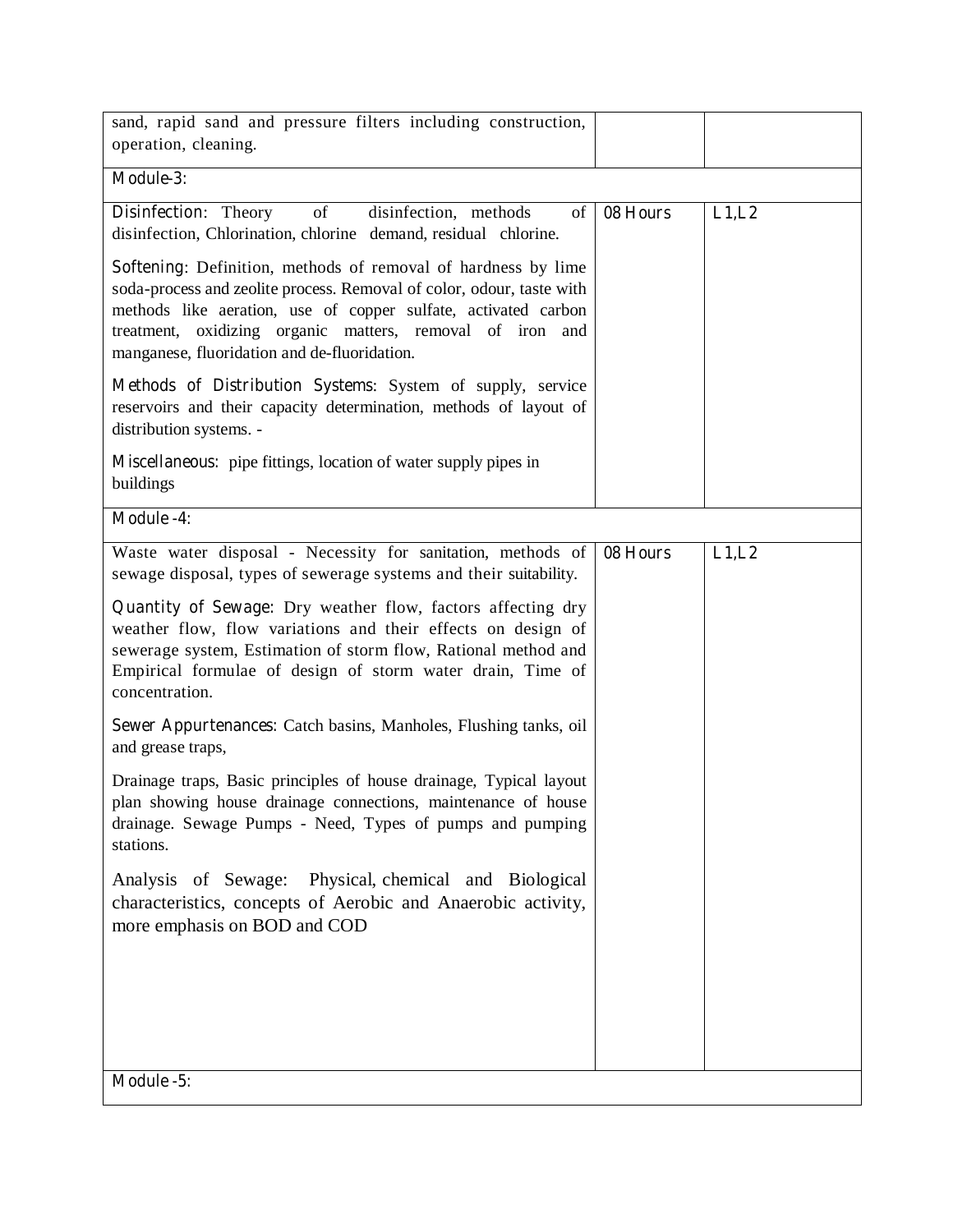| Treatment of Sewage: Flow diagram of municipal sewage treatment   08 Hours<br>plant                                                                                                                                               | L1,L2 |
|-----------------------------------------------------------------------------------------------------------------------------------------------------------------------------------------------------------------------------------|-------|
| Primary treatment: screening, grit chambers, skimming tanks and design<br>of primary sedimentation tanks.                                                                                                                         |       |
| Secondary treatment: Trickling filter (introduction only)Activated<br>sludge process - Principle and flow diagram, methods of aeration,<br>modifications. Methods of sludge disposal: Sludge digestion and<br>Sludge drying beds. |       |
| <b>Course outcomes:</b>                                                                                                                                                                                                           |       |

After studying this course, students will be able to;

- 1. Evaluate available sources of water, quantitatively and qualitatively and make appropriate choice for a community.
- 2. Determine water quality and environmental significance of various parameters and plan suitable treatment system.
- 3. Estimate average and peak water demand for a community.
- 4. Design a comprehensive water treatment and distribution system to purify and distribute water to the required quality standards.

# **Program Objectives (as per NBA)**

- o *Engineering Knowledge.*
- o *Problem Analysis.*
- o *Interpretation of data.*

# **Question paper pattern:**

- The question paper will have 5 modules comprising of ten questions. Each full question carrying 16 marks
- There will be two full questions (with a maximum of three subdivisions, if necessary) from each module.
- Each full question shall cover the topics as a module
- The students shall answer five full questions, selecting one full question from each module. If more than one question is answered in modules, best answer will be considered for the award of marks limiting one full question answer in each module.

# **Text Books:**

- 1. Garg, S.K., "Water Supply Engineering", Khanna Publishers, 5<sup>th</sup> Edn, 1992
- 2. Garg. S.K, "Waste Water Treatment" Khanna Publishers,  $4^{\text{th}}$  Ed., 1992
- 3. Punmia B.C. and Ashok Kumar Jain, "Environmental Engineering- I / II", Arihant Publications, 3<sup>rd</sup> Edn, 1995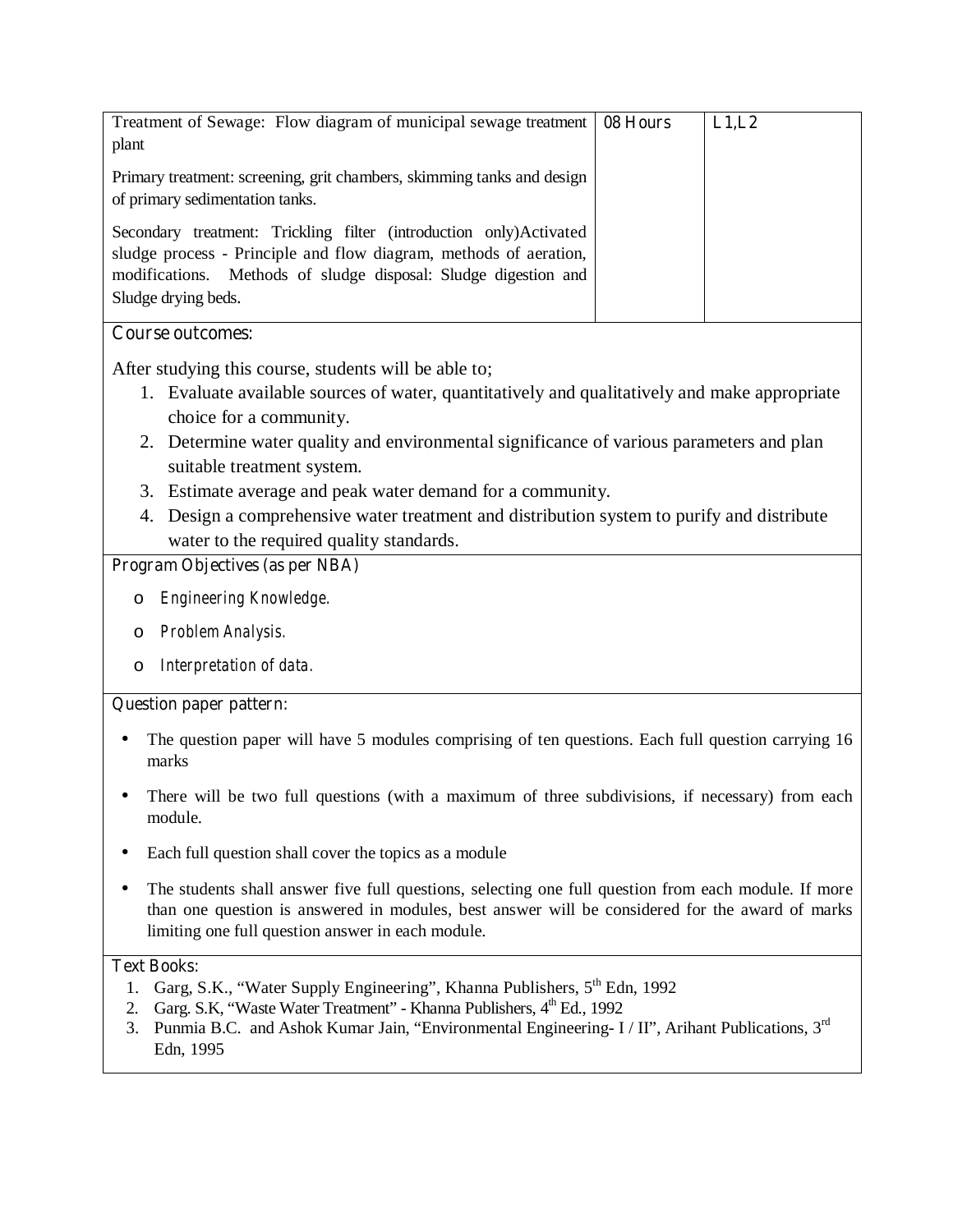- 1. Hammer and Hammer, "Water Technology", Mc Graw Hill Publications
- 2. Metcalf and Eddy, "Wastewater Treatment- Disposal and Reuse", Tata McGraw Hill Publications 2003
- 3. Howard S. Peavy, Donald R. Rowe. George Techno Bano Glous, "Environmental Engineering" McGraw Hill International Ed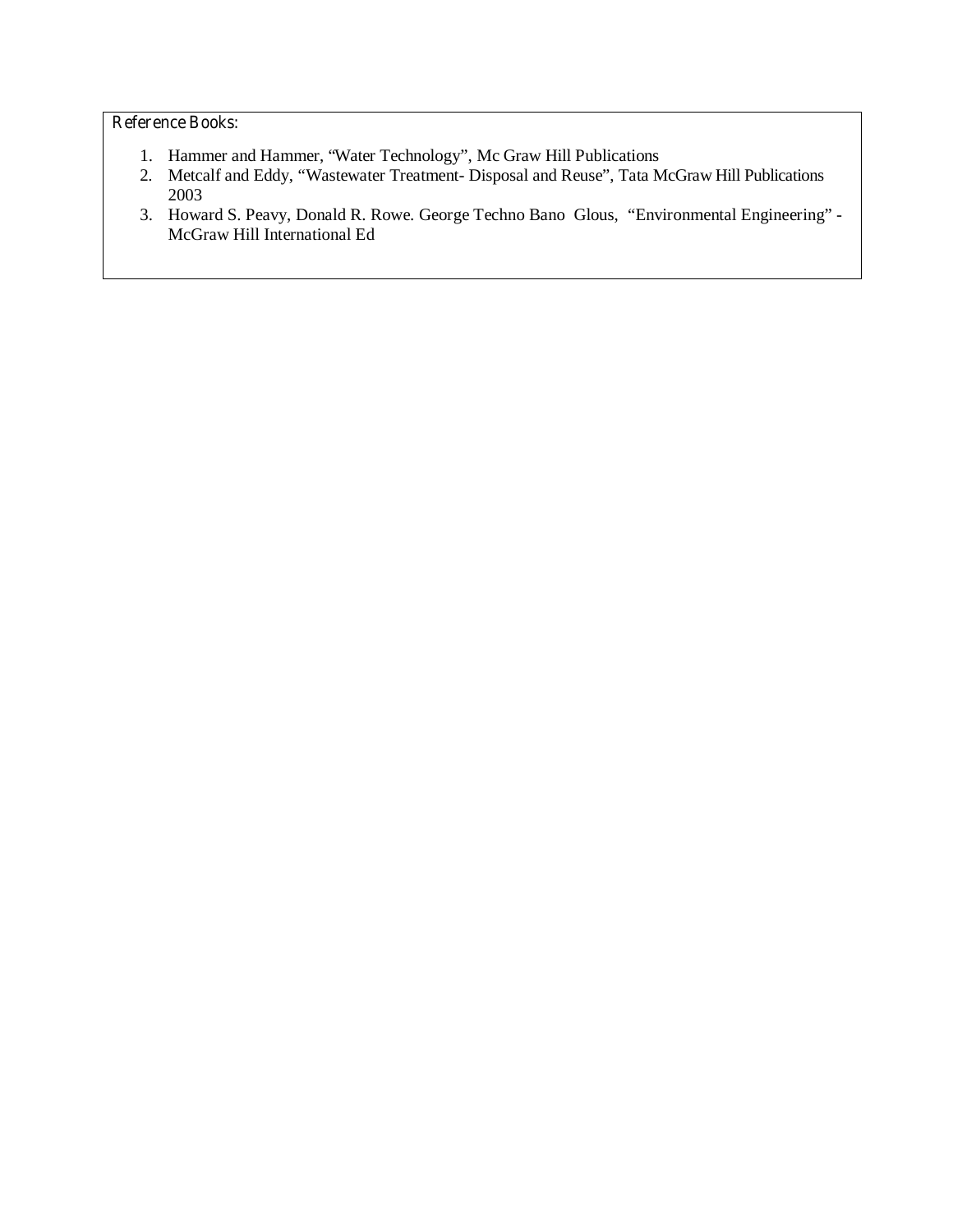|                                                                                                             | <b>Course Title: Landscape Design and Planning</b> |                        |                        |
|-------------------------------------------------------------------------------------------------------------|----------------------------------------------------|------------------------|------------------------|
| [As per Choice Based Credit System (CBCS) scheme]                                                           |                                                    |                        |                        |
|                                                                                                             | <b>SEMESTER - VI</b>                               |                        |                        |
| Subject Code                                                                                                | 15CT654                                            | I.A. Marks             | 20                     |
| Number of Lecture Hours/Week                                                                                | 03                                                 | Exam. Marks            | 80                     |
| <b>Total Number of Lecture Hours</b>                                                                        | 40                                                 | Exam. Hours            | 03                     |
| $CREDITS - 03$                                                                                              |                                                    | <b>Total Marks-100</b> |                        |
| Course objectives: This course will enable students;                                                        |                                                    |                        |                        |
| To understand the components and types in landscape design and construction.<br>1.                          |                                                    |                        |                        |
| To apply the factual knowledge of design and construction of landscaping for improving<br>2.                |                                                    |                        |                        |
| aesthetic quality of the structure.                                                                         |                                                    | <b>Teaching</b>        | <b>Revised Bloom's</b> |
|                                                                                                             |                                                    | <b>Hours</b>           | <b>Taxonomy (RBT)</b>  |
| <b>Modules</b>                                                                                              |                                                    |                        | Level                  |
| <b>Module -1:</b>                                                                                           |                                                    |                        |                        |
| Man and the landscape: Landscape Development in Historical                                                  |                                                    | 12 Hours               | L1,L2                  |
| perspective – brief review of development of garden styles.                                                 | Architecture.                                      |                        |                        |
| landscape<br>role<br>Importance<br>and<br>of<br>Contemporary approach to landscape design-a brief review of | in                                                 |                        |                        |
| evolution of concepts in landscape design after industrial                                                  |                                                    |                        |                        |
| revolution and increasing awareness of ecological variable in                                               |                                                    |                        |                        |
| landscape design.                                                                                           |                                                    |                        |                        |
| <b>Module -2:</b>                                                                                           |                                                    |                        |                        |
| Site studies and site planning                                                                              |                                                    | 08 Hours               | L1,L2                  |
| Understanding different site characteristics and evaluation of<br>their potential for development.          |                                                    |                        |                        |
| Philosophical and design issues related to site development -                                               |                                                    |                        |                        |
| i.e., siting of buildings, spatial and con-textural relationships of                                        |                                                    |                        |                        |
| built and outdoor spaces, site and its relationship to its                                                  |                                                    |                        |                        |
| surroundings, Importance of climatic, social factors in<br>development of site.                             |                                                    |                        |                        |
| Process of design development, identifying functional                                                       |                                                    |                        |                        |
| requirements of site, development of site by                                                                | mutual                                             |                        |                        |
| exploitation of forms and use of grading principles.                                                        | (Study                                             |                        |                        |
| should includes at least two exercises in site planning).                                                   |                                                    |                        |                        |
|                                                                                                             |                                                    |                        |                        |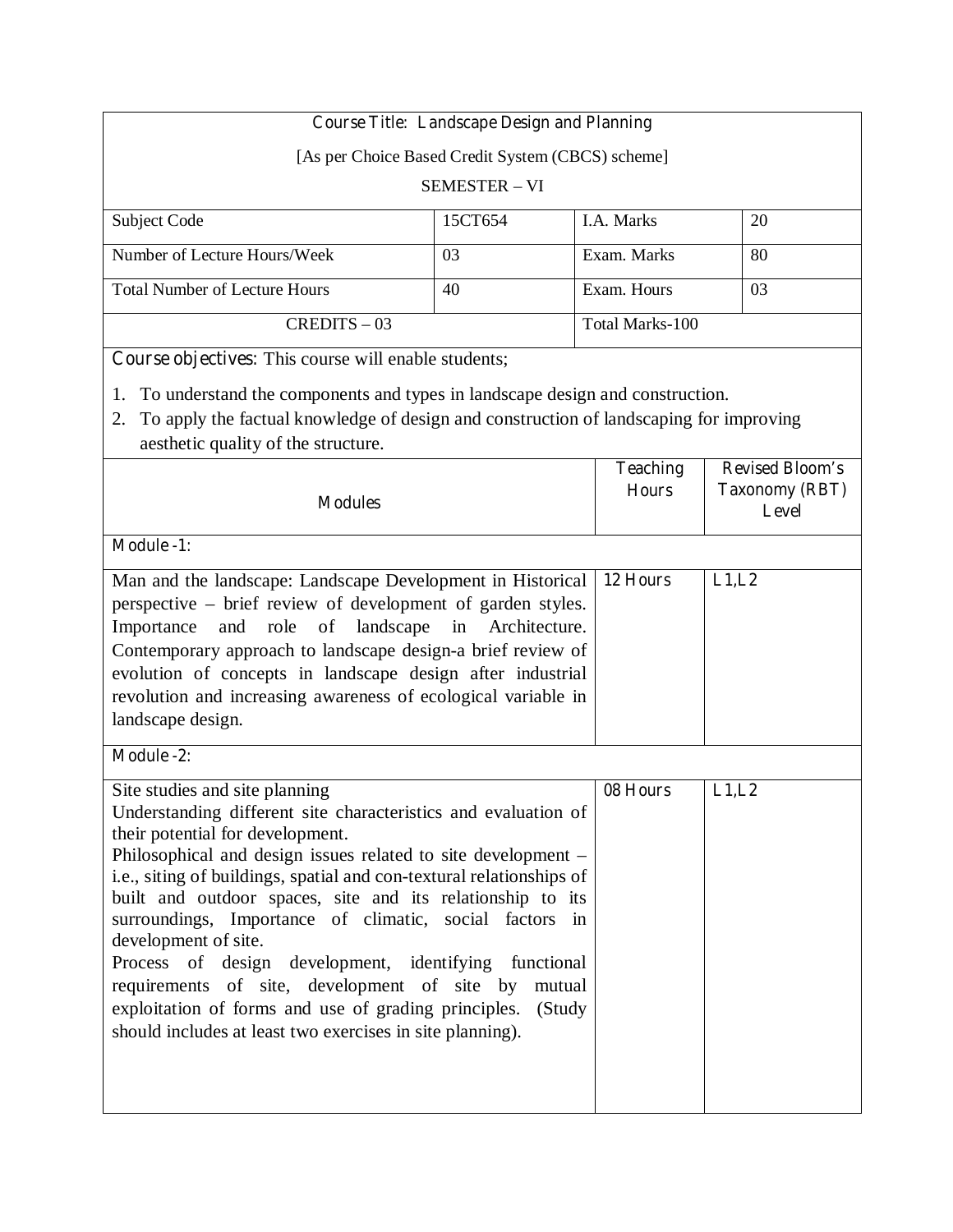| Module-3:                                                                                                                                                                                                                                                                                                                                                                                                                                                                      |          |       |
|--------------------------------------------------------------------------------------------------------------------------------------------------------------------------------------------------------------------------------------------------------------------------------------------------------------------------------------------------------------------------------------------------------------------------------------------------------------------------------|----------|-------|
| <b>Elements in Landscape Design:</b><br>Use of landform, water, vegetation as elements Landscape<br>design.<br>Design and types of garden furniture, lighting and water<br>feature.<br>Pavement types and patterns and hard landscapes.<br>Sculptures and architectural features as elements.<br>Design concept related to use of landscape elements in outdoor<br>design – Grouping of elements, visual effects etc.                                                          | 08 Hours | L1,L2 |
| <b>Module -4:</b>                                                                                                                                                                                                                                                                                                                                                                                                                                                              |          |       |
| <b>Plants and design</b><br>Botanical nomenclature, anatomy and physiology.<br>Plant<br>growth and development, plant communities and their<br>environments in Indian Context.<br>Plants and landscape – Basic principles, Appearance of plants,<br>functional and visual effects with plants in landscape.<br>Landscape layout and planting t techniques.<br>Planting design in practice.                                                                                     | 08 Hours | L1,L2 |
| Module -5:                                                                                                                                                                                                                                                                                                                                                                                                                                                                     |          |       |
| <b>Landscape Construction</b><br>Elementary knowledge of grading, cut and file, shaping the<br>site.<br>Use of materials use in landscape and their details.<br>Laying paths with different materials like pebble paving slabs<br>stone etc.<br>Construction of garden steps. Construction of detailing of drain<br>inlets, curbs and gutter details.<br>Fountain and pool construction.<br>Elementary knowledge of irrigation systems, and water supply,<br>lighting systems. | 08 Hours | L1,L2 |
| <b>Course outcomes:</b>                                                                                                                                                                                                                                                                                                                                                                                                                                                        |          |       |
| After studying this course, students will be able to;<br>1. Decribe the components and types in landscape design and construction.<br>2. Practise knowledge of design and construction of landscaping for improving aesthetic<br>quality of the structure.                                                                                                                                                                                                                     |          |       |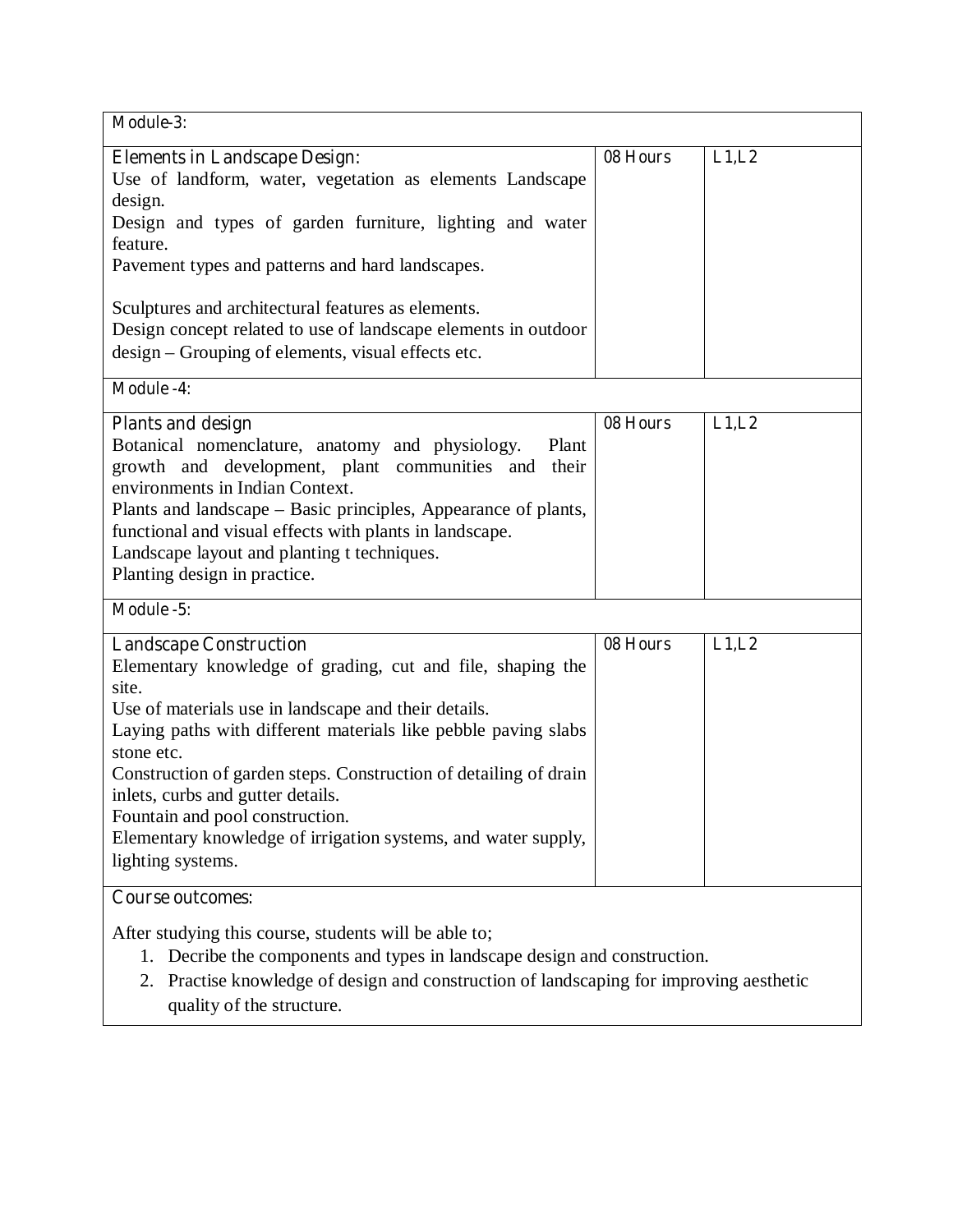# **Program Objectives (as per NBA)**

- o *Engineering Knowledge.*
- o *Problem Analysis.*
- o *Interpretation of data.*

# **Question paper pattern:**

- The question paper will have 5 modules comprising of ten questions. Each full question carrying 16 marks
- There will be two full questions (with a maximum of three subdivisions, if necessary) from each module.
- Each full question shall cover the topics as a module
- The students shall answer five full questions, selecting one full question from each module. If more than one question is answered in modules, best answer will be considered for the award of marks limiting one full question answer in each module.

# **Text Books:**

- 1. Site Planning Kevin Lynch
- 2. An Introduction to Landscape Architecture Michael Laurie.
- 3. Landscape Construction and detailing Alan Blanc

- 1. T.S.S. for Landscape Architecture.
- 2. Planting Design Bian Hacheat.
- 3. Land and Landscape Brenda Colise
- 4. Common trees Santapaer
- 5. Beautiful Shrubs Pratibha Devi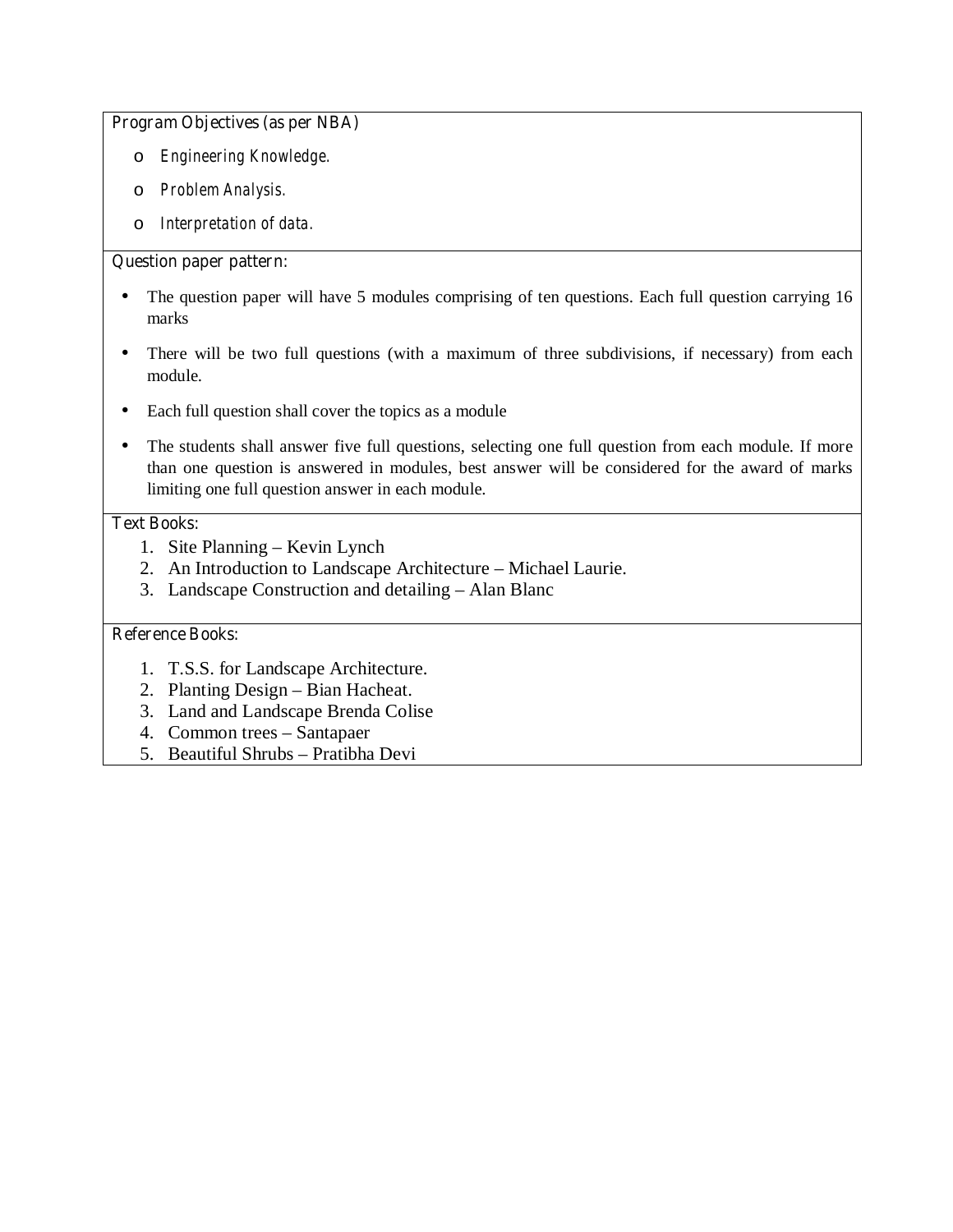| <b>Course Title: OPERATION RESEARCH</b>                                                                                                                                                                                                              |                      |                                 |                                                          |  |
|------------------------------------------------------------------------------------------------------------------------------------------------------------------------------------------------------------------------------------------------------|----------------------|---------------------------------|----------------------------------------------------------|--|
| [As per Choice Based Credit System (CBCS) scheme]                                                                                                                                                                                                    |                      |                                 |                                                          |  |
|                                                                                                                                                                                                                                                      | <b>SEMESTER - VI</b> |                                 |                                                          |  |
| Subject Code                                                                                                                                                                                                                                         | 15CT661              | I.A. Marks                      | 20                                                       |  |
| Number of Lecture Hours/Week                                                                                                                                                                                                                         | 03                   | Exam. Marks                     | 80                                                       |  |
| <b>Total Number of Lecture Hours</b>                                                                                                                                                                                                                 | 40                   | Exam. Hours                     | 03                                                       |  |
| $CREDITS - 03$                                                                                                                                                                                                                                       |                      | Total Marks-100                 |                                                          |  |
| Course objectives: This course will enable students;                                                                                                                                                                                                 |                      |                                 |                                                          |  |
| To understand the basic concepts of optimization techniques in construction industry.<br>1.<br>To apply the techniques for different operations for successful completion of construction projects<br>2.                                             |                      |                                 |                                                          |  |
| <b>Modules</b>                                                                                                                                                                                                                                       |                      |                                 |                                                          |  |
|                                                                                                                                                                                                                                                      |                      | <b>Teaching</b><br><b>Hours</b> | <b>Revised Bloom's</b><br><b>Taxonomy (RBT)</b><br>Level |  |
| <b>Module -1:</b>                                                                                                                                                                                                                                    |                      |                                 |                                                          |  |
| <b>INTRODUCTION:</b> Linear programming, Definition, scope of                                                                                                                                                                                        |                      | 08 Hours                        | L1, L2, L3, L4                                           |  |
| Operations Research (O.R) approach and limitations of OR Models,                                                                                                                                                                                     |                      |                                 |                                                          |  |
| Characteristics and phases of OR Mathematical formulation of L.P.                                                                                                                                                                                    |                      |                                 |                                                          |  |
| Problems. Graphical solution methods.                                                                                                                                                                                                                |                      |                                 |                                                          |  |
| <b>LINEAR PROGRAMMING PROBLEMS:</b> The simplex method -<br>slack, surplus and artificial variables. Concept of duality, two phase<br>method, dual simplex method, degeneracy, and procedure for<br>resolving degenerate cases.<br><b>Module -2:</b> |                      |                                 |                                                          |  |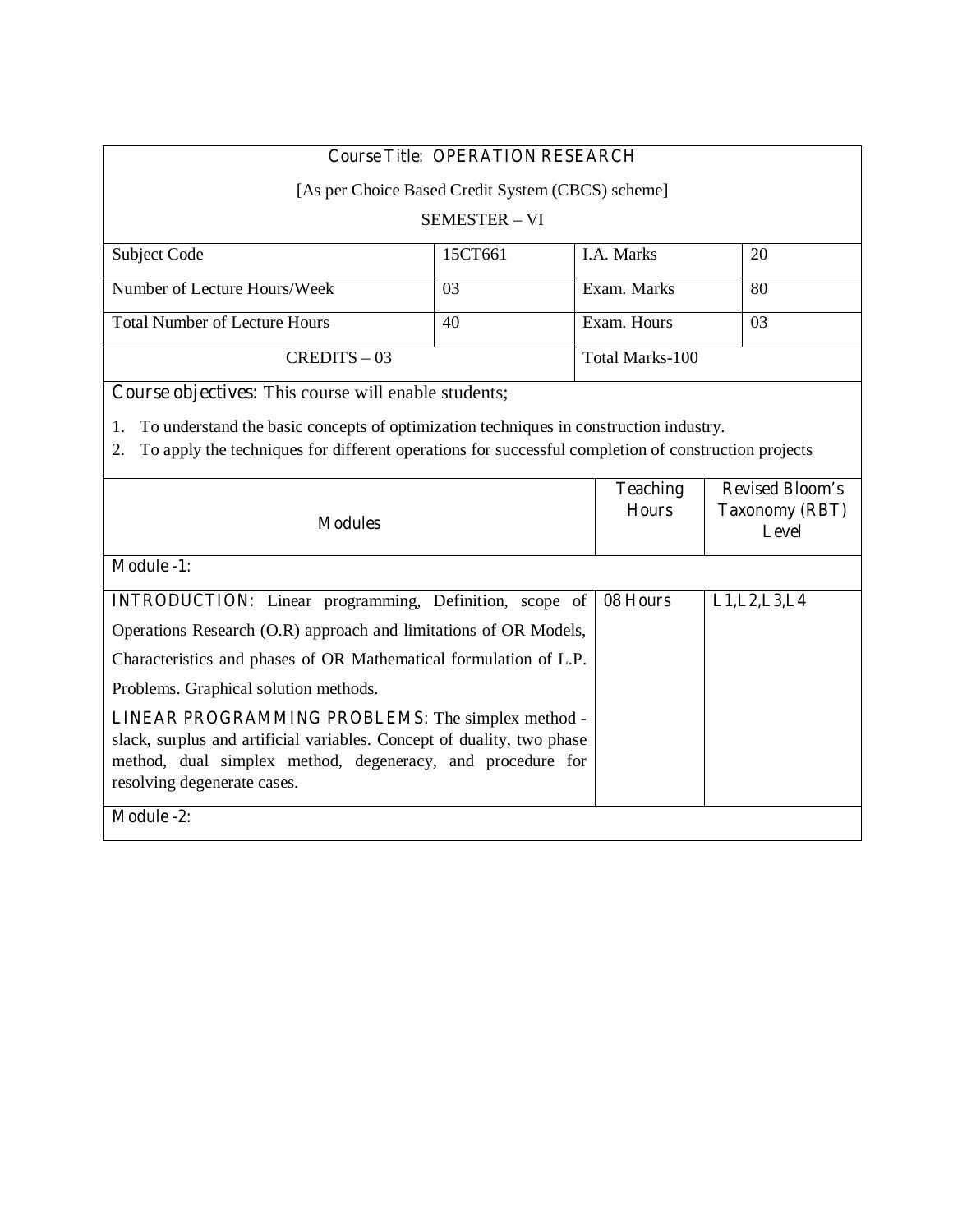| <b>TRANSPORTATION PROBLEM:</b> Formulation of transportation<br>model, Basic feasible solution using different methods, Optimality<br>Methods, Unbalanced transportation problem, Degeneracy in<br>transportation problems, Applications of Transportation problems.<br>Assignment Problem: Formulation,<br>unbalanced<br>assignment<br>problem, Travelingsalesmanproblem. | 08 Hours | L2, L3, L4 |
|----------------------------------------------------------------------------------------------------------------------------------------------------------------------------------------------------------------------------------------------------------------------------------------------------------------------------------------------------------------------------|----------|------------|
| Module-3:                                                                                                                                                                                                                                                                                                                                                                  |          |            |
| <b>SEQUENCING:</b> Johnsons algorithm, n - jobs to 2 machines, n jobs                                                                                                                                                                                                                                                                                                      | 08 Hours | L2, L3, L4 |
| 3 machines, n jobs m machines without passing sequence. 2 jobs n                                                                                                                                                                                                                                                                                                           |          |            |
| machines with passing. Graphical solutions priority rules.                                                                                                                                                                                                                                                                                                                 |          |            |
| <b>QUEUING THEORY:</b> Queuing system and their characteristics.<br>The M/M/1 Queuing system, Steady state performance analyzing of<br>M/M/ 1 and M/M/C queuing model.                                                                                                                                                                                                     |          |            |
| <b>Module -4:</b>                                                                                                                                                                                                                                                                                                                                                          |          |            |
| PERT-CPM TECHNIQUES: Network construction, determining<br>critical path, floats, scheduling by network, project duration,<br>variance under probabilistic models, prediction of date of<br>completion, crashing of simple networks.                                                                                                                                        | 08 Hours | L2, L3, L4 |
| Module -5:                                                                                                                                                                                                                                                                                                                                                                 |          |            |
| <b>GAME THEORY:</b> Formulation of games, Two Person-Zero sum<br>game, games with and without saddle point, Graphical solution (2x<br>n, m x 2 game), dominance property.<br><b>INTEGER PROGRAMMING:</b> Gommory's technique, branch and<br>bound logarithm for integer programming problems, zero one<br>algorithm.                                                       | 08 Hours | L2, L3, L4 |
| <b>Course outcomes:</b>                                                                                                                                                                                                                                                                                                                                                    |          |            |
| After studying this course, students will be able to;<br>Describe the concepts of optimization techniques in construction industry.<br>1.<br>Demonstrate the techniques for different operations for successful completion of construction<br>2.<br>projects.                                                                                                              |          |            |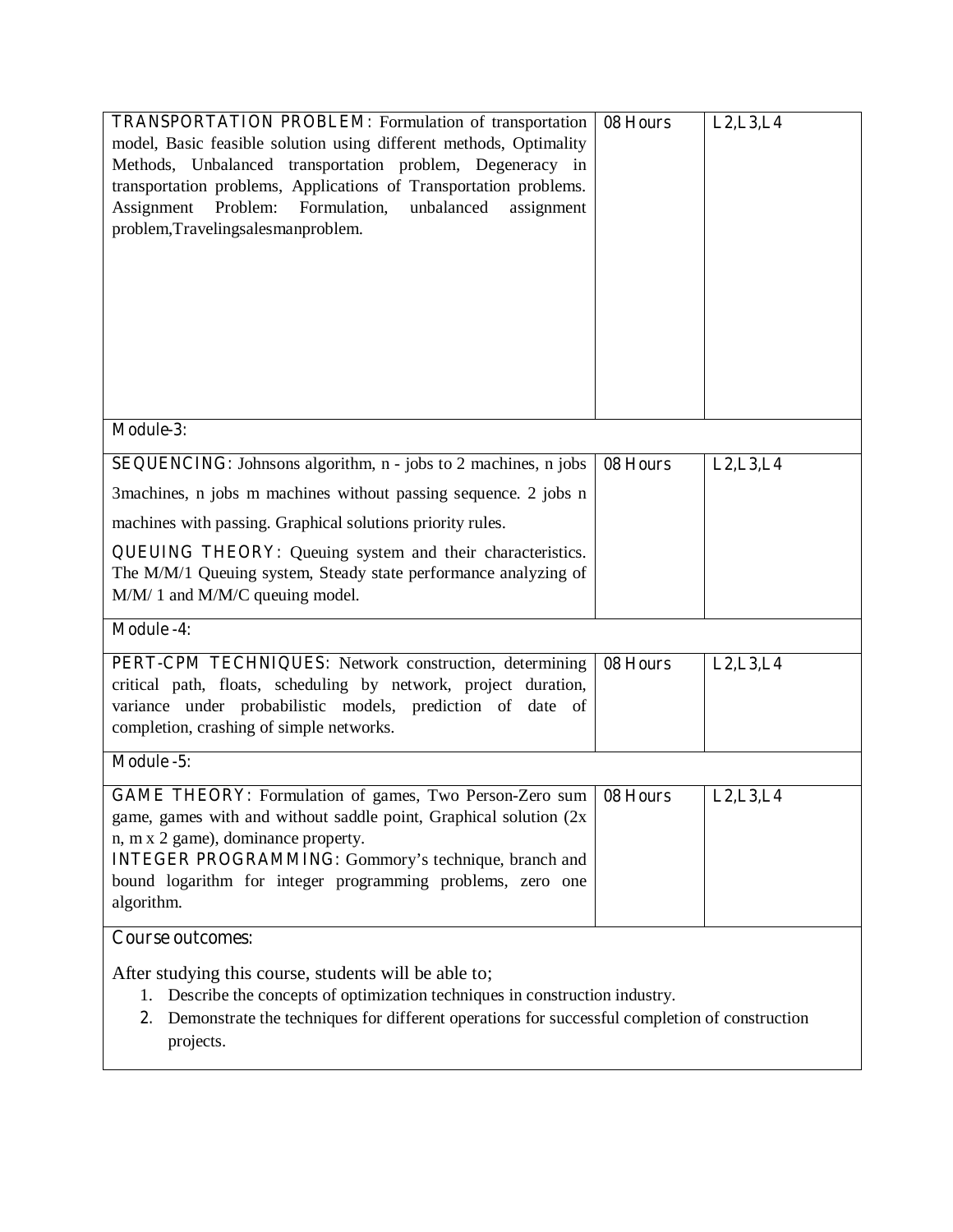## **Program Objectives (as per NBA)**

- o *Engineering Knowledge.*
- o *Problem Analysis.*
- o *Interpretation of data.*

# **Question paper pattern:**

- The question paper will have 5 modules comprising of ten questions. Each full question carrying 16 marks
- There will be two full questions (with a maximum of three subdivisions, if necessary) from each module.
- Each full question shall cover the topics as a module
- The students shall answer five full questions, selecting one full question from each module. If more than one question is answered in modules, best answer will be considered for the award of marks limiting one full question answer in each module.

#### **Text Books:**

- 1. Operations Research and Introduction,Taha H. A. Pearson Education edition
- 2. Operations Research, S. D. Sharma –KedarnathRamnath& Co 2002.
- 3. Recommended Reference Materials
- 4. "Operation Research"AMNatarajan, P. Balasubramani, A Tamilaravari Pearson 2005.
- 5. Introduction to Operation Research, Hiller and liberman, McGraw Hill. 5<sup>th</sup> edition 2001.
- 6. Operations Research: Principles and practice: Ravindran, Phillips & Solberg, Wiley India lts,  $2<sup>nd</sup>$  Edition 2007.
- 7. Operations Research, Prem Kumar Gupta, D S Hira, S Chand Pub, New Delhi, 2007.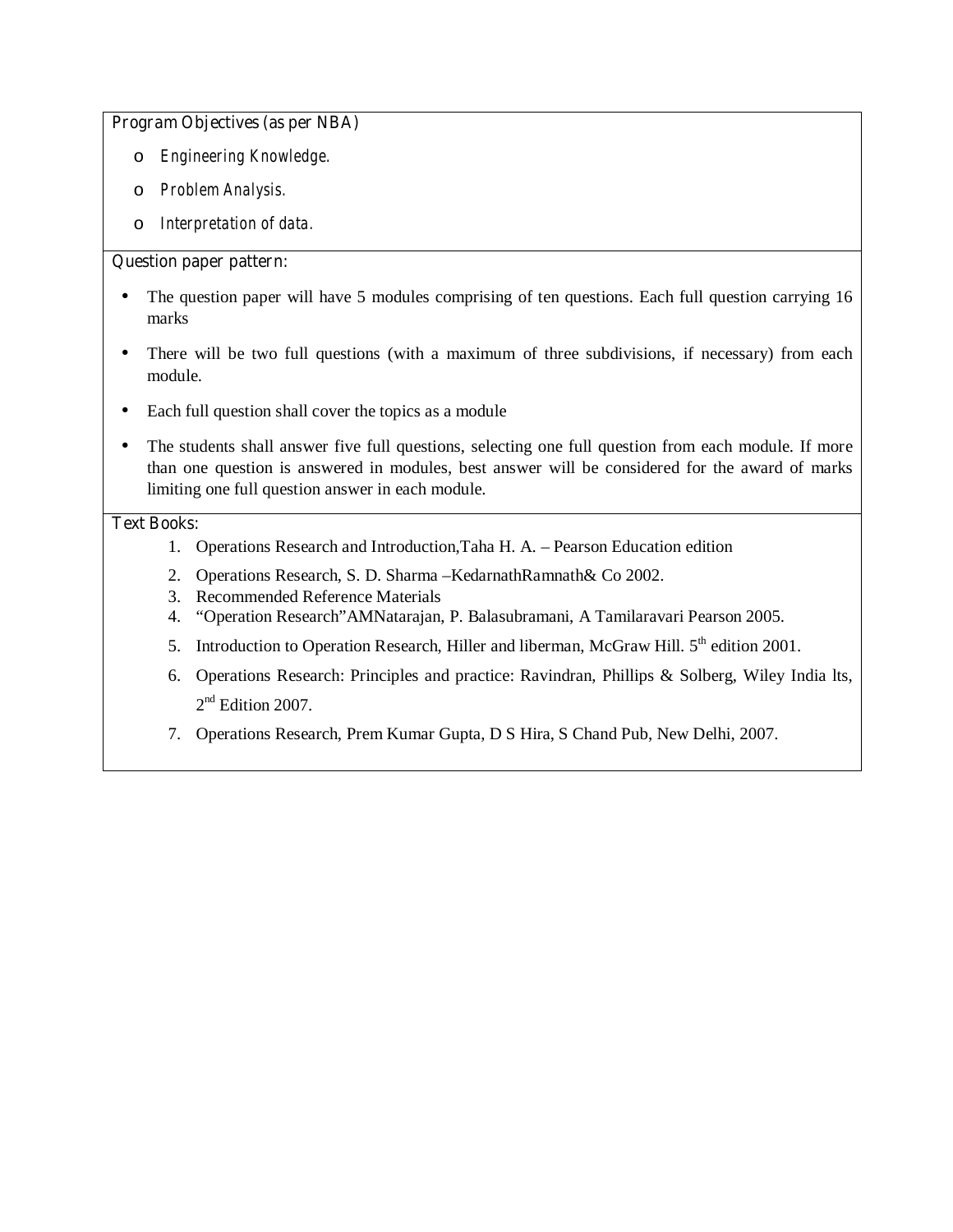# **Course Title: Environmental Impact Assessment**

[As per Choice Based Credit System (CBCS) scheme]

## SEMESTER – VI

| Subject Code                         | 15CT662 | <b>I.A.</b> Marks | 20 |
|--------------------------------------|---------|-------------------|----|
|                                      |         |                   |    |
|                                      |         |                   |    |
| Number of Lecture Hours/Week         | 03      | Exam. Marks       | 80 |
|                                      |         |                   |    |
|                                      |         |                   |    |
| <b>Total Number of Lecture Hours</b> | 40      | Exam. Hours       | 03 |
|                                      |         |                   |    |
|                                      |         |                   |    |
| $CREDITS - 03$                       |         | Total Marks-100   |    |
|                                      |         |                   |    |

**Course objectives:** This course will enable students;

1. To study the concepts of EIA study for different types of developmental activities.

2. To understand the environmental attributes, methodology of EIA study.

3. To apply the knowledge of EIA to find the impact of development activities on environment.

| <b>Modules</b>                                                  | <b>Teaching</b><br><b>Hours</b> | <b>Revised Bloom's</b><br><b>Taxonomy (RBT)</b><br>Level |
|-----------------------------------------------------------------|---------------------------------|----------------------------------------------------------|
| <b>Module -1:</b>                                               |                                 |                                                          |
| Development Activity and Ecological Factors EIA, Rapid and      | 08 Hours                        | L1,L2                                                    |
| Comprehensive EIA, EIS, FONSI. Need for EIA Studies, Baseline   |                                 |                                                          |
| Information,                                                    |                                 |                                                          |
| Step-by-step procedures for conducting EIA, Limitations of EIA. |                                 |                                                          |
| <b>Module -2:</b>                                               |                                 |                                                          |
| work of Impact Assessment. Development<br>Frame<br>Projects-    | 08 Hours                        | L1,L2                                                    |
| Environmental Setting, Objectives and Scope, Contents of EIA,   |                                 |                                                          |
| Methodologies.                                                  |                                 |                                                          |
|                                                                 |                                 |                                                          |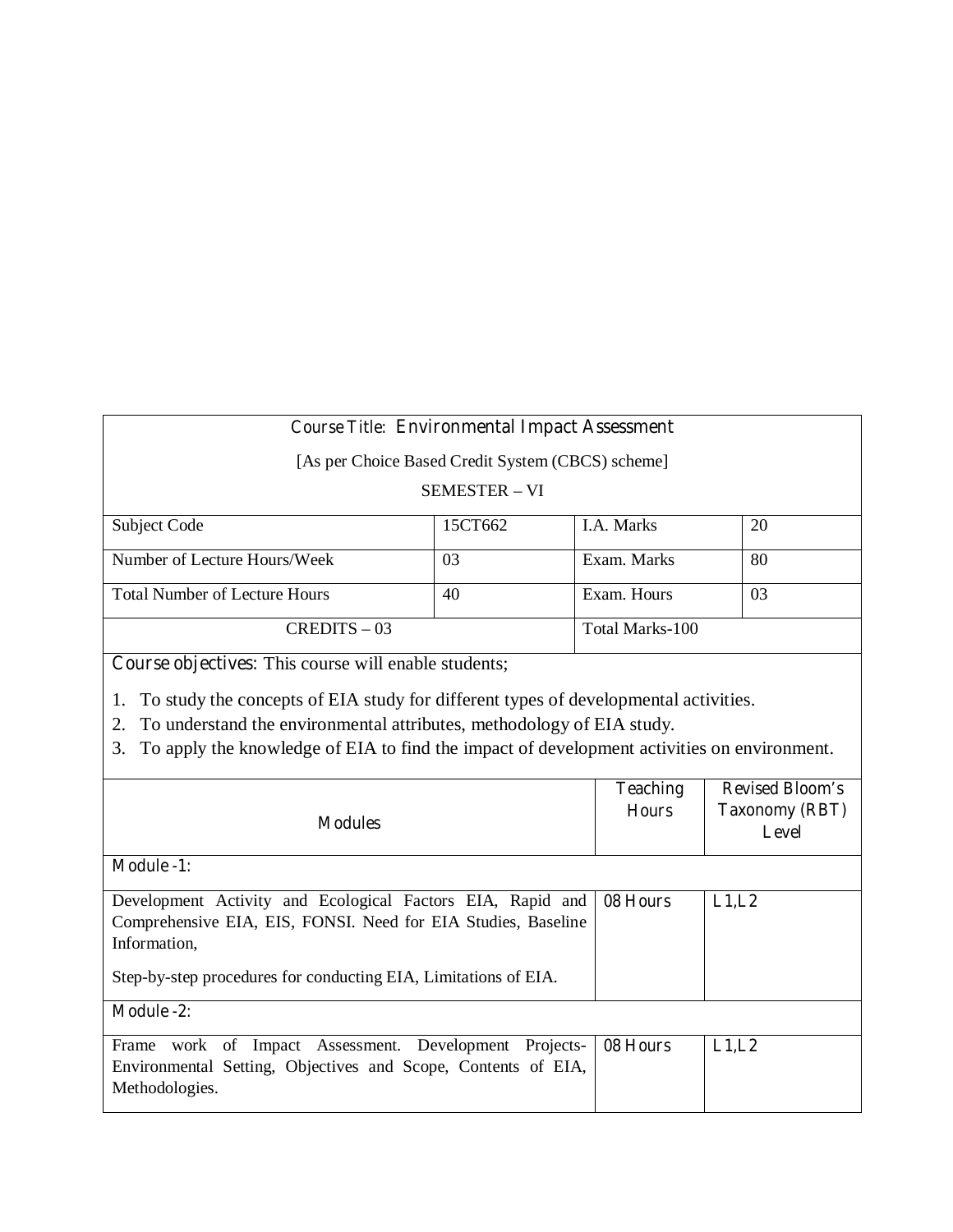| Module-3:                                                                                                                                                                                                                                                                                                                  |          |        |  |
|----------------------------------------------------------------------------------------------------------------------------------------------------------------------------------------------------------------------------------------------------------------------------------------------------------------------------|----------|--------|--|
| Techniques of EIA.Assessment and Prediction of Impacts on<br>Attributes Air, Water, Noise, Land Ecology, Soil, Cultural and<br>Socio-economic Environment. EIA guidelines for Development<br>Projects, Rapid and Comprehensive EIA.                                                                                        | 08 Hours | L1,L2  |  |
| <b>Module -4:</b>                                                                                                                                                                                                                                                                                                          |          |        |  |
| Public Participation in Environmental Decision making. Practical<br>Considerations in preparing Environmental Impact Assessment and<br>Statements. Salient Features of the Project Activity-Environmental<br>Parameter Activity Relationships-Matrices.                                                                    | 08 Hours | L2, L4 |  |
| Module -5:                                                                                                                                                                                                                                                                                                                 |          |        |  |
| EIA for Water resource developmental projects, Highway projects:<br>Nuclear-Power plant projects, Mining project (Coal, Iron ore),<br>Thermal Power Plant, Infrastructure Construction Activities.                                                                                                                         | 08 Hours | L1, L2 |  |
| <b>Course outcomes:</b>                                                                                                                                                                                                                                                                                                    |          |        |  |
| After studying this course, students will be able to;<br>1. Recall the concepts of EIA study to be followed for developmental activities.<br>2. Identify the environmental attributes, methodology to implement in EIA study.<br>Formulate EIA plans to predict the impact of development activities on environment.<br>3. |          |        |  |
| <b>Program Objectives (as per NBA)</b>                                                                                                                                                                                                                                                                                     |          |        |  |
| Engineering Knowledge.<br>O                                                                                                                                                                                                                                                                                                |          |        |  |
| Problem Analysis.<br>O                                                                                                                                                                                                                                                                                                     |          |        |  |
| Interpretation of data.<br>O                                                                                                                                                                                                                                                                                               |          |        |  |
| <b>Question paper pattern:</b>                                                                                                                                                                                                                                                                                             |          |        |  |
| The question paper will have 5 modules comprising of ten questions. Each full question carrying 16<br>marks                                                                                                                                                                                                                |          |        |  |
| There will be two full questions (with a maximum of three subdivisions, if necessary) from each<br>module.                                                                                                                                                                                                                 |          |        |  |
| Each full question shall cover the topics as a module                                                                                                                                                                                                                                                                      |          |        |  |
| The students shall answer five full questions, selecting one full question from each module. If more<br>than one question is answered in modules, best answer will be considered for the award of marks<br>limiting one full question answer in each module.                                                               |          |        |  |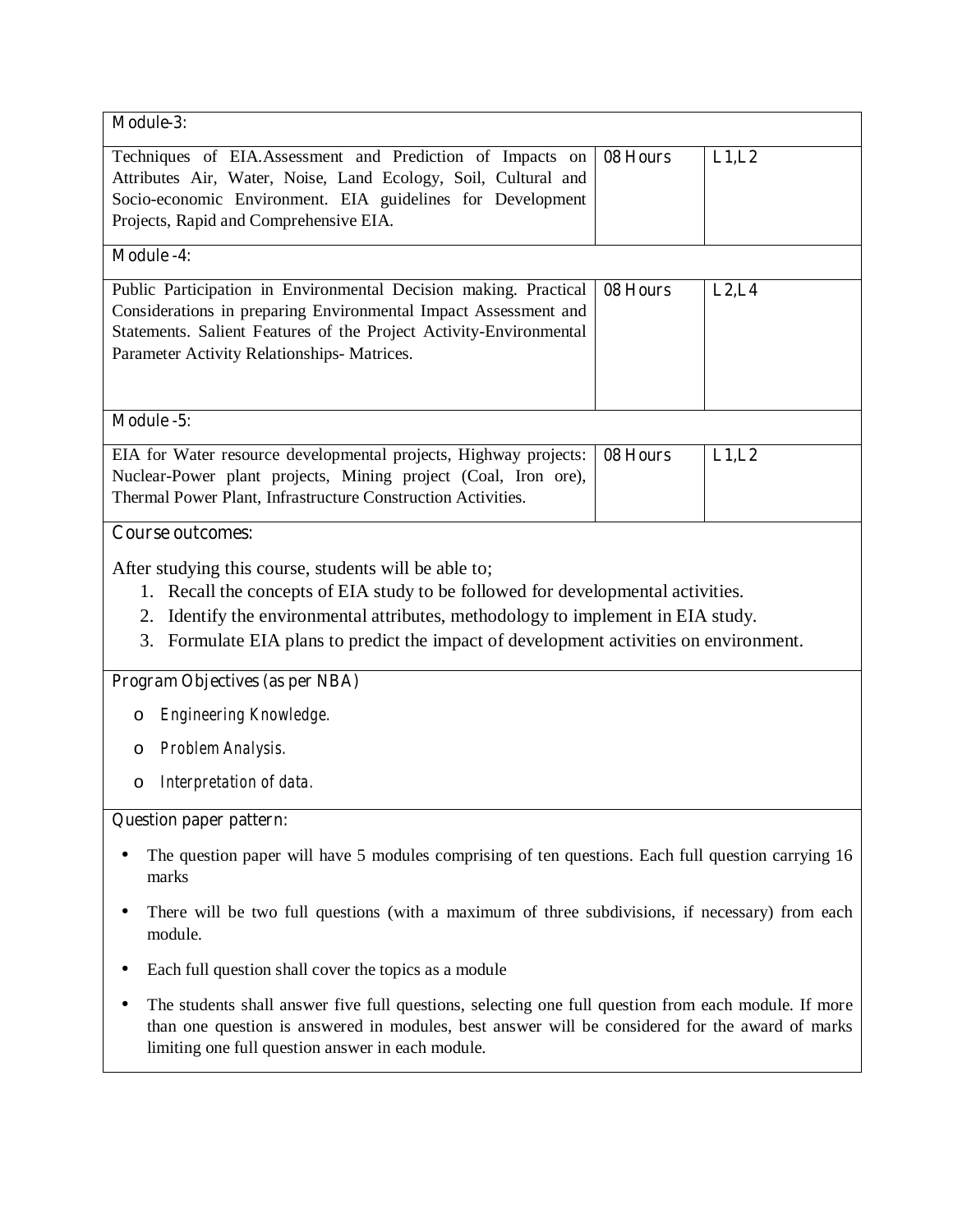- 1. Environmental Impact Analysis-Jain R.K.-Van Nostrand Reinhold Co.
- 2. Environment Impact Assessment.- Anjaneyalu. Y.
- 3. Guidelines for EIA of developmental Projects Ministry of Environment and Forests, GOI.
- 4. Environment Impact Assessment Larry W. Canter McGraw Hill Publication

| <b>Course Title: Human Resource Management</b>                                                                                                                                                                                                                           |                                                   |                 |                                       |  |
|--------------------------------------------------------------------------------------------------------------------------------------------------------------------------------------------------------------------------------------------------------------------------|---------------------------------------------------|-----------------|---------------------------------------|--|
|                                                                                                                                                                                                                                                                          | [As per Choice Based Credit System (CBCS) scheme] |                 |                                       |  |
|                                                                                                                                                                                                                                                                          | <b>SEMESTER - VI</b>                              |                 |                                       |  |
| Subject Code                                                                                                                                                                                                                                                             | 15CT663                                           | I.A. Marks      | 20                                    |  |
| Number of Lecture Hours/Week                                                                                                                                                                                                                                             | 03                                                | Exam. Marks     | 80                                    |  |
| <b>Total Number of Lecture Hours</b>                                                                                                                                                                                                                                     | 40                                                | Exam. Hours     | 03                                    |  |
| $CREDITS - 03$                                                                                                                                                                                                                                                           |                                                   |                 | Total Marks-100                       |  |
| Course objectives: This course will enable students;                                                                                                                                                                                                                     |                                                   |                 |                                       |  |
| Understand current issues, trends, practices, and processes in planning and managing key human<br>1.<br>resource functions within organizations<br>2. Contribute to employee performance management and organizational effectiveness to improve<br>employability skills. |                                                   |                 |                                       |  |
|                                                                                                                                                                                                                                                                          |                                                   | <b>Teaching</b> | <b>Revised Bloom's</b>                |  |
| <b>Modules</b>                                                                                                                                                                                                                                                           |                                                   | <b>Hours</b>    | <b>Taxonomy (RBT)</b><br><b>Level</b> |  |
| Module -1:                                                                                                                                                                                                                                                               |                                                   |                 |                                       |  |
| Organizational Behaviour: Nature of organizational behaviour:<br>Definition key elements, scope, model. Stages of evolution of                                                                                                                                           |                                                   | 08 Hours        | L1,L2                                 |  |
| OB, Researches in OB. Foundations of Individual Behaviour:                                                                                                                                                                                                               |                                                   |                 |                                       |  |
| Personality, Perception, Learning Attitudes, Values and Job                                                                                                                                                                                                              |                                                   |                 |                                       |  |
| satisfaction, Concepts of motivation. Foundations of Group                                                                                                                                                                                                               |                                                   |                 |                                       |  |
| Behaviour: Small groups in an organization, Leadership,                                                                                                                                                                                                                  |                                                   |                 |                                       |  |
| Power and Politics, Communication, Conflict. Organization:                                                                                                                                                                                                               |                                                   |                 |                                       |  |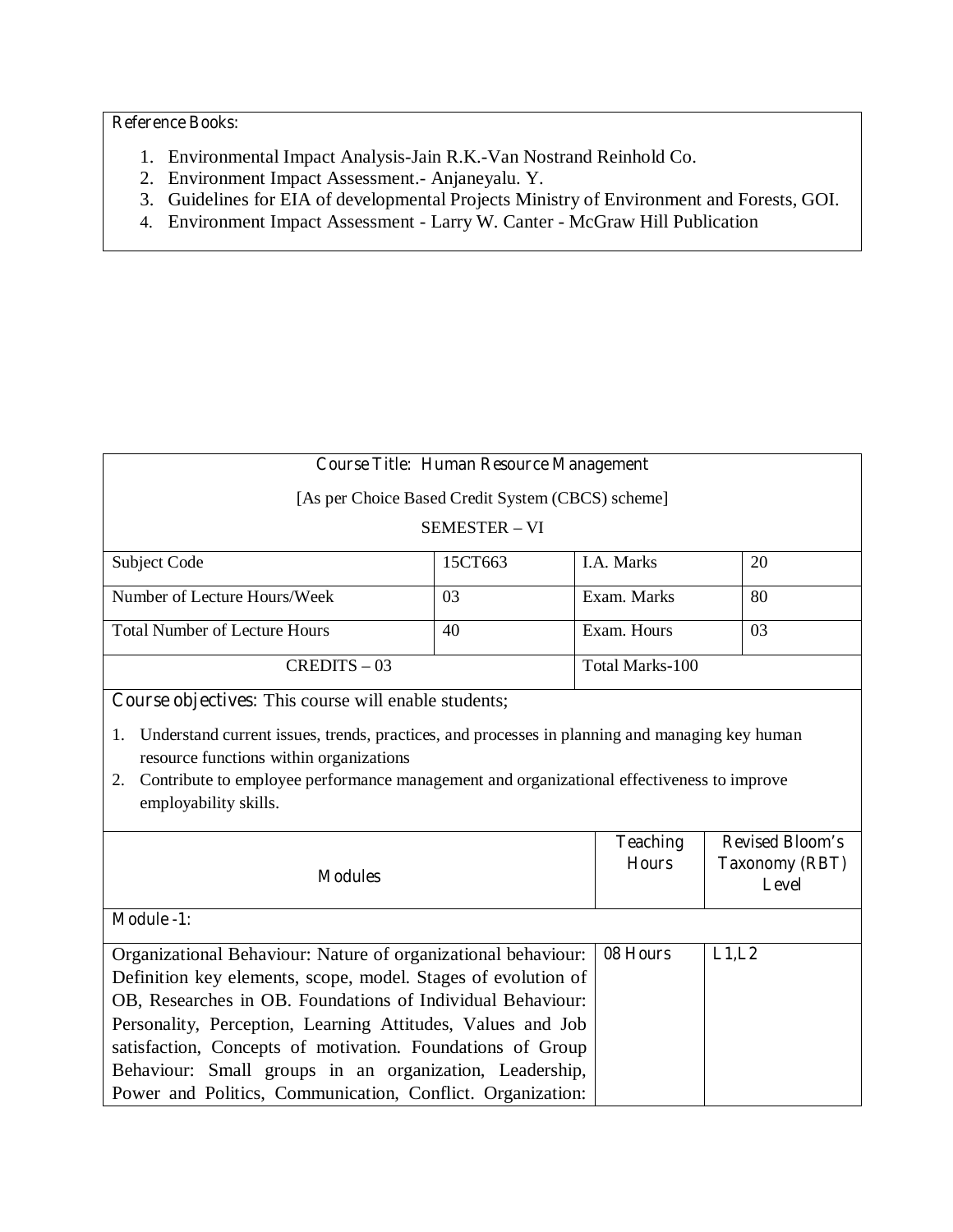| Module -2:<br>Introduction to Human Resource Management: Introduction,<br>Concept of Human Resource Management, Scope of Human<br>Resource Management, History of Human Resource<br>Management, Function of Human Resource Management, Role<br>of HR Executives<br>HRM in India: Introduction, Changing Role of Human<br>Resource in India, Globalization, Its Impact on HR.<br>Module-3:<br>Human Resource Planning: Process of Human Resource<br>Planning, Need for Human Resource Planning, HR Forecasting<br>Techniques, Successful Human Resource Planning<br>Recruitment and Selection: Concept of Recruitment, Factors<br>Affecting Recruitment, Sources of Recruitment, Recruitment<br>Policy, Selection, Selection Process, Application Forms,<br>Selection Test, Interviews, Evaluation, Placement, Induction<br><b>Module -4:</b><br>Training and Management Development: Meaning of Training,<br>Area of Training, Methods of Training, Concept of<br>Management Development, Management Development<br>Methods, Differences Between Training and Development,<br><b>Evaluation of Training and Management Development</b><br>Employee Career Planning and Growth: Concept of Employee<br>Growth, Managing Career Planning, Elements of a Career<br>Planning Programme, Succession Planning |          |       |
|---------------------------------------------------------------------------------------------------------------------------------------------------------------------------------------------------------------------------------------------------------------------------------------------------------------------------------------------------------------------------------------------------------------------------------------------------------------------------------------------------------------------------------------------------------------------------------------------------------------------------------------------------------------------------------------------------------------------------------------------------------------------------------------------------------------------------------------------------------------------------------------------------------------------------------------------------------------------------------------------------------------------------------------------------------------------------------------------------------------------------------------------------------------------------------------------------------------------------------------------------------------------------------------------------------|----------|-------|
|                                                                                                                                                                                                                                                                                                                                                                                                                                                                                                                                                                                                                                                                                                                                                                                                                                                                                                                                                                                                                                                                                                                                                                                                                                                                                                         |          |       |
|                                                                                                                                                                                                                                                                                                                                                                                                                                                                                                                                                                                                                                                                                                                                                                                                                                                                                                                                                                                                                                                                                                                                                                                                                                                                                                         | 08 Hours | L1,L2 |
|                                                                                                                                                                                                                                                                                                                                                                                                                                                                                                                                                                                                                                                                                                                                                                                                                                                                                                                                                                                                                                                                                                                                                                                                                                                                                                         |          |       |
|                                                                                                                                                                                                                                                                                                                                                                                                                                                                                                                                                                                                                                                                                                                                                                                                                                                                                                                                                                                                                                                                                                                                                                                                                                                                                                         | 08 Hours | L1,L2 |
|                                                                                                                                                                                                                                                                                                                                                                                                                                                                                                                                                                                                                                                                                                                                                                                                                                                                                                                                                                                                                                                                                                                                                                                                                                                                                                         |          |       |
| Performance Appraisal: Concept and Need for Performance,<br>Reviews, Overview of Performance Appraisal, Types of<br>Appraisal Methods, 360 degree appraisal, Benefits<br>Module -5:                                                                                                                                                                                                                                                                                                                                                                                                                                                                                                                                                                                                                                                                                                                                                                                                                                                                                                                                                                                                                                                                                                                     | 08 Hours | L1,L2 |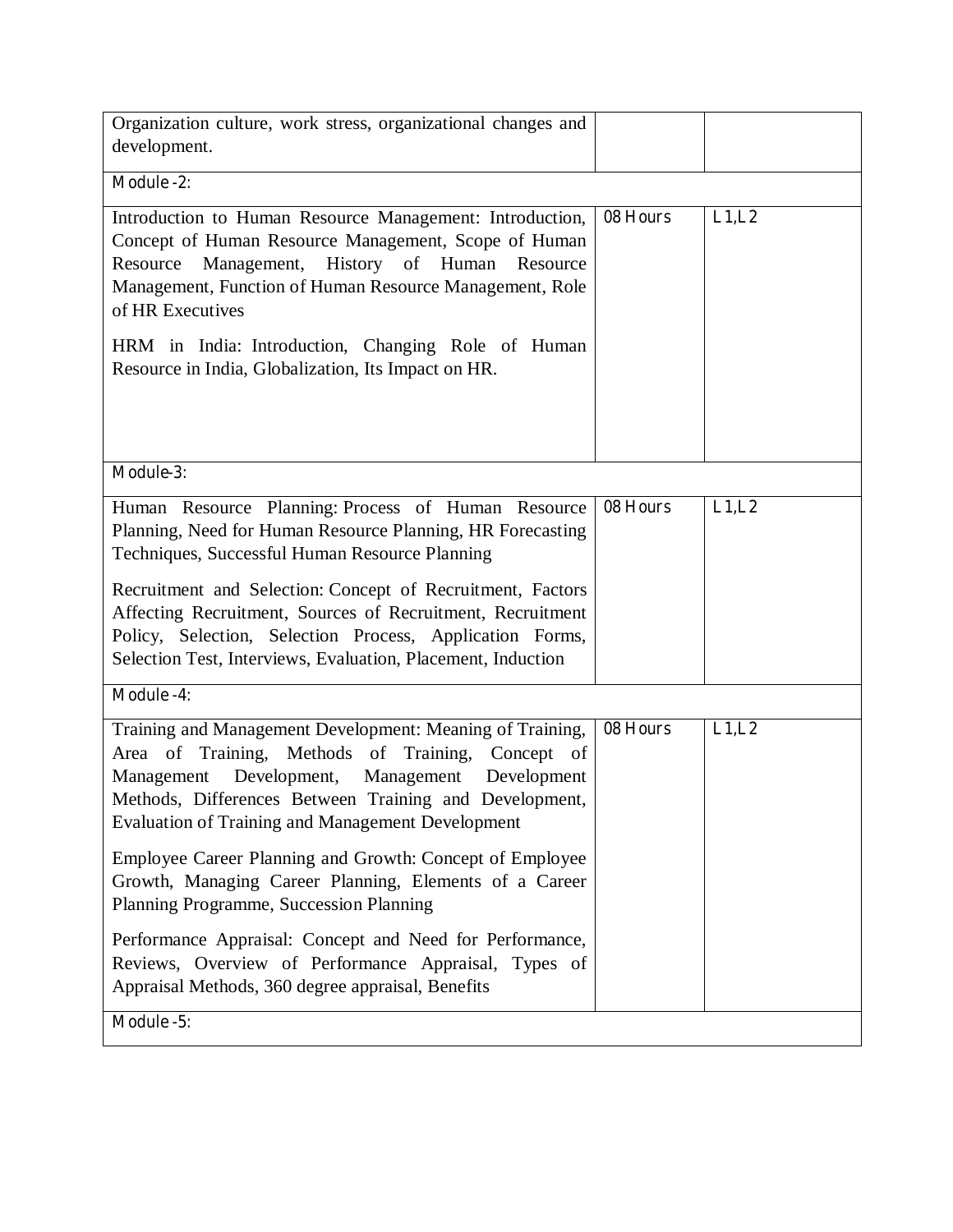| Compensation Management: Wage and salary Administration,   08 Hours | L1,L2 |
|---------------------------------------------------------------------|-------|
| Managing wages, concept of rewards and incentives,                  |       |
| Managing                                                            |       |
| Benefits in Organizations Job Evaluation: Concept of Job            |       |
|                                                                     |       |
| Evaluation, Objectives, Techniques, Advantages<br>and               |       |
| Limitations, Introduction to Competency Human Resource              |       |
| Information System: Introduction, Concept, Components,              |       |
| Types, Application, Implementation, Benefits, Impact                |       |
| Employee Misconduct and Disciplinary Procedure: Meaning             |       |
| and Objectives of Discipline, Principles for Maintenance of         |       |
| Discipline, Basic Guidelines of a Disciplinary Policy,              |       |
| Disciplinary Action – Penalties, Procedure for Disciplinary         |       |
| Action                                                              |       |
|                                                                     |       |

## **Course outcomes:**

After studying this course, students will be able to;

- 1. Identify current issues, trends, practices, and processes in planning and managing key human resource functions within organizations.
- 2. Practise techniques foremployee performance management and organizational effectiveness to develop employability skills.

## **Program Objectives (as per NBA)**

- o *Engineering Knowledge.*
- o *Problem Analysis.*
- o *Interpretation of data.*

## **Question paper pattern:**

- The question paper will have 5 modules comprising of ten questions. Each full question carrying 16 marks
- There will be two full questions (with a maximum of three subdivisions, if necessary) from each module.
- Each full question shall cover the topics as a module
- The students shall answer five full questions, selecting one full question from each module. If more than one question is answered in modules, best answer will be considered for the award of marks limiting one full question answer in each module.

#### **Reference Books:**

1. Aswathappa A., (2000) "Organizational Behaviour: Texts and cases Himalaya Publishing House, Mumbai.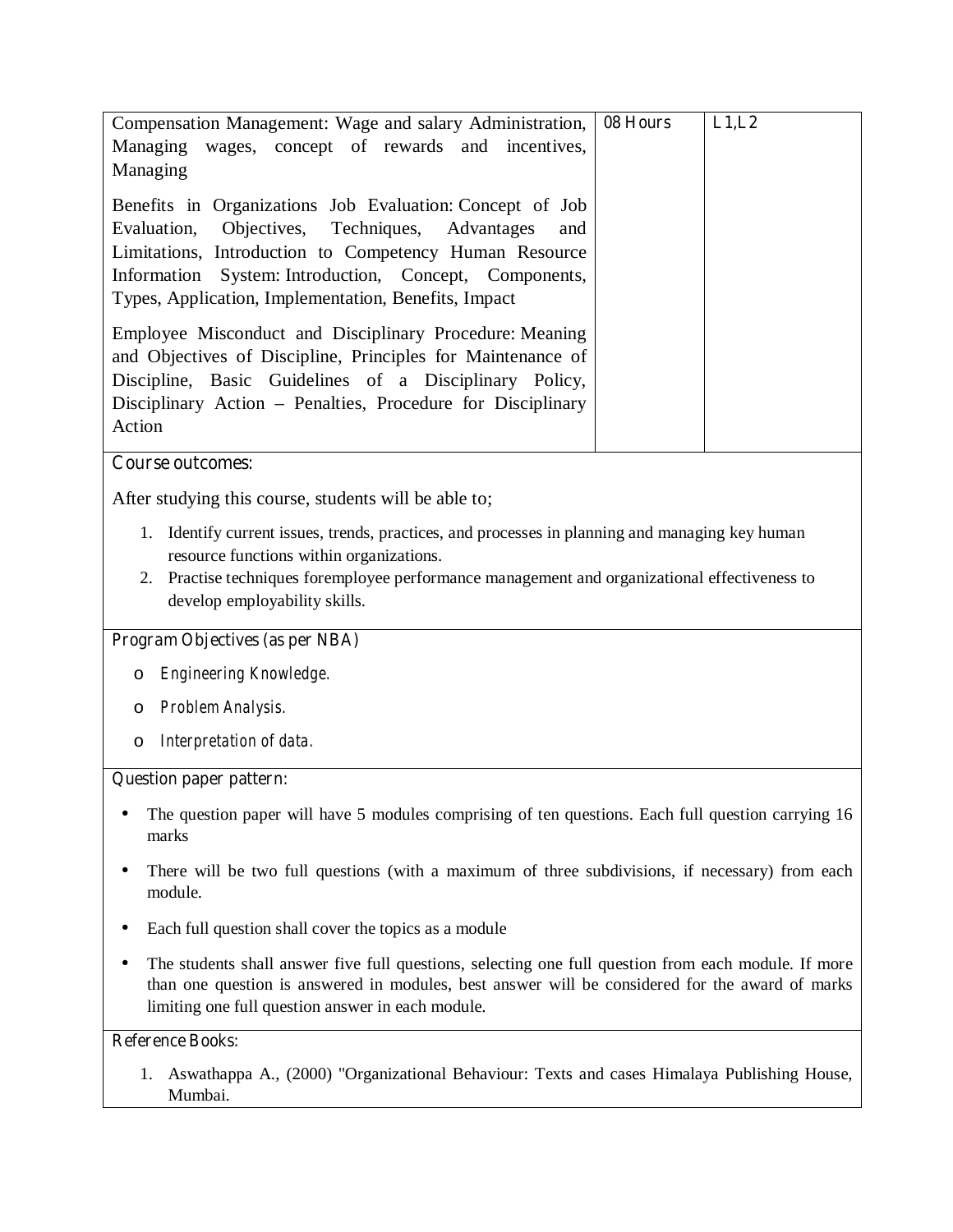- 2. Hersey Paul, Kenneth Blanchard H., "Management of Organizational Behaviour: Utilising Human Resources", Prentice Hall India Ltd. Edition, New Delhi.
- 3. Davis Keith, "Human Behaviour at work: Organizational Behavior", Tata-McGraw Hill, New Delhi.
- 4. Gupta N.S., "Organization: Theory and Behaviour", Himalaya Publishing House, Mumbai.
- 5. Pareek Uday, Rao T.V., Pestonji D.M., (1996) "Behavioral Process in Organisations", Oxford-IBH Publishing Company.
- 6. Tyagi Archana, "Organisational Behaviour", Excel Books, New Delhi.
- 7. Aswathappa K., (1997)" Human Resource and Personnel Management", Tata McGraw Hill, New Delhi.
- 8. Mirza S. Sayadin, (1988) "Human Resource Management", Tata McGraw Hill Book Company, New Delhi.
- 9. Suri S.K. (1988) "Human Resource Development and Productivity: New Perspective", National Productivity Council, Delhi.
- 10. Rao Subba P, (1999) Essential of HRM and Industrial Relations, "Text cases and Games", Himalaya Publishing house, II Edition.
- 11. 11. Gupta C.B., (2003) "Human Resource Management", Sultan Chand and Sons, New Delhi

# **Course Title: CONSTRUCTION TECHNOLOGY LABORATORY**

[As per Choice Based Credit System (CBCS) scheme]

## SEMESTER – VI

| Subject Code                         | 15CTL67              | <b>I.A. Marks</b> | 20 |
|--------------------------------------|----------------------|-------------------|----|
|                                      |                      |                   |    |
| Number of Lecture Hours/Week         | 03 $(1hr I + 2hr P)$ | Exam. Marks       | 80 |
|                                      |                      |                   |    |
| <b>Total Number of Lecture Hours</b> | 42                   | Exam. Hours       | 03 |
|                                      |                      |                   |    |
| $CREDITS - 03$                       |                      | Total Marks-100   |    |
|                                      |                      |                   |    |

**Course objectives:** This course will enable students;

Apply the procedural knowledge of construction activities to adhere to quality and good workmanship in works such as masonry, concreting and bar bending**.**

| <b>Modules</b>                                                                                                                            | <b>Teaching</b><br><b>Hours</b> | <b>Revised Bloom's</b><br><b>Taxonomy (RBT)</b><br><b>Level</b> |
|-------------------------------------------------------------------------------------------------------------------------------------------|---------------------------------|-----------------------------------------------------------------|
| <b>Module -1:</b>                                                                                                                         |                                 |                                                                 |
| Construction of Masonry: Bonding patterns (Joints Alignment, Level   10 Hours<br>and Plumb maintenance) Constructing wall panels, New CBR |                                 | L1, L2, L3, L4                                                  |
| method standard Procedure.                                                                                                                |                                 |                                                                 |
| <b>Module -2:</b>                                                                                                                         |                                 |                                                                 |
| Plastering: Mixing Technique of applying plaster using trowel, float<br>etc, Plastering vertical surface to plumb.                        | 06 Hours                        | L2, L3, L4                                                      |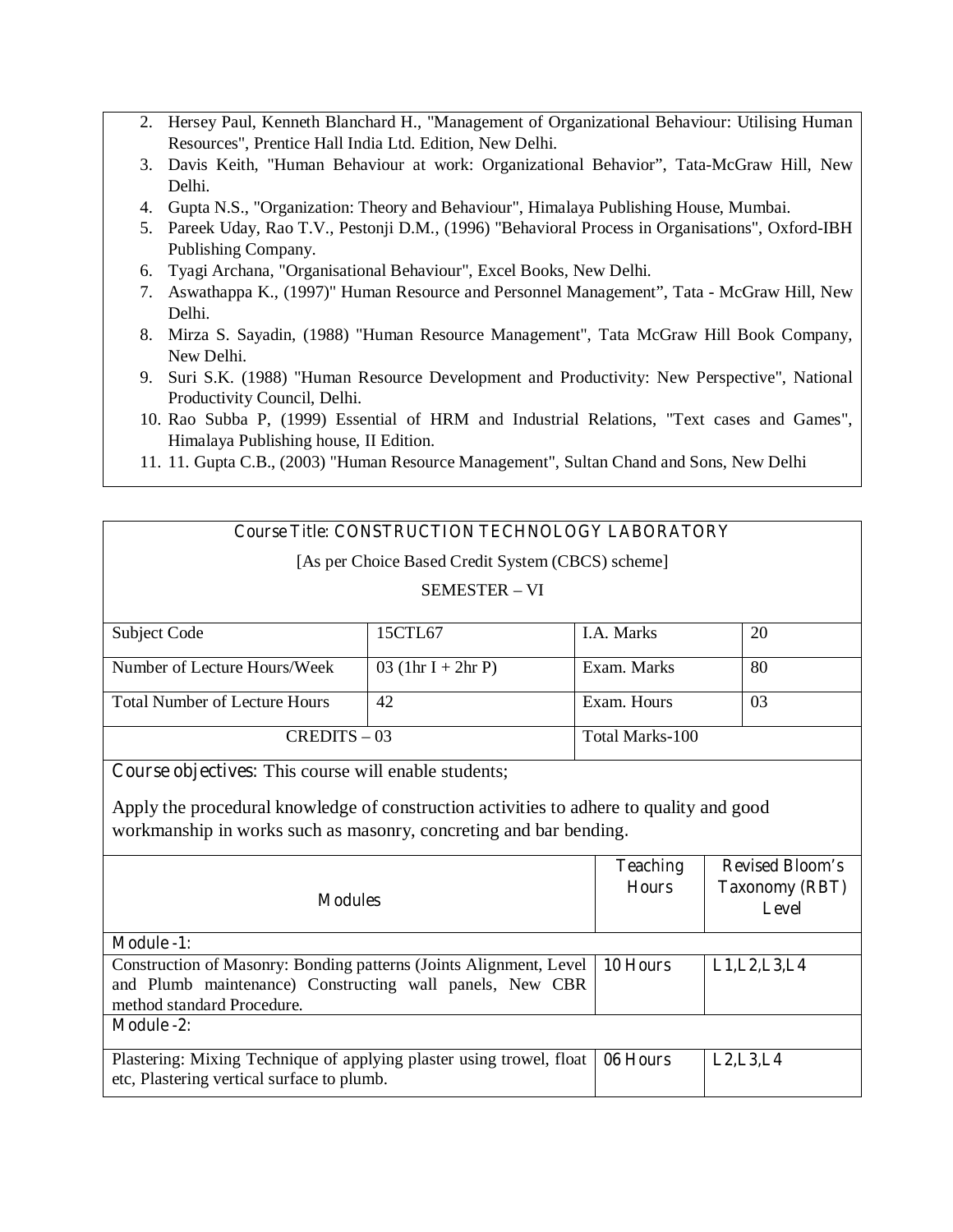| Module -3:                                                                                                                                                                                                                                                  |          |                                                    |  |
|-------------------------------------------------------------------------------------------------------------------------------------------------------------------------------------------------------------------------------------------------------------|----------|----------------------------------------------------|--|
| Concreting: Batching mixing and placing concrete<br>Strength Tests- Compression, Split Tensile and Flexure Strength<br>NDT of Concrete Specimen- Rebound Hammer & Ultrasonic Pulse<br><b>Velocity Test</b>                                                  | 10 Hours | L1, L2, L3, L4, L5                                 |  |
| <b>Module -4:</b>                                                                                                                                                                                                                                           |          |                                                    |  |
| Mortar: Flow table test of mortar, Compressive strength of mortar<br>cubes                                                                                                                                                                                  | 06 Hours | L <sub>2</sub> , L <sub>3</sub> , L <sub>4</sub> , |  |
| Module -5:                                                                                                                                                                                                                                                  |          |                                                    |  |
| Bar bending: Straightening, bending, hooking demo for slab, beam<br>and column construction, Lapping.<br>Bar bending Schedule preparation (Slab, Beam& Lintel)                                                                                              | 10 Hours | L2, L3, L4                                         |  |
| <b>Course outcomes:</b>                                                                                                                                                                                                                                     |          |                                                    |  |
| After studying this course, students will be able to;                                                                                                                                                                                                       |          |                                                    |  |
| Practise the procedural knowledge of construction activities to adhere to quality and good<br>workmanship in works such as masonry, concreting and bar bending.                                                                                             |          |                                                    |  |
| <b>Program Objectives (as per NBA)</b>                                                                                                                                                                                                                      |          |                                                    |  |
| Engineering Knowledge.<br>O                                                                                                                                                                                                                                 |          |                                                    |  |
| Problem Analysis.<br>O                                                                                                                                                                                                                                      |          |                                                    |  |
| Interpretation of data.<br>$\circ$                                                                                                                                                                                                                          |          |                                                    |  |
| <b>Question paper pattern:</b>                                                                                                                                                                                                                              |          |                                                    |  |
| The question paper will <b>two</b> questions from any module.                                                                                                                                                                                               |          |                                                    |  |
| There will be two full questions (with a maximum of three subdivisions, if necessary) from each<br>module.                                                                                                                                                  |          |                                                    |  |
| Each full question shall cover the topics as a module.                                                                                                                                                                                                      |          |                                                    |  |
| Module-1: 40 Marks, Module-2: 40 Marks.                                                                                                                                                                                                                     |          |                                                    |  |
| The students shall answer two full questions, selecting one full question from each module. If more<br>than one question is answered in modules, best answer will be considered for the award of marks<br>limiting one full question answer in each module. |          |                                                    |  |
| <b>Text Books:</b>                                                                                                                                                                                                                                          |          |                                                    |  |

1. MOHAN RAJ AND JAI SINGH, "Advanced Building Materials and Construction", CBRI Publications, Roorkee.

2. B.C. PUNMIA, "Building Construction", Lakshmi Publications, New Delhi.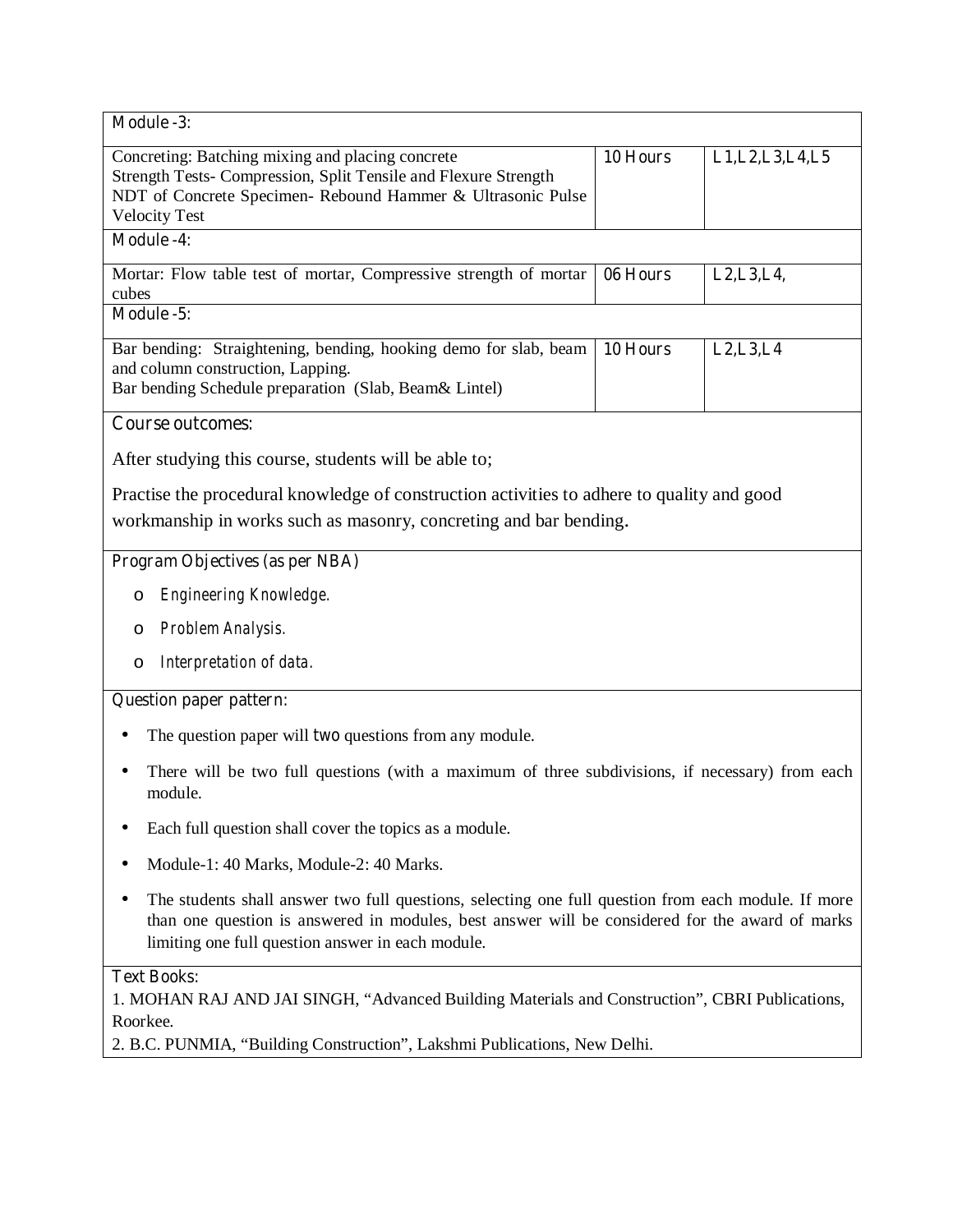# **Course Title: COMPUTER APPLICATION LABORATORY**

[As per Choice Based Credit System (CBCS) scheme]

#### SEMESTER – VI

| Subject Code                         | 15CTL68                                  | I.A. Marks      | 20 |
|--------------------------------------|------------------------------------------|-----------------|----|
| Number of Lecture Hours/Week         | 03 (1hr Instructions $+ 2hr$<br>Drawing) | Exam. Marks     | 80 |
| <b>Total Number of Lecture Hours</b> | 42                                       | Exam. Hours     | 03 |
| $CREDITS - 03$                       |                                          | Total Marks-100 |    |

**Course objectives**: This course will enable students;

Understand the software required for estimating the quantities of different works and scheduling of different works for successful completion of construction projects.

| <b>Modules</b>                                                                                                                                                                                                                                                                                                                                                                                                                                                                                                                                                                                                                                                                                                                                                                     | <b>Teaching</b><br><b>Hours</b> | <b>Revised Bloom's</b><br><b>Taxonomy (RBT)</b><br><b>Level</b> |
|------------------------------------------------------------------------------------------------------------------------------------------------------------------------------------------------------------------------------------------------------------------------------------------------------------------------------------------------------------------------------------------------------------------------------------------------------------------------------------------------------------------------------------------------------------------------------------------------------------------------------------------------------------------------------------------------------------------------------------------------------------------------------------|---------------------------------|-----------------------------------------------------------------|
| <b>Module -1:</b>                                                                                                                                                                                                                                                                                                                                                                                                                                                                                                                                                                                                                                                                                                                                                                  |                                 |                                                                 |
| <b>MS Excel:</b> Use basic Windows operations such as how to view<br>toolbars, Spell Check, Open, New, Save, Save As, Print, Print<br>Preview, Page Setup, Headers, Footers, Undo, etc.<br>Enter data and formulas to create an accurate spreadsheet Update<br>and format an existing spreadsheet (Editing--Cut, Paste, Copy, Paste,<br>Font, Borders And Shading, Number Format, Column Width, Center<br>Across Columns, Alignment, Indent, Format Painter, etc.)<br>Use templates, wizards, Work with data bases and use data sort or<br>filters to manipulate information in a spreadsheet. Create graphs for<br>reports and presentations (column, bar, pie, three-dimensional, etc.).<br>Development of spreadsheet for Estimation and Design of basic<br>structural elements | 12 Hours                        | L1, L2, L4                                                      |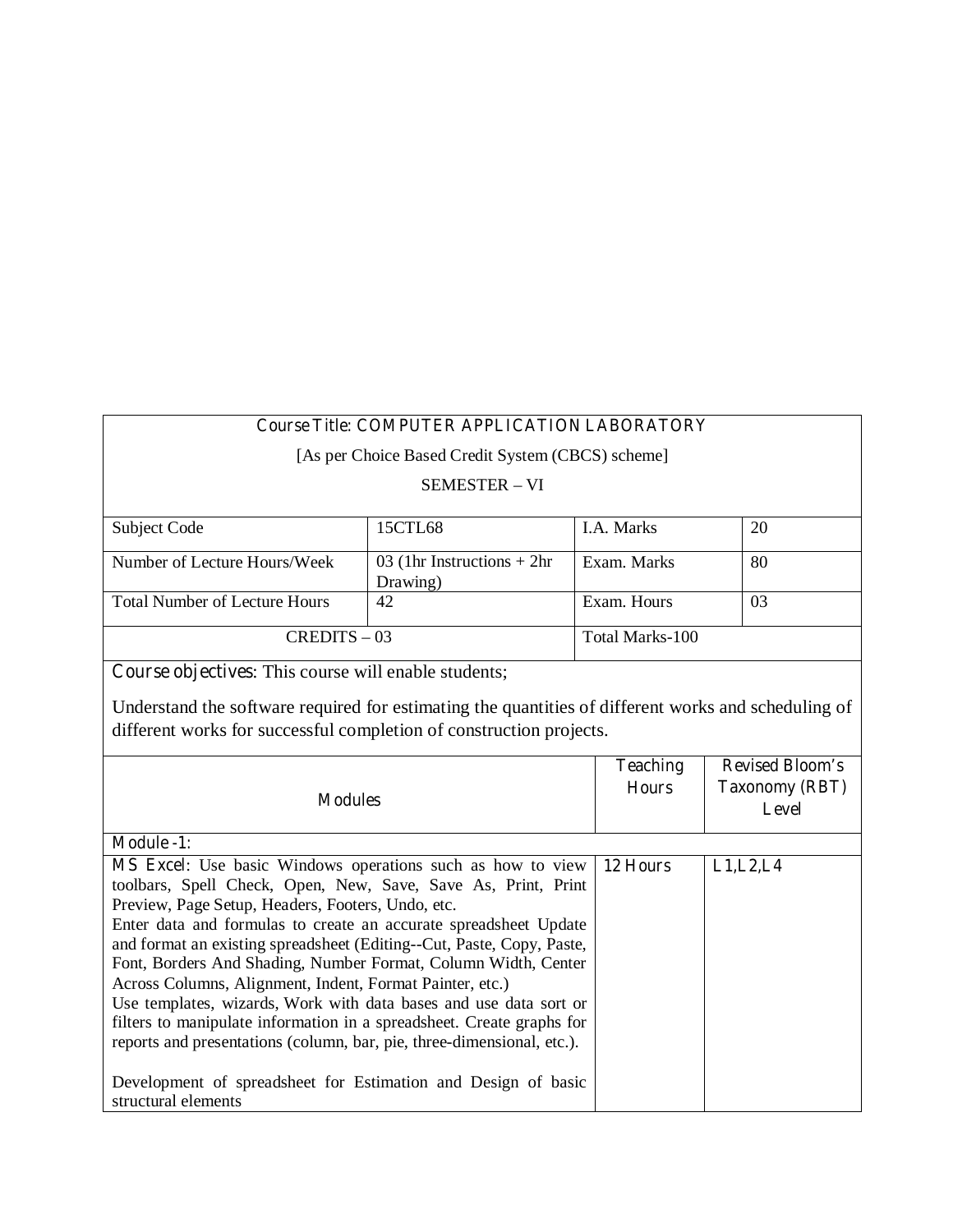| <b>Module -2:</b>                       |          |                |
|-----------------------------------------|----------|----------------|
| MICROSOFT PROJECT SCHEDULING            | 30 Hours | L2, L3, L4, L5 |
| INTRODUCTION TO PROJECT MANAGEMENT      |          |                |
| <b>CREATING CALENDER</b>                |          |                |
| <b>TASK AND ITS RELATIONSHIP</b>        |          |                |
| WORK BREAKDOWN STRUCTURES               |          |                |
| <b>CONSTRAINTS &amp; RECURRING TASK</b> |          |                |
| DEFING AND ASSIGN RESOURCES<br>6        |          |                |
| RESOURCE ANALYSIS & LEVELLING           |          |                |
| <b>TRACKING</b><br>8.                   |          |                |
| EARNED VALUE ANALYSIS<br>9              |          |                |
| 10. MULTIPLE PROJECTS                   |          |                |
| 11. CUSTOMISATION & FORMATTING          |          |                |
| 12. REPORTS                             |          |                |
| Course outcomes:                        |          |                |

After studying this course, students will be able to;

Use the software required for estimating the quantities of different works and scheduling of different works for successful completion of construction projects.

## **Program Objectives (as per NBA)**

- o *Engineering Knowledge.*
- o *Problem Analysis.*
- o *Interpretation of data.*

## **Question paper pattern:**

- The question paper will **two** questions from any module.
- There will be two full questions (with a maximum of three subdivisions, if necessary) from each module.
- Each full question shall cover the topics as a module.
- Module-1: 30 Marks, Module-2: 50 Marks.
- The students shall answer two full questions, selecting one full question from each module. If more than one question is answered in modules, best answer will be considered for the award of marks limiting one full question answer in each module.

# **Text Books:**

- Microsoft Office Excel, Microsoft Corporation.
- MS Project User manual, Microsoft Corporation.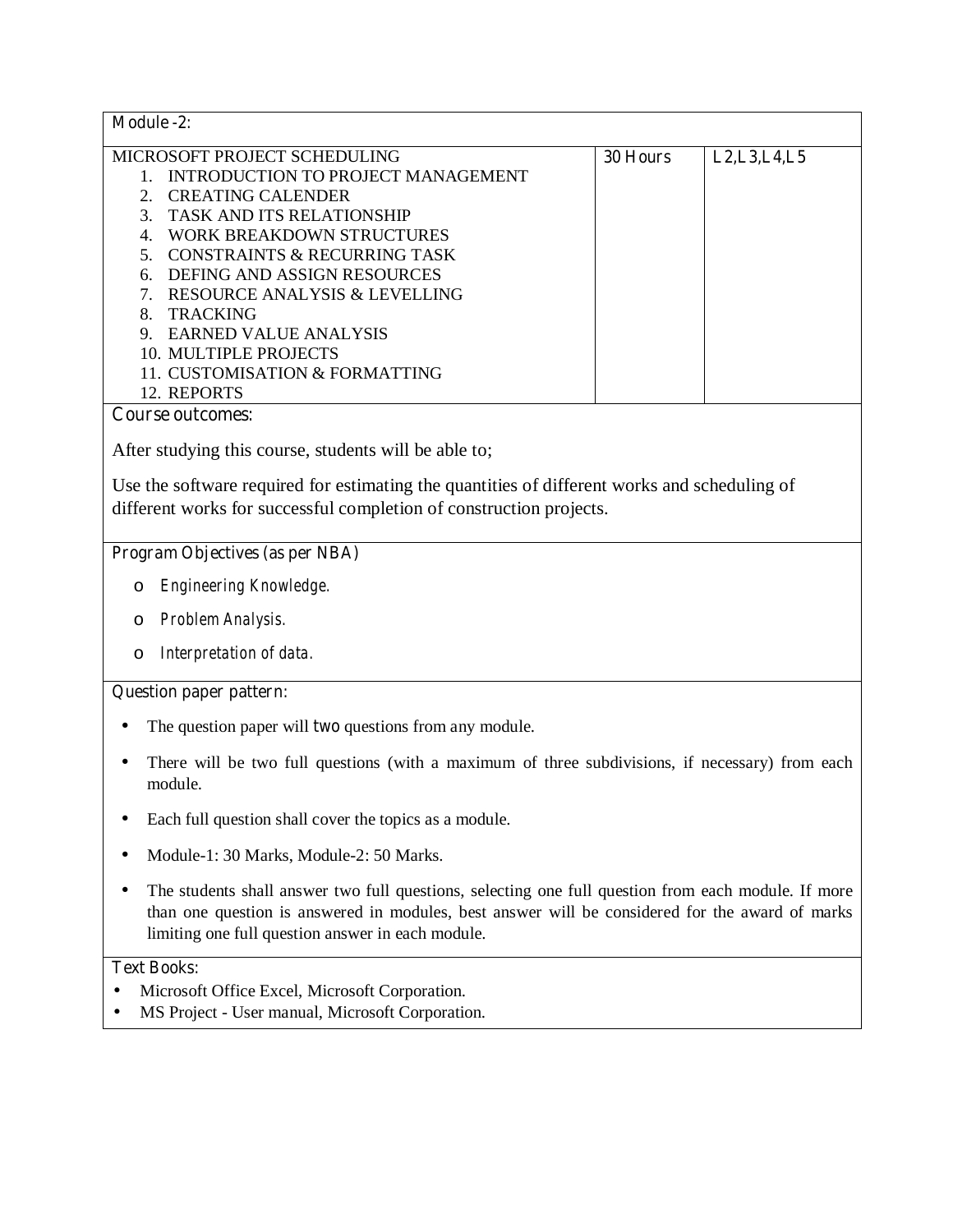# **Course Title: BUILDING SERVICES-II**

[As per Choice Based Credit System (CBCS) scheme]

## SEMESTER – VII

| Subject Code                         | 15CT71 | LA. Marks       | 20  |
|--------------------------------------|--------|-----------------|-----|
| Number of Lecture Hours/Week         | 04     | Exam. Marks     | 80  |
| <b>Total Number of Lecture Hours</b> | 50     | Exam. Hours     | -03 |
| $CREDITS - 04$                       |        | Total Marks-100 |     |

**Course objectives:** This course will enable students;

1. To gain the knowledge of concepts of different services in buildings.

- 2. To comprehend concepts of Elevators & Escalators, their types, working principle & design principles and type of energy conservation technologies suitable for buildings.
- 3. To determine factors of building services like ventilation, thermal comfort & illumination in buildings.

| <b>Modules</b>                                                                                                                                                                           | <b>Teaching</b><br><b>Hours</b> | <b>Revised Bloom's</b><br><b>Taxonomy (RBT)</b><br><b>Level</b> |
|------------------------------------------------------------------------------------------------------------------------------------------------------------------------------------------|---------------------------------|-----------------------------------------------------------------|
| <b>Module -1:</b>                                                                                                                                                                        |                                 |                                                                 |
| Ventilation:                                                                                                                                                                             | 10 Hours                        | L1, L2, L4                                                      |
| Definition, Necessity, Functional Requirements of Ventilation,<br>Types of Ventilation- Natural Ventilation and Artificial Ventilation                                                   |                                 |                                                                 |
| Sound Amplification Equipments- Necessity, Factors affecting,<br>Mechanism of sound amplification, Types of sound amplification<br>equipments                                            |                                 |                                                                 |
| <b>Module -2:</b>                                                                                                                                                                        |                                 |                                                                 |
| Thermal comfort in buildings- factors affecting, heat transfer<br>through buildings, thermal properties of building materials,<br>insulation materials for buildings                     | 10 Hours                        | L2, L4                                                          |
| Communication systems- terminologies, necessity, systems of<br>communication.                                                                                                            |                                 |                                                                 |
| Module-3:                                                                                                                                                                                |                                 |                                                                 |
| Illumination of buildings- definition, laws of illumination, principles<br>of illumination, artificial lighting, day lighting, flood lighting,<br>Introduction to various types of lamps | 10 Hours                        | L2, L4                                                          |
| <b>Module -4:</b>                                                                                                                                                                        |                                 |                                                                 |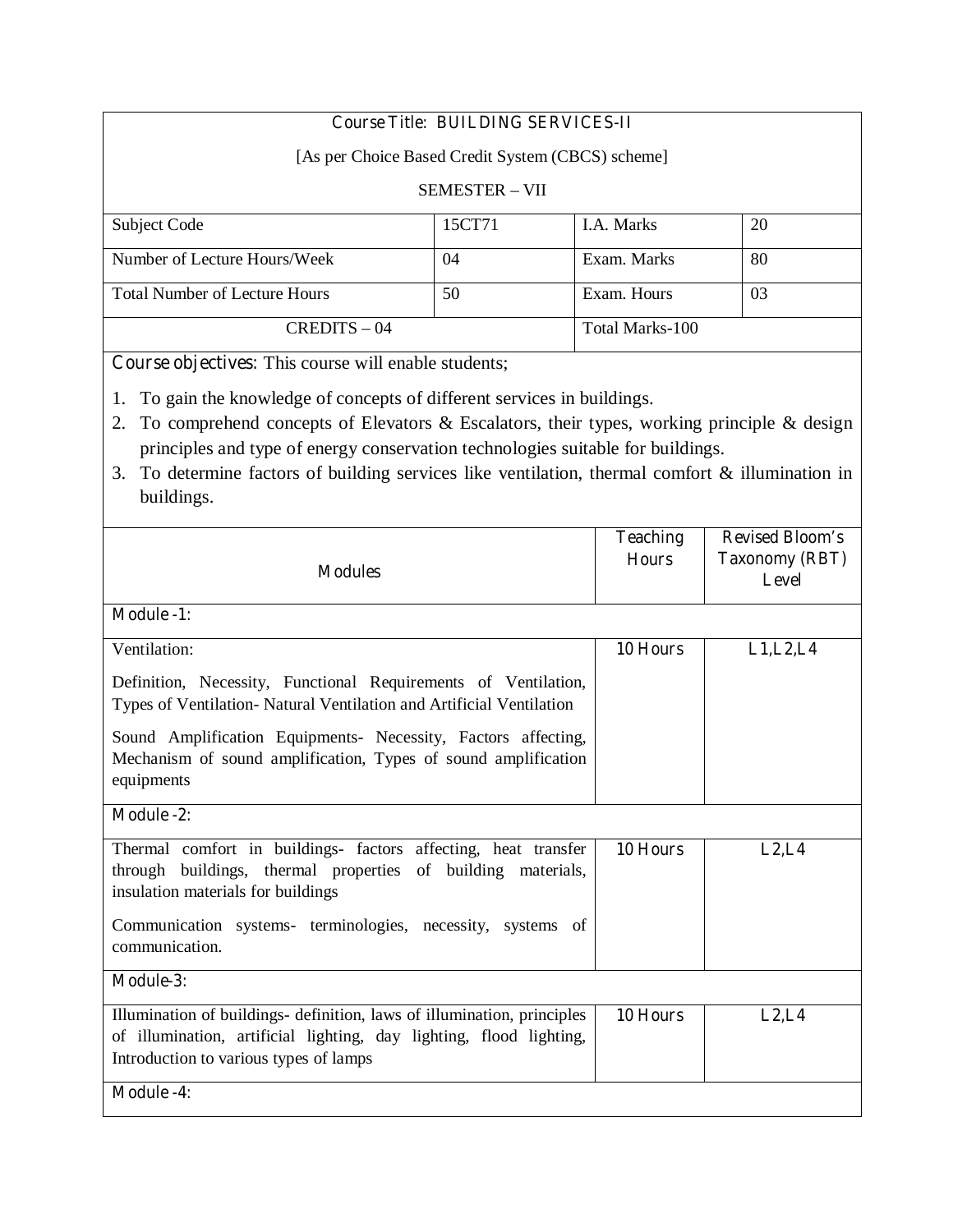| Elevators - Components of an typical elevator, types, working<br>principle, principles of design of an elevator | 10 Hours | L2, L3, L4 |  |
|-----------------------------------------------------------------------------------------------------------------|----------|------------|--|
|                                                                                                                 |          |            |  |
| Escalator- necessity, Components of a typical escalator, working                                                |          |            |  |
| principle, design considerations                                                                                |          |            |  |
| Module -5:                                                                                                      |          |            |  |
| Energy conservation in buildings                                                                                | 10 Hours | L2, L4     |  |
|                                                                                                                 |          |            |  |
| Necessity<br>$\blacksquare$                                                                                     |          |            |  |
| Advantages and Limitations                                                                                      |          |            |  |
| Introduction to Zero Energy Buildings & Green Buildings                                                         |          |            |  |
| Energy efficient building design- Passive solar design                                                          |          |            |  |
| technique, Thermal storage, Cooling strategies, high<br>performance insulation.                                 |          |            |  |
| LEED Certification for buildings                                                                                |          |            |  |
| Course outcomes:                                                                                                |          |            |  |
|                                                                                                                 |          |            |  |
| After studying this course, students will be able to;                                                           |          |            |  |
| 1. Describe the basic concepts of different services, their components & types used in                          |          |            |  |
| buildings                                                                                                       |          |            |  |
| 2. Choose & suggest type of elevators & escalators based on working principle & design                          |          |            |  |
| principles and type of energy conservation technologies suitable for buildings                                  |          |            |  |
| 3. Prepare the design factors for providing ventilation, thermal comfort $\&$ illumination in                   |          |            |  |
| construction of buildings.                                                                                      |          |            |  |
|                                                                                                                 |          |            |  |
| Program Objectives (as per NBA)                                                                                 |          |            |  |
| Engineering Knowledge.<br>$\circ$                                                                               |          |            |  |
| Problem Analysis.<br>$\circ$                                                                                    |          |            |  |
| Interpretation of data.<br>$\circ$                                                                              |          |            |  |
| <b>Question paper pattern:</b>                                                                                  |          |            |  |
| The question paper will have 5 modules comprising of ten questions. Each full question carrying 16<br>marks     |          |            |  |
|                                                                                                                 |          |            |  |

- There will be two full questions (with a maximum of three subdivisions, if necessary) from each module.
- Each full question shall cover the topics as a module
- The students shall answer five full questions, selecting one full question from each module. If more than one question is answered in modules, best answer will be considered for the award of marks limiting one full question answer in each module.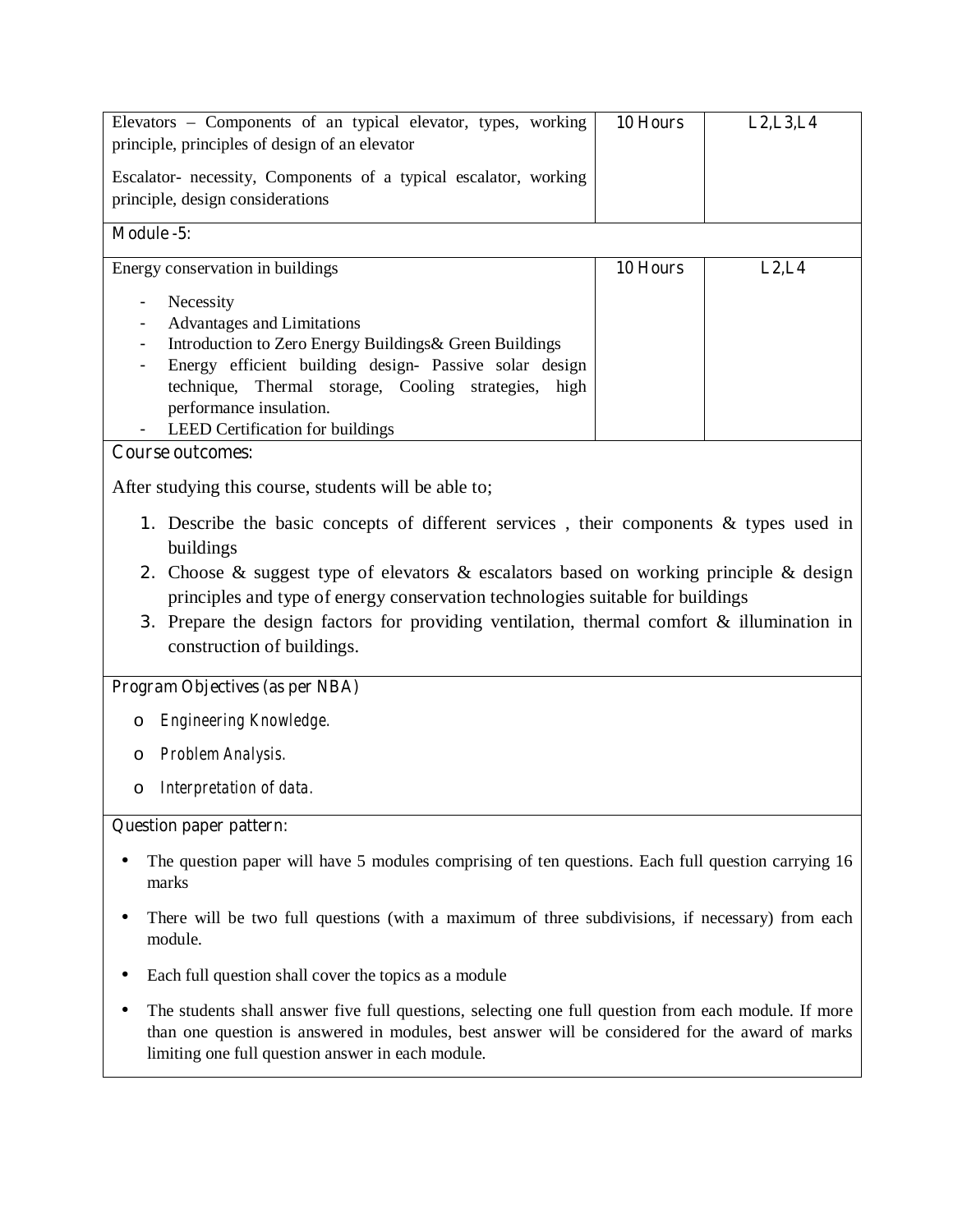# **Text Books:**

- 1. Mechanical and Electrical Systems in Buildings, by Tao, Prentice Hall publications
- 2. Building construction by B.C.Punmia, Laxmi Publications.
- 3. A Text Book on Building Construction by P.C.Varghese, Prentice Hall of India publications
- 4. Architectural Lighting by Bran David.

# **Reference Books:**

- 1. Mechanical Services for Buildings by Eastop, Longman Publications.
- 2. IS SP41and SP32-hand book on functional requirements of buildings

# **Course Title: DESIGN OF STEEL STRUCTURES**

[As per Choice Based Credit System (CBCS) scheme]

# SEMESTER – VII

| Subject Code                         | 15CT72 | <b>I.A.</b> Marks | 20 |
|--------------------------------------|--------|-------------------|----|
|                                      |        |                   |    |
| Number of Lecture Hours/Week         | 04     | Exam. Marks       | 80 |
|                                      |        |                   |    |
| <b>Total Number of Lecture Hours</b> | 50     | Exam. Hours       | 03 |
|                                      |        |                   |    |
| $CREDITS - 04$                       |        | Total Marks-100   |    |
|                                      |        |                   |    |

**Course objectives:** This course will enable students to;

- 1. Gain the knowledge of specifications and various types of connections in steel structures
- 2. Be able to design the different of types of connections in steel structures.
- 3. Be capable to apply the design concepts in design of steel structural members as per relevant IS codes.

| <b>Modules</b>                                                                                                                                                                                                                                  | <b>Teaching</b><br><b>Hours</b> | <b>Revised</b><br><b>Bloom's</b><br>(RBT)<br><b>Taxonomy</b><br>Level |
|-------------------------------------------------------------------------------------------------------------------------------------------------------------------------------------------------------------------------------------------------|---------------------------------|-----------------------------------------------------------------------|
| <b>Module -1:</b>                                                                                                                                                                                                                               |                                 |                                                                       |
| <b>INTRODUCTION:</b> Advantages and Disadvantages of Steel<br>structures, Loads and Load combinations, Design considerations,<br>Limit State Method of design, Failure criteria for steel, Codes,<br>Specifications and section classification. | 10 Hours                        | L1, L2, L3                                                            |
| <b>BOLTED CONNECTIONS:</b> Introduction, Behaviour of Bolted<br>joints, Design strength of ordinary Black Bolts, Design strength of                                                                                                             |                                 |                                                                       |
| High Strength Friction Grip bolts (HSFG), Pin Connections, Simple<br>Connections, Moment resistant connections, Beam to Beam                                                                                                                    |                                 |                                                                       |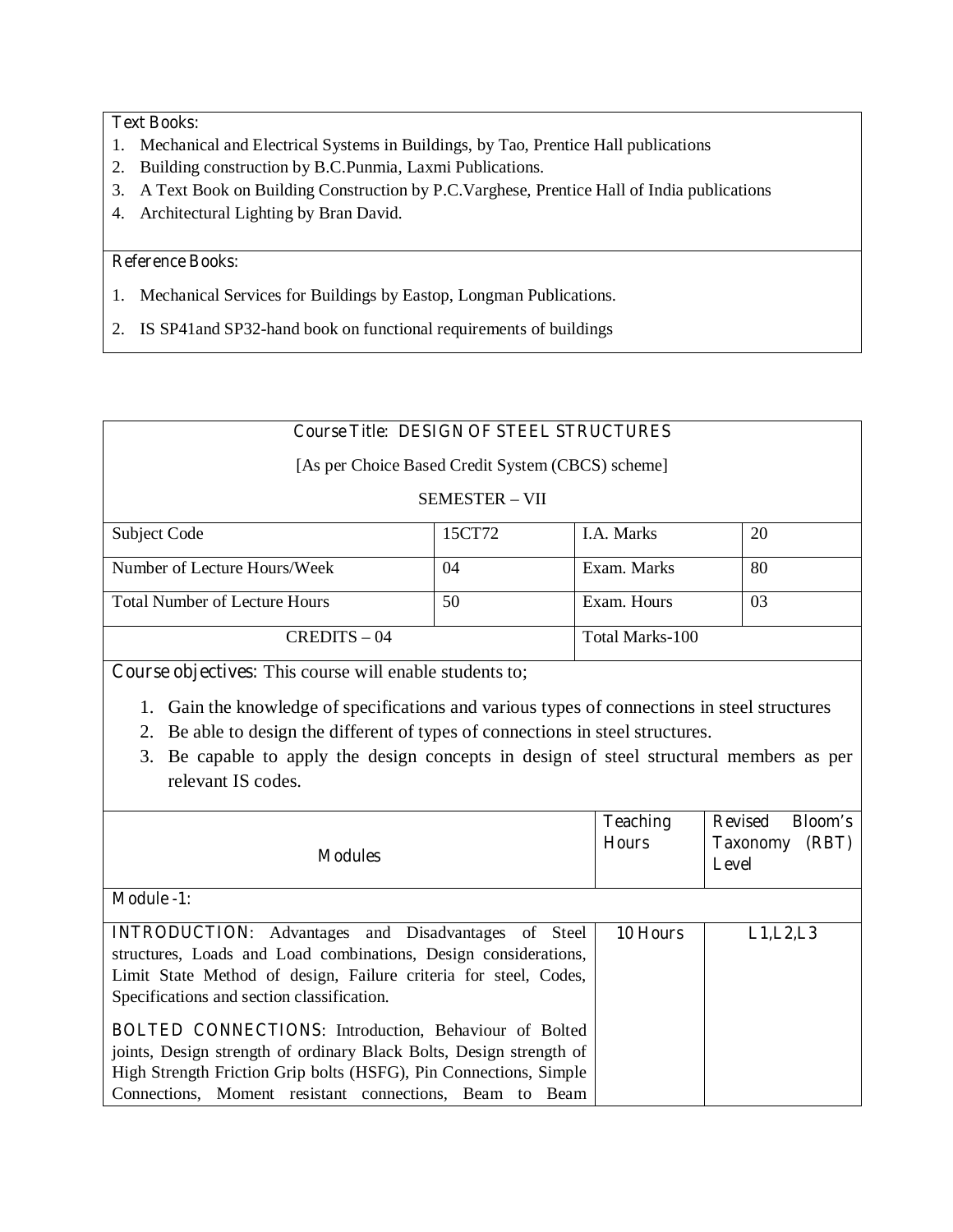| connections, Beam and Column splices, Semi rigid connections                                                                                                                                                                                                                                                                                                                                                                                                                     |          |            |  |
|----------------------------------------------------------------------------------------------------------------------------------------------------------------------------------------------------------------------------------------------------------------------------------------------------------------------------------------------------------------------------------------------------------------------------------------------------------------------------------|----------|------------|--|
| <b>Module -2:</b>                                                                                                                                                                                                                                                                                                                                                                                                                                                                |          |            |  |
| <b>WELDED CONNECTIONS:</b> Introduction, Welding process,<br>Welding electrodes, Advantages of Welding, Types and Properties<br>of Welds, Types of joints, Weld symbols, Weld specifications,<br>Effective areas of welds, Design of welds, Simple joints, Moment<br>resistant connections, Continuous Beam to Column connections,<br>Continuous Beam to Beam connections, Beam Column splices,<br>Tubular connections.                                                          | 10 Hours | L2, L3     |  |
| Module-3:                                                                                                                                                                                                                                                                                                                                                                                                                                                                        |          |            |  |
| Plastic Behaviour of Structural Steel: Introduction, Plastic theory,<br>Plastic hinge concept, Plastic collapse load, conditions of plastic<br>analysis, Theorem of Plastic collapse, Methods of Plastic analysis,<br>Plastic analysis of continuous beams.                                                                                                                                                                                                                      | 10 Hours | L2, L3     |  |
| Design of Tension Members: Introduction, Types of tension<br>members, Design of strands, Slenderness ratio, Behaviour of tension<br>members, Modes of failure, Factors affecting the strength of tension<br>members, Angles under tension, other sections, Design of tension<br>member, Lug angles, Splices, Gussets.                                                                                                                                                            |          |            |  |
| <b>Module -4:</b>                                                                                                                                                                                                                                                                                                                                                                                                                                                                |          |            |  |
| Design of Compression Members: Introduction, Failure modes,<br>Behaviour of compression members, Elastic buckling of slender<br>compression members, Sections used for compression members,<br>Effective length of compression members, Design of compression<br>members, built up compression members.                                                                                                                                                                          | 10 Hours | L1, L2, L3 |  |
| Module -5:                                                                                                                                                                                                                                                                                                                                                                                                                                                                       |          |            |  |
| Design of Column Bases: Design of simple slab base and gusseted<br>base<br>Design of Beams: Introduction, Beam types, , Lateral stability of<br>beams, factors affecting lateral stability, Behaviour of simple and<br>built-up beams in bending(without vertical stiffeners), Design<br>strength of laterally supported beams in Bending, Design strength of<br>laterally unsupported beams, Shear strength of steel beams,<br>Maximum deflection, Design of beams and purlins. | 10 Hours | L2, L4     |  |
| <b>Course outcomes:</b>                                                                                                                                                                                                                                                                                                                                                                                                                                                          |          |            |  |
| After studying this course, students will be able to;<br>Select the required IS specification in steel structural design.<br>1.<br>2. Demonstrate the procedural knowledge to design a system, component or process as per                                                                                                                                                                                                                                                       |          |            |  |

l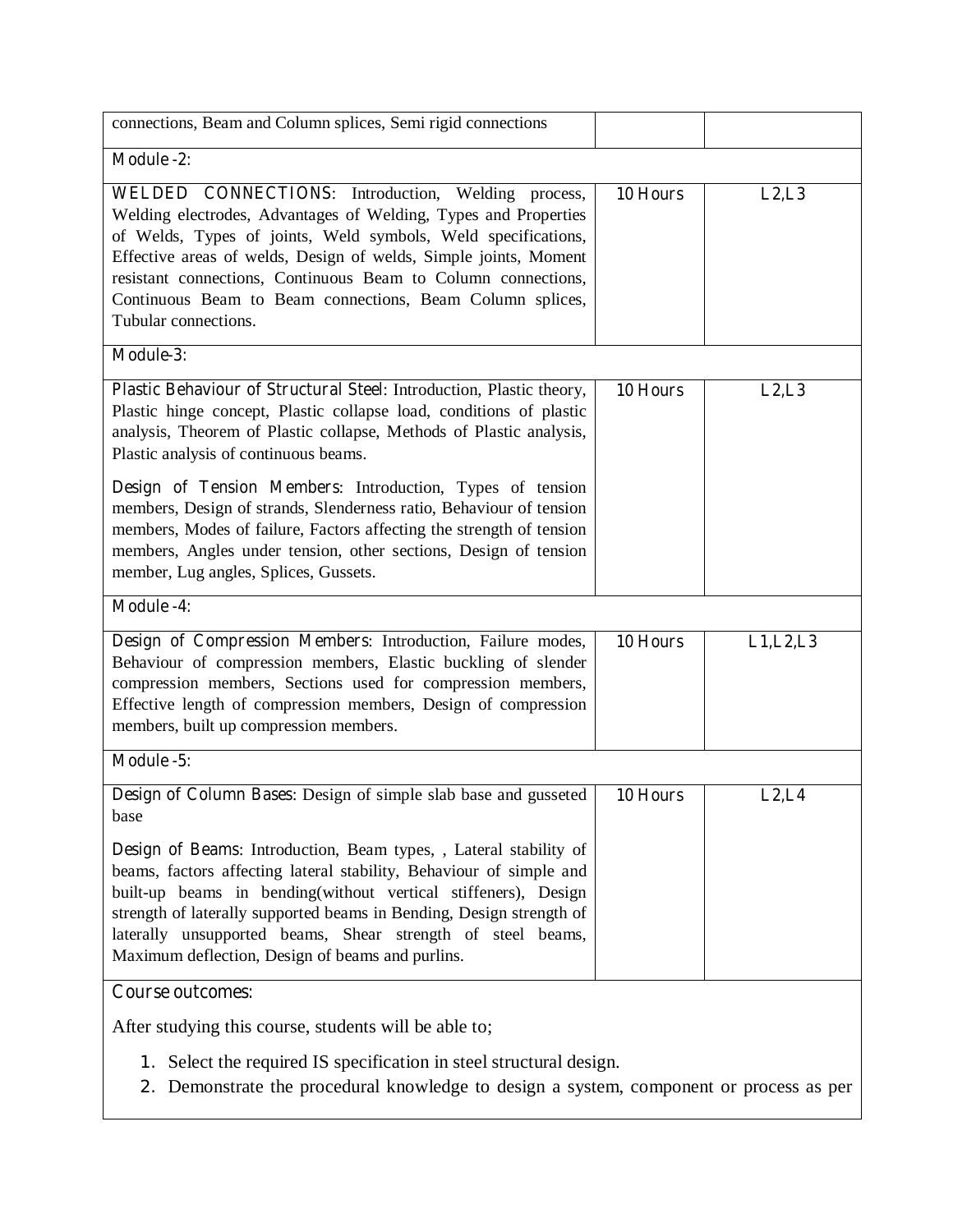needs and specifications of various steel elements subjected to various load combinations.

3. Design of tension and compression members by following codal provisions in the analysis, design and detailing of steel elements.

## **Program Objectives (as per NBA)**

- o *Engineering Knowledge.*
- o *Problem Analysis.*
- o *Interpretation of data.*

## **Question paper pattern:**

- The question paper will have 5 modules comprising of ten questions. Each full question carrying 16 marks
- There will be two full questions (with a maximum of three subdivisions, if necessary) from each module.
- Each full question shall cover the topics as a module
- The students shall answer five full questions, selecting one full question from each module. If more than one question is answered in modules, best answer will be considered for the award of marks limiting one full question answer in each module.
- The designs are as per IS-800 and SP-6(Steel tables)to be provided in the question paper.

- 1. Design of Steel Structures, N.Subramanian, Oxford, 2008
- 2. Limit State Design of Steel Structures. Duggal TATA Megra Hill 2010
- 3. Bureau of Indian Standards, IS800-2007, IS875-1987
- 4. Steel Tables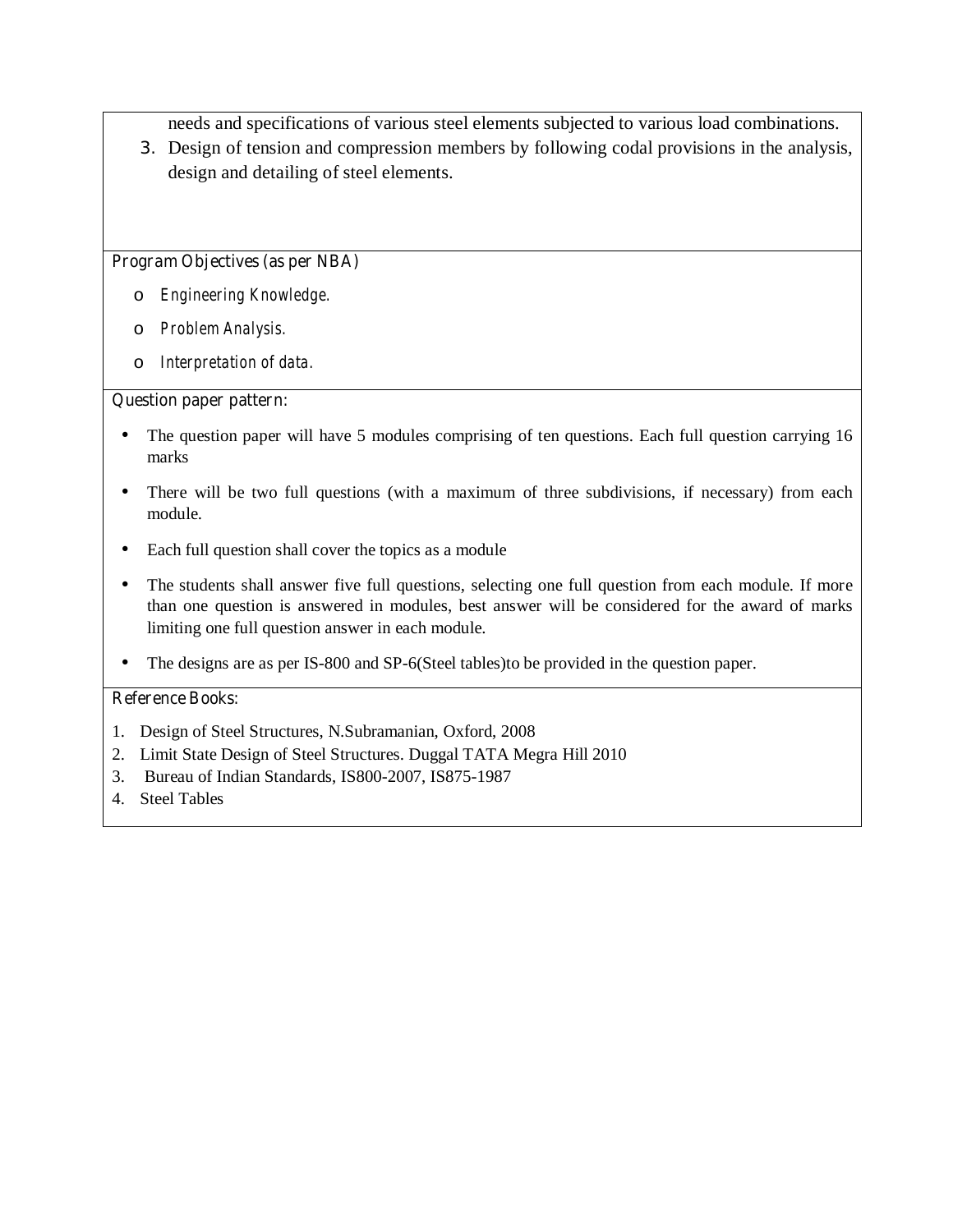# **Course Title: ESTIMATION & COSTING**

[As per Choice Based Credit System (CBCS) scheme]

#### SEMESTER – VII

| Subject Code                         | 15CT73 | <b>I.A. Marks</b> | 20 |
|--------------------------------------|--------|-------------------|----|
|                                      |        |                   |    |
| Number of Lecture Hours/Week         | 04     | Exam. Marks       | 80 |
| <b>Total Number of Lecture Hours</b> | 50     | Exam. Hours       | 03 |
| $CREDITS - 04$                       |        | Total Marks-100   |    |

**Course objectives:** This course will enable students;

- 1. To gain the procedural knowledge of rate analysis & specifications for the various items of works in buildings.
- 2. To compute quantity of earthwork for road works.
- 3. To solve engineering problems in estimation of quantities of buildings & RCC structures by understanding drawing details with procedural knowledge of long wall- short wall & center line method.

| <b>Modules</b>                                                                                                                                                                                                                                                                                                                                          | <b>Teaching</b><br><b>Hours</b> | <b>Revised Bloom's</b><br><b>Taxonomy (RBT)</b><br><b>Level</b> |
|---------------------------------------------------------------------------------------------------------------------------------------------------------------------------------------------------------------------------------------------------------------------------------------------------------------------------------------------------------|---------------------------------|-----------------------------------------------------------------|
| PART-A                                                                                                                                                                                                                                                                                                                                                  |                                 |                                                                 |
| <b>Module -1:</b>                                                                                                                                                                                                                                                                                                                                       |                                 |                                                                 |
| <b>Introduction</b>                                                                                                                                                                                                                                                                                                                                     | 10 Hours                        | L1, L2, L4                                                      |
| Definition of estimation, necessity, Types of estimate and Data<br>required. Overhead charges, contingencies, water charges, day work.<br>General rules for the measurements and its units of different items of<br>civil engineering work.                                                                                                             |                                 |                                                                 |
| Administrative approval – Technical sanction. Nominal muster roll,<br>measurement books – procedure for recording and checking<br>measurements – preparation of bills                                                                                                                                                                                   |                                 |                                                                 |
| <b>Module -2:</b>                                                                                                                                                                                                                                                                                                                                       |                                 |                                                                 |
| Specifications: Definition of specifications, objective of writing<br>specifications, essentials in specifications, general and detail<br>specifications of common item of works in buildings.                                                                                                                                                          | 10 Hours                        | L2, L4                                                          |
| Rate Analysis: Definition and purpose. Working out quantities and<br>rates for the following standard items of works - earth work in<br>different types of soils, cement concrete of different mixes, bricks<br>and stone masonry, flooring, plastering, RCC works, centering and<br>form work for different RCC items, wood and steel works for doors, |                                 |                                                                 |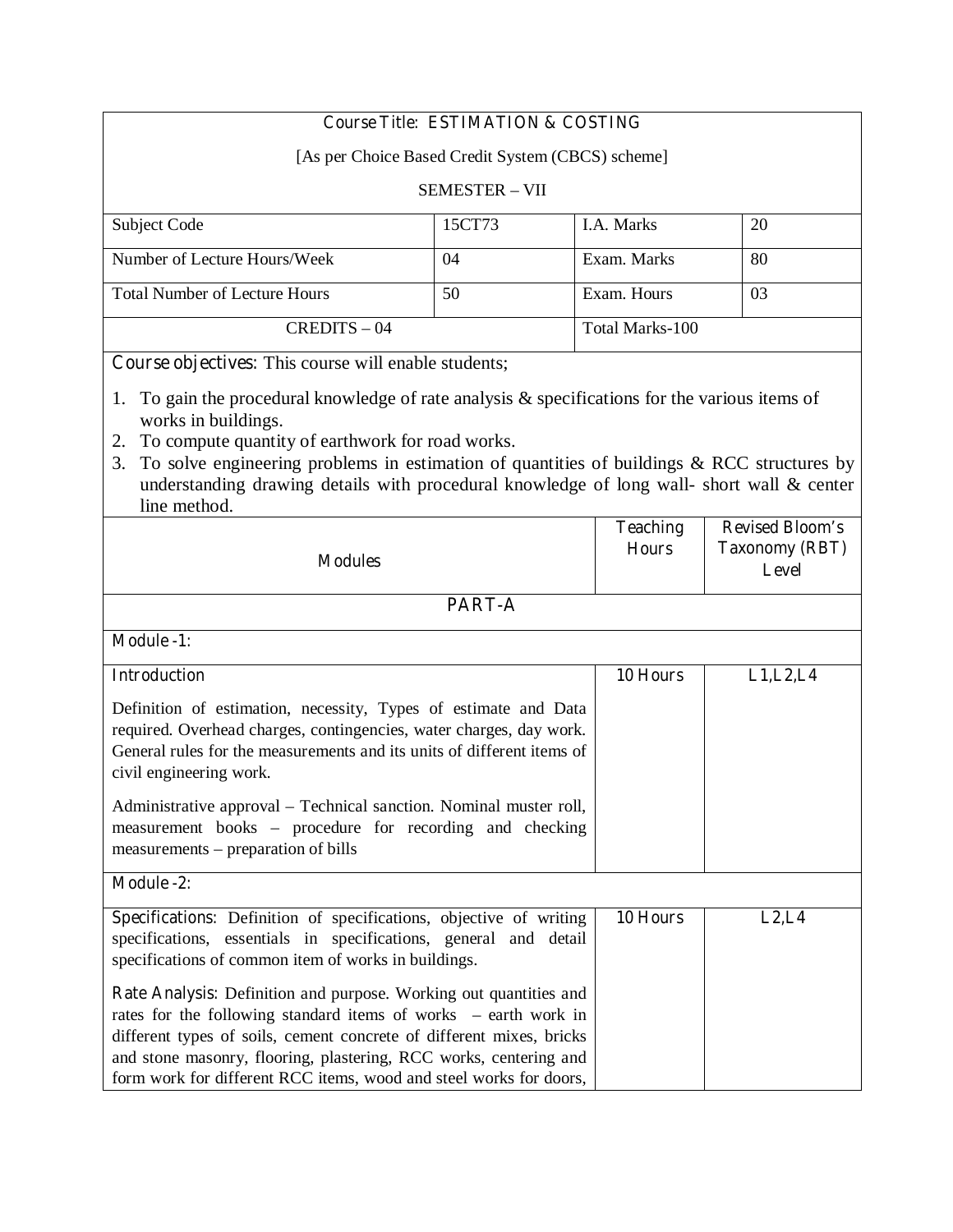| windows and ventilators.                                                                                                                                                                                                                                                                                                 |          |            |  |
|--------------------------------------------------------------------------------------------------------------------------------------------------------------------------------------------------------------------------------------------------------------------------------------------------------------------------|----------|------------|--|
| <b>PART-B</b>                                                                                                                                                                                                                                                                                                            |          |            |  |
| <b>Module-3:</b>                                                                                                                                                                                                                                                                                                         |          |            |  |
| <b>Detailed Estimation</b>                                                                                                                                                                                                                                                                                               | 10 Hours | L1, L2, L4 |  |
| Methods of taking out quantities and $cost$ – center line method.<br>Preparation of detailed and abstract estimates for the following Civil<br>Engineering works - Buildings - RCC framed structures with flat,<br>sloped RCC roofs with all Building components                                                         |          |            |  |
| <b>Module -4:</b>                                                                                                                                                                                                                                                                                                        |          |            |  |
| <b>Detailed Estimation:</b> Methods of taking out quantities and cost –<br>long and short wall method or crossing method. Preparation of<br>detailed and abstract estimates for the following Civil Engineering<br>works - Buildings - RCC framed structures with flat, sloped RCC<br>roofs with all Building components | 10 Hours | L1, L2, L4 |  |
| PART-C                                                                                                                                                                                                                                                                                                                   |          |            |  |
| Module -5:                                                                                                                                                                                                                                                                                                               |          |            |  |
| Estimates: Steel truss (Fink and Howe truss), manhole and septic<br>tanks, RCC Culverts.                                                                                                                                                                                                                                 | 10 Hours | L1, L2, L4 |  |
| Measurement of Earthwork for Roads: Methods for computation<br>of earthwork – cross sections – mid section formula or average end<br>area or mean sectional area, trapezoidal &prismoidal formula with<br>and without cross slopes.                                                                                      |          |            |  |
| <b>Course outcomes:</b>                                                                                                                                                                                                                                                                                                  |          |            |  |
| After studying this course, students will be able to;                                                                                                                                                                                                                                                                    |          |            |  |
| 1. Have the procedural knowledge of rate analysis & specifications of various items of works<br>in buildings.                                                                                                                                                                                                            |          |            |  |
| Determine the quantity of earthwork for road works.<br>2.                                                                                                                                                                                                                                                                |          |            |  |
| Estimate the quantities of buildings & RCC structures by procedural knowledge of long<br>3.<br>wall-short wall method & center line method.                                                                                                                                                                              |          |            |  |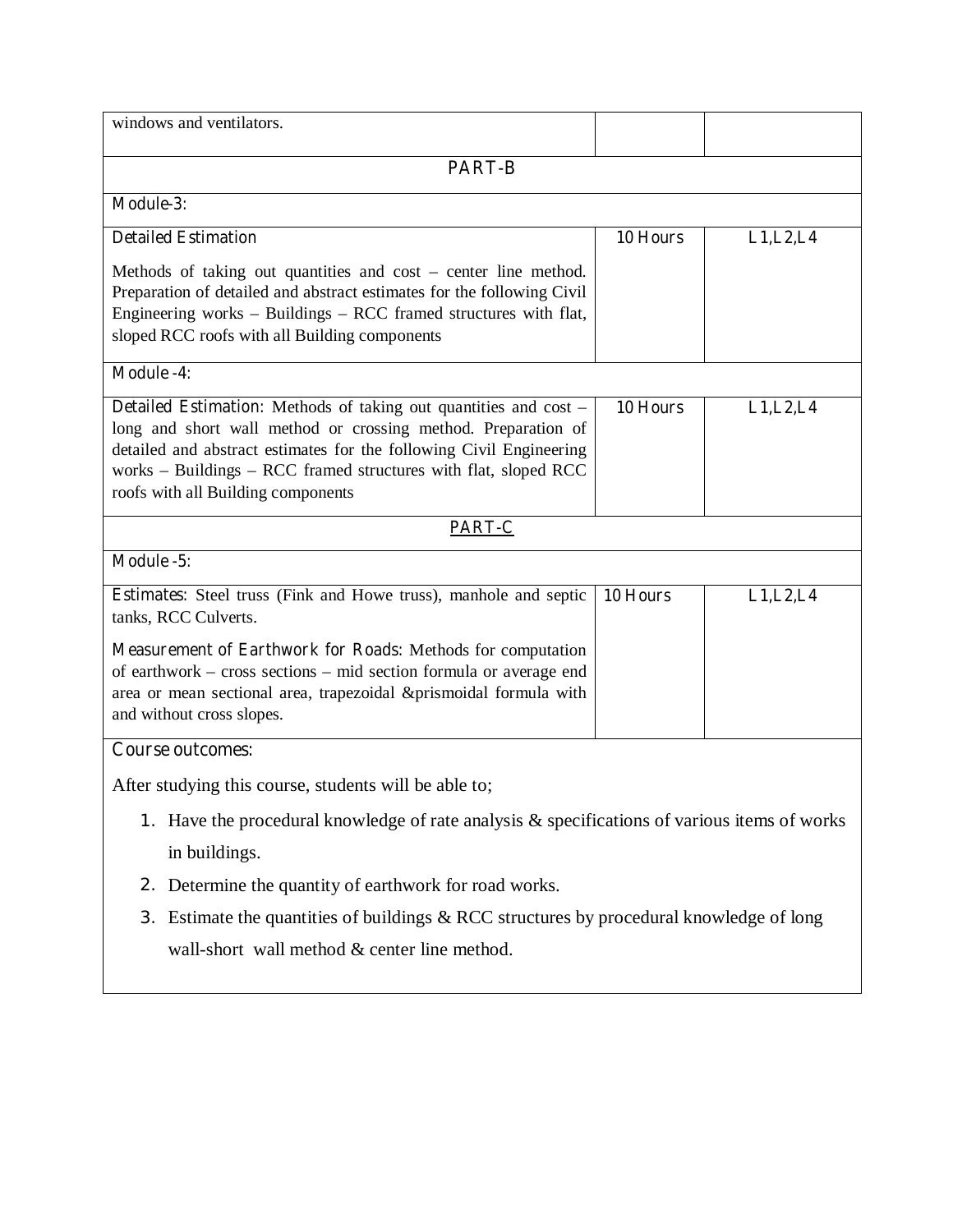#### **Program Objectives (as per NBA)**

- o *Engineering Knowledge.*
- o *Problem Analysis.*
- o *Interpretation of data.*

# **Question paper pattern:**

- The question paper will have **3 parts (Part-A, Part-B & Part-C)** comprising of total **seven** questions.There will be two full questions (with a maximum of three subdivisions, if necessary) from each Module 1, Module 2(Part-A) and from Module 5(Part-C). There will be **one compulsory question** from combined Module 3 and Module 4(Part-B). Total comprising of **seven** questions
- Module 1, Module 2 and Module 5, each full question carries 16 Marks. Module 4 and Module 5combined question carry 32 marks
- Each full question shall cover the topics as a module.
- The students shall answer **four** full questions, selecting one full question from each module. If more than one question is answered in modules, best answer will be considered for the award of marks limiting one full question answer in each module.

- 1. Estimating & Costing, B. N. Dutta, Chand Publisher
- 2. QuantitySurveying-P.L.Basin S. Chand: New Delhi.
- 3. Estimating & Specification S.C. Rangwala: Charotar publishing house, Anand.
- 4. Text book of Estimating & Costing- G.S. Birde, Dhanpath Rai and sons, New Delhi.
- 5. A text book on Estimating, Costing and Accounts- D.D. Kohli and R.C. Kohli S. Chand: New Delhi.
- 6. Contracts and Estimates, B. S. Patil, University Press, 2006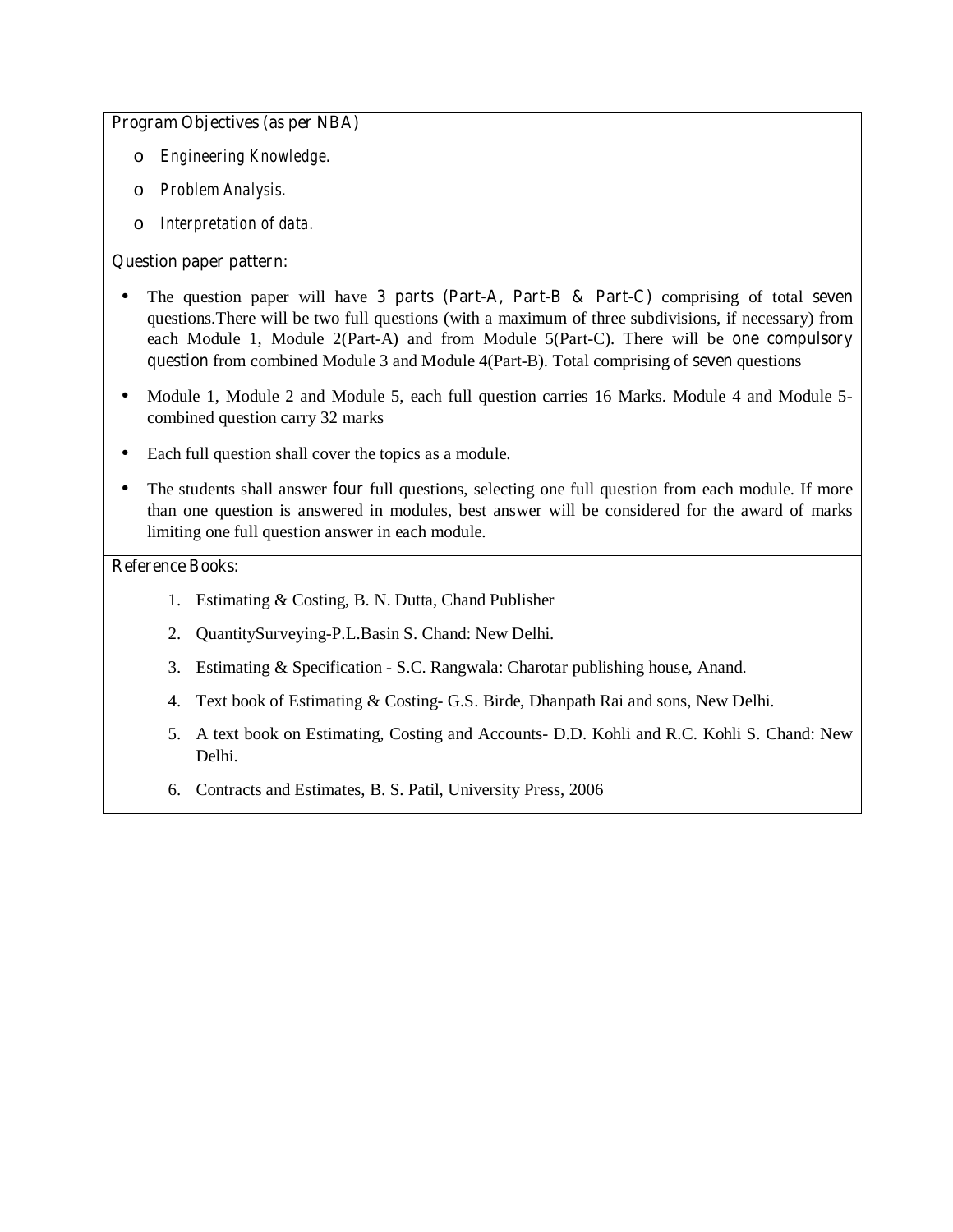# **Course Title: Construction Methods and Equipments**

[As per Choice Based Credit System (CBCS) scheme]

#### SEMESTER – VII

| <b>Subject Code</b>                  | 15CT74 | <b>I.A.</b> Marks | 20 |
|--------------------------------------|--------|-------------------|----|
| Number of Lecture Hours/Week         | 04     | Exam. Marks       | 80 |
| <b>Total Number of Lecture Hours</b> | 50     | Exam. Hours       | 03 |
| $CREDITS - 04$                       |        | Total Marks-100   |    |

**Course objectives:** This course will enable students to;

1. Understand the significance of construction equipments used for construction activities.

- 2. Use the suitable type of construction equipment for executing construction works.
- 3. Apply the knowledge of trenchless technologies in construction works.

| <b>Modules</b>                                                                                                                                                                                                                                                                                                                                                                                       | <b>Teaching</b><br><b>Hours</b> | <b>Revised Bloom's</b><br><b>Taxonomy (RBT)</b><br>Level |
|------------------------------------------------------------------------------------------------------------------------------------------------------------------------------------------------------------------------------------------------------------------------------------------------------------------------------------------------------------------------------------------------------|---------------------------------|----------------------------------------------------------|
| <b>Module -1:</b>                                                                                                                                                                                                                                                                                                                                                                                    |                                 |                                                          |
| <b>Construction Equipment Management Identification, construction</b><br>economy, construction planning, importance of planning, lack of<br>planning, types of planning, equipment management in projects,<br>classification of equipments, selection of construction equipments,<br>cost of owing and operating, economic life of equipments, cost<br>control of equipments, depreciation analysis. | 10 Hours                        | L1,L2                                                    |
| Module -2:                                                                                                                                                                                                                                                                                                                                                                                           |                                 |                                                          |
| <b>Equipment for Earthwork</b>                                                                                                                                                                                                                                                                                                                                                                       | 10 Hours                        | L2, L2                                                   |
| Fundamentals of Earth Work Operations, Machines for preliminary<br>work, types of Earth Work Equipments                                                                                                                                                                                                                                                                                              |                                 |                                                          |
| Tractors – Basic parts and operation                                                                                                                                                                                                                                                                                                                                                                 |                                 |                                                          |
| Scrapers – types, construction, operation and applications.                                                                                                                                                                                                                                                                                                                                          |                                 |                                                          |
| Motor Graders – construction, operation and safety                                                                                                                                                                                                                                                                                                                                                   |                                 |                                                          |
| Power Shovel – types, basic parts, operation of shovel, selection of<br>type, size of power shovel and factors affecting the output of power<br>shovel, methods of improving the output of power shovel.                                                                                                                                                                                             |                                 |                                                          |
| Dragline – types, basic parts and operation.                                                                                                                                                                                                                                                                                                                                                         |                                 |                                                          |
| Clamshells - Classification                                                                                                                                                                                                                                                                                                                                                                          |                                 |                                                          |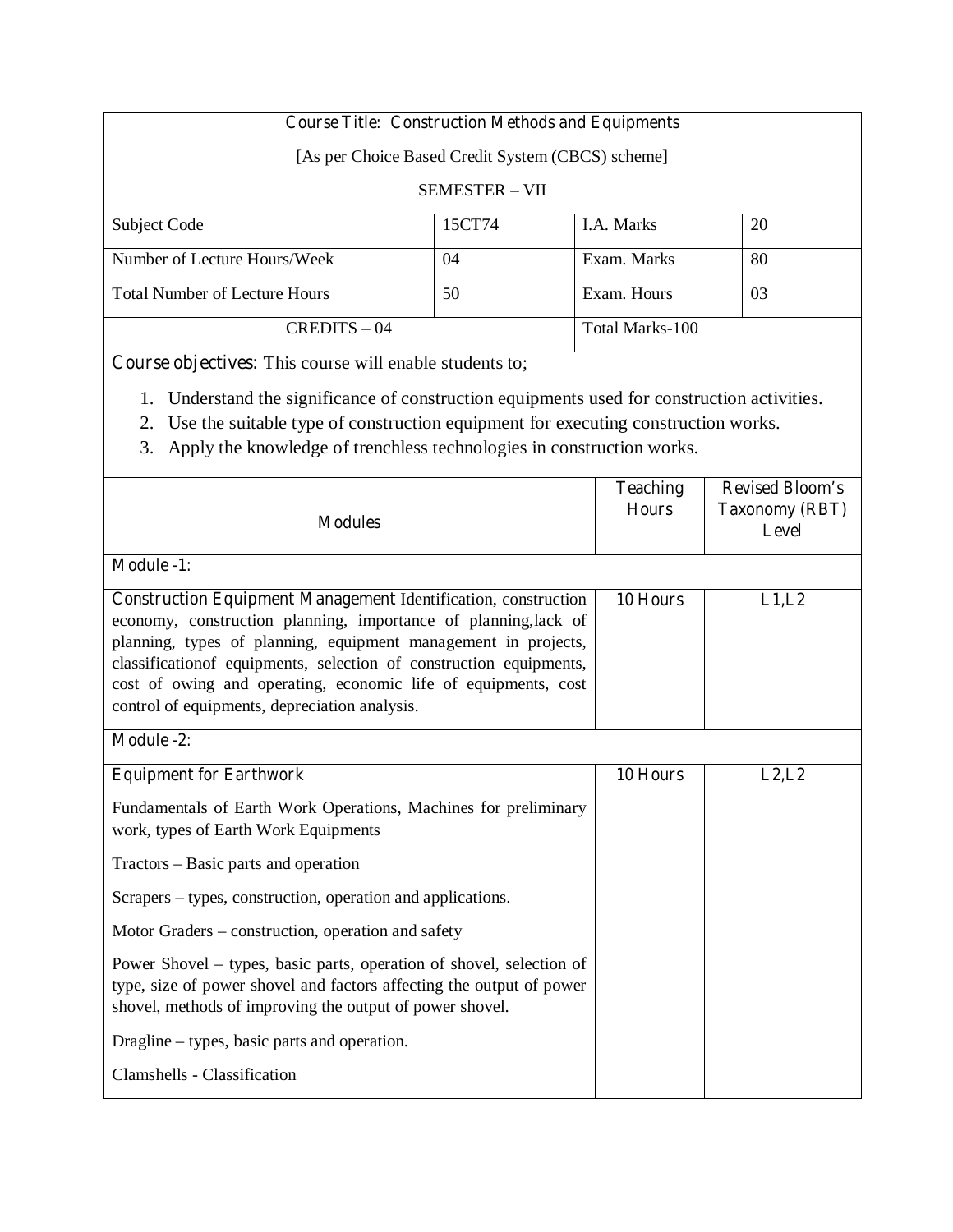| Hoe – basic parts, operation and application.                                                                                                                                                                                                                                  |          |        |
|--------------------------------------------------------------------------------------------------------------------------------------------------------------------------------------------------------------------------------------------------------------------------------|----------|--------|
| Bulldozer – Classification, selection of type of bulldozer and out of<br>bulldozer.                                                                                                                                                                                            |          |        |
| Module-3:                                                                                                                                                                                                                                                                      |          |        |
| <b>Other Construction Equipment</b>                                                                                                                                                                                                                                            | 10 Hours | L2, L2 |
| Equipment for Dredging-Classification, construction and operation                                                                                                                                                                                                              |          |        |
| Trenching – types, operation, selecting suitable equipment and<br>trench safety.                                                                                                                                                                                               |          |        |
| Tunnelling - aspects for construction of tunnels                                                                                                                                                                                                                               |          |        |
| Drilling – types of drills (operation), factors affecting selection of<br>drilling equipments.                                                                                                                                                                                 |          |        |
| Blasting – general terms, explosives (type of explosives), blasting<br>operation, Transporting, handling and storing of explosives.                                                                                                                                            |          |        |
| <b>Module -4:</b>                                                                                                                                                                                                                                                              |          |        |
| Equipment for Compaction - Introduction, specification and types of<br>compacting equipments. Foundation grouting – purpose, exploring<br>the need of grouting, rate of grouting, materials used for grouting,<br>equipments of cement grouting and effectiveness of grouting. | 10 Hours | L1,L2  |
| Dewatering – types, Pumping Equipments – factors in selecting<br>construction pump and classification                                                                                                                                                                          |          |        |
| Module -5:                                                                                                                                                                                                                                                                     |          |        |
| Introduction to Trenchless Technology: Box pushing technology,<br>micro tunnelling, moling, cured-in-place pipe (CIPP), Pipe Bursting,<br>Pipe Jacking - Case Studies                                                                                                          | 10 Hours | L2, L4 |
| <b>Course outcomes:</b>                                                                                                                                                                                                                                                        |          |        |
| After studying this course, students will be able to;                                                                                                                                                                                                                          |          |        |
| Describe the knowledge of construction equipment used in construction activities.<br>1.<br>Identify the suitable construction equipment for completing the task in construction works<br>2.<br>Practise the trenchless technologies to execute construction works.<br>3.       |          |        |
| <b>Program Objectives (as per NBA)</b>                                                                                                                                                                                                                                         |          |        |
| Engineering Knowledge.<br>O                                                                                                                                                                                                                                                    |          |        |
| Problem Analysis.<br>O                                                                                                                                                                                                                                                         |          |        |

o *Interpretation of data.*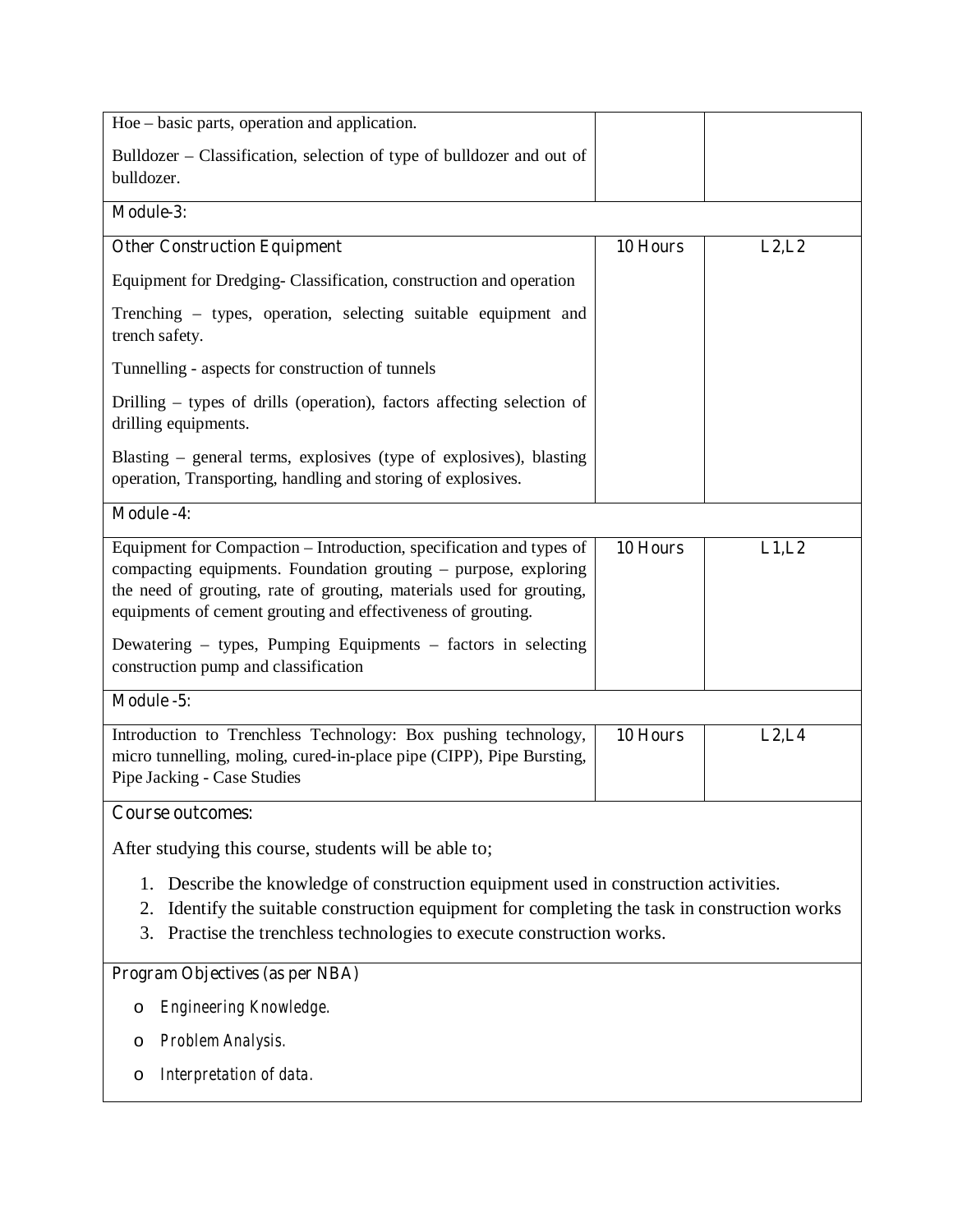#### **Question paper pattern:**

- The question paper will have 5 modules comprising of ten questions. Each full question carrying 16 marks
- There will be two full questions (with a maximum of three subdivisions, if necessary) from each module.
- Each full question shall cover the topics as a module
- The students shall answer five full questions, selecting one full question from each module. If more than one question is answered in modules, best answer will be considered for the award of marks limiting one full question answer in each module.

- 1. B.Satyanarayana and S.C.Saxena., Constructin, Planning and Equipements, Standard Publishers New Delhi. 1985.
- 2. Peurifoy, R.L., Ledbetter, W.B. and Schexnayder, C., Construction. Planning, Equipment and Methods, 5th Edition, McGraw Hill, Singapore, 1995.
- 3. Sharma S.C. Construction Equipment and Management, Khanna Publishers, New Delhi, 1988
- 4. Deodhar, S.V. Construction Equipment and Job Planning, Khanna Publishers, New Delhi, 1988
- 5. Dr. Mahesh Varma, Construction Equipment and its planning and Application, Metropolitan Book Company, New Delhi, 1983.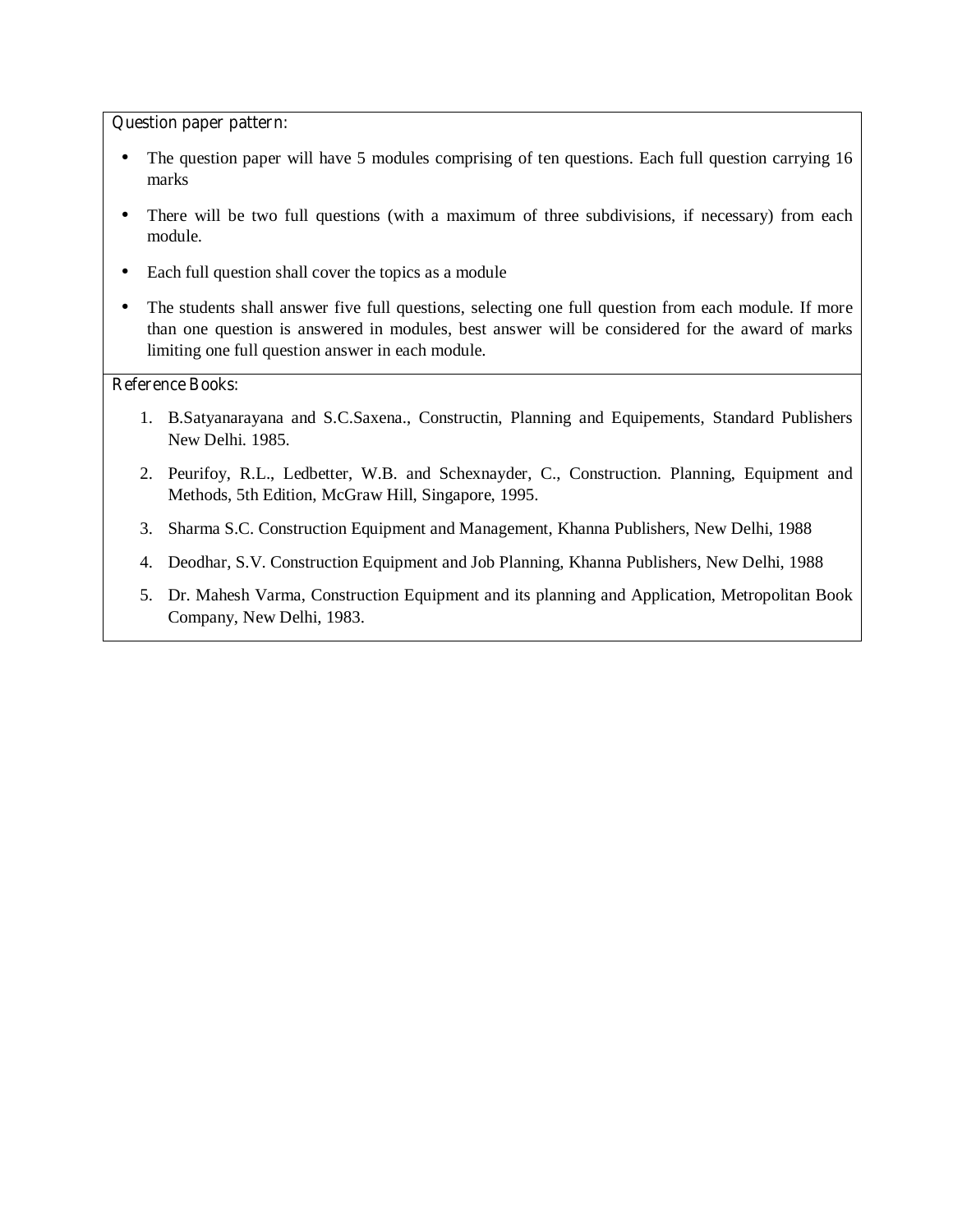# **Course Title: Design of Prestressed Concrete Structures**

[As per Choice Based Credit System (CBCS) scheme]

## SEMESTER – VII

| Subject Code                         | 15CT751 | <b>I.A.</b> Marks | 20 |
|--------------------------------------|---------|-------------------|----|
|                                      |         |                   |    |
| Number of Lecture Hours/Week         | 03      | Exam. Marks       | 80 |
|                                      |         |                   |    |
| <b>Total Number of Lecture Hours</b> | 40      | Exam. Hours       | 03 |
|                                      |         |                   |    |
| $CREDITS - 03$                       |         | Total Marks-100   |    |
|                                      |         |                   |    |

**Course objectives:** This course will enable students to;

- **1.** Understand the effectiveness of the design of PSC elements based on various losses of PSC.
- **2.** Be capable to design PSC elements for different requirements as per codal provisions
- **3.** Be capable to analyze the PSC element, its efficiency and stresses encountered in PSC element during transfer and at working.

| <b>Modules</b>                                                                                                                                                                                                                                                                                                       | <b>Teaching</b><br><b>Hours</b> | <b>Revised Bloom's</b><br><b>Taxonomy (RBT)</b><br>Level |
|----------------------------------------------------------------------------------------------------------------------------------------------------------------------------------------------------------------------------------------------------------------------------------------------------------------------|---------------------------------|----------------------------------------------------------|
| <b>Module -1:</b>                                                                                                                                                                                                                                                                                                    |                                 |                                                          |
| <b>MATERIALS:</b> High strength concrete and steel, Stress-Strain<br>characteristics and properties.<br><b>BASIC PRINCIPLES OF PRESTRESSING: Fundamentals, Load</b><br>balancing concept, Stress concept, centre of Thrust. Pre-tensioning<br>and post tensioning systems, tensioning methods and end<br>anchorages. | 08 Hours                        | L1,L2                                                    |
| <b>Module -2:</b>                                                                                                                                                                                                                                                                                                    |                                 |                                                          |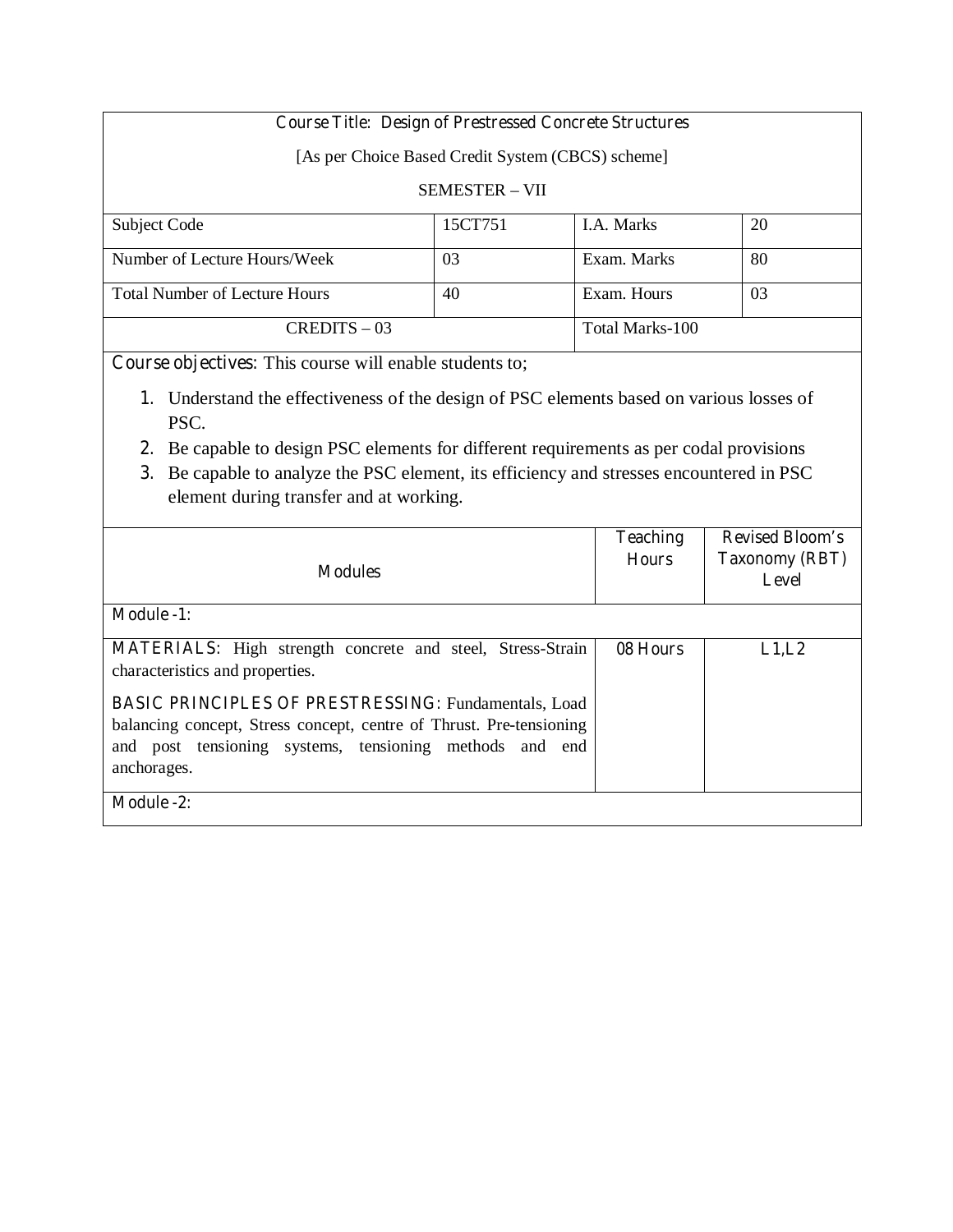| <b>ANALYSIS OF SECTIONS FOR FLEXURE:</b> Stresses in<br>concrete due to pre-stress and loads, stresses in steel due to loads,<br>Cable profiles.<br><b>LOSSES OF PRE-STRESS:</b> Various losses encountered in pre-<br>tensioning and post tensioning methods, determination of jacking<br>force.                                                                                                                                                                        | 08 Hours | L2, L3     |
|--------------------------------------------------------------------------------------------------------------------------------------------------------------------------------------------------------------------------------------------------------------------------------------------------------------------------------------------------------------------------------------------------------------------------------------------------------------------------|----------|------------|
| Module-3:                                                                                                                                                                                                                                                                                                                                                                                                                                                                |          |            |
| <b>DEFLECTIONS:</b> Deflection of a pre-stressed member - Short term<br>and long term deflections, Elastic deflections under transfer loads<br>and due to different cable profiles. Deflection limits as per IS 1343.<br>Effect of creep on deflection, load verses deflection curve, methods<br>of reducing deflection<br><b>COLLAPSE:</b><br><b>LIMIT</b><br><b>STATE</b><br>OF<br>Flexure<br>-IS<br>Code<br>recommendations – Ultimate flexural strength of sections. | 08 Hours | L1, L2, L3 |
| <b>Module -4:</b>                                                                                                                                                                                                                                                                                                                                                                                                                                                        |          |            |
| LIMIT STATE OF COLLAPSE (Continued); Shear - IS Code<br>recommendations, shear resistance of sections, shear reinforcement.<br>Limit state of serviceability – control of deflections and cracking.<br><b>DESIGN OF END BLOCKS:</b> Transmission of prestress in<br>pretensioned members, transmission length, Anchorage stress in<br>post-tensioned members.                                                                                                            | 08 Hours | L1, L2, L3 |
| Module -5:                                                                                                                                                                                                                                                                                                                                                                                                                                                               |          |            |
| DESIGN OF END BLOCKS (Continued); Bearing stress and<br>bursting tensile force-stresses in end blocks-Methods, I.S. Code,<br>provision for the design of end block reinforcement.<br><b>DESIGN OF BEAMS:</b> Design of pre-tensioned and post-tensioned<br>symmetrical and asymmetrical sections. Permissible stress, design of<br>prestressing force and eccentricity, limiting zone of pre-stressing<br>force cable profile                                            | 08 Hours | L1, L2, L3 |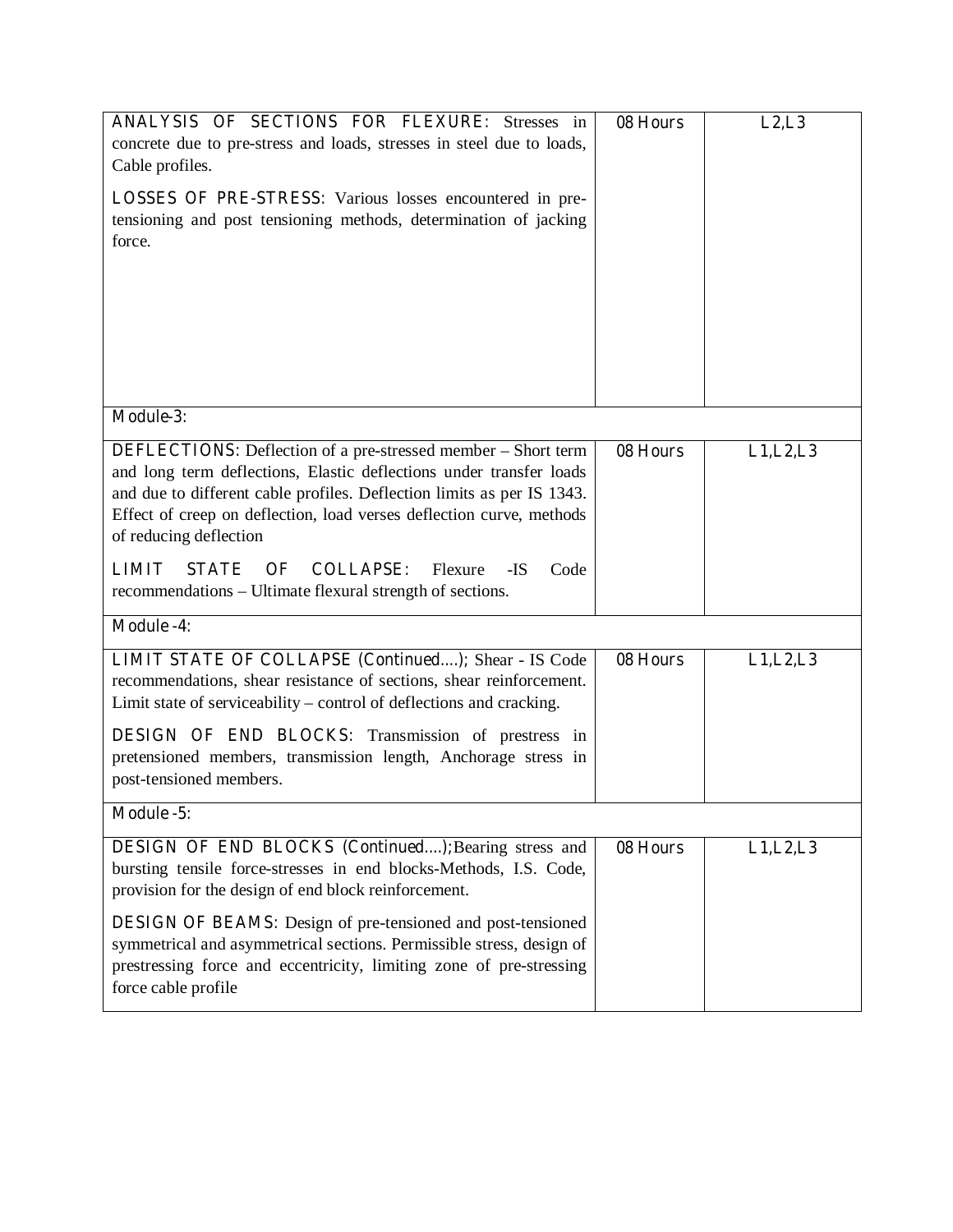## **Course outcomes:**

After studying this course, students will be able to;

- 1. Define the concepts of various losses for design of PSC elements.
- 2. Compute the loads of PSC elements for suitable requirements as per codal provisions
- 3. Examine the PSC element, its efficiency and stresses encountered in PSC element during transfer and at working.

# **Program Objectives (as per NBA)**

- o *Engineering Knowledge.*
- o *Problem Analysis.*
- o *Interpretation of data.*

## **Question paper pattern:**

- The question paper will have 5 modules comprising of ten questions. Each full question carrying 16 marks
- There will be two full questions (with a maximum of three subdivisions, if necessary) from each module.
- Each full question shall cover the topics as a module
- The students shall answer five full questions, selecting one full question from each module. If more than one question is answered in modules, best answer will be considered for the award of marks limiting one full question answer in each module.
- The designs are as per IS-1343 to be provided in the question paper.

- 1. Pre-stressed Concrete- N. Krishna Raju Tata Mc. Grawn Publishers.
- 2. Pre-stressed Concrete- P. Dayarathnam : Oxford and IBH Publishing Co.
- 3. Design of pre-stressed concrete structures- T.Y. Lin and Ned H. Burns John Wiley & Sons, New York.
- 4. Fundamental of pre-stressed concrete- N.C. Sinha & S.K. Roy
- 5. IS: 1343: 1980
- 6. Pre-stressed Concrete- N. Rajgopalan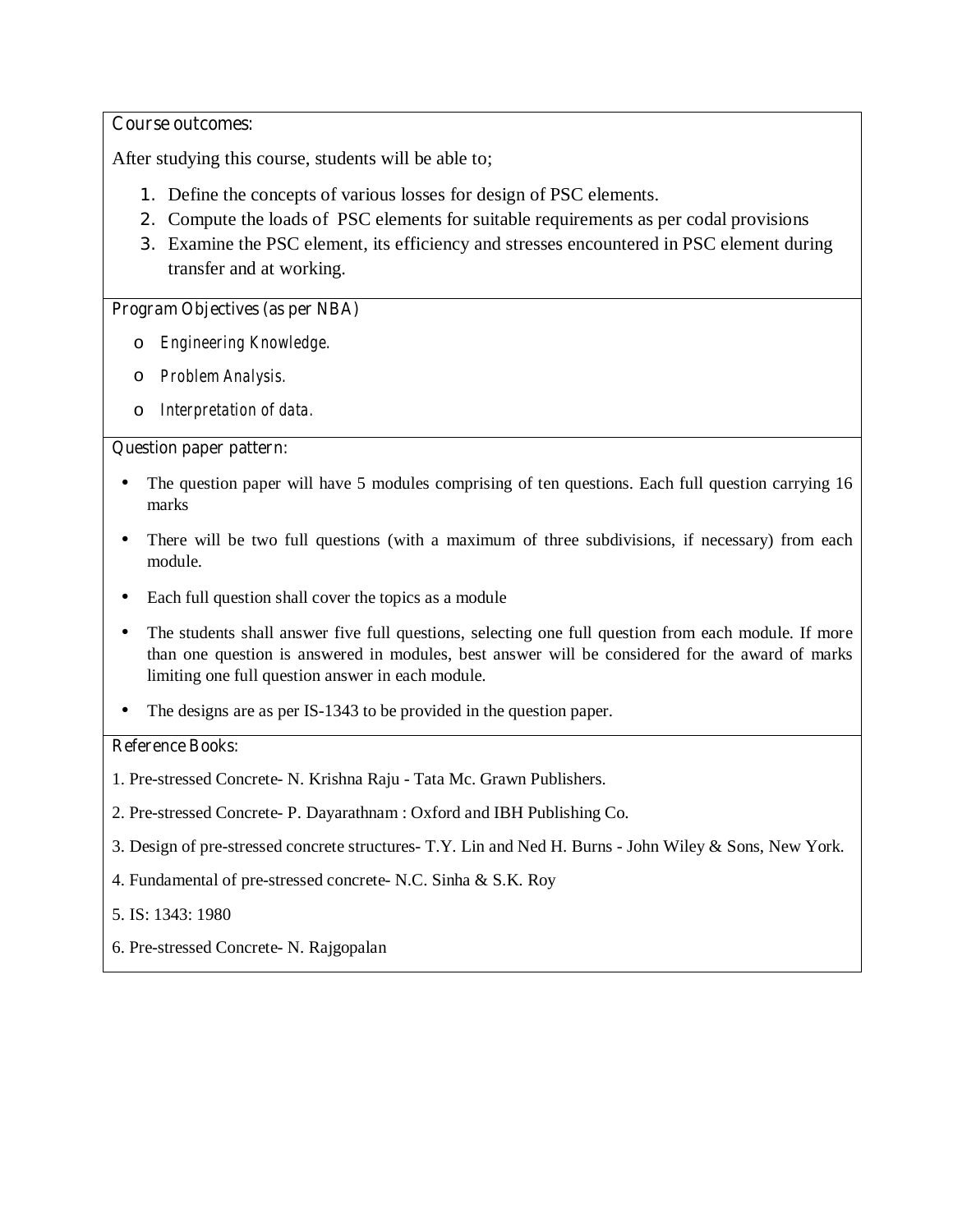# **Course Title: Bridge Engineering**

[As per Choice Based Credit System (CBCS) scheme]

SEMESTER – VII

| Subject Code                         | 15CT752 | <b>I.A.</b> Marks | 20 |
|--------------------------------------|---------|-------------------|----|
| Number of Lecture Hours/Week         | 03      | Exam. Marks       | 80 |
| <b>Total Number of Lecture Hours</b> | 40      | Exam. Hours       | 03 |
| $CREDITS - 03$                       |         | Total Marks-100   |    |

**Course objectives:** This course will enable students to;

**1.** Understand the significance of bridges, types and uses in construction.

- **2.** Comprehend the constructional procedure of bridges and its elements
- **3.** Apply the design concepts in designing of bridges as per the IRC codal provision.

| <b>Modules</b>                                                                                                                                                                                                                                                                                                                                | <b>Teaching</b><br><b>Hours</b> | <b>Revised Bloom's</b><br><b>Taxonomy (RBT)</b><br>Level |
|-----------------------------------------------------------------------------------------------------------------------------------------------------------------------------------------------------------------------------------------------------------------------------------------------------------------------------------------------|---------------------------------|----------------------------------------------------------|
| <b>Module -1:</b>                                                                                                                                                                                                                                                                                                                             |                                 |                                                          |
| <b>INTRODUCTION:</b> Classification of Bridges - Masonry, Arches,<br>RCC, Prestressed Concrete Steel and Composite Brief Description of<br>different types of bridges – preliminary Design principles.<br><b>INVESTIGATIONS:</b> Selection of sites, Design data to be followed,<br>Hydraulic design, linear waterway afflux – Economic span. | 08 Hours                        | L1,L2                                                    |
| <b>Module -2:</b>                                                                                                                                                                                                                                                                                                                             |                                 |                                                          |
| <b>FOUNDATIONS:</b> Depth of scour – Depth of foundation – Types of<br>foundation (Pie, Raft, Well and Caisson – Brief Description only)                                                                                                                                                                                                      | 08 Hours                        | L1,L2                                                    |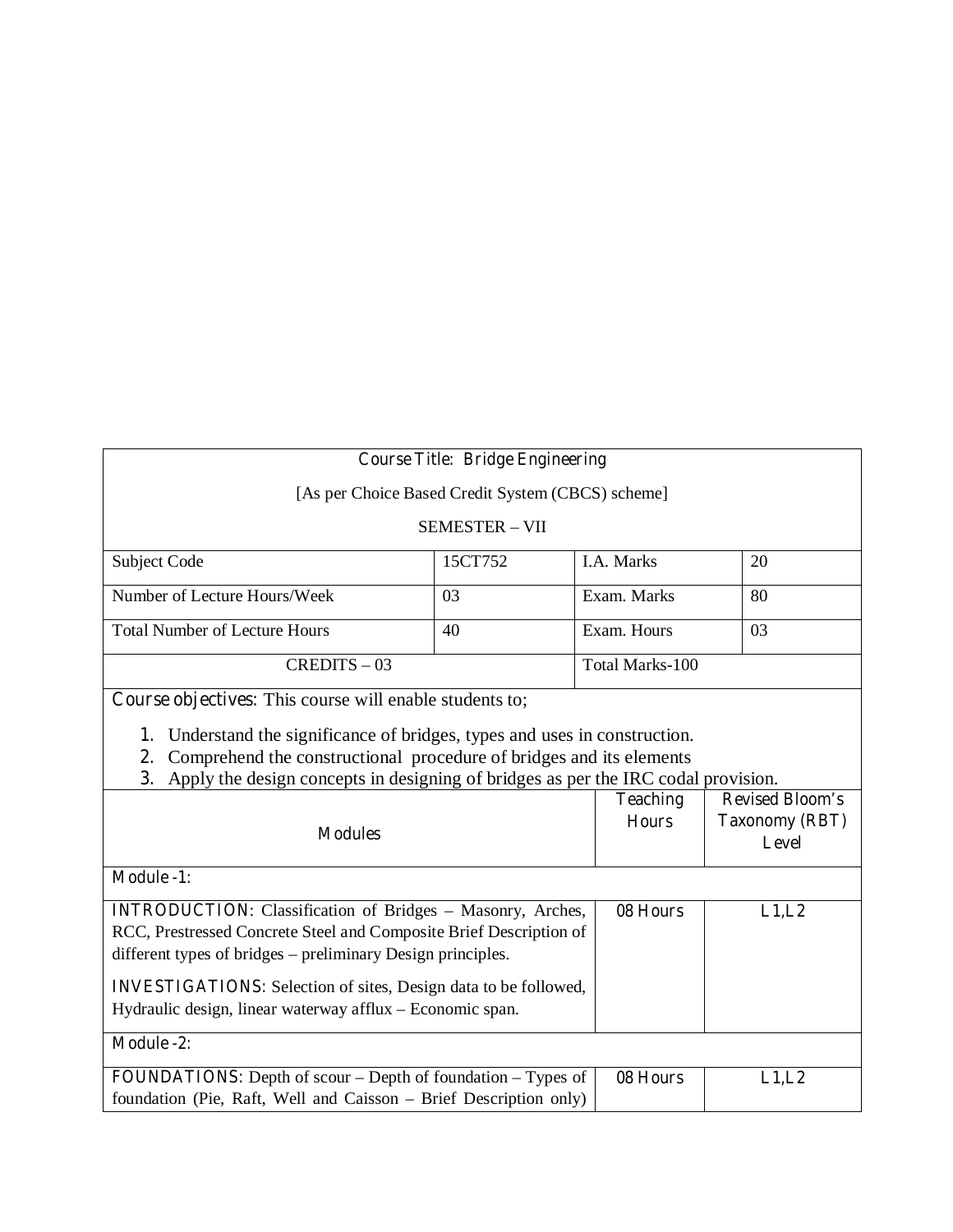| cofferdam, Design criteria – load bearing capacity of well caissons.                                                                                                                                                                                                                     |          |        |  |
|------------------------------------------------------------------------------------------------------------------------------------------------------------------------------------------------------------------------------------------------------------------------------------------|----------|--------|--|
| <b>SUBSTRUCTURE:</b> Types of Abutment, piers, wing walls – Forces<br>action on them Stability consideration and empirical designs - Bank<br>connection and protection works                                                                                                             |          |        |  |
| Module-3:                                                                                                                                                                                                                                                                                |          |        |  |
| <b>STANDARD LOADS:</b> IRC and Railway Loadings - Equivalent<br>Loading for preliminary design – Impact effect.                                                                                                                                                                          | 08 Hours | L1,L2  |  |
| <b>CONSTRUCTION AND MAINTENANCE OF BRIDGES: Form</b><br>work and False work for concrete Bridges - Maintenance of bridges<br>- Maintenance.                                                                                                                                              |          |        |  |
| <b>Module -4:</b>                                                                                                                                                                                                                                                                        |          |        |  |
| <b>BEARINGS, JOINTS AND APPURTENANCES</b>                                                                                                                                                                                                                                                | 08 Hours | L1, L2 |  |
| Importance of bearings, bearings for slab bridges, bearings for girder<br>bridges, expansion bearings, fixed bearings, elastomeric bearings,<br>elastomeric pot bearings, bearings for skew bridges, joints and<br>appurtenances.                                                        |          |        |  |
| Module -5:                                                                                                                                                                                                                                                                               |          |        |  |
| TEMPORARY AND MOVABLE BRIDGES                                                                                                                                                                                                                                                            | 08 Hours | L1, L2 |  |
| Temporary bridges, timber bridges, temporary causeways, military<br>bridges, floating bridges, pontoon bridges, movable bridges                                                                                                                                                          |          |        |  |
| <b>Course outcomes:</b>                                                                                                                                                                                                                                                                  |          |        |  |
| After studying this course, students will be able to;                                                                                                                                                                                                                                    |          |        |  |
| 1. Recall the suitable requirements, types, its elements in construction.<br>Translate the procedural knowledge of bridge construction $\&$ its elements in actual field<br>2.<br>conditions.<br>Analyze the design factors in bridge construction as per the IRC codal provision.<br>3. |          |        |  |
| <b>Program Objectives (as per NBA)</b>                                                                                                                                                                                                                                                   |          |        |  |
| Engineering Knowledge.<br>O                                                                                                                                                                                                                                                              |          |        |  |
| Problem Analysis.<br>O                                                                                                                                                                                                                                                                   |          |        |  |
| Interpretation of data.<br>O                                                                                                                                                                                                                                                             |          |        |  |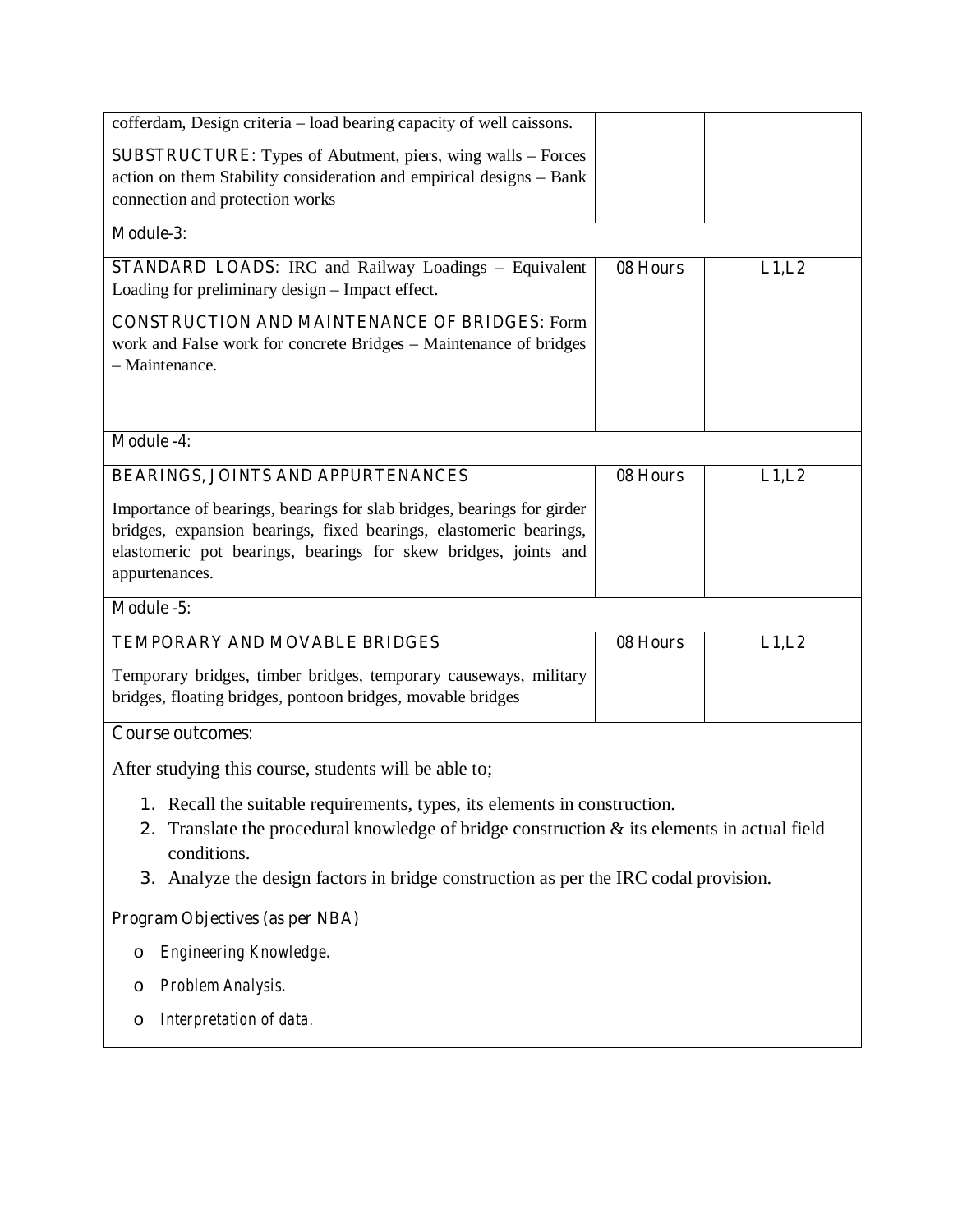#### **Question paper pattern:**

- The question paper will have 5 modules comprising of ten questions. Each full question carrying 16 marks
- There will be two full questions (with a maximum of three subdivisions, if necessary) from each module.
- Each full question shall cover the topics as a module.
- The students shall answer five full questions, selecting one full question from each module. If more than one question is answered in modules, best answer will be considered for the award of marks limiting one full question answer in each module.
- IRC 6 2000 Standard Specifications And Code Of Practice For Road Bridges Section II Loads and Stresses, The Indian Road Congress New Delhi.

- 1. A Text Book of Bridge Engineering by Victor Oxford and IBH Pub. Co. New Delhi.
- 2. Introduction to Bridge Engineering by BindraDhanpat Rai Pub. New Delhi.
- 3. Design of RCC Bridges by Vazirani
- 4. IRC Codes 5 Bridges, 6 Bridges Rangwala
- 5. Design of Steel Structures by Krishnamachar and Sharma
- 6. Design of Bridge by Dr. N. Krishna Raju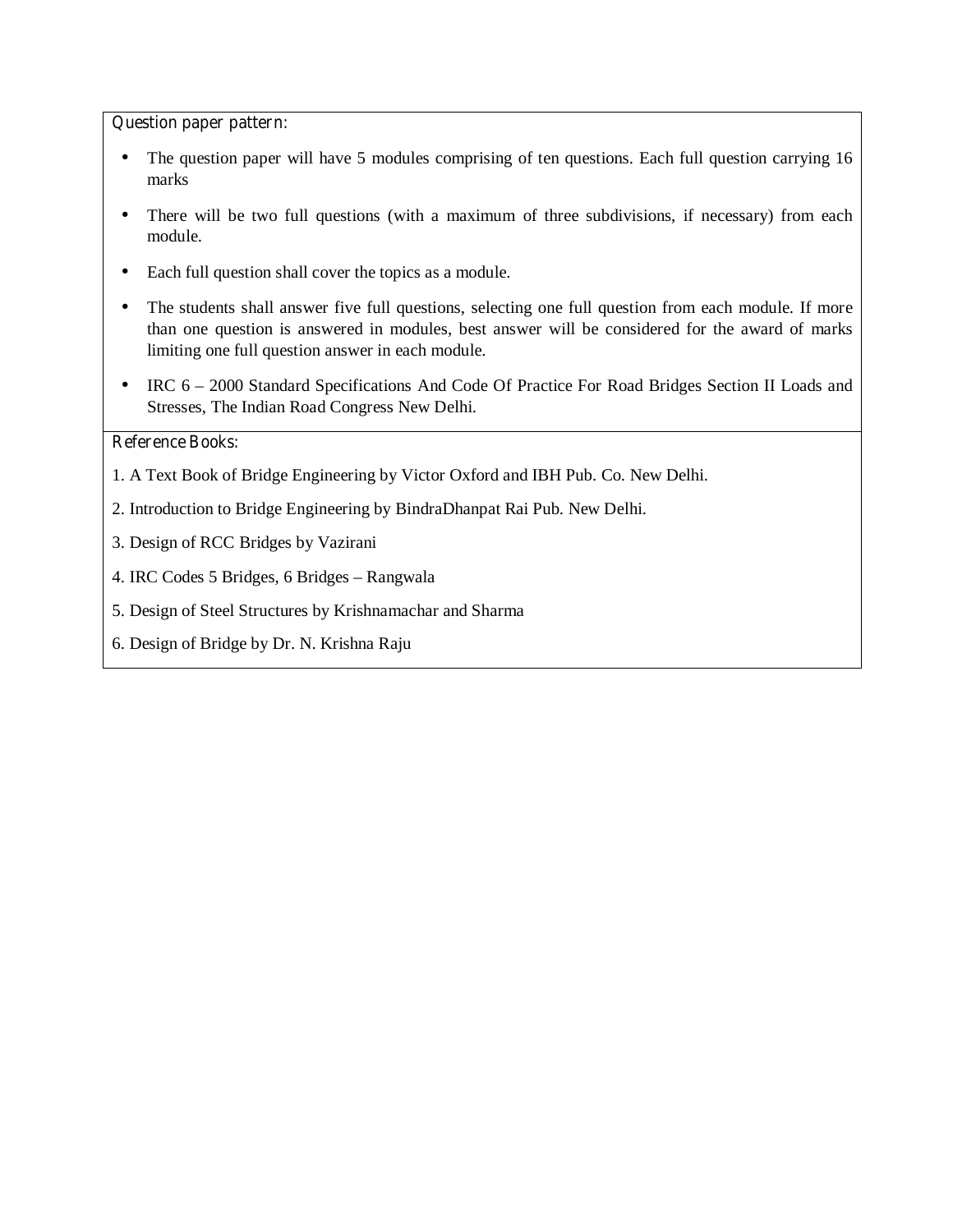# **Course Title: Alternate Building Materials and Technologies**

[As per Choice Based Credit System (CBCS) scheme]

SEMESTER – VII

| Subject Code                         | 15CT753 | <b>I.A.</b> Marks | 20 |
|--------------------------------------|---------|-------------------|----|
|                                      |         |                   |    |
| Number of Lecture Hours/Week         | 03      | Exam. Marks       | 80 |
| <b>Total Number of Lecture Hours</b> | 40      | Exam. Hours       | 03 |
| $CREDITS - 03$                       |         | Total Marks-100   |    |

**Course objectives:** This course will enable students to;

1. To gain the knowledge about the basic building materials, properties and their applications.

2. To understand different types of masonries and their applications.

| <b>Modules</b>                                                                                                                                                                                                                                                                                                                                                    | <b>Teaching</b><br><b>Hours</b> | <b>Revised Bloom's</b><br><b>Taxonomy (RBT)</b><br>Level |
|-------------------------------------------------------------------------------------------------------------------------------------------------------------------------------------------------------------------------------------------------------------------------------------------------------------------------------------------------------------------|---------------------------------|----------------------------------------------------------|
| <b>Module -1:</b>                                                                                                                                                                                                                                                                                                                                                 |                                 |                                                          |
| <b>INTRODUCTION:</b>                                                                                                                                                                                                                                                                                                                                              | 08 Hours                        | L1,L2                                                    |
| Energy in building materials, Environmental issues concerned to<br>building materials, Global warming and construction industry,<br>Environmental friendly and cost effective building technologies.,<br>Requirements for building of different climatic regions, Traditional<br>building methods and vernacular architecture.<br>ALTERNATIVE BUILDING MATERIALS: |                                 |                                                          |
| Characteristics of building blocks for walls, Stones and Laterite                                                                                                                                                                                                                                                                                                 |                                 |                                                          |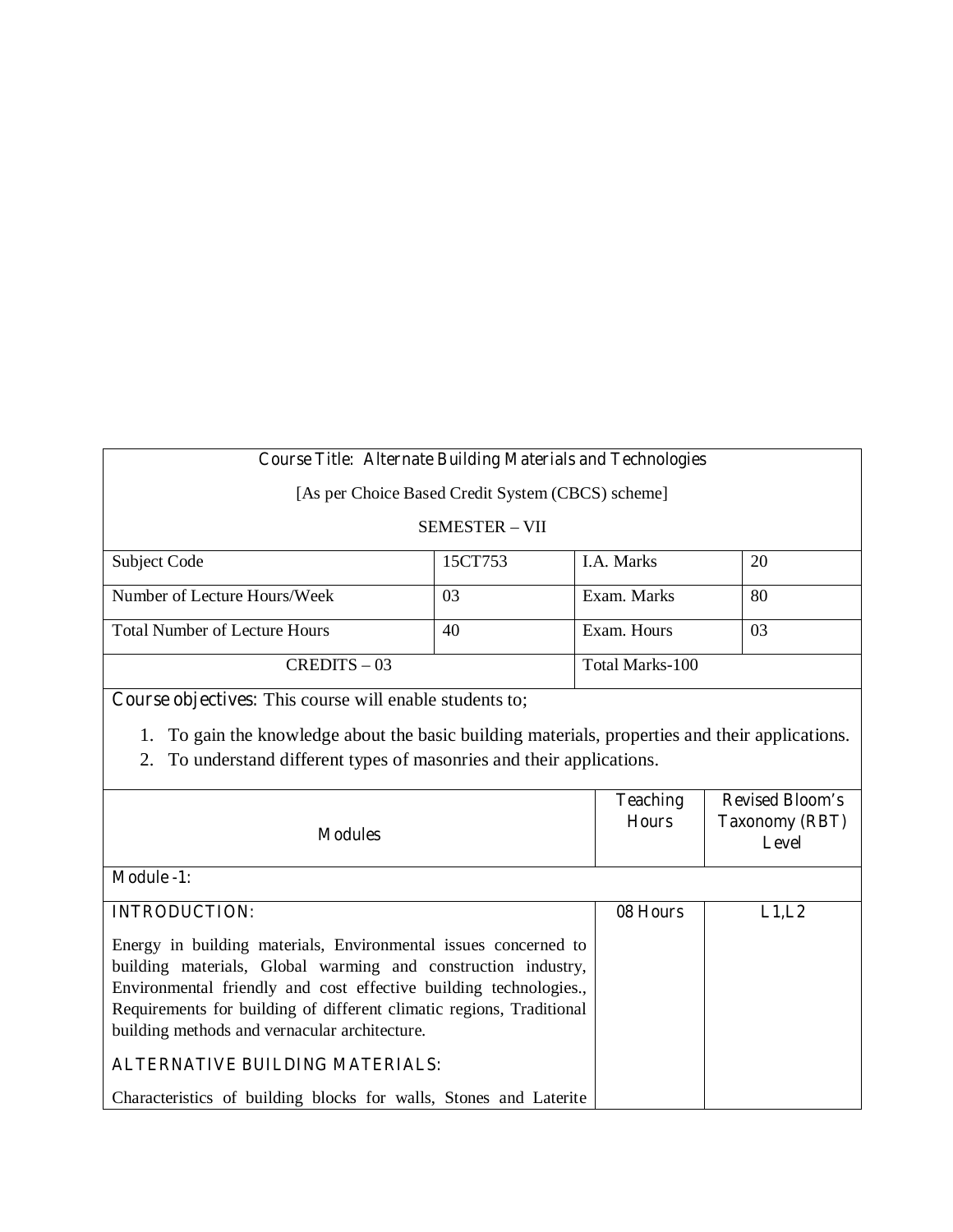| blocks, Bricks and hollow clay blocks, Concrete blocks, Stabilized<br>blocks: Mud Blocks, Steam Cured Blocks, Fal-G Blocks and Stone<br>Masonry Blocks.                                                                   |          |        |
|---------------------------------------------------------------------------------------------------------------------------------------------------------------------------------------------------------------------------|----------|--------|
| <b>Module -2:</b>                                                                                                                                                                                                         |          |        |
| LIME-POZZOLANA CEMENTS-Raw materials, Manufacturing<br>process& Properties and uses                                                                                                                                       | 08 Hours | L1, L2 |
| Fibre reinforced concretes- Matrix materials, Fibers : metal and<br>synthetic, Properties and applications, Fibre reinforced plastics,<br>Matrix materials, Fibers: organic and synthetic, Properties and<br>applications |          |        |
| <b>Building materials from agro and industrial wastes-</b> Types of<br>agro wastes, Types of industrial and mine wastes, Properties and<br>applications, Field quality control test methods                               |          |        |
| Module-3:                                                                                                                                                                                                                 |          |        |
| <b>ALTERNATIVE BUILDING TECHNOLOGIES</b>                                                                                                                                                                                  | 08 Hours | L1,L2  |
| Alternative for wall construction-Types, Construction method                                                                                                                                                              |          |        |
| Masonry mortars-Types, Preparation and Properties                                                                                                                                                                         |          |        |
| Ferrocement and Ferro concrete building components- Materials and<br>specifications, properties.                                                                                                                          |          |        |
| <b>Module -4:</b>                                                                                                                                                                                                         |          |        |
| <b>ALTERNATIVE BUILDING TECHNOLOGIES</b>                                                                                                                                                                                  | 08 Hours | L1,L2  |
| Alternative roofing systems-Introduction, Concepts of                                                                                                                                                                     |          |        |
| Roofs<br>Construction<br>Cool<br>System-<br>Procedures,<br>material<br>specifications, uses.                                                                                                                              |          |        |
| Filler slabs- Construction Procedures, material specifications, uses.                                                                                                                                                     |          |        |
| Composite beam panel roofs- Construction Procedures, material<br>specifications, uses.                                                                                                                                    |          |        |
| Masonry vaults and domes- Construction Procedures, material<br>specifications, uses.                                                                                                                                      |          |        |
| Module -5:                                                                                                                                                                                                                |          |        |
| <b>COST EFFECTIVE BUILDING DESIGN</b>                                                                                                                                                                                     |          |        |
|                                                                                                                                                                                                                           | 08 Hours | L1,L2  |
| Cost concepts in buildings                                                                                                                                                                                                |          |        |
| Cost saving techniques in planning, design and construction                                                                                                                                                               |          |        |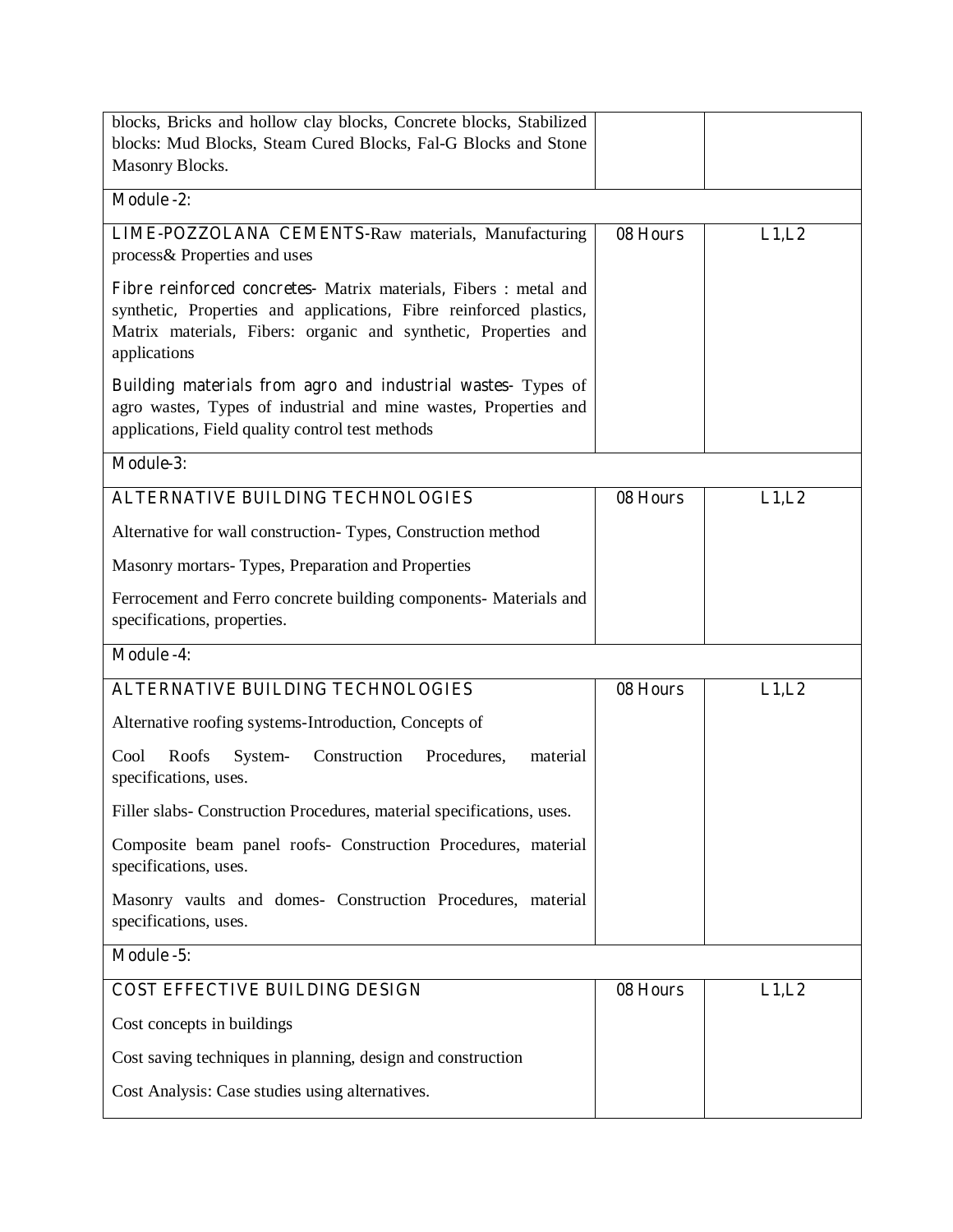| EQUIPMENT FOR PRODUCTION OF ALTERNATIVE<br><b>MATERIALS</b>                                                   |  |
|---------------------------------------------------------------------------------------------------------------|--|
| Machines for manufacture of concrete                                                                          |  |
| Equipments for production of stabilized blocks                                                                |  |
| Moulds and methods of production of precast elements.                                                         |  |
| <b>Course outcomes:</b>                                                                                       |  |
| After studying this course, students will be able to:                                                         |  |
| 1. Memorize the basic building materials, properties and their applications.                                  |  |
| Identify different types of masonries, their applications and types of cost-effective<br>2.<br>constructions. |  |
| Program Objectives (as per NBA)                                                                               |  |
| Engineering Knowledge.                                                                                        |  |

- o *Problem Analysis.*
- o *Interpretation of data.*

#### **Question paper pattern:**

- The question paper will have 5 modules comprising of ten questions. Each full question carrying 16 marks
- There will be two full questions (with a maximum of three subdivisions, if necessary) from each module.
- Each full question shall cover the topics as a module
- The students shall answer five full questions, selecting one full question from each module. If more than one question is answered in modules, best answer will be considered for the award of marks limiting one full question answer in each module.

# **TEXT BOOKS:**

1. Alternative building methodologies for engineers and architects, lecture notes edited: K.S. Jagadish and B.V. Venkatarama Reddy, Indian Institute of Science,Bangalore.

2. Structural Masonry by Arnold W. Hendry.

- 1. Relevant IS Codes.
- 2. Alternative building materials and technologies.
- 3. Proceedings of workshop on Alternative building material and technology, 19th to 20th December 2003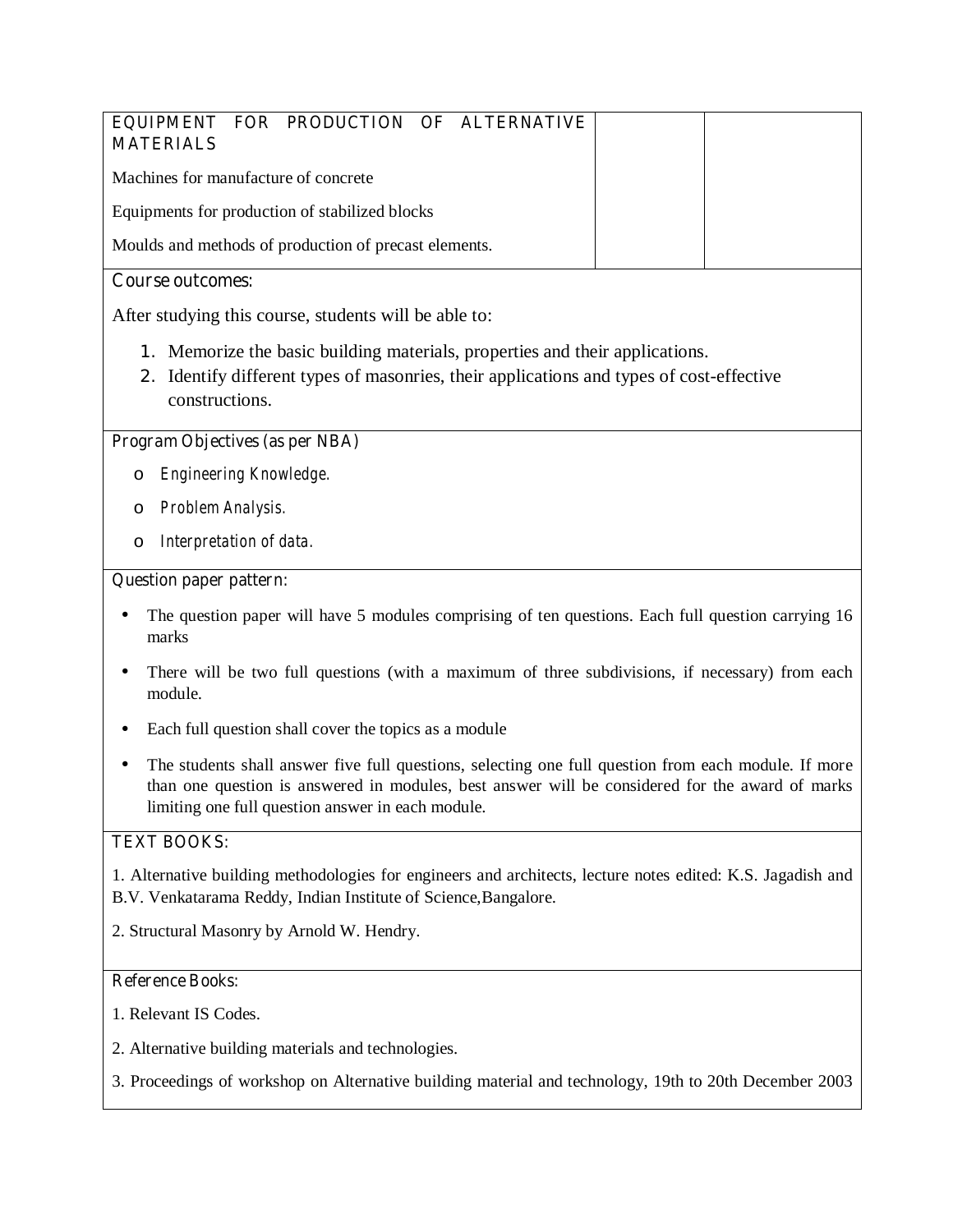@ BVB College of Engineering. & Tech., Hubli.

# **Course Title: Pre-Fabrication Construction Techniques**

[As per Choice Based Credit System (CBCS) scheme]

# SEMESTER – VII

| Subject Code                         | 15CT754 | <b>I.A.</b> Marks | 20 |
|--------------------------------------|---------|-------------------|----|
| Number of Lecture Hours/Week         | 03      | Exam. Marks       | 80 |
| <b>Total Number of Lecture Hours</b> | 40      | Exam. Hours       | 03 |
| $CREDITS - 03$                       |         | Total Marks-100   |    |

**Course objectives:** This course will enable students to;

- 1. Gain the knowledge of prefab system, component or process as per the needs and specifications of different variety of prefab elements construction.
- 2. Comprehend the culture of professional and ethical responsibilities by following codal provisions in the analysis, design and detailing of prefab structures for strength and durability.
- 3. Analyze design of various types of prefab structures in actual field conditions.

|                | <b>Teaching</b> | <b>Revised Bloom's</b>         |
|----------------|-----------------|--------------------------------|
| <b>Modules</b> | <b>Hours</b>    | <b>Taxonomy (RBT)</b><br>Level |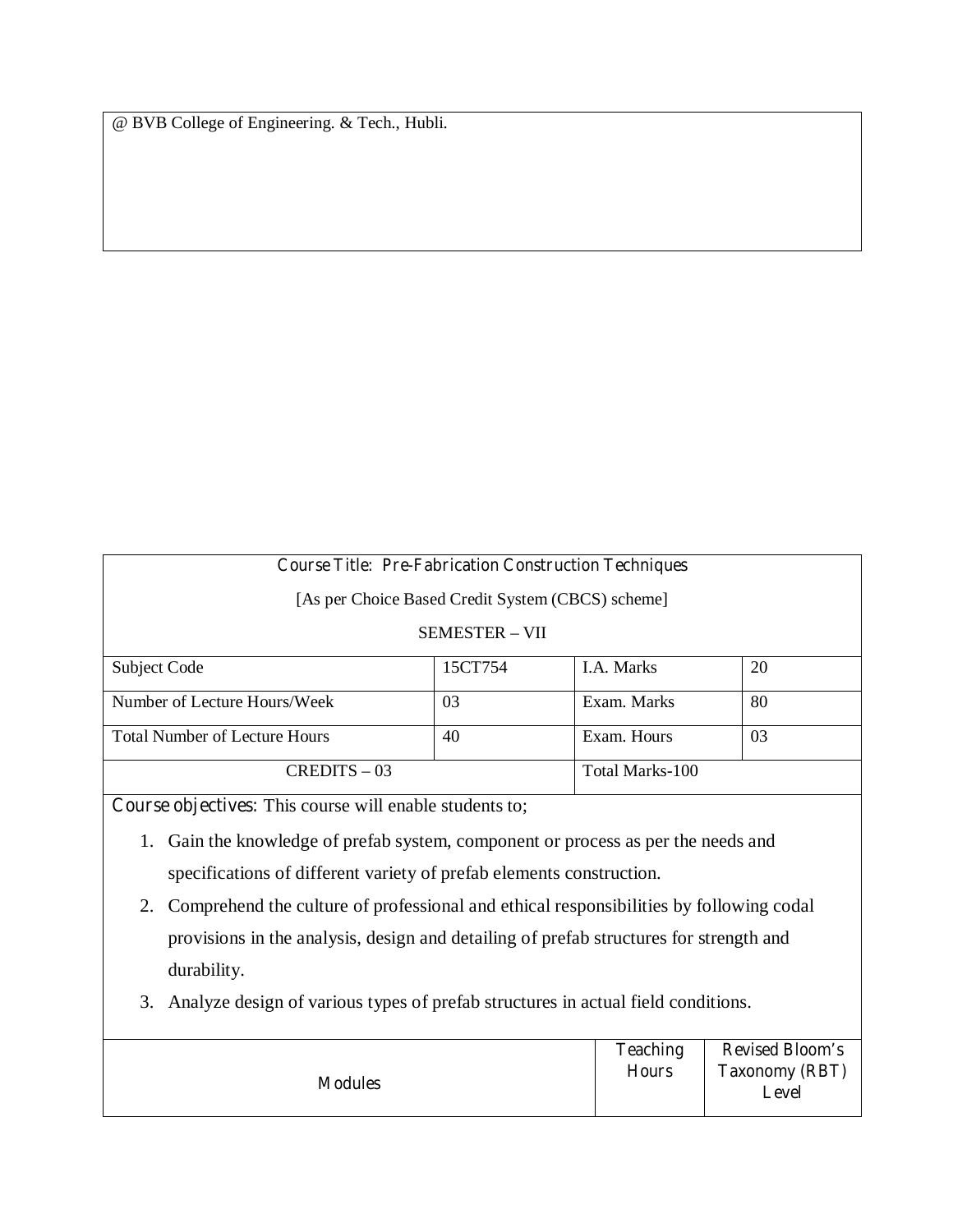| <b>Module -1:</b>                                                                                                                                                                                                                                                                 |          |            |  |
|-----------------------------------------------------------------------------------------------------------------------------------------------------------------------------------------------------------------------------------------------------------------------------------|----------|------------|--|
| Prefabricated construction, necessity, advantages disadvantages,<br>Mass Produced steel, reinforced concrete and masonry system,<br>industrialized buildings.                                                                                                                     | 08 Hours | L1,L2      |  |
| Modular coordination, basic module, planning and design modules,<br>modular grid systems                                                                                                                                                                                          |          |            |  |
| <b>Module -2:</b>                                                                                                                                                                                                                                                                 |          |            |  |
| specifications,<br>National<br><b>Building</b><br>Code<br>standardization,<br>dimensioning of products, preferred dimensions and sizes, tolerances<br>and deviations, layout and processes                                                                                        | 08 Hours | L1,L2      |  |
| Prefabricates classification, foundation, columns, beams, roof and<br>floor panels, wall panels, clay units, box prefabricates, erection and<br>assembly                                                                                                                          |          |            |  |
| Module-3:                                                                                                                                                                                                                                                                         |          |            |  |
| Design of prefabricated elements, lift points, beams, slabs, columns,<br>wall panels, footings                                                                                                                                                                                    | 08 Hours | L2, L3     |  |
| <b>Module -4:</b>                                                                                                                                                                                                                                                                 |          |            |  |
| Design of joints to transfer axial forces, moments and shear forces                                                                                                                                                                                                               | 08 Hours | L1, L2, L3 |  |
| Module -5:                                                                                                                                                                                                                                                                        |          |            |  |
| Construction techniques, large panel construction, lift slab system,<br>Glover system, Constains's jack- block system, Constain V- plate<br>system, Bison system, Silber - Kuhi system, control of construction<br>processes. Equipments- horizontal and vertical transportation. | 08 Hours | L1,L2      |  |
| <b>Course outcomes:</b>                                                                                                                                                                                                                                                           |          |            |  |
| After studying this course, students will be able to;                                                                                                                                                                                                                             |          |            |  |
| 1. Describe prefab system, component or process as per the needs and specifications of                                                                                                                                                                                            |          |            |  |
| different variety of prefab elements construction.                                                                                                                                                                                                                                |          |            |  |
| 2. Practise the culture of professional and ethical responsibilities by following codal                                                                                                                                                                                           |          |            |  |
| provisions in the analysis, design and detailing of prefab structures for strength and                                                                                                                                                                                            |          |            |  |

- durability.
- 3. Provide factual knowledge on analysis and design of various types of prefab structures.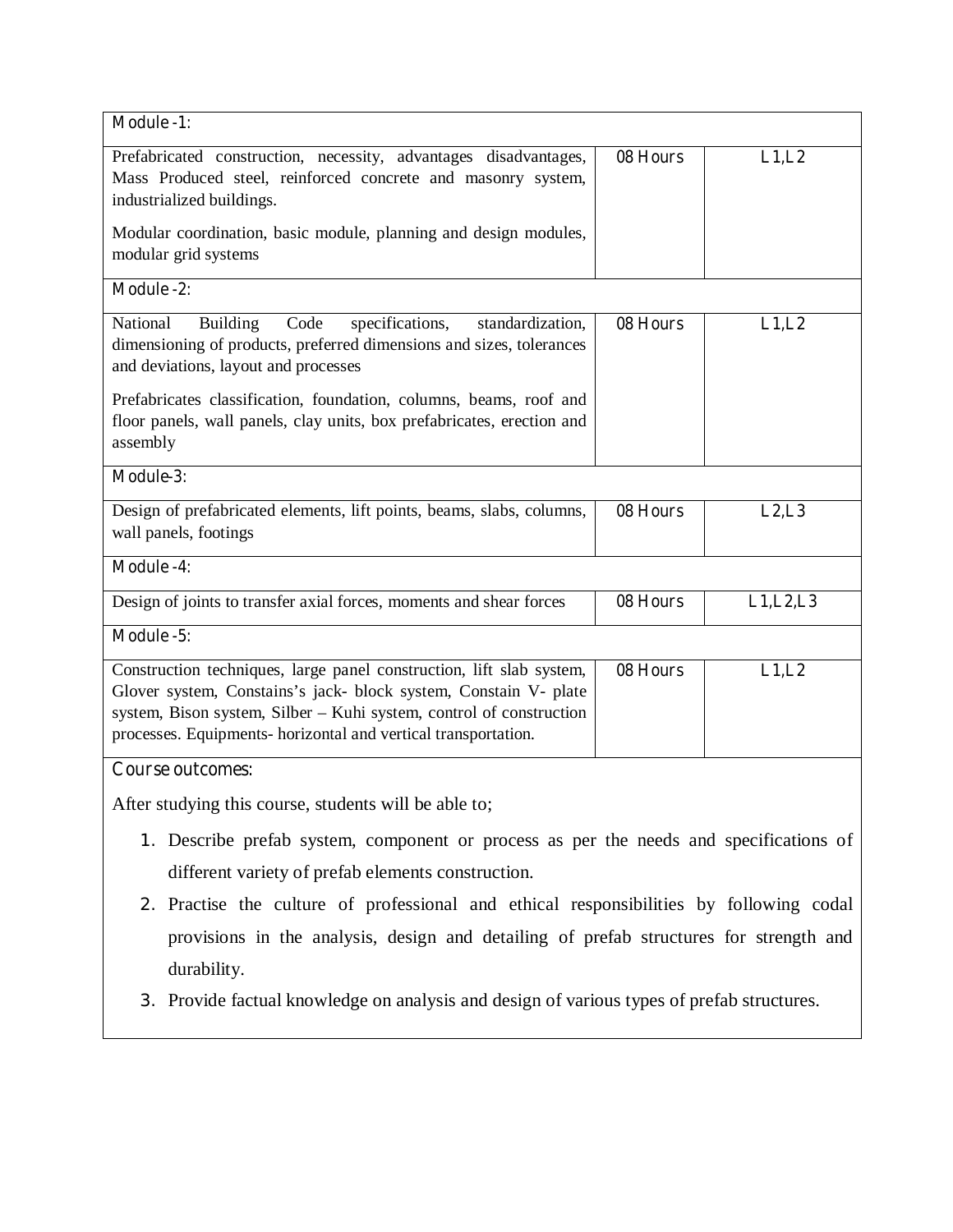#### **Program Objectives (as per NBA)**

- o *Engineering Knowledge.*
- o *Problem Analysis.*
- o *Interpretation of data.*

## **Question paper pattern:**

- The question paper will have 5 modules comprising of ten questions. Each full question carrying 16 marks
- There will be two full questions (with a maximum of three subdivisions, if necessary) from each module.
- Each full question shall cover the topics as a module
- The students shall answer five full questions, selecting one full question from each module. If more than one question is answered in modules, best answer will be considered for the award of marks limiting one full question answer in each module.

# **Reference Books:**

- 1. Hass A.M. Precast Concrete Design and applications Applied Science, 1983.
- 2. David Shepperd "Plant cast, Precast and Prestressed concrete McGraw Hill, 1989.
- 3. Dyachenko and Mirtousky Prefabrication of reinforced concrete MIR Publishers.

# **Course Title: SOLID WASTE MANAGEMENT**

[As per Choice Based Credit System (CBCS) scheme]

SEMESTER – VII

| Subject Code                         | 15CT761 | <b>I.A.</b> Marks | 20 |
|--------------------------------------|---------|-------------------|----|
|                                      |         |                   |    |
| Number of Lecture Hours/Week         | 03      | Exam. Marks       | 80 |
|                                      |         |                   |    |
| <b>Total Number of Lecture Hours</b> | 40      | Exam. Hours       | 03 |
|                                      |         |                   |    |
| $CREDITS - 03$                       |         | Total Marks-100   |    |
|                                      |         |                   |    |

# **Course objectives:**

- 1. Student will be able to understand components of solid waste management and the laws governing it.
- 2. Students will analyse the solid waste collection systems and propose route optimization techniques and processing of solid wastes.
- 3. Students will be able to design, operate and maintain of landfills and composting units and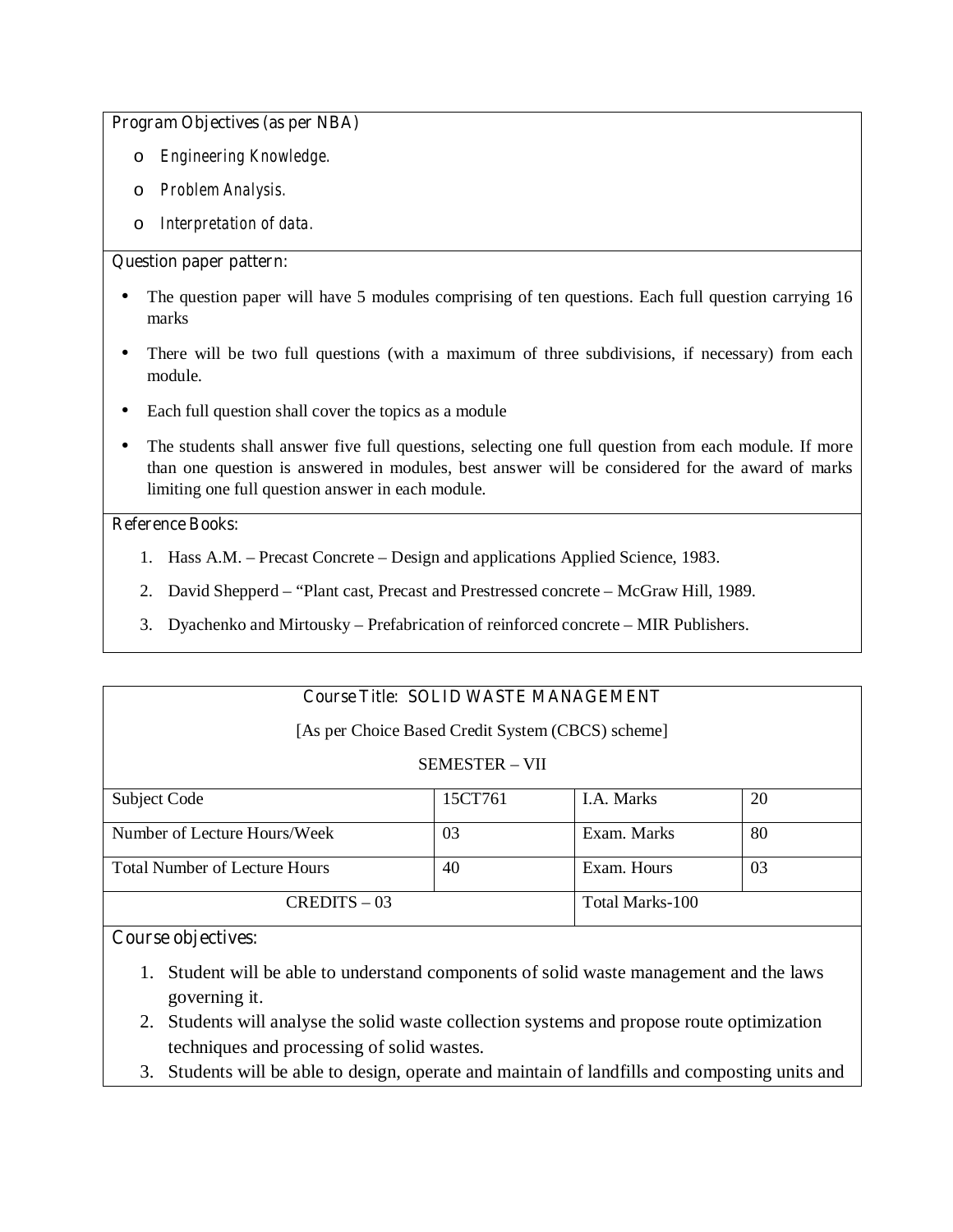| categorize the techniques of operation and maintenance of incinerators.                                                                                                                                                                                               |                                 |                                                          |  |  |
|-----------------------------------------------------------------------------------------------------------------------------------------------------------------------------------------------------------------------------------------------------------------------|---------------------------------|----------------------------------------------------------|--|--|
| <b>Modules</b>                                                                                                                                                                                                                                                        | <b>Teaching</b><br><b>Hours</b> | <b>Revised Bloom's</b><br><b>Taxonomy (RBT)</b><br>Level |  |  |
| <b>Module -1:</b>                                                                                                                                                                                                                                                     |                                 |                                                          |  |  |
| <b>INTRODUCTION:</b> Definition, Land Pollution - scope and<br>importance of solid waste management, functional elements of solid<br>waste management. Policy Framework in India for solid waste<br>management                                                        | 08 Hours                        | L1,L2                                                    |  |  |
| <b>SOURCES:</b><br>Classification and<br>characteristics –<br>municipal,<br>commercial & industrial. Methods of quantification                                                                                                                                        |                                 |                                                          |  |  |
| <b>Module -2:</b>                                                                                                                                                                                                                                                     |                                 |                                                          |  |  |
| <b>COLLECTION</b><br>AND TRANSPORTATION:<br><b>Systems</b><br>of<br>collection, collection equipment, garbage chutes, transfer stations -<br>bailing and compacting, route optimization techniques and problems.                                                      | 08 Hours                        | L1,L2                                                    |  |  |
| <b>TREATMENT / PROCESSING TECHNIQUES: Components</b><br>separation, volume reduction, size reduction, chemical reduction and<br>biological processing problems.                                                                                                       |                                 |                                                          |  |  |
| <b>Module-3:</b>                                                                                                                                                                                                                                                      |                                 |                                                          |  |  |
| <b>INCINERATION:</b> Process $-3$ T's, factors affecting incineration<br>process, incinerators – types, prevention of air pollution, pyrolsis,<br>design criteria for incineration.                                                                                   | 08 Hours                        | L1,L2                                                    |  |  |
| <b>Module -4:</b>                                                                                                                                                                                                                                                     |                                 |                                                          |  |  |
| <b>COMPOSTING:</b> Aerobic and anaerobic composting, factors<br>affecting composting, Indore and Bangalore processes, mechanical<br>and semi mechanical composting processes, Vermi composting                                                                        | 08 Hours                        | L1,L2                                                    |  |  |
| <b>SANITARY LAND FILLING:</b> Different types, trench area, Ramp<br>and pit method, site selection, basic steps involved, cell design,<br>prevention of site pollution, leachate & gas collection and control<br>methods, geosynthetic fabrics in sanitary land fills |                                 |                                                          |  |  |
| Module -5:                                                                                                                                                                                                                                                            |                                 |                                                          |  |  |
| <b>DISPOSAL METHODS:</b> Open dumping – selection of site, ocean<br>disposal, feeding to hogs, incineration, pyrolsis, composting, sanitary<br>land filling, merits and demerits, biomedical wastes and disposal.                                                     | 08 Hours                        | L1, L2, L4                                               |  |  |
| <b>RECYCLE AND REUSE:</b> Material and energy recovery operations,<br>reuse in other industries, plastic wastes, environmental significance<br>and reuse.                                                                                                             |                                 |                                                          |  |  |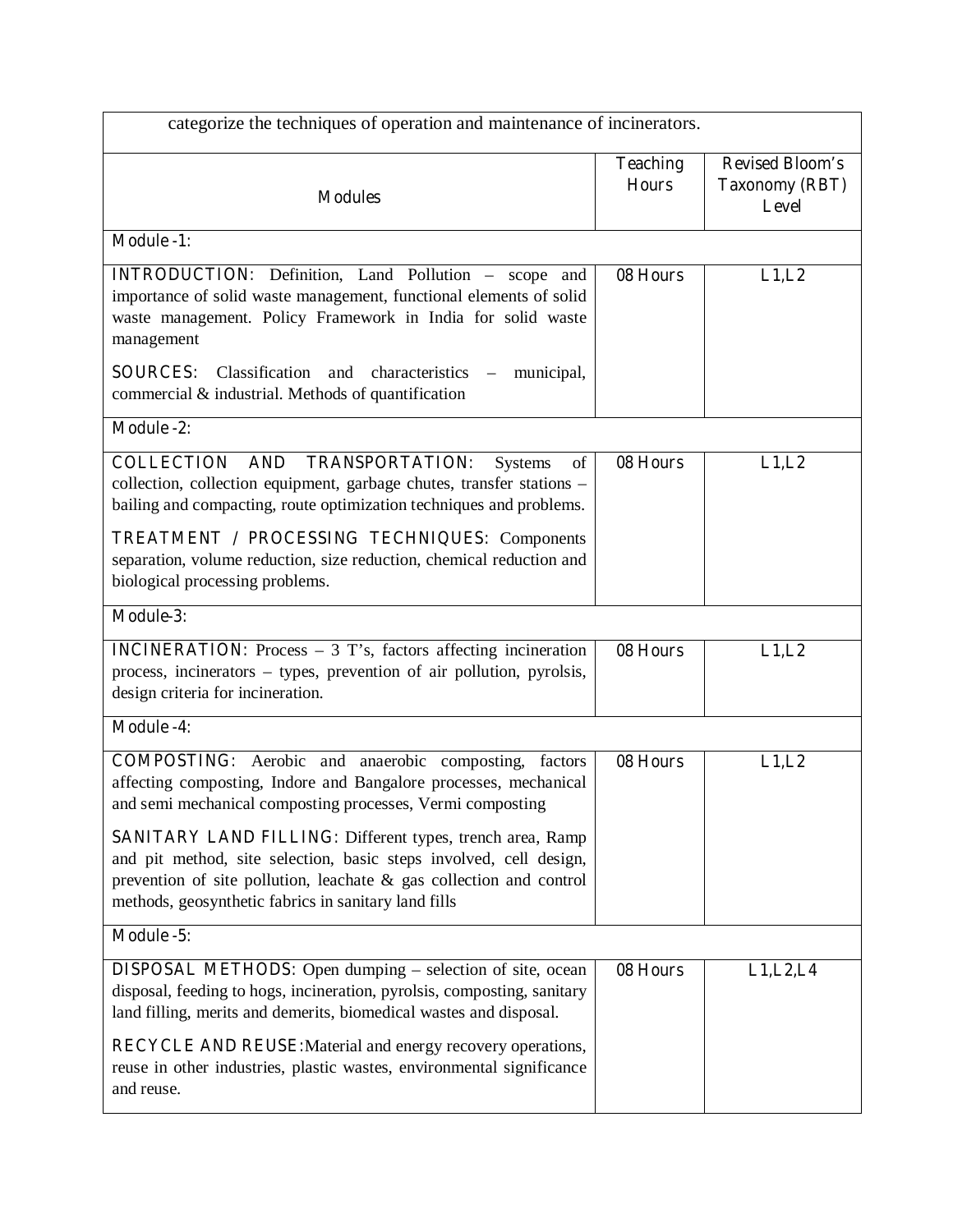# **Course outcomes:**

After studying this course, students will be able to;

- 1. Describe the components of solid waste management and the laws governing it.
- 2. Distinguish the solid waste collection systems and prepare route optimization techniques and processing of solid wastes.
- 3. Develop landfills and composting units and evaluate the techniques of operation and maintenance of incinerators.

# **Program Objectives (as per NBA)**

- o *Engineering Knowledge.*
- o *Problem Analysis.*
- o *Interpretation of data.*

## **Question paper pattern:**

- The question paper will have 5 modules comprising of ten questions. Each full question carrying 16 marks
- There will be two full questions (with a maximum of three subdivisions, if necessary) from each module.
- Each full question shall cover the topics as a module
- The students shall answer five full questions, selecting one full question from each module. If more than one question is answered in modules, best answer will be considered for the award of marks limiting one full question answer in each module.

- 1. Integrated Solid Waste Management: Tchobanoglous : M/c Graw Hill.
- 2. Solid Waste Management in developing countries. Bhide and Sunderashan
- 3. Hand book on Solid Waste Disposal.: Pavoni J.L.
- 4. Environmental Engineering.: Peavy and Tchobanoglous
- 5. Environmental Engineering Vol II.: S.K. Garg
- 6. Biomedical waste handling rules 2000.
- 7. Solid Waste Engineering by Vesilind.Pa Worrell &Reinhart.D. 2009, Cengage Learning India Private Limited, New Delhi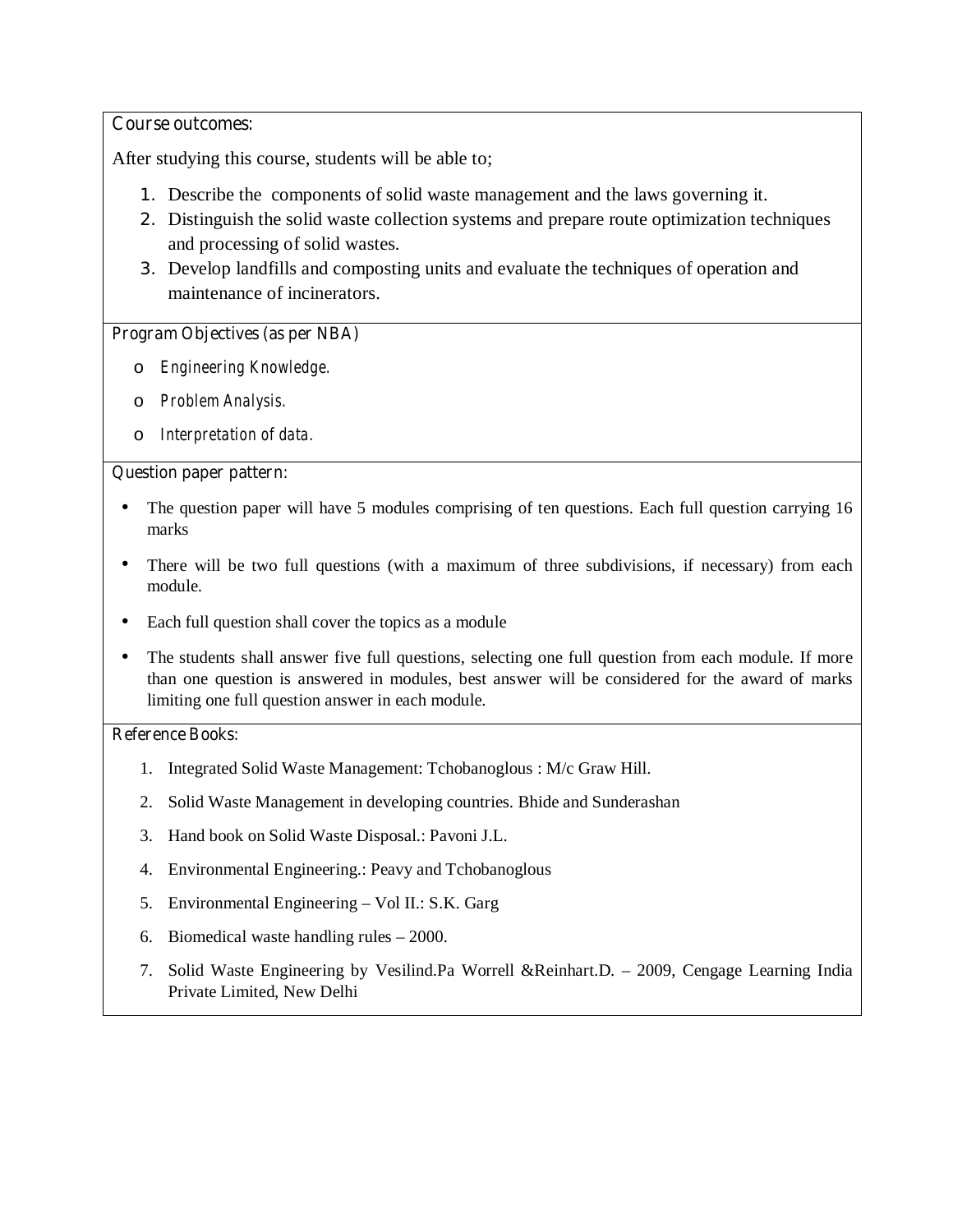# **Course Title: Pavement Materials & Construction** [As per Choice Based Credit System (CBCS) scheme] SEMESTER – VII Subject Code 15CT762 1.A. Marks 20 Number of Lecture Hours/Week 03 Exam. Marks 80 Total Number of Lecture Hours  $\begin{array}{|c|c|c|c|c|} \hline 40 & & \text{Exam. Hours} \end{array}$  03 CREDITS – 03 Total Marks-100

**Course objectives:** This course will enable students to;

- 1. Remember the materials, types & components of pavement construction for road works.
- 2. Understand the specifications & requirements of different types of pavements as per IS codal provisions.

| , agehine<br>1 Cachill. | <b>Revised Bloom's</b> |
|-------------------------|------------------------|
|                         |                        |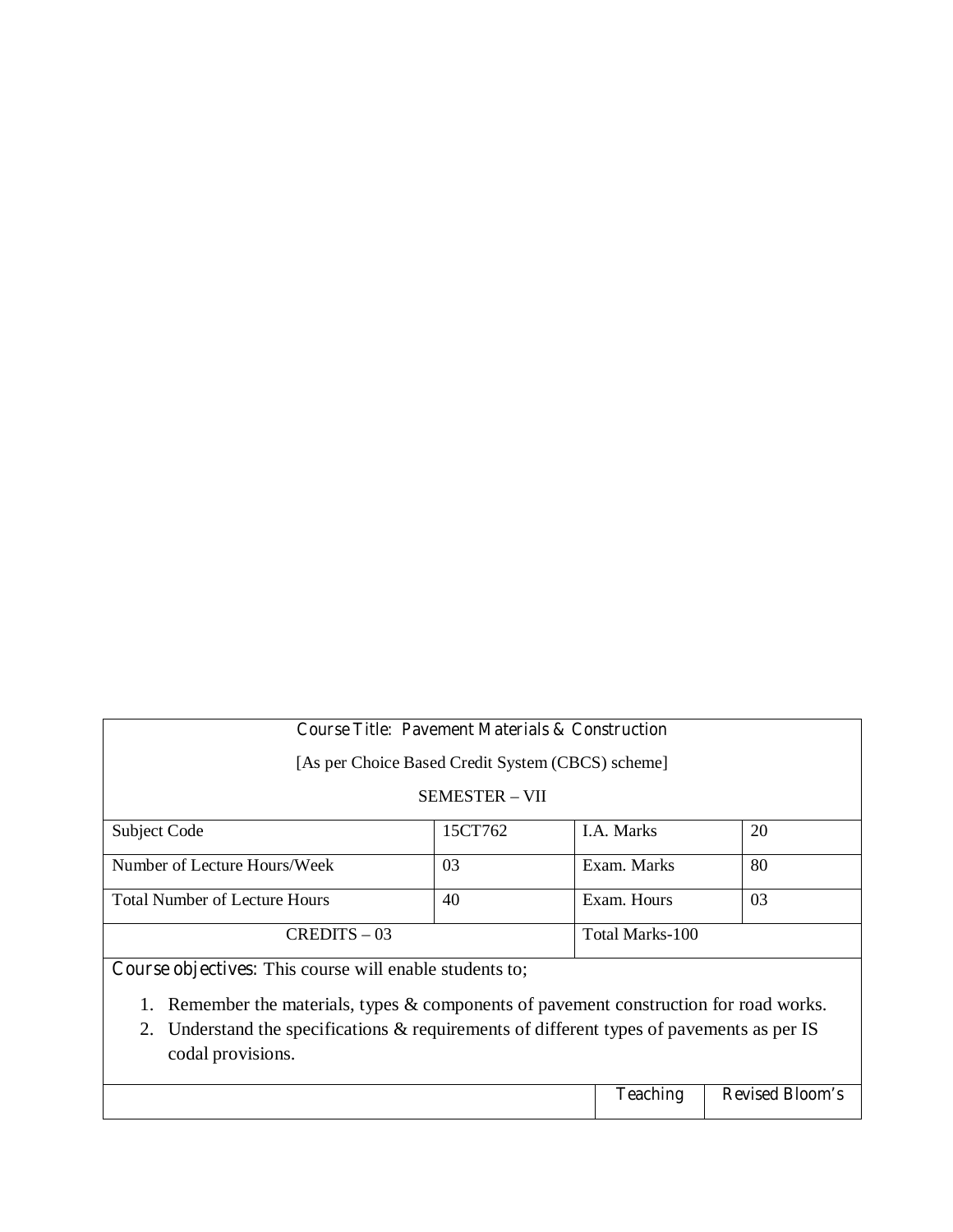| <b>Modules</b>                                                                                                                                                                                                                                                                                                                                                                                                                                          | <b>Hours</b> | <b>Taxonomy (RBT)</b> |
|---------------------------------------------------------------------------------------------------------------------------------------------------------------------------------------------------------------------------------------------------------------------------------------------------------------------------------------------------------------------------------------------------------------------------------------------------------|--------------|-----------------------|
|                                                                                                                                                                                                                                                                                                                                                                                                                                                         |              | <b>Level</b>          |
| <b>Module -1:</b>                                                                                                                                                                                                                                                                                                                                                                                                                                       |              |                       |
| <b>AGGREGATES:</b> Origin, classification, requirements, properties<br>and tests on road aggregates, concepts of size and gradation - design<br>gradation, maximum aggregate size, aggregate blending by different<br>methods to meet specification.                                                                                                                                                                                                    | 08 Hours     | L1,L2                 |
| BITUMEN AND TAR: Origin, preparation, properties and<br>chemical constitution of bituminous road binders; requirements.                                                                                                                                                                                                                                                                                                                                 |              |                       |
| <b>Module -2:</b>                                                                                                                                                                                                                                                                                                                                                                                                                                       |              |                       |
| <b>BITUMINOUS EMULSIONS AND CUTBACKS: Preparation,</b><br>characteristics, uses and tests. Adhesion of Bituminous Binders to<br>Road Aggregates: Adhesion failure, mechanism of stripping, tests<br>and methods of improving adhesion.                                                                                                                                                                                                                  | 08 Hours     | L1,L2                 |
| Module-3:                                                                                                                                                                                                                                                                                                                                                                                                                                               |              |                       |
| BITUMINOUS MIXES: Mechanical properties, dense and open<br>flexibility<br>and<br>textured<br>mixes,<br>brittleness,<br>(no<br>HveemStabilometer&Hubbar - Field Tests) bituminous mix, design<br>methods using Rothfuch's Method only and specification, Marshal<br>mixed design criteria- voids in mineral aggregates, voids in total<br>mix, density, flow, stability, percentage voids filled with bitumen.                                           | 08 Hours     | L1,L2                 |
| <b>Module -4:</b>                                                                                                                                                                                                                                                                                                                                                                                                                                       |              |                       |
| Earthwork<br>grading and construction of<br><b>SUBGRADE:</b><br>embankments and cuts for roads. Preparation of subgrade,<br>quality control tests.<br><b>EQUIPMENT IN HIGHWAY CONSTRUCTION: Various</b><br>types of equipment for excavation, grading and compaction –<br>their working principle, advantages and limitations. Special<br>equipment for bituminous and cement concrete pavement and<br>stabilized soil road construction.<br>Module -5: | 08 Hours     | L1,L2                 |
|                                                                                                                                                                                                                                                                                                                                                                                                                                                         |              |                       |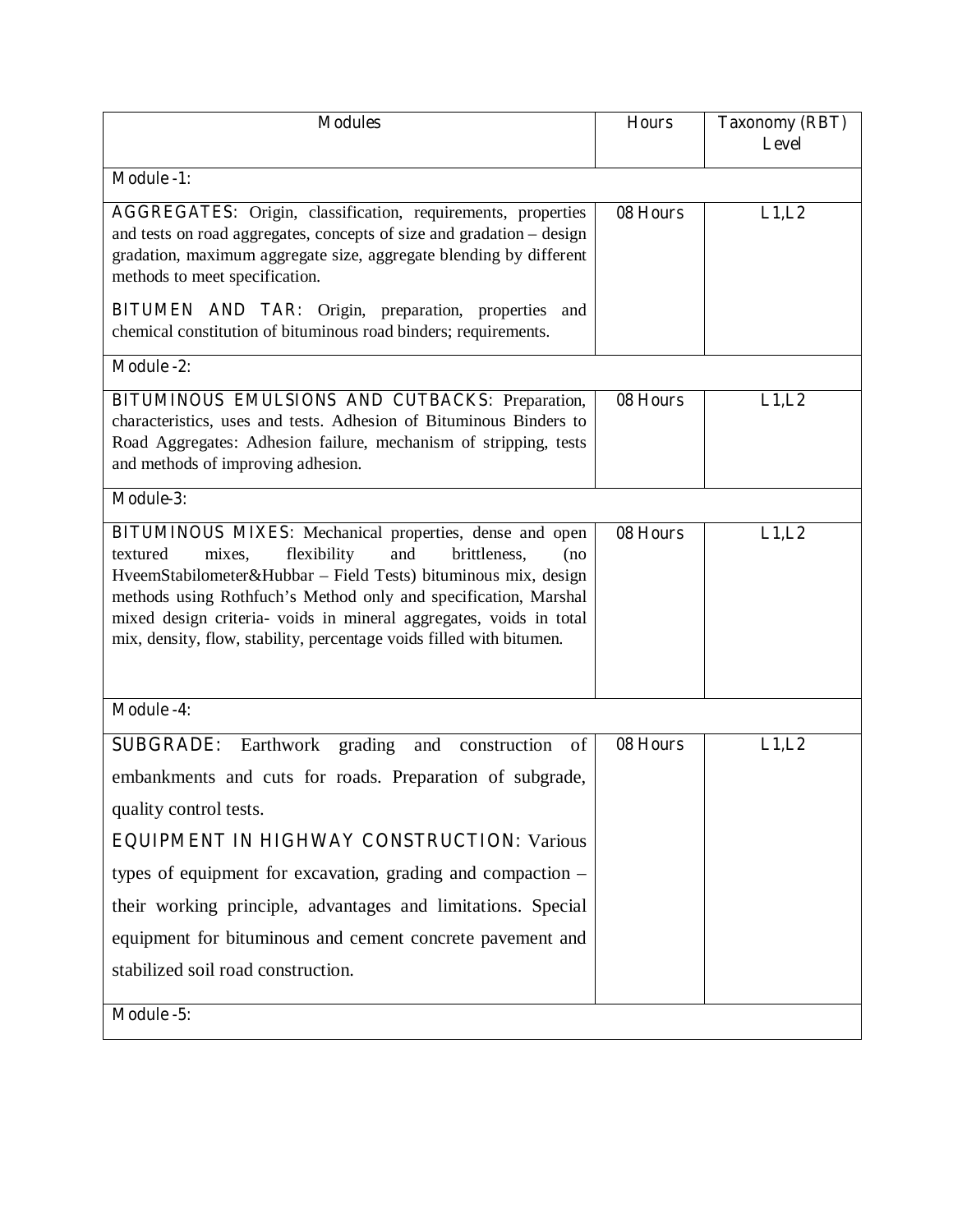| <b>FLEXIBLE PAVEMENTS:</b> Specifications of materials,        | 08 Hours | L1,L2 |
|----------------------------------------------------------------|----------|-------|
| construction method and field control checks for various types |          |       |
| of flexible pavement layers.                                   |          |       |
| <b>CEMENT CONCRETE PAVEMENTS:</b> Specifications and           |          |       |
| method of cement concrete pavement construction (PQC)          |          |       |
| Importance of providing DLC as sub-base and polythene thin     |          |       |
| layer between PQC and sub-base); Quality control tests;        |          |       |
| Construction of various types of joints.                       |          |       |

# **Course outcomes:**

After studying this course, students will be able to:

- 1. Describe the materials, types & components of pavement construction for road works.
- 2. Identify the specifications & requirements of different types of pavements as per IS codal provisions.

# **Program Objectives (as per NBA)**

- o *Engineering Knowledge.*
- o *Problem Analysis.*
- o *Interpretation of data.*

# **Question paper pattern:**

- The question paper will have 5 modules comprising of ten questions. Each full question carrying 16 marks
- There will be two full questions (with a maximum of three subdivisions, if necessary) from each module.
- Each full question shall cover the topics as a module
- The students shall answer five full questions, selecting one full question from each module. If more than one question is answered in modules, best answer will be considered for the award of marks limiting one full question answer in each module.
- The designs are as per IRC and relevant charts to be provided in the question paper.

# **TEXT BOOKS:**

1. Peurifoy, R.L., and Clifford,JS "Construction Planning Equipment and Method"- McGraw Hill

Book Co. Inc.

2. Sharma S.C., "Construction Equipment and its Management"- Khanna Publishers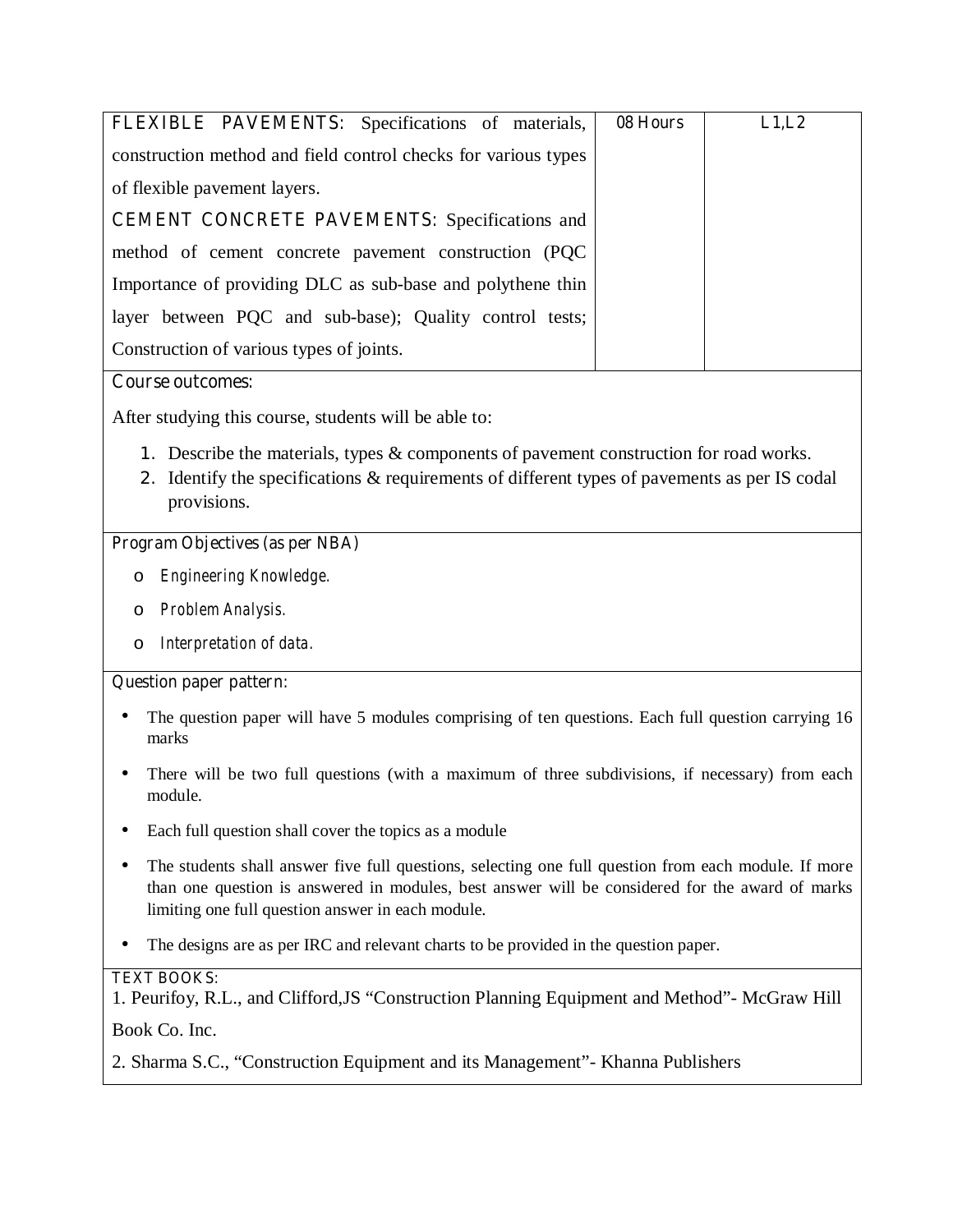## **Reference Books:**

1. Freddy L Roberts, Prithvi S Kandhal et al, "Hot Mix Asphalt Materials, mixture design and construction"- (2nd Edition), National Asphalt Pavement Association Research and Education Foundation, Maryland, USA

2. National Asphalt Pavement Association "Hot Mix Asphalt Paving Hand book"- 5100 Forbes Boulevard, Lanhm, Mary Land, USA

3. "Hand Book on Cement Concrete Roads"- Cement Manufacturers Association, New Delhi

4. MoRTH "Specifications for Roads and Bridge Works"- 2001, fourth revision, Indian Roads Congress

5. MoRTH "Manual for Construction and Supervision of Bituminous Works"- 2001, Indian Roads Congress

6. MoRTH "Manual for Maintenance of Roads"- 1989, Indian Roads Congress

7. IRC: 42-1994, IRC:15-2002, IRC SP :11-1988, , 55-2001, 57-2001,58-2001, IRC 19-1977, 27-1967, 29- 1988, 34-1970, 36-1970,48-1972,61-1976, 63-1976, 68-1976, 81-1997,82-1982, 84-1983,93-1985, 94- 1986, 95-1987, 98-1997, 105- 1988.

| <b>Course Title: Urban Planning and Modern Architecture</b> |         |                 |    |  |
|-------------------------------------------------------------|---------|-----------------|----|--|
| [As per Choice Based Credit System (CBCS) scheme]           |         |                 |    |  |
| <b>SEMESTER – VII</b>                                       |         |                 |    |  |
| Subject Code                                                | 15CT763 | I.A. Marks      | 20 |  |
| Number of Lecture Hours/Week                                | 03      | Exam. Marks     | 80 |  |
| <b>Total Number of Lecture Hours</b>                        | 40      | Exam. Hours     | 03 |  |
| $CREDITS - 03$                                              |         | Total Marks-100 |    |  |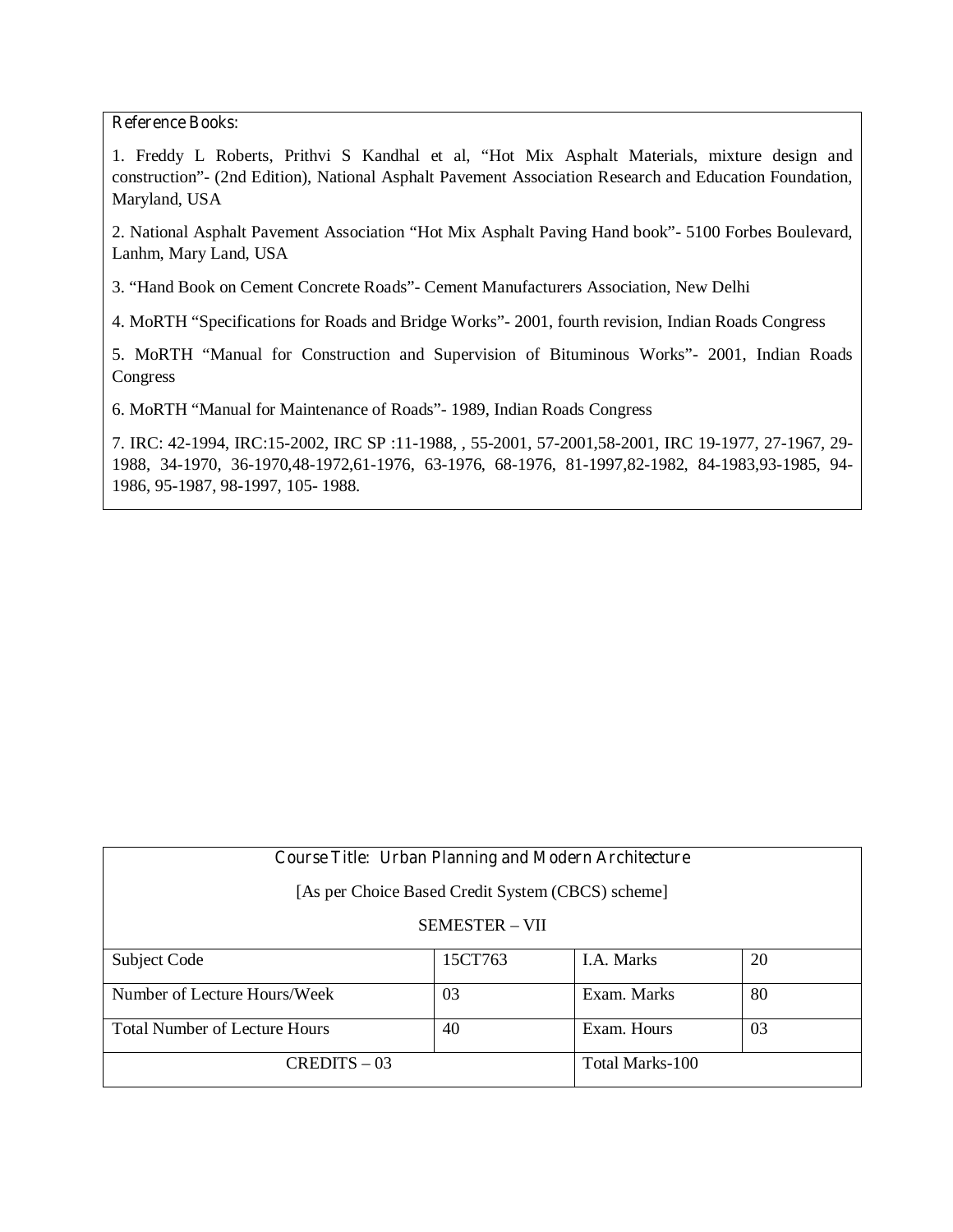**Course objectives:** This course will enable students to;

- 1. To remember the basic components for planning of urban areas.
- 2. To understand the physical and aesthetic experience of buildings in order to appreciate the complexity of the influences bearing on modern architecture, as reflected by contemporary architects.

| <b>Modules</b>                                                                                                                                                                                                                     | <b>Teaching</b><br><b>Hours</b> | <b>Revised Bloom's</b><br><b>Taxonomy (RBT)</b><br><b>Level</b> |
|------------------------------------------------------------------------------------------------------------------------------------------------------------------------------------------------------------------------------------|---------------------------------|-----------------------------------------------------------------|
| <b>Module -1:</b>                                                                                                                                                                                                                  |                                 |                                                                 |
| <b>Urban Planning</b>                                                                                                                                                                                                              | 08 Hours                        | L1,L2                                                           |
| Introduction: evolution of planning, objects, principles and necessity<br>of town planning, growth of towns, requirements of new towns,<br>present position of planning in India, land use planning and<br>neighbourhood planning. |                                 |                                                                 |
| Module -2:                                                                                                                                                                                                                         |                                 |                                                                 |
| Zoning: meaning of the term zoning, objectives, principles,<br>importance, aspects and advantages of zoning, zoning powers,<br>transition zones                                                                                    | 08 Hours                        | L1,L2                                                           |
| Housing: importance, demand, requirements, low cost housing,<br>slums-causes and effects,' clearance of slums, building bye laws                                                                                                   |                                 |                                                                 |
| Module-3:                                                                                                                                                                                                                          |                                 |                                                                 |
| Development of master plan-objectives, necessity and features of<br>master plan, data collected, drawings prepare, stages of preparation<br>and method of execution of development plan                                            | 08 Hours                        | L1,L2                                                           |
| <b>Module -4:</b>                                                                                                                                                                                                                  |                                 |                                                                 |
| <b>Modern Architecture</b>                                                                                                                                                                                                         | 08 Hours                        | L1, L2                                                          |
| Introduction: aim and importance of architecture, role of an engineer<br>and an architect.                                                                                                                                         |                                 |                                                                 |
| Principles and qualities of architecture: the aesthetic and the<br>functional components in architecture                                                                                                                           |                                 |                                                                 |
| Module -5:                                                                                                                                                                                                                         |                                 |                                                                 |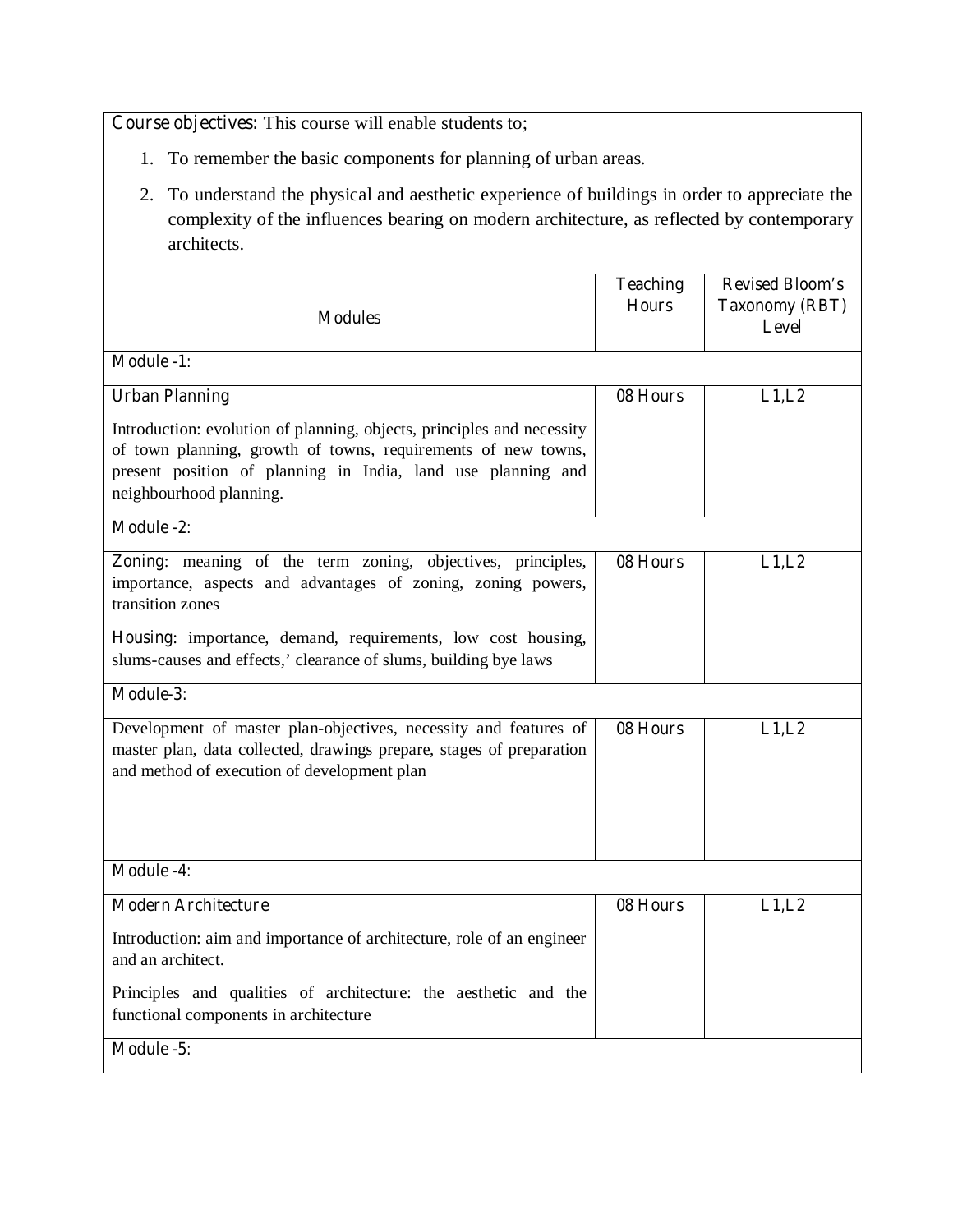| in India-post independent buildings,<br>Vernacular<br>architecture<br>planning of new capitals                                                                                                                                                               | 08 Hours | L1,L2 |  |  |
|--------------------------------------------------------------------------------------------------------------------------------------------------------------------------------------------------------------------------------------------------------------|----------|-------|--|--|
| Study of works of contemporary architects like Le Corbusier, rohe,<br>Kahn, Charles Correa, B.V.Doshi-CASE STUDIES                                                                                                                                           |          |       |  |  |
| <b>Course outcomes:</b>                                                                                                                                                                                                                                      |          |       |  |  |
| After studying this course, students will be able to;                                                                                                                                                                                                        |          |       |  |  |
| 1. Describe the basic components required for planning of urban areas.                                                                                                                                                                                       |          |       |  |  |
| 2. Distinguish the physical and aesthetic experience of buildings in order to appreciate the<br>complexity of the influences bearing on modern architecture globally.                                                                                        |          |       |  |  |
| <b>Program Objectives (as per NBA)</b>                                                                                                                                                                                                                       |          |       |  |  |
| Engineering Knowledge.<br>O                                                                                                                                                                                                                                  |          |       |  |  |
| Problem Analysis.<br>O                                                                                                                                                                                                                                       |          |       |  |  |
| Interpretation of data.<br>O                                                                                                                                                                                                                                 |          |       |  |  |
| <b>Question paper pattern:</b>                                                                                                                                                                                                                               |          |       |  |  |
| The question paper will have 5 modules comprising of ten questions. Each full question carrying 16<br>marks                                                                                                                                                  |          |       |  |  |
| There will be two full questions (with a maximum of three subdivisions, if necessary) from each<br>module.                                                                                                                                                   |          |       |  |  |
| Each full question shall cover the topics as a module                                                                                                                                                                                                        |          |       |  |  |
| The students shall answer five full questions, selecting one full question from each module. If more<br>than one question is answered in modules, best answer will be considered for the award of marks<br>limiting one full question answer in each module. |          |       |  |  |
| <b>Text Books:</b>                                                                                                                                                                                                                                           |          |       |  |  |
| 1. Town Planning by Rangwala, Charotar Publishing House Pvt. Ltd<br>2. Building Planning, Designing, and Scheduling, Gurucharan Singh and Jagadish                                                                                                           |          |       |  |  |
| Singh-Standard Publishers, New Delhi                                                                                                                                                                                                                         |          |       |  |  |
| 3. Principles o architecture, MuthuShoba Mohan, Oxford University Press New Delhi                                                                                                                                                                            |          |       |  |  |
| 4. Bran David-Architectural Lighting<br><b>Reference Books:</b>                                                                                                                                                                                              |          |       |  |  |
|                                                                                                                                                                                                                                                              |          |       |  |  |

- 1. Town and Country Planning by K.S.Ramegowda.
- 2. Urban Design by Gallion& Eisner
- 3. History of Architecture by Fletc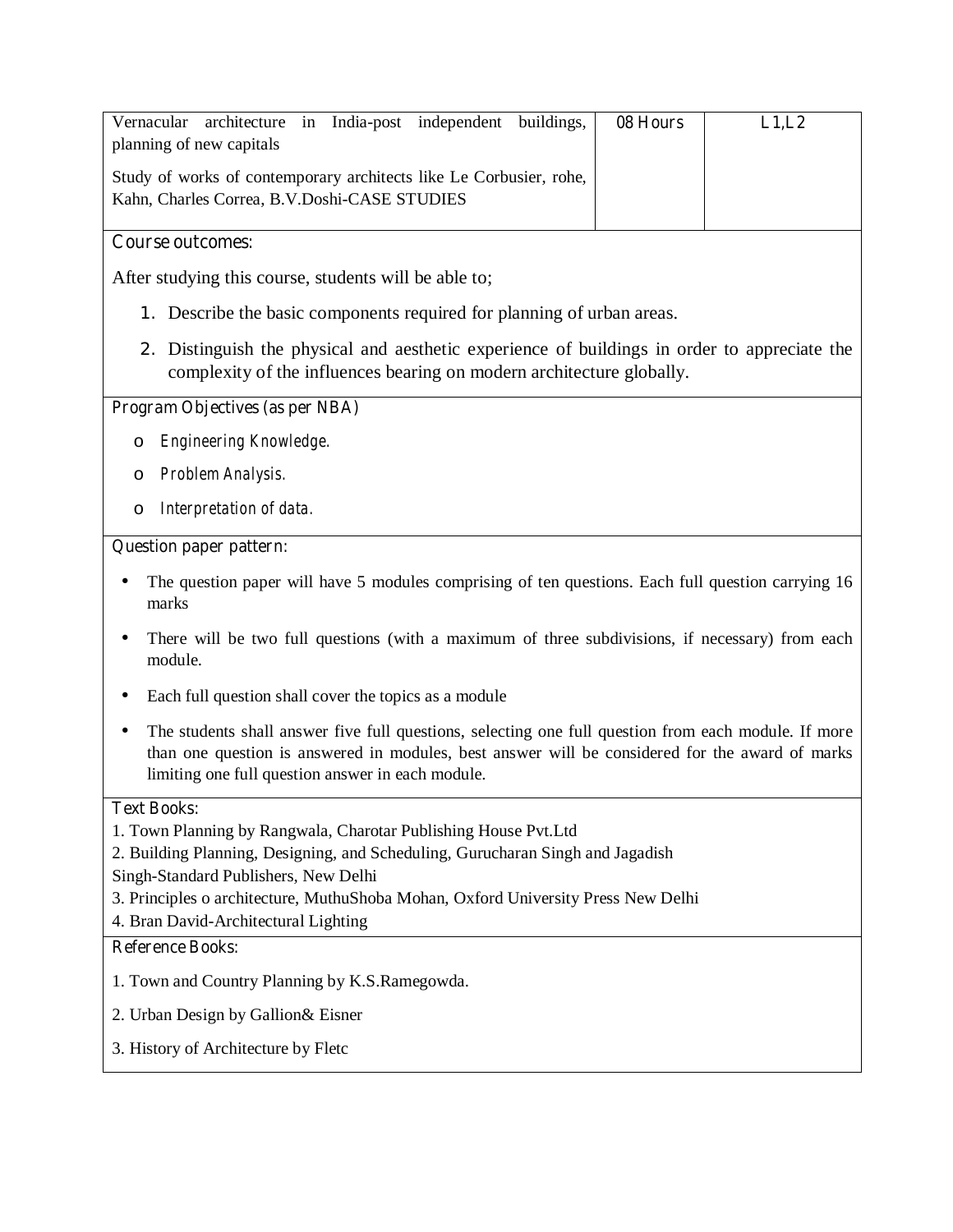# **Course Title: Computer Applications in Construction Engineering and planning**

[As per Choice Based Credit System (CBCS) scheme]

### SEMESTER – VII

| Subject Code                                                   | 15CT764 | <b>I.A.</b> Marks | 20 |
|----------------------------------------------------------------|---------|-------------------|----|
|                                                                |         |                   |    |
| Number of Lecture Hours/Week                                   | 04      | Exam. Marks       | 80 |
|                                                                |         |                   |    |
| <b>Total Number of Lecture Hours</b>                           | 40      | Exam. Hours       | 03 |
|                                                                |         |                   |    |
| $CREDITS - 03$                                                 |         | Total Marks-100   |    |
|                                                                |         |                   |    |
| <b>Course objectives:</b> This course will enable students to; |         |                   |    |
|                                                                |         |                   |    |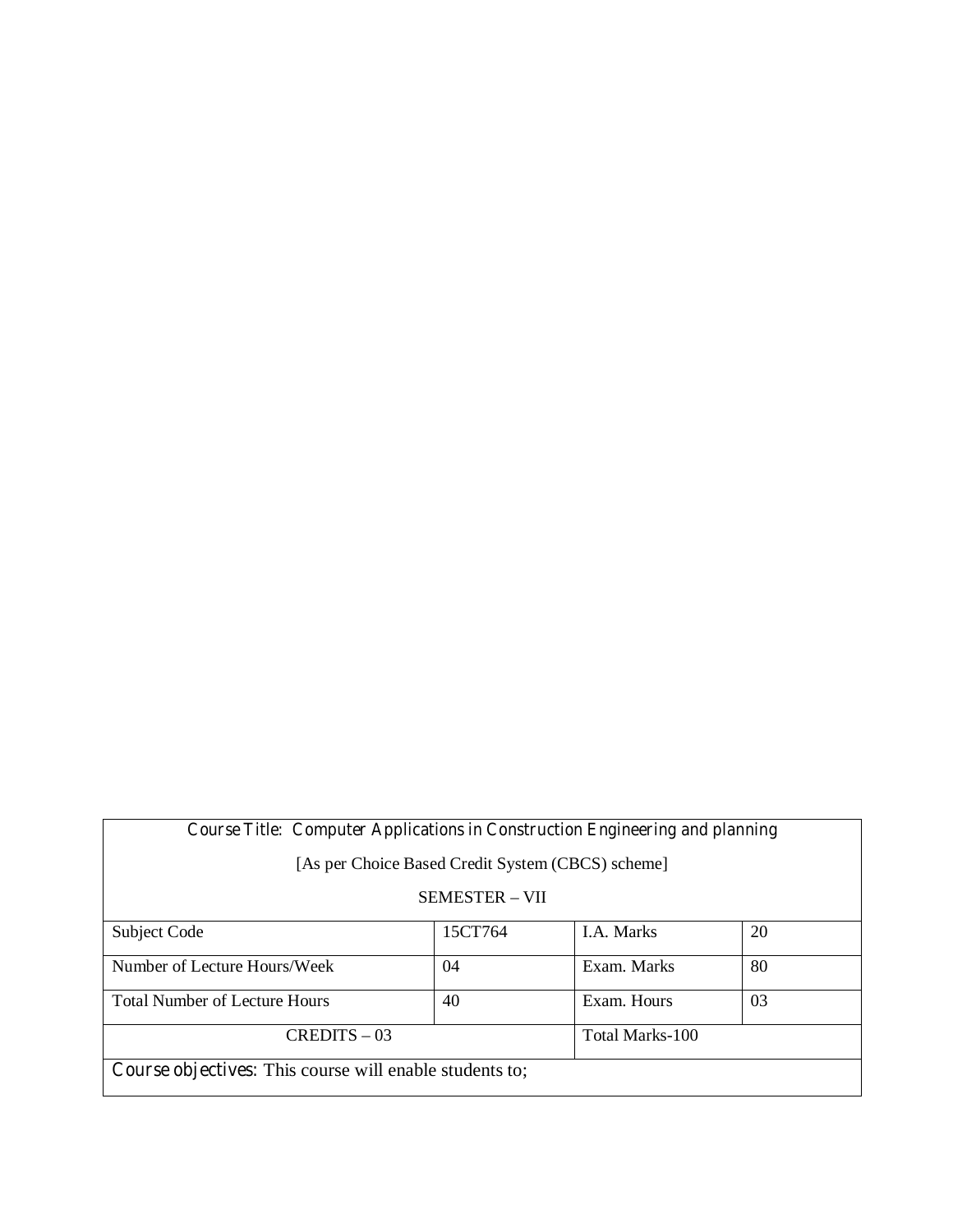- 1. Understand the use of computer software and applications in construction industry
- 2. Comprehend the knowledge of computer software and applications for execution of construction related activities and works.

|                                                                                                                                                                                          | <b>Teaching</b> | <b>Revised Bloom's</b>                |
|------------------------------------------------------------------------------------------------------------------------------------------------------------------------------------------|-----------------|---------------------------------------|
| <b>Modules</b>                                                                                                                                                                           | <b>Hours</b>    | <b>Taxonomy (RBT)</b><br><b>Level</b> |
| <b>Module -1:</b>                                                                                                                                                                        |                 |                                       |
| <b>Introduction</b>                                                                                                                                                                      | 08 Hours        | L1,L2                                 |
| Introduction to System Hardware - Languages - Data Base<br>Management – Spread Sheets – Applications                                                                                     |                 |                                       |
| <b>Optimization Techniques</b>                                                                                                                                                           |                 |                                       |
| Modern Information System - System Development Life Cycle -<br><b>Structured Methodologies</b>                                                                                           |                 |                                       |
| <b>Module -2:</b>                                                                                                                                                                        |                 |                                       |
| Designing Computer Based Methods, Procedures, Control -<br>Designing Structured Programs.                                                                                                | 08 Hours        | L1,L2                                 |
| <b>Information System</b>                                                                                                                                                                |                 |                                       |
| Integrated Construction Management Information System - Project<br>Management Information System.                                                                                        |                 |                                       |
| Module-3:                                                                                                                                                                                |                 |                                       |
| Functional Areas, Finance, Marketing, Production, Personnel -<br>Levels, DSS, EIS, ES - Comparison, Concepts and Knowledge<br>Representation - Managing International Information System | 08 Hours        | L1,L2                                 |
| <b>Module -4:</b>                                                                                                                                                                        |                 |                                       |
| <b>Implementation and Control</b>                                                                                                                                                        | 08 Hours        | L1,L2                                 |
| Control - Testing Security - Coding Techniques - Defection of<br>Error                                                                                                                   |                 |                                       |
| Validating – Cost Benefit Analysis – Assessing the value and risk of<br>Information System.                                                                                              |                 |                                       |
| Module -5:                                                                                                                                                                               |                 |                                       |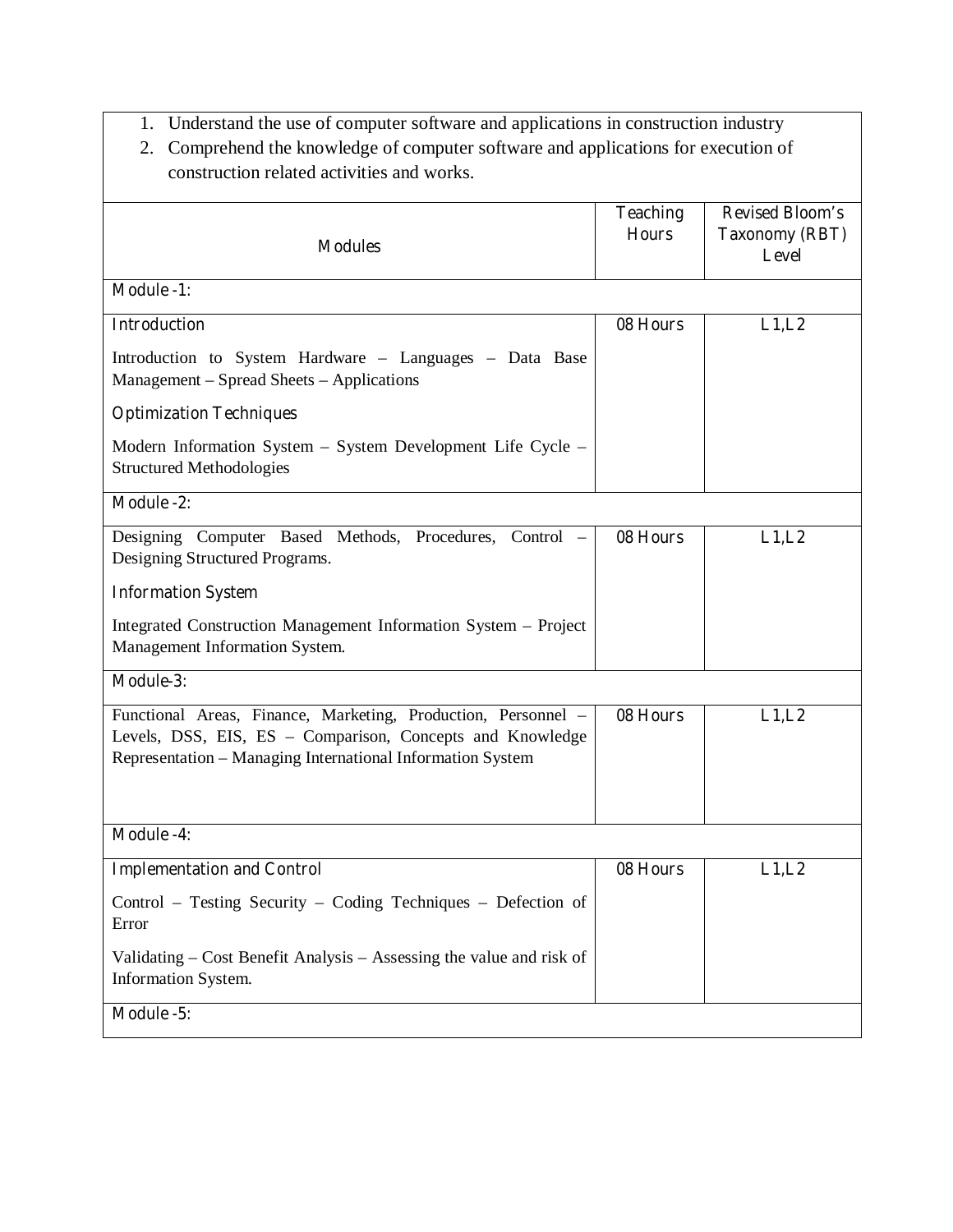| <b>System Audit</b>                                                                                                                                                                                                                                          | 08 Hours | L1,L2 |
|--------------------------------------------------------------------------------------------------------------------------------------------------------------------------------------------------------------------------------------------------------------|----------|-------|
| Software Engineering qualities - Design, Production, Service,                                                                                                                                                                                                |          |       |
| Software specification, Software Metrics, Software quality assurance                                                                                                                                                                                         |          |       |
| - Software life cycle models - Verification and Validation.                                                                                                                                                                                                  |          |       |
| <b>Course outcomes:</b>                                                                                                                                                                                                                                      |          |       |
| After studying this course, students will be able to:                                                                                                                                                                                                        |          |       |
| 1. Recall the knowledge of computer software and applications for execution of construction                                                                                                                                                                  |          |       |
| related activities and works.                                                                                                                                                                                                                                |          |       |
| 2. Identify the suitable software and applications required in construction industry.                                                                                                                                                                        |          |       |
| <b>Program Objectives (as per NBA)</b>                                                                                                                                                                                                                       |          |       |
| Engineering Knowledge.<br>O                                                                                                                                                                                                                                  |          |       |
| Problem Analysis.<br>O                                                                                                                                                                                                                                       |          |       |
| Interpretation of data.<br>O                                                                                                                                                                                                                                 |          |       |
| <b>Question paper pattern:</b>                                                                                                                                                                                                                               |          |       |
| The question paper will have 5 modules comprising of ten questions. Each full question carrying 16<br>marks                                                                                                                                                  |          |       |
| There will be two full questions (with a maximum of three subdivisions, if necessary) from each<br>module.                                                                                                                                                   |          |       |
| Each full question shall cover the topics as a module                                                                                                                                                                                                        |          |       |
| The students shall answer five full questions, selecting one full question from each module. If more<br>than one question is answered in modules, best answer will be considered for the award of marks<br>limiting one full question answer in each module. |          |       |
| <b>Reference Books:</b>                                                                                                                                                                                                                                      |          |       |
| 1. Kenneth C. Laudon and Jane Price Laudon, Management Information Systems –Organization and<br>Technology, Prentice Hall, 1996                                                                                                                              |          |       |
| 2. Gordon B. Davis, Management Information System: Conceptual Foundations, Structure and<br>Development, McGraw Hill, 1996.                                                                                                                                  |          |       |

3. Joyce J. Elam, Case series for Management Information Systems, Simon and Schuster, Custom Publishing, 1996.

4. Ralph H. Sprague and Huge J. Watson, Decision Support for Managers, Prentice Hall, 1996.

5. Micheal W. Evans and John J. Marciniah, Software Quality assurance and Management, John Wiley and Sons, 1987

6. Card and Glass, Measuring Software Design quality, Prentice Hall, 1990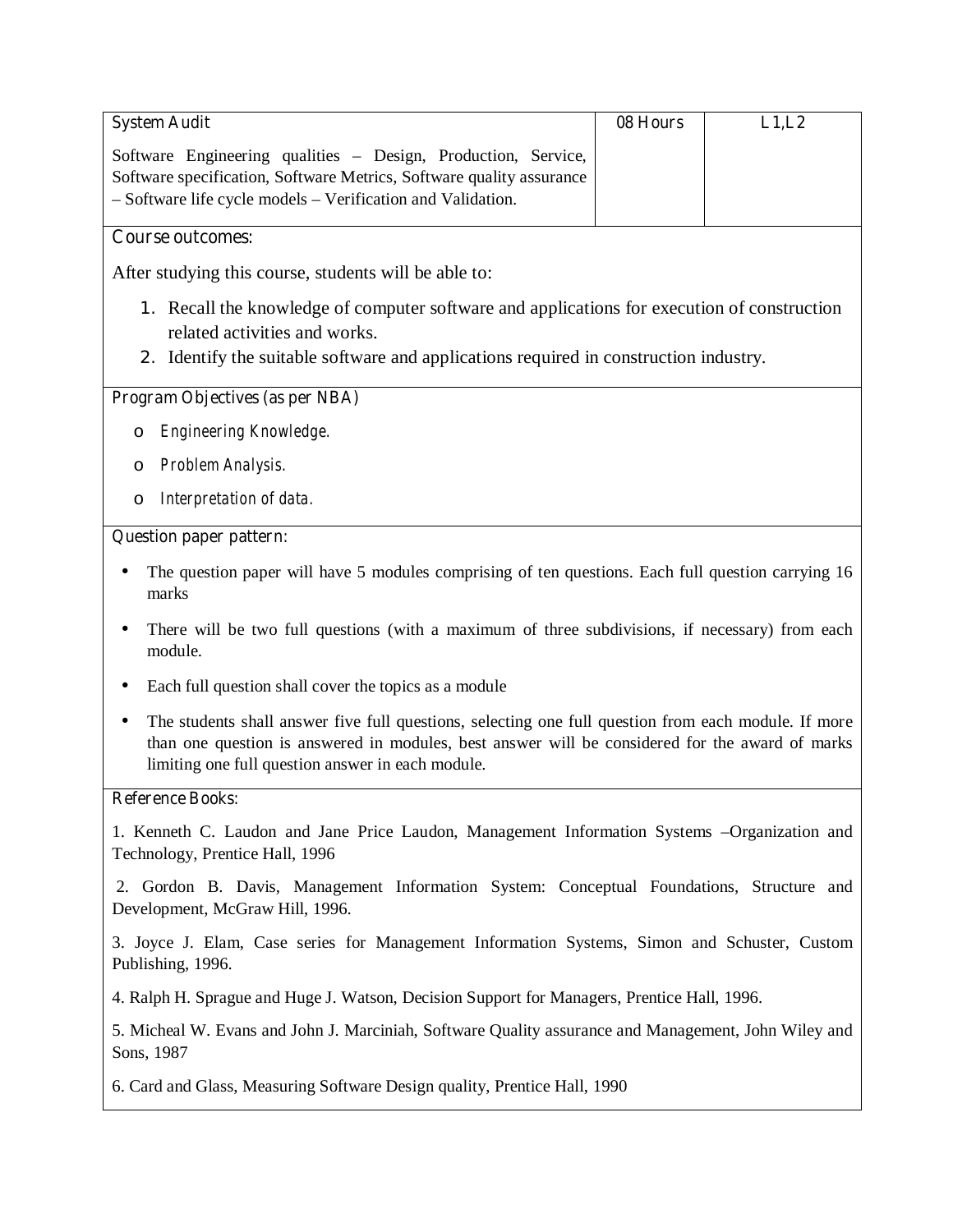## **Course Title: Building Services Laboratory**

[As per Choice Based Credit System (CBCS) scheme]

### SEMESTER – VII

| Subject Code                         | 15CTL77     | <b>I.A.</b> Marks | 20 |
|--------------------------------------|-------------|-------------------|----|
|                                      |             |                   |    |
| Number of Lecture Hours/Week         | $03(1I+2P)$ | Exam. Marks       | 80 |
| <b>Total Number of Lecture Hours</b> | 42          | Exam. Hours       | 03 |
| $CREDITS - 02$                       |             | Total Marks-100   |    |

**Course objectives:** This course will enable students to;

1. To understand drawings of building services like water supply, plumbing and electrical layouts 2. To determine the intensity of sound, light, moisture of wood, velocity and quality of air at indoors & AC load for building design and construction.

| <b>Modules</b>                                                                              | <b>Teaching</b><br><b>Hours</b> | <b>Revised Bloom's</b><br><b>Taxonomy (RBT)</b><br><b>Level</b> |
|---------------------------------------------------------------------------------------------|---------------------------------|-----------------------------------------------------------------|
| <b>MODULE 1</b>                                                                             |                                 |                                                                 |
| Experiments on measurement of intensity of light in various<br>1.<br>location in buildings. |                                 |                                                                 |
| Experiments on measurement of intensity of sound.<br>2.                                     | 21 HOURS                        | L1, L2, L3, L4, L5                                              |
| Experiments on measurement of moisture content in different<br>3.<br>building materials.    |                                 |                                                                 |
| Experiments to measure the velocity and quality of air at indoors<br>4.                     |                                 |                                                                 |
| <b>MODULE 2</b>                                                                             |                                 |                                                                 |
| 1. Preparing draft layout by AUTO CADD sofware                                              |                                 |                                                                 |
| a. Water supply/Sanitary service building details                                           |                                 |                                                                 |
| b. Plumbing details (Sanitary line assembly and fittings)                                   | 21 HOURS                        | L1, L2, L3, L4, L5                                              |
| c. Electrical details                                                                       |                                 |                                                                 |
| 2. Demonstration of electrical, Plumbing and sanitary materials as<br>per the layout.       |                                 |                                                                 |
| 3. Air conditioning system-load calculations                                                |                                 |                                                                 |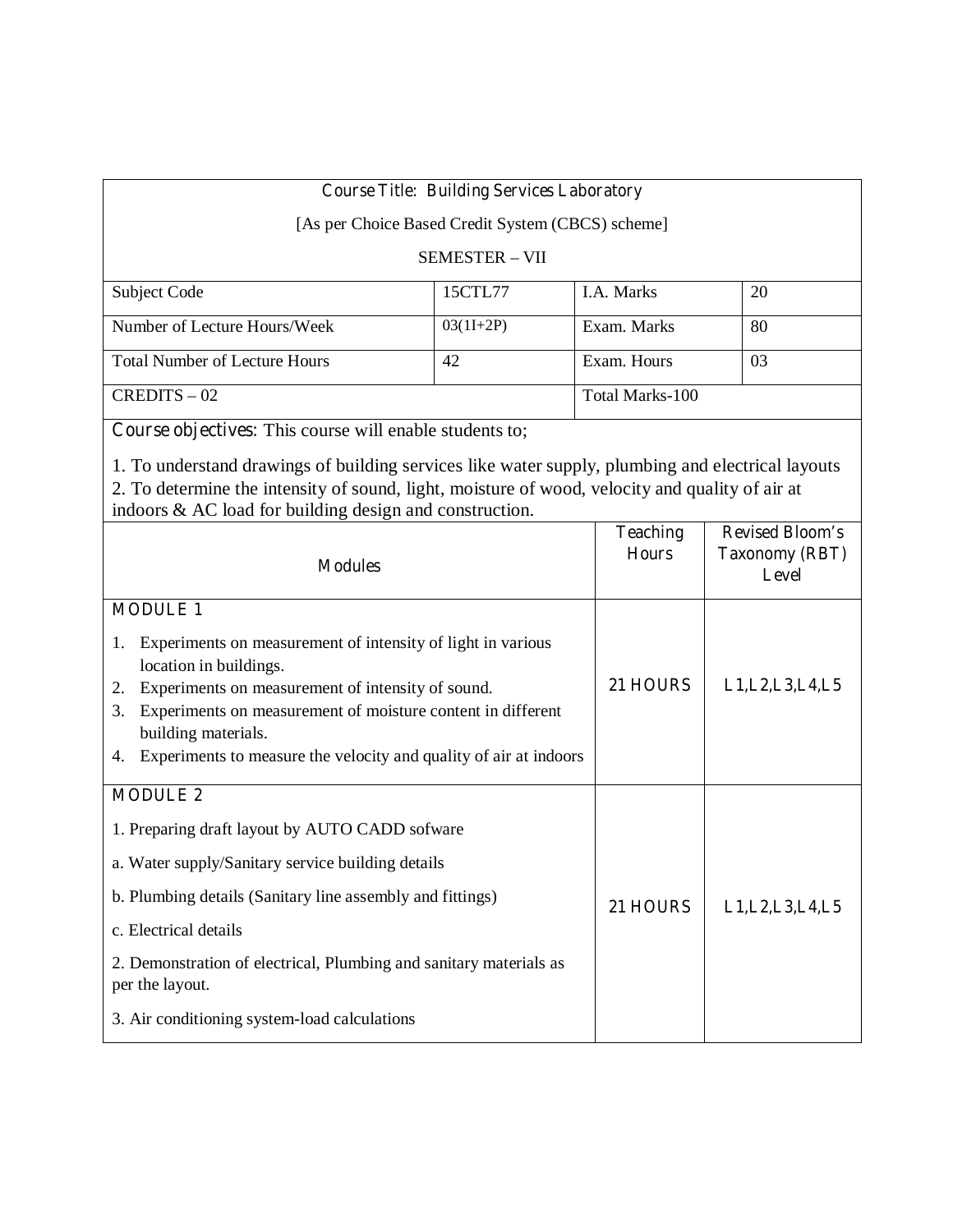### **Course outcomes:**

After studying this course, students will be able to:

- 1. Draw and demonstrate drawings of building services like water supply, plumbing and electrical layouts in actual site conditions.
- 2. Measure &analyse the intensity of sound, light, moisture of wood, velocity and quality of air at indoors & AC load for building design and construction.

### **Program Objectives (as per NBA)**

- o *Engineering Knowledge.*
- o *Problem Analysis.*
- o *Interpretation of data.*

### **Question paper pattern:**

- The question paper will have 2 modules comprising of 4 questions.
- There will be two full questions (with a maximum of three subdivisions, if necessary) from each module.
- **·** Each full question shall cover the topics as a module.
- **·** Module-1: 40 Marks, Module-2: 40 Marks.
- **·** The students shall answer two full questions, selecting one full question from each module. If more than one question is answered in modules, best answer will be considered for the award of marks limiting one full question answer in each module.

#### **Reference Books:**

- 1. Building Services for Water Supply and Sanitation by Panchdhare.
- 2. Water Supply and Sanitary Engineering, by Rangawala
- 3. Architectural Acoustics and Noise Control Theory, Design, Practice Allied Publishers.
- 4. Mechanical and Electrical Systems by McGrainess and Stein, John Willey and Sons, 1977.

## **Course Title: Project Work Phase I + Seminar**

[As per Choice Based Credit System (CBCS) scheme]

SEMESTER – VII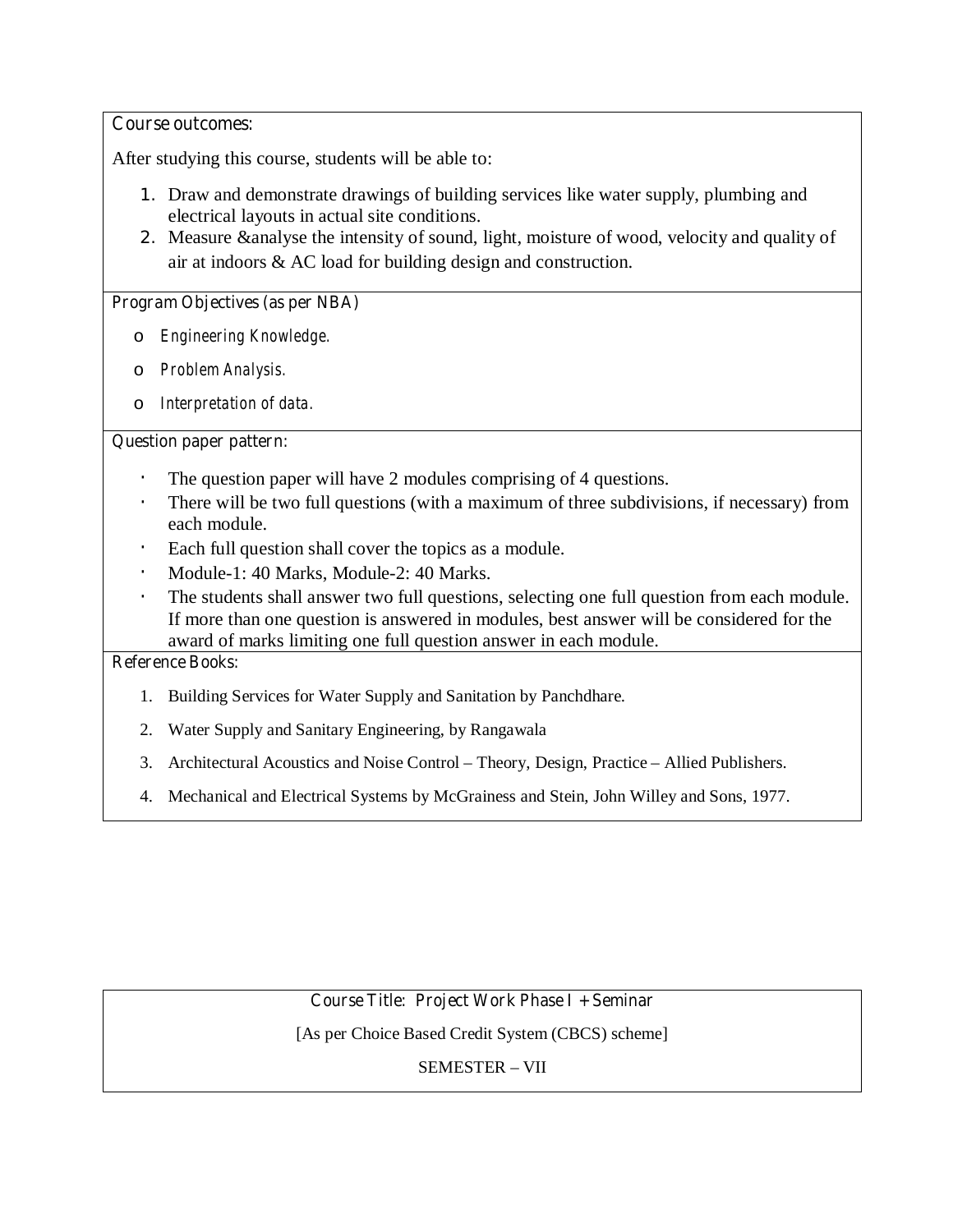| Subject Code                         | 15CTL78 | LA. Marks       | 20 |
|--------------------------------------|---------|-----------------|----|
| Number of Lecture Hours/Week         | 03      | Exam. Marks     | 80 |
| <b>Total Number of Lecture Hours</b> | 42      | Exam. Hours     | 03 |
| $CREDITS - 02$                       |         | Total Marks-100 |    |

Project Phase-I + Seminar: The problem (analytical/ computational / experimental / design oriented / statically) shall be selected after detailed discussion with guide and H.O.D. The project shall have following features:

Literature Survey, Problem Identification, Objectives and Methodology, Submission of synopsis and seminar

The Project Phase-I report shall be submitted in the prescribed standard format shall be submitted after certification by the Guide and H.O.D.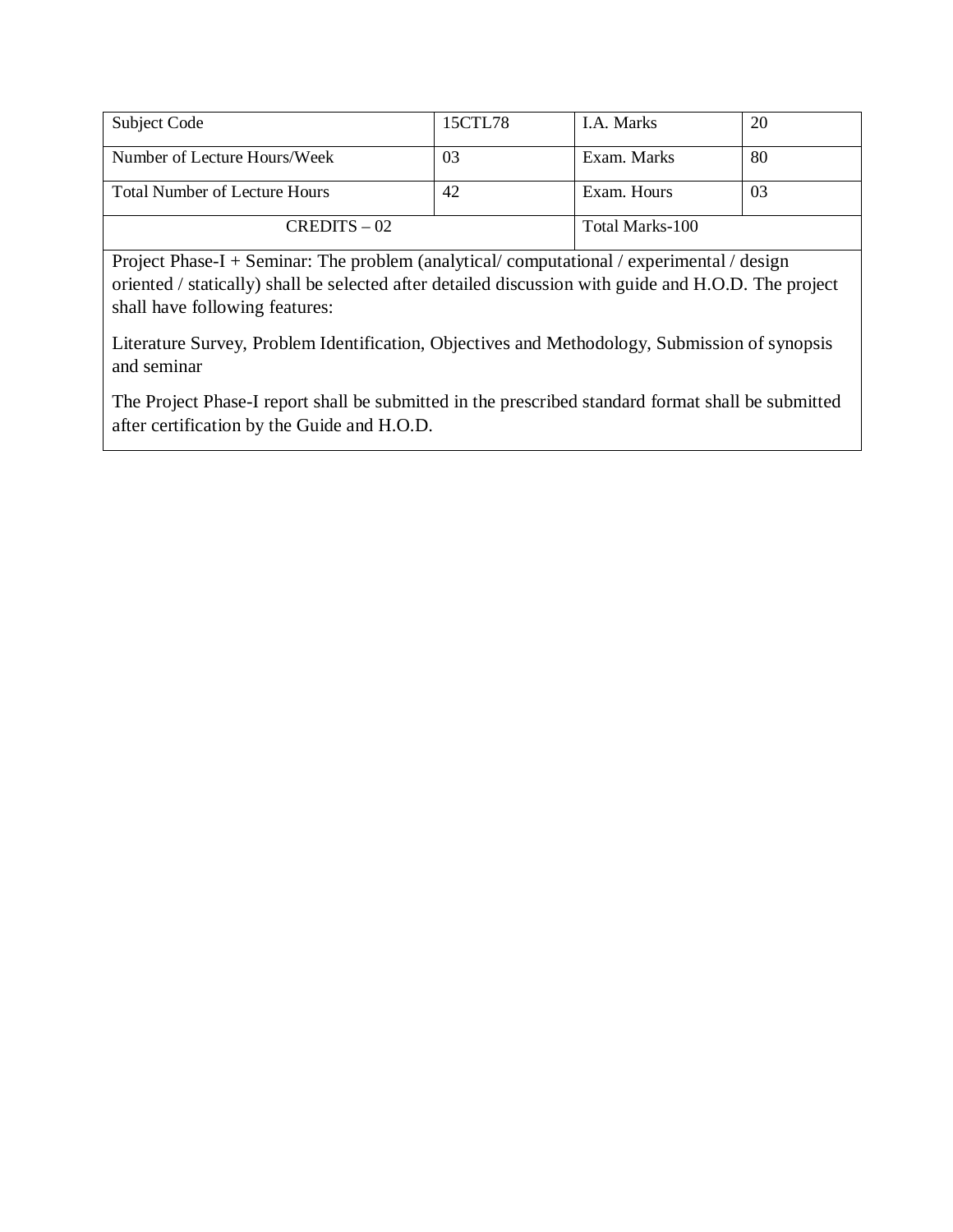# **Course Title: CONTRACTS MANAGEMENT**

| [As per Choice Based Credit System (CBCS) scheme] |    |                 |     |
|---------------------------------------------------|----|-----------------|-----|
| <b>SEMESTER – VIII</b>                            |    |                 |     |
| 20<br>15CT81<br>Subject Code<br>LA. Marks         |    |                 |     |
| Number of Lecture Hours/Week                      | 04 | Exam. Marks     | -80 |
| <b>Total Number of Lecture Hours</b>              | 50 | Exam. Hours     | 03  |
| $CREDITS - 04$                                    |    | Total Marks-100 |     |

**Course objectives:** This course will enable students to;

- 1. Gain knowledge of contracts management in construction industry
- 2. Understand the tendering process for awarding of contract in India & all over the world.
- 3. Apply the knowledge of resolution technique in resolving disputes in construction industry.

| <b>Modules</b>                                                                                                    |          | <b>Revised Bloom's</b><br><b>Taxonomy (RBT)</b><br><b>Level</b> |
|-------------------------------------------------------------------------------------------------------------------|----------|-----------------------------------------------------------------|
| <b>Module -1:</b>                                                                                                 |          |                                                                 |
| <b>Introduction to contracts</b>                                                                                  | 10 Hours | L1,L2                                                           |
| Definitions, Essentials for a legally valid contract, Salient                                                     |          |                                                                 |
| features of a contract, Discharging of a contract, Documents                                                      |          |                                                                 |
| for an Engineering Contract; Types of contracts: Classification                                                   |          |                                                                 |
| Based on - Tendering Process, Economic Consideration, Tasks                                                       |          |                                                                 |
| Involved; Main and Sub Contracts, Features, Merits, Demerits.                                                     |          |                                                                 |
| Module -2:                                                                                                        |          |                                                                 |
| <b>Tendering process</b>                                                                                          | 10 Hours | L1, L2, L4                                                      |
| Definitions, List of Documents, EMD, SD, Preparation of                                                           |          |                                                                 |
| Enquiry Documents, Invitation for Tenders, Preparation of                                                         |          |                                                                 |
| Tender Documents and its submission, Receipt of Tender                                                            |          |                                                                 |
| Documents and its opening, Evaluation of Tender and Award                                                         |          |                                                                 |
| of contract - Letter of Award, Letter of Intent, Issues in                                                        |          |                                                                 |
| tendering process: Pre - Registration, Pre - Qualification,<br>Nominated Tendering, Rejection of Tenders.         |          |                                                                 |
|                                                                                                                   |          |                                                                 |
| Module-3:                                                                                                         |          |                                                                 |
| <b>Administration/Performance of contract</b>                                                                     | 10 Hours | L1, L2, L4                                                      |
| Responsibilities (Duties and Liabilities) of Principal &                                                          |          |                                                                 |
| Contractor, Settlement of claims – Advances, Bills, Extension                                                     |          |                                                                 |
| for time, Extras & Variations, Cost Escalations. Security                                                         |          |                                                                 |
| Deposit, Retention Money, Performance Bond.                                                                       |          |                                                                 |
| <b>Breach of contract</b>                                                                                         |          |                                                                 |
| Definition and Classification, Common Breaches by -                                                               |          |                                                                 |
| Principal, Contractor, Damage Assessment, Claims<br>for<br>Damages, Quantum Meruit, Force Majeure or Frustration. |          |                                                                 |
|                                                                                                                   |          |                                                                 |
|                                                                                                                   |          |                                                                 |
|                                                                                                                   |          |                                                                 |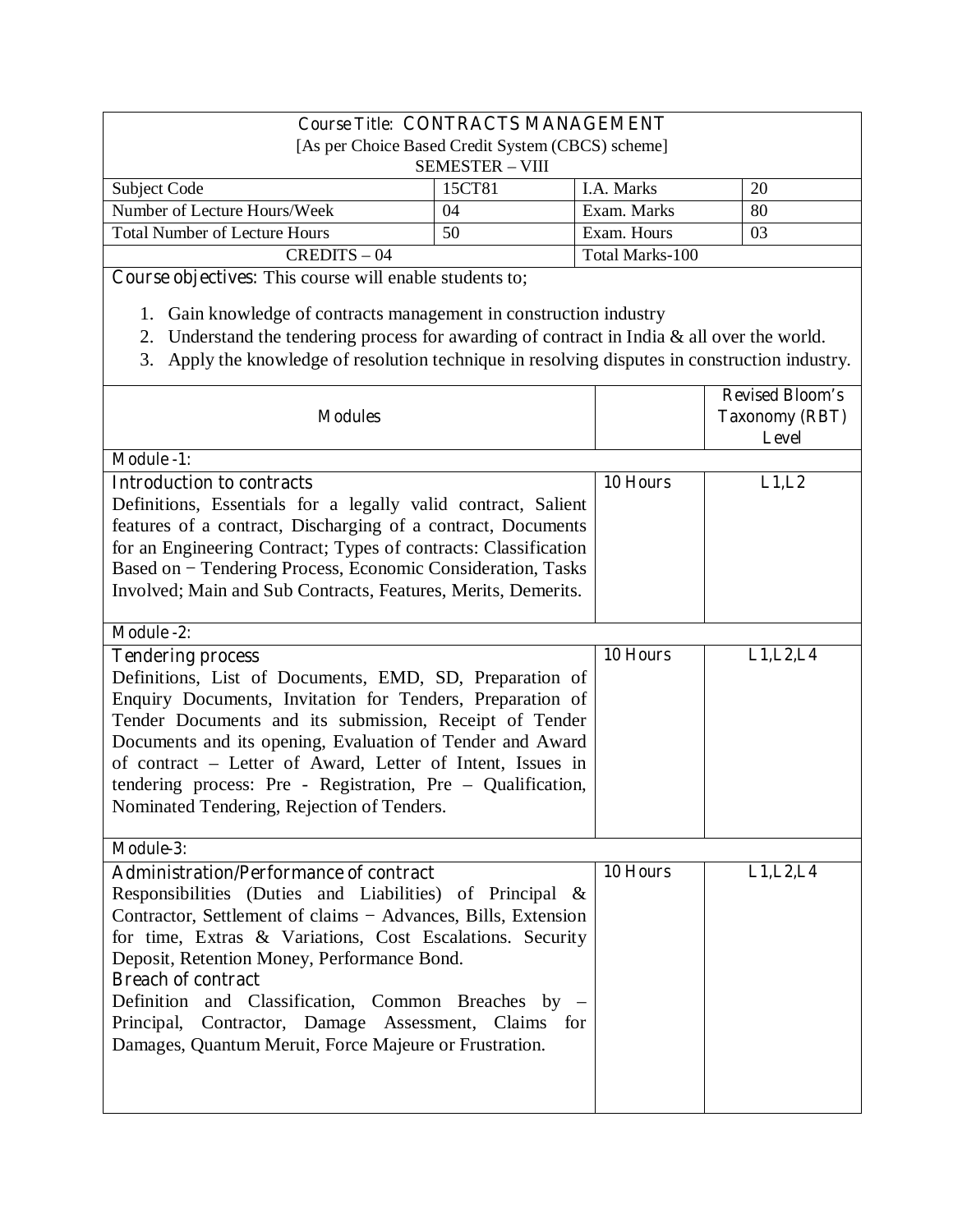| <b>Module -4:</b>                                                                                    |          |            |  |
|------------------------------------------------------------------------------------------------------|----------|------------|--|
| <b>Dispute resolution</b>                                                                            | 10 Hours | L1, L2, L4 |  |
| General, Methods for dispute resolution - Negotiations,                                              |          |            |  |
| Conciliation, Dispute<br>Mediation,<br>Resolution<br>Boards.                                         |          |            |  |
| Arbitration, Litigation/Adjudication by courts. Conciliation -                                       |          |            |  |
| Appointment of Conciliator, Role of Conciliator. Arbitration -                                       |          |            |  |
| Arbitration Agreement, Terms of Reference, Arbitrator's                                              |          |            |  |
| Powers, Revocation of Arbitrator - Misconduct of Arbitrator.                                         |          |            |  |
| <b>Case Studies</b>                                                                                  |          |            |  |
| Module -5:                                                                                           |          |            |  |
| International contracts / contracts with international                                               | 10 Hours | L1,L2      |  |
| funding                                                                                              |          |            |  |
| International Competitive Bidding, Domestic Preference,                                              |          |            |  |
| FIDIC Documents, Conditions, Currency of Bid and Payment,                                            |          |            |  |
| Escalation in Foreign Currency, Financing of projects,                                               |          |            |  |
| Applicable Law and Settlement of Disputes, International                                             |          |            |  |
| Arbitration.                                                                                         |          |            |  |
|                                                                                                      |          |            |  |
| <b>Course outcomes:</b>                                                                              |          |            |  |
| After studying this course, students will be able to:                                                |          |            |  |
| 1. Recall the procedural knowledge of construction contracts.                                        |          |            |  |
| 2. Select the tendering process for awarding of construction contracts.                              |          |            |  |
| 3. Practise the resolution technique for resolving disputes in construction industry.                |          |            |  |
|                                                                                                      |          |            |  |
| Program Objectives (as per NBA)                                                                      |          |            |  |
| Engineering Knowledge.<br>O                                                                          |          |            |  |
| Problem Analysis.<br>$\circ$                                                                         |          |            |  |
| o Interpretation of data.                                                                            |          |            |  |
| <b>Question paper pattern:</b>                                                                       |          |            |  |
| The question paper will have 5 modules comprising of ten questions. Each full question carrying 16   |          |            |  |
| marks                                                                                                |          |            |  |
| There will be two full questions (with a maximum of three subdivisions, if necessary) from each      |          |            |  |
| module.                                                                                              |          |            |  |
| Each full question shall cover the topics as a module<br>٠                                           |          |            |  |
| The students shall answer five full questions, selecting one full question from each module. If more |          |            |  |
| than one question is answered in modules, best answer will be considered for the award of marks      |          |            |  |
| limiting one full question answer in each module.                                                    |          |            |  |
| <b>Text Books:</b>                                                                                   |          |            |  |
| 1. Prakash V. A., (1997) "Contracts Management in Civil Engineering Projects", NICMAR                |          |            |  |
| 2. Patil B. S., (2009) "Civil Engineering Contracts and Estimates", University Press.                |          |            |  |
|                                                                                                      |          |            |  |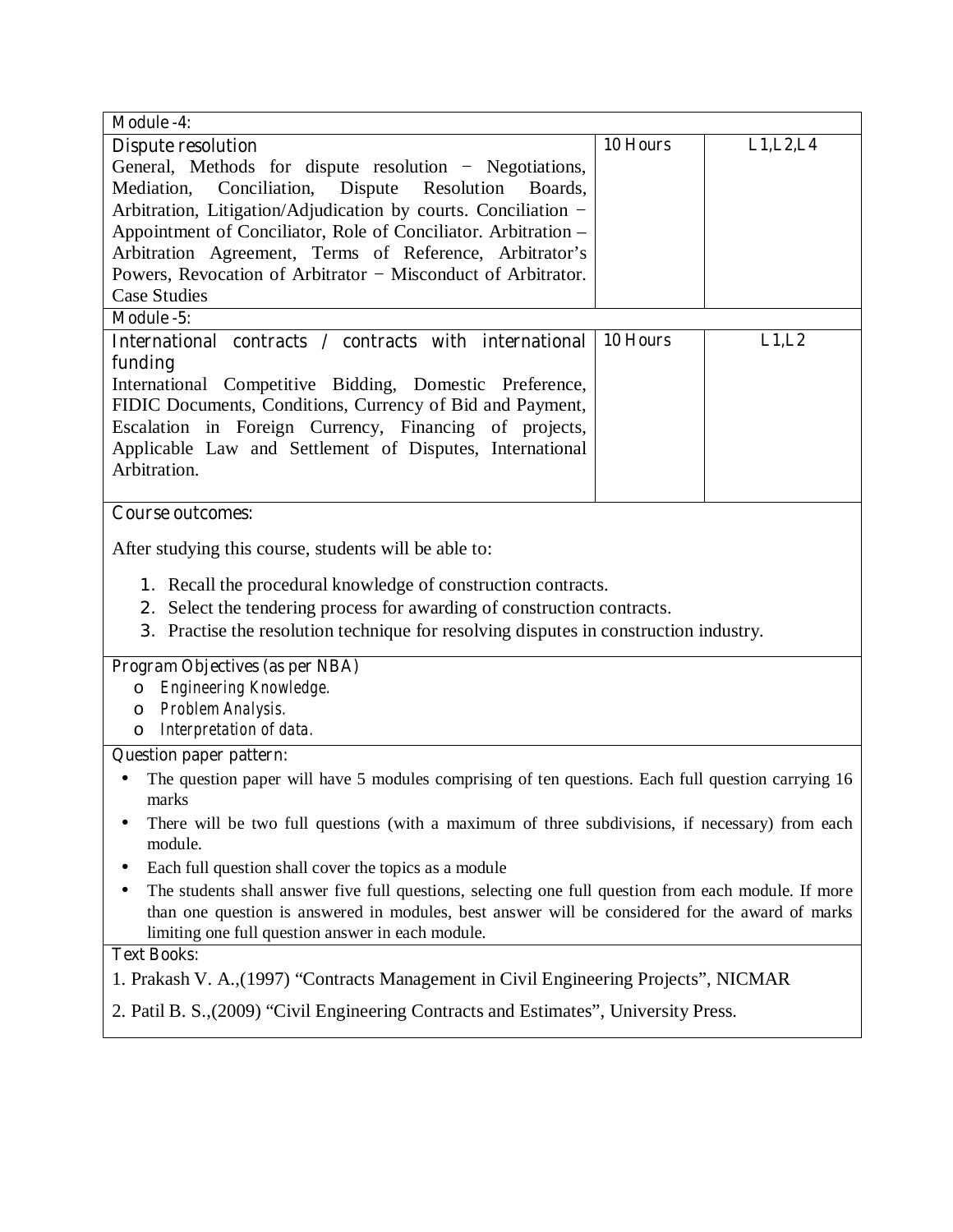### **Reference Books:**

- 1. John G. Betty(1993/ Latest Edition) "Engineering Contracts", McGraw Hills.
- 2. Gt Gajria's "Law Relating to Building and Engineering Contracts in India" 2000
- 3. Albett Robert W., (1961/ Latest Edition) "Engineering Contracts and Specifications", John Willey and Sons, New York.
- 4. Vaid K.N., (1998)"Global perspective on International Construction Contracting Technology and Project Management", NICMAR, Mumbai.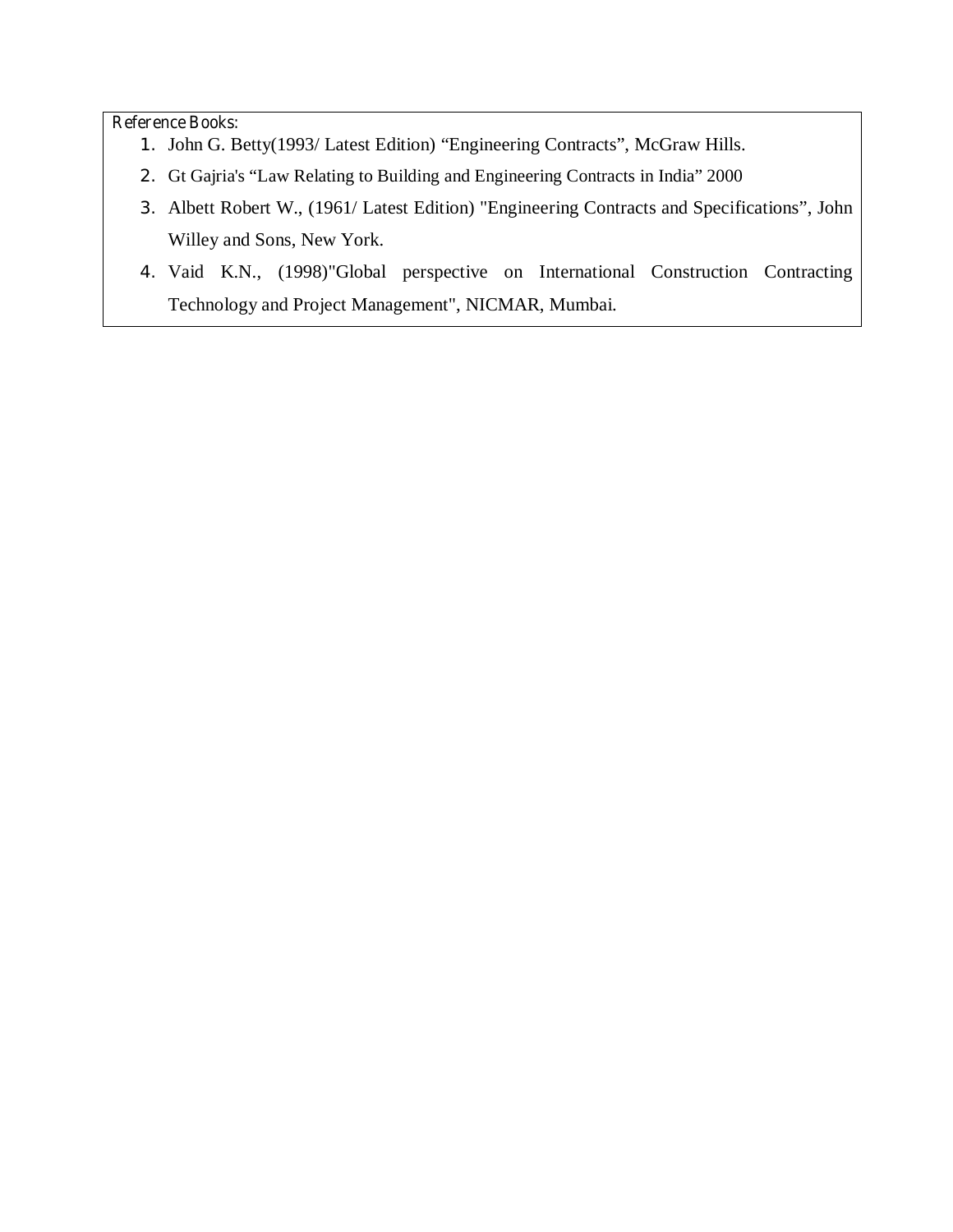| <b>Course Title: CONSTRUCTION SAFTEY MANAGEMENT</b> |        |                 |    |
|-----------------------------------------------------|--------|-----------------|----|
| [As per Choice Based Credit System (CBCS) scheme]   |        |                 |    |
| <b>SEMESTER - VIII</b>                              |        |                 |    |
| Subject Code                                        | 15CT82 | I.A. Marks      | 20 |
| Number of Lecture Hours/Week                        | 04     | Exam. Marks     | 80 |
| <b>Total Number of Lecture Hours</b>                | 50     | Exam. Hours     | 03 |
| $CREDITS - 04$                                      |        | Total Marks-100 |    |

**Course objectives:** This course will enable students to;

- 1. Understand the concepts of safety management relevant to construction industry.
- 2. Describe the safety practises to be followed to prevent common hazards in construction sites.
- 3. Apply the knowledge for designing safety management to a construction site.

| <b>Modules</b>                                                    | <b>Teaching</b><br><b>Hours</b> | <b>Revised Bloom's</b><br><b>Taxonomy (RBT)</b><br><b>Level</b> |
|-------------------------------------------------------------------|---------------------------------|-----------------------------------------------------------------|
| <b>Module -1:</b>                                                 |                                 |                                                                 |
| <b>Safety Management</b>                                          | 10 Hours                        | L1,L2                                                           |
| Introduction, salient features of safety programs, general safety |                                 |                                                                 |
| programs for construction. Safe working environment, Safety       |                                 |                                                                 |
| clauses in contract documents, Safety programme, Safety           |                                 |                                                                 |
| policy, Safety department, safety officers, safety records,       |                                 |                                                                 |
| safety training. Safety lacunae in Indian Construction Industry   |                                 |                                                                 |
| <b>SAFETY STANDARDS</b>                                           |                                 |                                                                 |
| Indian standards for safety in construction, BIS standards,       |                                 |                                                                 |
| American National Standards.                                      |                                 |                                                                 |
| <b>Module -2:</b>                                                 |                                 |                                                                 |
| <b>DESIGNING FOR SAFETY</b>                                       | 10 Hours                        | L1,L2                                                           |
| Safety clause in a typical contract document, Scheme for          |                                 |                                                                 |
| safety, Breach of safety regulations, General safety condition,   |                                 |                                                                 |
| Safety culture, Company activities and safety, Project co-        |                                 |                                                                 |
| ordination and safety procedures, Workers compensation.           |                                 |                                                                 |
| Module-3:                                                         |                                 |                                                                 |
| <b>CONSTRUCTION ACCIDENTS AND SAFETY</b>                          | $10$ Hours                      | L1,L2                                                           |
| Accident- Causes, Effects and Safety measures, Legal              |                                 |                                                                 |
| requirements, Responsibility of the employers. Reporting          |                                 |                                                                 |
| occurrence of accidents, Reporting occurrence of hazards,         |                                 |                                                                 |
| Action to be taken by the Site-in-charge in case of accidents.    |                                 |                                                                 |
| <b>Module -4:</b>                                                 |                                 |                                                                 |
| FIRE PREVENTION AND CONTROL                                       | 10 Hours                        | L1,L2                                                           |
| Understanding fire chemistry, Behaviour of fuels in fire, Fire    |                                 |                                                                 |
| causes, Types of extinguishers and use, Fire prevention           |                                 |                                                                 |
| planning, Check list for fire prevention. Emergency Escape-       |                                 |                                                                 |
| Means of Escape, Evacuation, Occupantfire fighting.               |                                 |                                                                 |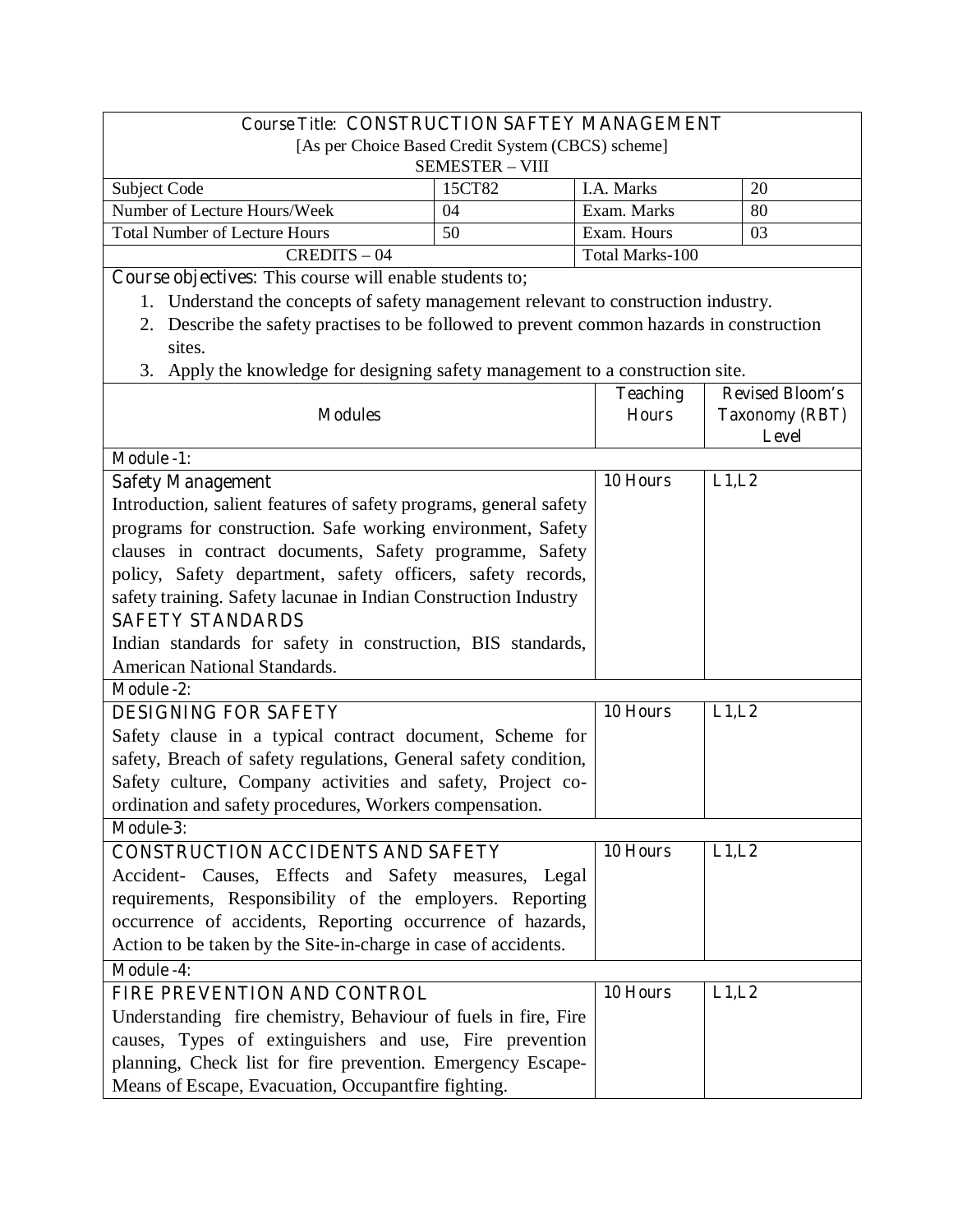| Module -5:                                                                                                      |          |       |  |
|-----------------------------------------------------------------------------------------------------------------|----------|-------|--|
| <b>COMMON HAZARDS</b>                                                                                           | 10 Hours | L1,L2 |  |
| Dust, Impregnated timber, Lead poisoning, Toxic fumes,                                                          |          |       |  |
| Noise, Code of practice for reducing noise, Vibration, Power                                                    |          |       |  |
| supply, Lighting, Maintenance, House-keeping, Materials,                                                        |          |       |  |
| Movement, Drowning, Openings, Weight.                                                                           |          |       |  |
|                                                                                                                 |          |       |  |
| <b>Course outcomes:</b>                                                                                         |          |       |  |
| After studying this course, students will be able to:                                                           |          |       |  |
| 1. Define the safety concepts pertaining to safety management in construction industry.                         |          |       |  |
| 2. Illustrate the safety practises to mitigate common hazards in construction site.                             |          |       |  |
| 3. Prepare a safety management framework for implementing in construction site.                                 |          |       |  |
|                                                                                                                 |          |       |  |
| <b>Program Objectives (as per NBA)</b>                                                                          |          |       |  |
| Engineering Knowledge.<br>$\circ$                                                                               |          |       |  |
| Problem Analysis.<br>O                                                                                          |          |       |  |
| Interpretation of data.<br>O                                                                                    |          |       |  |
| <b>Question paper pattern:</b>                                                                                  |          |       |  |
| The question paper will have 5 modules comprising of ten questions. Each full question carrying 16<br>marks     |          |       |  |
| There will be two full questions (with a maximum of three subdivisions, if necessary) from each<br>٠<br>module. |          |       |  |
| Each full question shall cover the topics as a module<br>$\bullet$                                              |          |       |  |
| The students shall answer five full questions, selecting one full question from each module. If more            |          |       |  |
| than one question is answered in modules, best answer will be considered for the award of marks                 |          |       |  |
| limiting one full question answer in each module.                                                               |          |       |  |
| <b>Text Books:</b>                                                                                              |          |       |  |
| 1. Construction Safety Management, NICMAR Publications, Hyderabad, October 2003.                                |          |       |  |
| <b>Reference Books:</b>                                                                                         |          |       |  |
| Jimmy W. Hinze, construction safety, Prentice hall Inc 1997<br>1.                                               |          |       |  |
| Richard.J.Coble, Jimmoe and TheoeHampt, Construction Safety and Health Management, Prentice Hall<br>2.          |          |       |  |
| Inc 2001.                                                                                                       |          |       |  |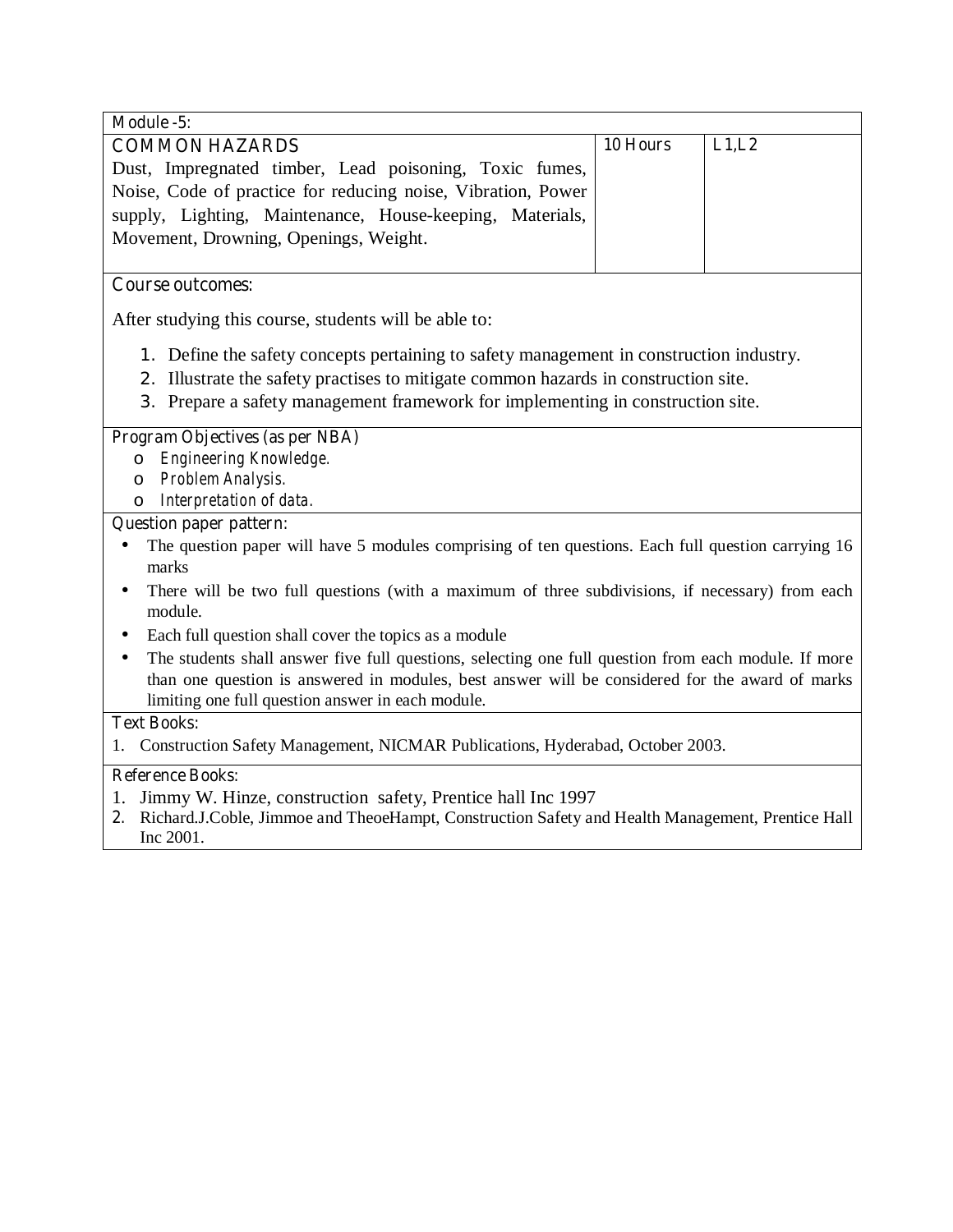# **Course Title: REPAIR& REHABILITATION OF STRUCTURES**

[As per Choice Based Credit System (CBCS) scheme]

| <b>SEMESTER – VIII</b>               |         |                   |    |
|--------------------------------------|---------|-------------------|----|
| Subject Code                         | 15CT831 | <b>I.A.</b> Marks | 20 |
| Number of Lecture Hours/Week         | 03      | Exam. Marks       | 80 |
| <b>Total Number of Lecture Hours</b> | 40      | Exam. Hours       | 03 |
| $CREDITS - 03$                       |         | Total Marks-100   |    |

**Course objectives:** This course will enable students to;

- 1. Gain knowledge of NDT techniques for condition assessment of structures for identifying damages in structures.
- 2. Understand the use of repair material and retrofitting strategy suitable for distress.
- 3. Predict causes for distress and deterioration of structures & prepare guidelines for repair management of deteriorated structures.

| <b>Modules</b>                                                                                                                                                                                                                                                                                                                                                                                       | <b>Teaching</b><br><b>Hours</b> | <b>Revised Bloom's</b><br><b>Taxonomy (RBT)</b><br>Level |
|------------------------------------------------------------------------------------------------------------------------------------------------------------------------------------------------------------------------------------------------------------------------------------------------------------------------------------------------------------------------------------------------------|---------------------------------|----------------------------------------------------------|
| <b>Module -1:</b>                                                                                                                                                                                                                                                                                                                                                                                    |                                 |                                                          |
| Assessment of Structural Strength - Need and approach,<br>Testing methodology, Insitu testing of Structures - Methods.                                                                                                                                                                                                                                                                               | 08 Hours                        | L1,L2                                                    |
| Nondestructive testing of concrete structures – Schmidt<br>hammer, Ultrasonic<br>sounding,<br>core<br>drilling,<br>probes.<br>Assessment of carbonation and permeability testing of steel,<br>masonry and wooden structures.                                                                                                                                                                         |                                 |                                                          |
| <b>Module -2:</b>                                                                                                                                                                                                                                                                                                                                                                                    |                                 |                                                          |
| Diagnosis, damage assessment parameters for repair /<br>restoration strategies, specification and detailing.<br>Repair methods for concrete structures - slabs, beams, columns<br>and foundations.<br>Chemicals and materials for repair and restoration -<br>classification - Bonding agents, adhesives Grout fillers,<br>reinforcements polymer infrastructure fibres, etc., Tools for<br>repairs. | 08 Hours                        | L1,L2                                                    |
| Module-3:                                                                                                                                                                                                                                                                                                                                                                                            |                                 |                                                          |
| Earthquake and dynamic load induced damages. Bracing<br>foundation isolation, dampers and Ductility provisions. Repair<br>strategies- Rust eliminators and polymers coating for rebar<br>during repair foamed concrete, mortar and dry pack, vacuum<br>concrete, Gunite and Shot Crete Epoxy injection, Mortar repair<br>for cracks, shoring and underpinning.                                       | 08 Hours                        | L1,L2                                                    |
| <b>Module -4:</b>                                                                                                                                                                                                                                                                                                                                                                                    |                                 |                                                          |
| Fire resistance $-$ Fire rating $-$ Fire damage assessment and<br>restoration measures for concrete and steel structures,<br>Retrofitting and Strengthening of Structures, Need, Strategies                                                                                                                                                                                                          | 08 Hours                        | L1,L2                                                    |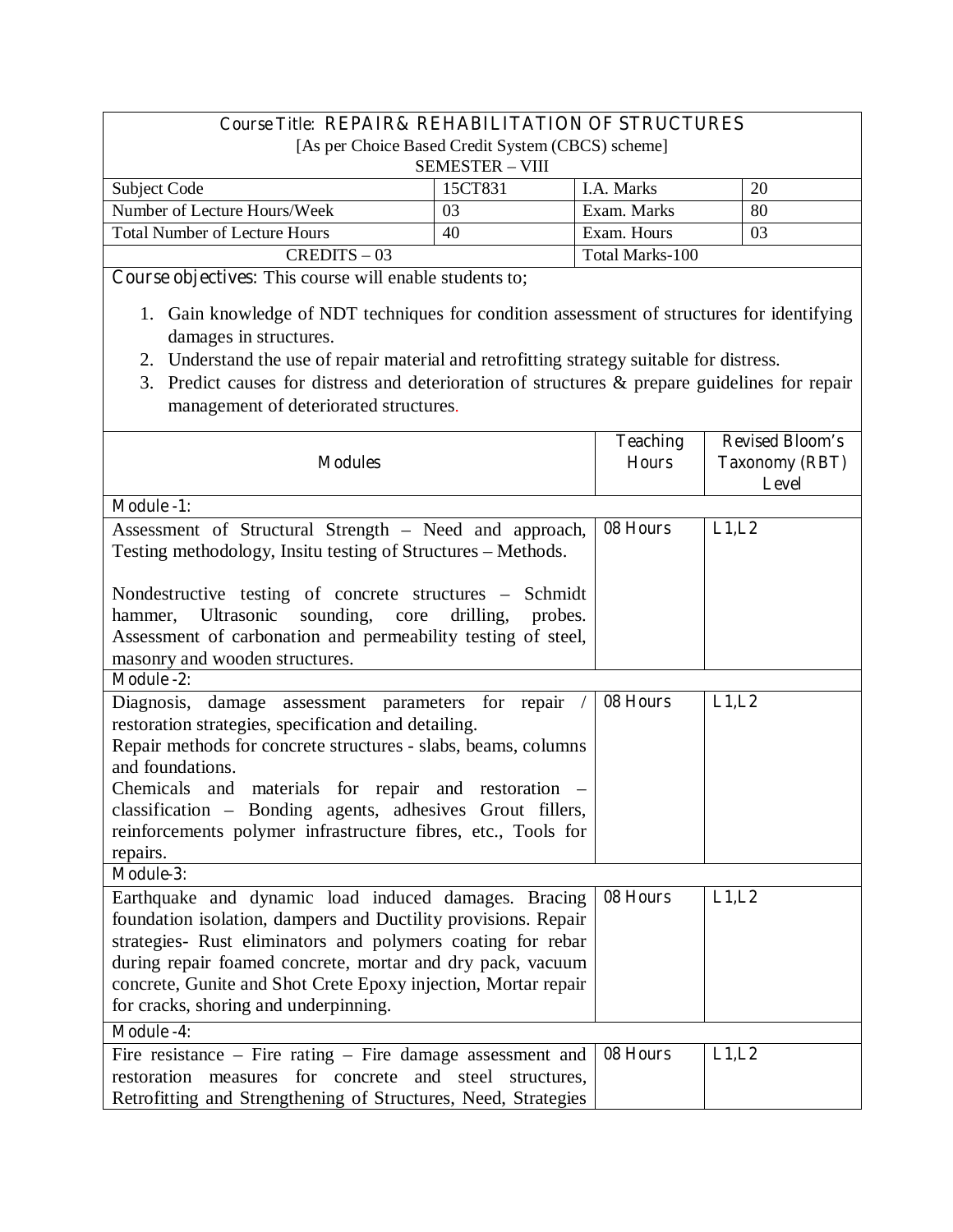| and Techniques Retrofitting – steel and concrete bridges.                                                               |          |       |
|-------------------------------------------------------------------------------------------------------------------------|----------|-------|
| Retrofitting of buildings of earthquake resistance.                                                                     |          |       |
| Module -5:                                                                                                              |          |       |
| Special topics - Architectural Restoration - Cracks and                                                                 | 08 Hours | L1,L2 |
| waterproofing, Demolition of Structures. Deconstruction of                                                              |          |       |
| Structures, Case Studies.                                                                                               |          |       |
|                                                                                                                         |          |       |
| <b>Course outcomes:</b>                                                                                                 |          |       |
| After studying this course, students will be able to:                                                                   |          |       |
| 1. Describe NDT techniques for condition assessment of structures for identifying damages in                            |          |       |
| structures.                                                                                                             |          |       |
| 2. Select repair material and retrofitting strategy suitable for distress.                                              |          |       |
| 3. Estimate causes for distress and deterioration of structures & formulate guidelines for                              |          |       |
| repair management of deteriorated structures.                                                                           |          |       |
|                                                                                                                         |          |       |
| Program Objectives (as per NBA)                                                                                         |          |       |
| Engineering Knowledge.<br>O                                                                                             |          |       |
| Problem Analysis.<br>O                                                                                                  |          |       |
| Interpretation of data.<br>O                                                                                            |          |       |
| <b>Question paper pattern:</b>                                                                                          |          |       |
| The question paper will have 5 modules comprising of ten questions. Each full question carrying 16<br>marks             |          |       |
| There will be two full questions (with a maximum of three subdivisions, if necessary) from each<br>٠<br>module.         |          |       |
| Each full question shall cover the topics as a module                                                                   |          |       |
| The students shall answer five full questions, selecting one full question from each module. If more                    |          |       |
| than one question is answered in modules, best answer will be considered for the award of marks                         |          |       |
| limiting one full question answer in each module.                                                                       |          |       |
| <b>Text Books:</b>                                                                                                      |          |       |
| 1. Repair of Concrete Structures by R.T.L. Allen & S.C. Edwards (Ed), Blackie, 1987.                                    |          |       |
| 2. Testing during Concrete Construction by Releur Workshop, Chapman & Hall, 1991,                                       |          |       |
| Rexom&Maihaganom - Et FN Spon, 1986.                                                                                    |          |       |
| <b>Reference Books:</b>                                                                                                 |          |       |
| 1. The Testing of Concrete in Structures by John M. Bungey, Survey Univ Press (Dh & Hall)                               |          |       |
|                                                                                                                         |          |       |
|                                                                                                                         |          |       |
| 1982,<br>2. Structural Renovation of Buildings Details & Design Examples by Newman P.E., Methods,<br>McGraw Hill, 2001. |          |       |

3. Rehabilitation of Renovation and Reconstruction Bedle by R. Jagadeesh, ASCE /ACI Journal.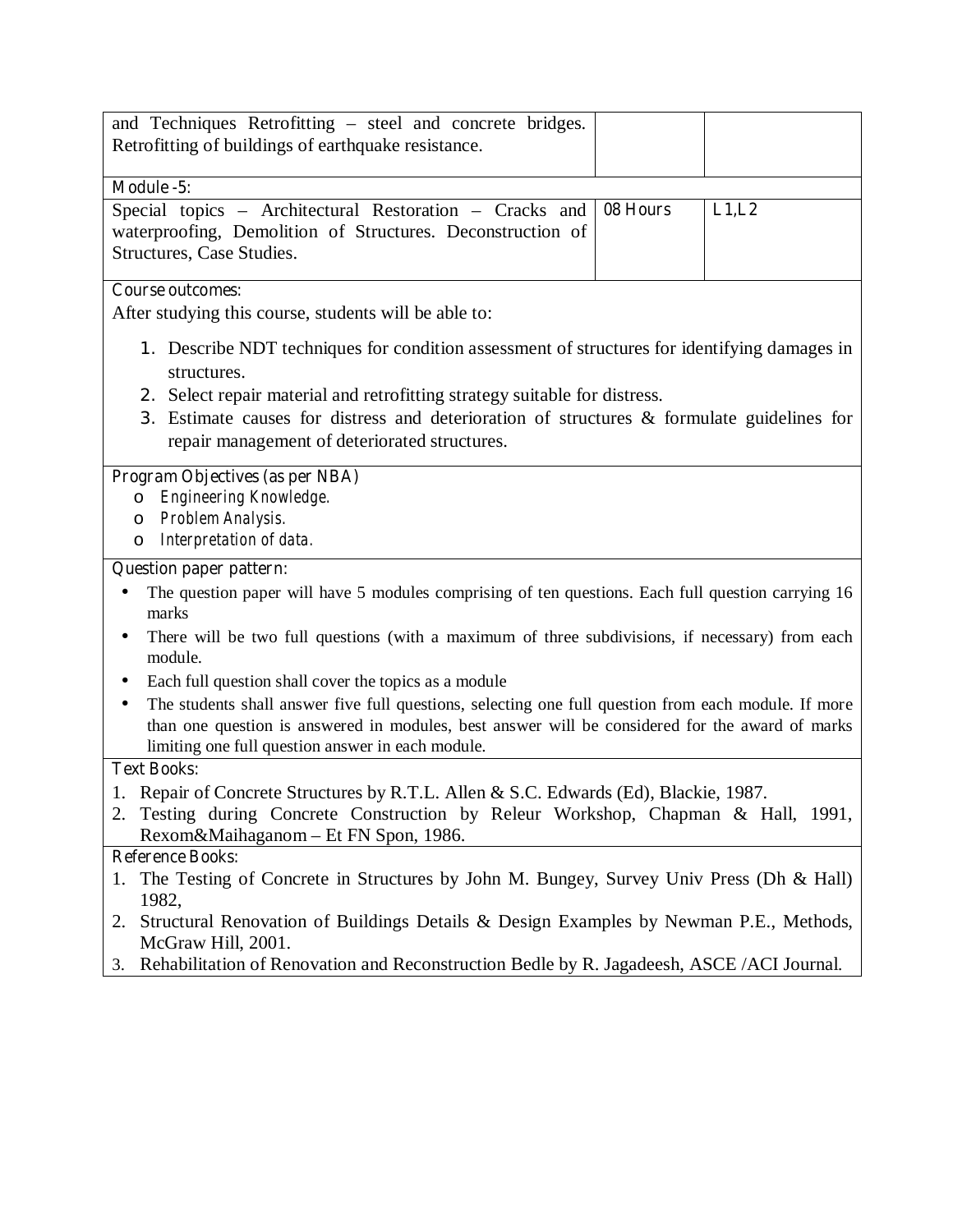| <b>Course Title: Urban Transportation &amp; Planning</b>                                            |                                                                             |                 |                        |
|-----------------------------------------------------------------------------------------------------|-----------------------------------------------------------------------------|-----------------|------------------------|
|                                                                                                     | [As per Choice Based Credit System (CBCS) scheme]<br><b>SEMESTER - VIII</b> |                 |                        |
|                                                                                                     | 15CT832                                                                     | I.A. Marks      | 20                     |
| Subject Code<br>Number of Lecture Hours/Week                                                        | 03                                                                          | Exam. Marks     | 80                     |
| <b>Total Number of Lecture Hours</b>                                                                | 40                                                                          | Exam. Hours     | 03                     |
| $CREDITS - 03$                                                                                      |                                                                             | Total Marks-100 |                        |
| Course objectives: This course will enable students to;                                             |                                                                             |                 |                        |
|                                                                                                     |                                                                             |                 |                        |
| 1. Know the land use pattern, transportation needs and forecast present conditions for future years |                                                                             |                 |                        |
| for the development of urban transport system.                                                      |                                                                             |                 |                        |
| To generate transportation inventories and develop to solution for the trip generation using<br>2.  |                                                                             |                 |                        |
| various trip distribution models.                                                                   |                                                                             |                 |                        |
| To characterize the modal split and assign the trips generated of transportation means for<br>3.    |                                                                             |                 |                        |
| various categories to cities and apply the latest computerial for transportation planning.          |                                                                             |                 |                        |
|                                                                                                     |                                                                             | <b>Teaching</b> | <b>Revised Bloom's</b> |
| <b>Modules</b>                                                                                      |                                                                             | <b>Hours</b>    | <b>Taxonomy (RBT)</b>  |
|                                                                                                     |                                                                             |                 | Level                  |
| Module -1:                                                                                          |                                                                             |                 |                        |
| <b>INTRODUCTION:</b> Scope of Urban transport planning - Inter                                      |                                                                             | 08 Hours        | L1,L2                  |
| dependency of land use and traffic - System Approach to                                             |                                                                             |                 |                        |
| urban planning.                                                                                     |                                                                             |                 |                        |
| <b>URBAN TRANSPORT SURVEY</b> - Definition of study area-                                           |                                                                             |                 |                        |
| Zoning-Types of Surveys - Inventory of transportation                                               |                                                                             |                 |                        |
| facilities – Expansion of data from sample.                                                         |                                                                             |                 |                        |
| <b>Module -2:</b>                                                                                   |                                                                             |                 |                        |
| STAGES IN URBAN TRANSPORT PLANNING: Trip                                                            |                                                                             | 08 Hours        | L1,L2                  |
| generation – Trip production - Trip distribution – Modal split –                                    |                                                                             |                 |                        |
| Trip assignment.                                                                                    |                                                                             |                 |                        |
| <b>TRIP GENERATION:</b> Trip purpose – Factors governing trip                                       |                                                                             |                 |                        |
| generation and attraction – Category analysis – Problems on                                         |                                                                             |                 |                        |
| above                                                                                               |                                                                             |                 |                        |
| Module-3:                                                                                           |                                                                             |                 |                        |
| <b>TRIP DISTRIBUTION</b>                                                                            |                                                                             | 08 Hours        | L1, L2, L3             |
| Methods – Growth factors methods – Synthetic methods –                                              |                                                                             |                 |                        |
| Fractor and Furness method and problems on the above.                                               |                                                                             |                 |                        |
| <b>Module -4:</b>                                                                                   |                                                                             |                 |                        |
| <b>MODAL SPLIT</b>                                                                                  |                                                                             | 08 Hours        | L1, L2, L3             |
|                                                                                                     |                                                                             |                 |                        |
| Factors affecting – characteristics of split – Model split in                                       |                                                                             |                 |                        |
| urban transport planning – problems on above                                                        |                                                                             |                 |                        |
| <b>TRIP ASSIGNMENT</b>                                                                              |                                                                             |                 |                        |
| Assignment Techniques – Traffic fore casting – Land use                                             |                                                                             |                 |                        |
| transport models - Lowry Model - Garin Lowry model -                                                |                                                                             |                 |                        |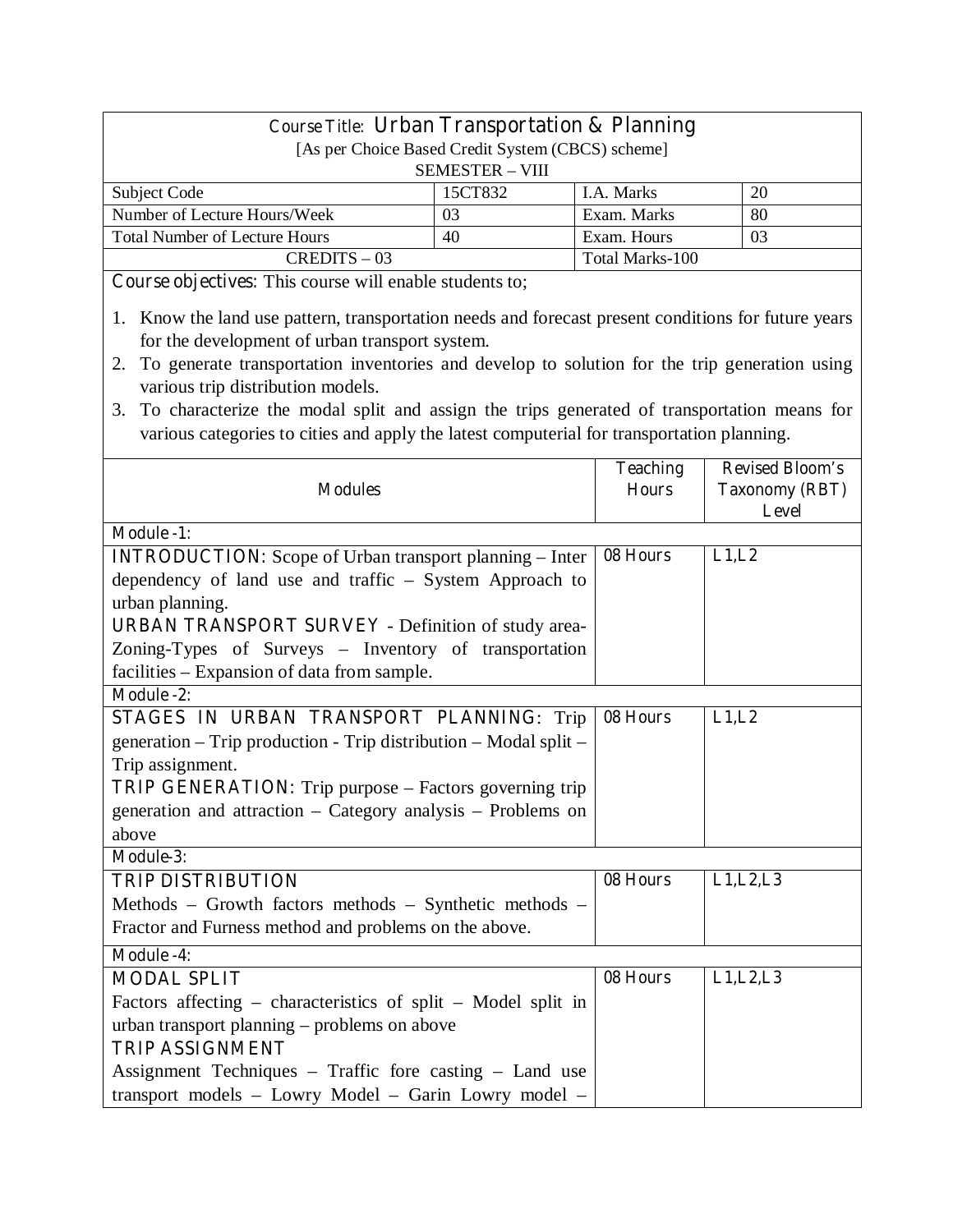| Applications in India $-$ (No problems on the above)                                                                                                                                                                                                                                                                                                                                                                                              |          |        |
|---------------------------------------------------------------------------------------------------------------------------------------------------------------------------------------------------------------------------------------------------------------------------------------------------------------------------------------------------------------------------------------------------------------------------------------------------|----------|--------|
| Module -5:                                                                                                                                                                                                                                                                                                                                                                                                                                        |          |        |
| URBAN TRANSPORT PLANNING FOR SMALL AND<br><b>MEDIUM CITIES</b><br>Introduction – Difficulties in transport planning – Recent Case<br>Studies.                                                                                                                                                                                                                                                                                                     | 08 Hours | L1, L2 |
| <b>Course outcomes:</b><br>After studying this course, students will be able to:                                                                                                                                                                                                                                                                                                                                                                  |          |        |
| 1. Describe the land use pattern, transportation needs and forecast future development of<br>urban transport system.<br>2. Summarize transportation inventories and develop to solution for the trip generation using<br>various trip distribution models.<br>3. Develop the modal split and assign the trips generated of transportation means for various<br>categories to cities and apply the latest computerial for transportation planning. |          |        |
| Program Objectives (as per NBA)<br>Engineering Knowledge.<br>$\circ$<br>Problem Analysis.<br>$\circ$<br>Interpretation of data.<br>$\circ$                                                                                                                                                                                                                                                                                                        |          |        |
| <b>Question paper pattern:</b>                                                                                                                                                                                                                                                                                                                                                                                                                    |          |        |
| The question paper will have 5 modules comprising of ten questions. Each full question carrying 16<br>marks<br>There will be two full questions (with a maximum of three subdivisions, if necessary) from each<br>٠                                                                                                                                                                                                                               |          |        |
| module.                                                                                                                                                                                                                                                                                                                                                                                                                                           |          |        |
| Each full question shall cover the topics as a module<br>The students shall answer five full questions, selecting one full question from each module. If more<br>٠<br>than one question is answered in modules, best answer will be considered for the award of marks<br>limiting one full question answer in each module.                                                                                                                        |          |        |
| <b>Text Books:</b>                                                                                                                                                                                                                                                                                                                                                                                                                                |          |        |
| Traffic Engineering and Transport Planning- L.R. Kadiyali - Khanna Publishers.<br>Principles of Urban Transport System Planning - B.G. Hutchinson - Scripta Book Co.,<br>2.<br>Washington D.C. & McGraw Hill Book Co.                                                                                                                                                                                                                             |          |        |
| Introduction to transportation engineering- JotinKristey and Kentlal - PHI, New Delhi.<br>3.                                                                                                                                                                                                                                                                                                                                                      |          |        |
| <b>Reference Books:</b><br>Urban Transport planning- Black John - Croom Helm ltd, London.<br>1.<br>Urban and Regional models in geography and planning- Hutchison B G - John Wiley and<br>2.<br>sons London.<br>Entropy in urban and regional modeling-Wilson A G - Pion ltd, London.<br>3.                                                                                                                                                       |          |        |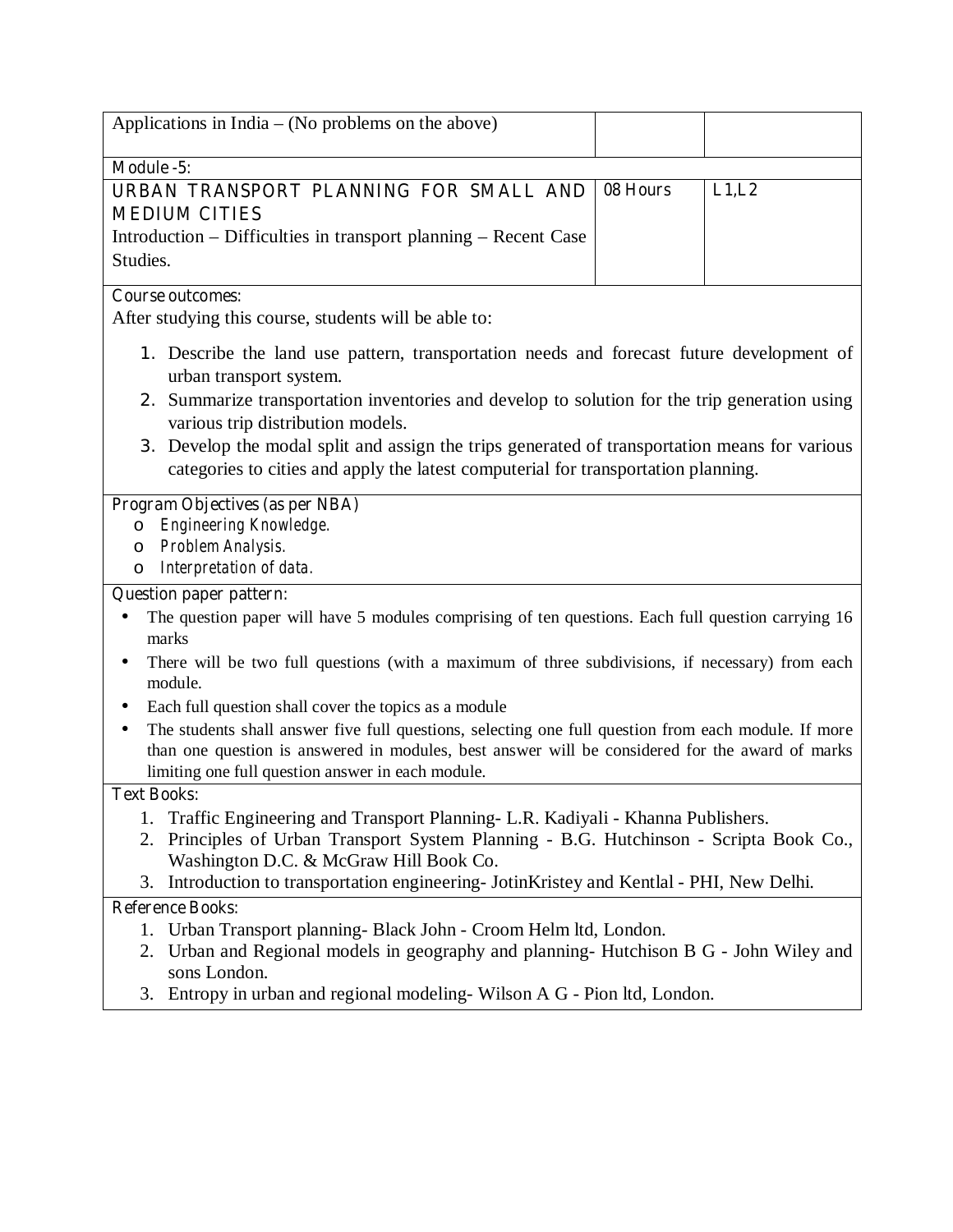# **Course Title: ADVANCED FOUNDATION ENGINEERING**

[As per Choice Based Credit System (CBCS) scheme]

| <b>SEMESTER – VIII</b>               |         |                   |    |
|--------------------------------------|---------|-------------------|----|
| Subject Code                         | 15CT833 | <b>I.A. Marks</b> | 20 |
| Number of Lecture Hours/Week         | 03      | Exam. Marks       | 80 |
| <b>Total Number of Lecture Hours</b> | 40      | Exam. Hours       |    |
| $CREDITS - 03$                       |         | Total Marks-100   |    |

**Course objectives:** This course will enable students ;

- 1. To understand the significance of foundation types in different types of structures.
- 2. To apply the behavioural knowledge of foundations in the actual field conditions in different types of soil conditions.

|                                                                   | <b>Teaching</b> | <b>Revised Bloom's</b> |
|-------------------------------------------------------------------|-----------------|------------------------|
| <b>Modules</b>                                                    | <b>Hours</b>    | <b>Taxonomy (RBT)</b>  |
|                                                                   |                 | <b>Level</b>           |
| <b>Module -1:</b>                                                 |                 |                        |
| <b>BEARING CAPACITY &amp; SETTLEMENT</b>                          | 08 Hours        | L1,L2                  |
| Presumptive bearing capacity according to BIS, Factors            |                 |                        |
| affecting bearing capacity, Factors influencing selection of      |                 |                        |
| depth of foundation, types of shallow foundations, Settlement     |                 |                        |
| Shallow<br>Foundations: Immediate, consolidation,<br>of<br>$\&$   |                 |                        |
| differential settlements, Factors influencing settlement, Safe    |                 |                        |
| Bearing Capacity and Allowable Bearing Pressure.                  |                 |                        |
| <b>SHALLOW FOUNDATIONS</b>                                        |                 |                        |
| Principles of Design of foundation, Definition for Shallow and    |                 |                        |
| Deep foundation, Requirements for geotechnical and structural     |                 |                        |
| aspects of design, Proportioning of isolated footing, combined    |                 |                        |
| footing-rectangular & trapezoidal and Strap footing.              |                 |                        |
| <b>Module -2:</b>                                                 |                 |                        |
| PILE FOUNDATIONS - SINGLE PILE                                    | 08 Hours        | L1,L2                  |
| Historical Development, Necessity of pile foundations,            |                 |                        |
| Classification, Load bearing capacity of single pile by Static    |                 |                        |
| formula, Dynamic formula, Pile load test and Penetration tests,   |                 |                        |
| Laterally Loaded Pile.                                            |                 |                        |
|                                                                   |                 |                        |
| PILE FOUNDATIONS - GROUP EFFECT                                   |                 |                        |
| Pile groups, group action of piles in sand and clay, group        |                 |                        |
| efficiency of piles, settlement of piles, negative skin friction, |                 |                        |
| under reamed piles.                                               |                 |                        |
|                                                                   |                 |                        |
|                                                                   |                 |                        |
|                                                                   |                 |                        |
|                                                                   |                 |                        |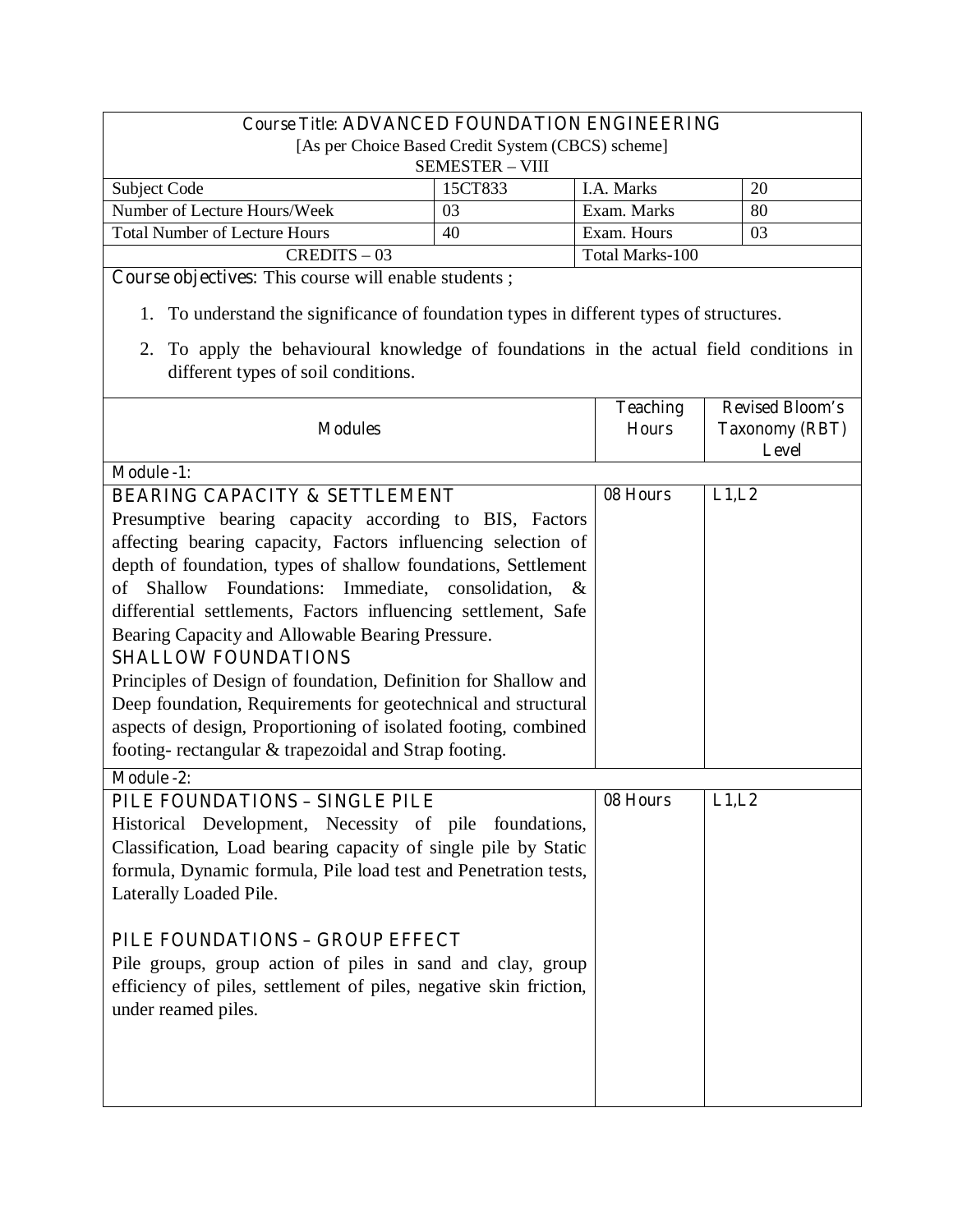| Module-3:                                                                                                                                                                                               |          |        |
|---------------------------------------------------------------------------------------------------------------------------------------------------------------------------------------------------------|----------|--------|
| <b>WELL FOUNDATIONS</b>                                                                                                                                                                                 | 08 Hours | L1, L2 |
| Historical Development, Different shapes and characteristics of                                                                                                                                         |          |        |
| wells, Components of well foundation. Types of well                                                                                                                                                     |          |        |
| foundation, Forces acting on well foundation. Sinking of wells.                                                                                                                                         |          |        |
| Causes and remedies for tilts and shifts.                                                                                                                                                               |          |        |
| <b>DRILLED PIERS &amp; CAISSONS</b>                                                                                                                                                                     |          |        |
| Construction, advantages and disadvantages of drilled piers.                                                                                                                                            |          |        |
| Design concepts and Advantages & disadvantages of open,                                                                                                                                                 |          |        |
| pneumatic and floating caissons.                                                                                                                                                                        |          |        |
| <b>Module -4:</b>                                                                                                                                                                                       |          |        |
| <b>FOUNDATIONS ON EXPANSIVE SOILS</b>                                                                                                                                                                   | 08 Hours | L1, L2 |
| Definition, Identification, Mineral Structure, Index properties                                                                                                                                         |          |        |
| of expansive soils, Swell potential and Swell pressure, Free                                                                                                                                            |          |        |
| swell, Tests on expansive soils, foundation treatment for                                                                                                                                               |          |        |
| structures in expansive soil, CNS layer.                                                                                                                                                                |          |        |
| Module -5:                                                                                                                                                                                              |          |        |
| <b>MACHINE FOUNDATIONS</b>                                                                                                                                                                              | 08 Hours | L1,L2  |
| Basic definitions in vibration, free and forced vibrations,                                                                                                                                             |          |        |
| determination of natural frequency, types of Machine                                                                                                                                                    |          |        |
| foundations, general criteria for design of machine foundation.,                                                                                                                                        |          |        |
| vibration analysis of a machine foundation, degrees of freedom                                                                                                                                          |          |        |
| of a block foundation, vibration isolation and control.                                                                                                                                                 |          |        |
| <b>Course outcomes:</b>                                                                                                                                                                                 |          |        |
| After studying this course, students will be able to:                                                                                                                                                   |          |        |
| 1. Recall the significance of foundation types in different types of structures.                                                                                                                        |          |        |
| 2. Identify the suitable type of foundation based upon it's behaviour in the actual field<br>conditions in different types of soil conditions.                                                          |          |        |
| Program Objectives (as per NBA)                                                                                                                                                                         |          |        |
| o Engineering Knowledge.                                                                                                                                                                                |          |        |
| Problem Analysis<br>O                                                                                                                                                                                   |          |        |
| Interpretation of data.<br>$\circ$                                                                                                                                                                      |          |        |
| <b>Question paper pattern:</b>                                                                                                                                                                          |          |        |
| The question paper will have 5 modules comprising of ten questions. Each full question carrying 16<br>marks                                                                                             |          |        |
| There will be two full questions (with a maximum of three subdivisions, if necessary) from each<br>module.                                                                                              |          |        |
| Each full question shall cover the topics as a module                                                                                                                                                   |          |        |
| The students shall answer five full questions, selecting one full question from each module. If more<br>than one question is answered in modules, best answer will be considered for the award of marks |          |        |
| limiting one full question answer in each module.                                                                                                                                                       |          |        |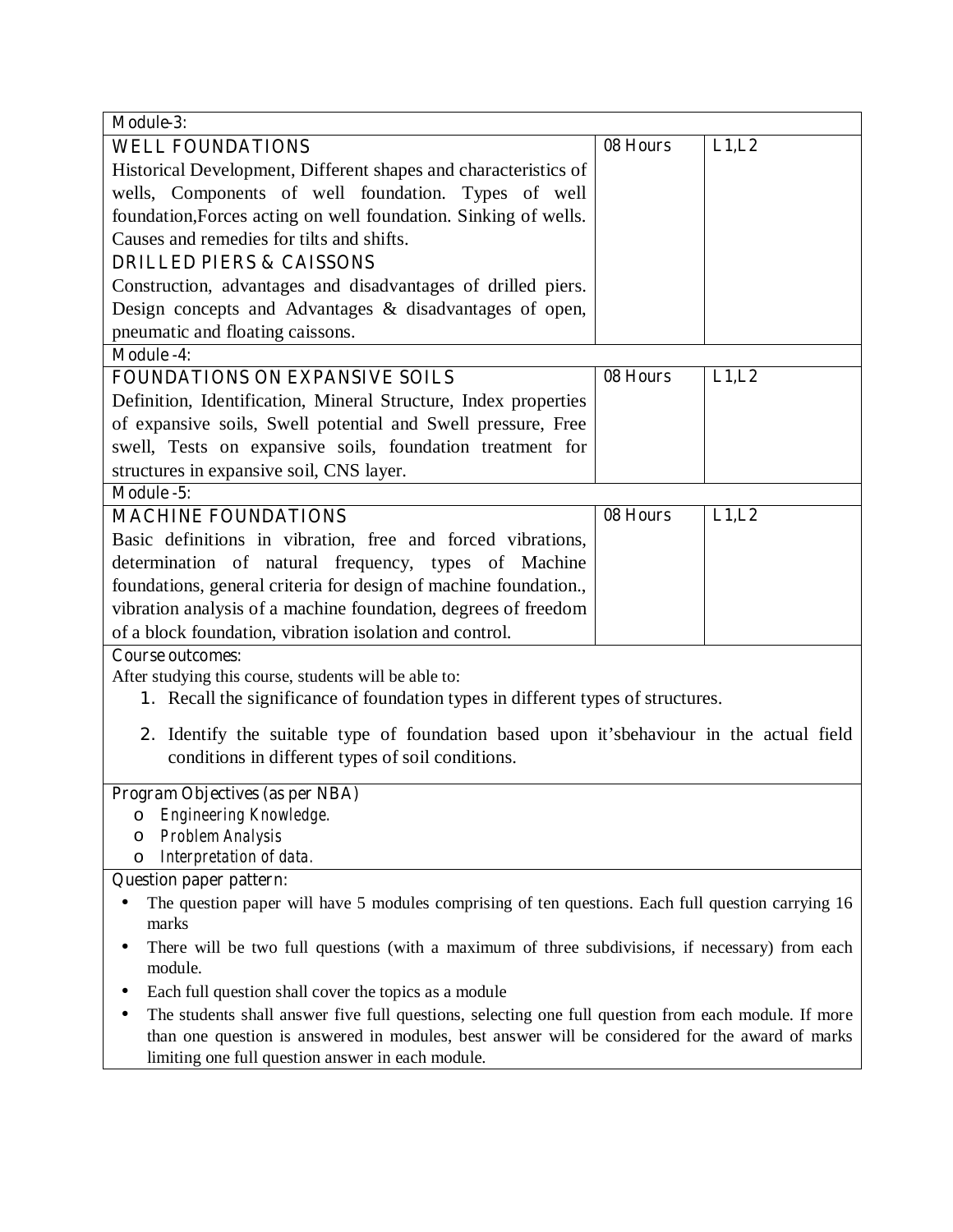# **Text Books:**

- 1. Soil Mechanics & Foundation Engineering V.N.S. Murthy Pub: Sai Tech.
- 2. Foundation Engineering Braja M. Das Cengage Learning.

3. Soil Mechanics Foundations - Dr. B.C. Punmia - Pub: Laxmi publications, pvt. Ltd.

### **Reference Books:**

- 1. Foundation Engineering Dr. P.C. Varghese: Pub: Prentice Hall of India.
- 2. Foundation Analysis and Design Bowles J.E. (1996) 5th Ed, McGraw Hill Pub. Co., New York.
- 3. Advanced Foundation Engineering V.N.S. Murthy Pub : Sai Tech.
- 2. Pile Foundation.- Chellies
- 3. Geotechnical Engineering.- P. Purushotham Raj
- 4. Geotechnical Engineering Dr. C. Venkataramaiah Pub: New age Publications.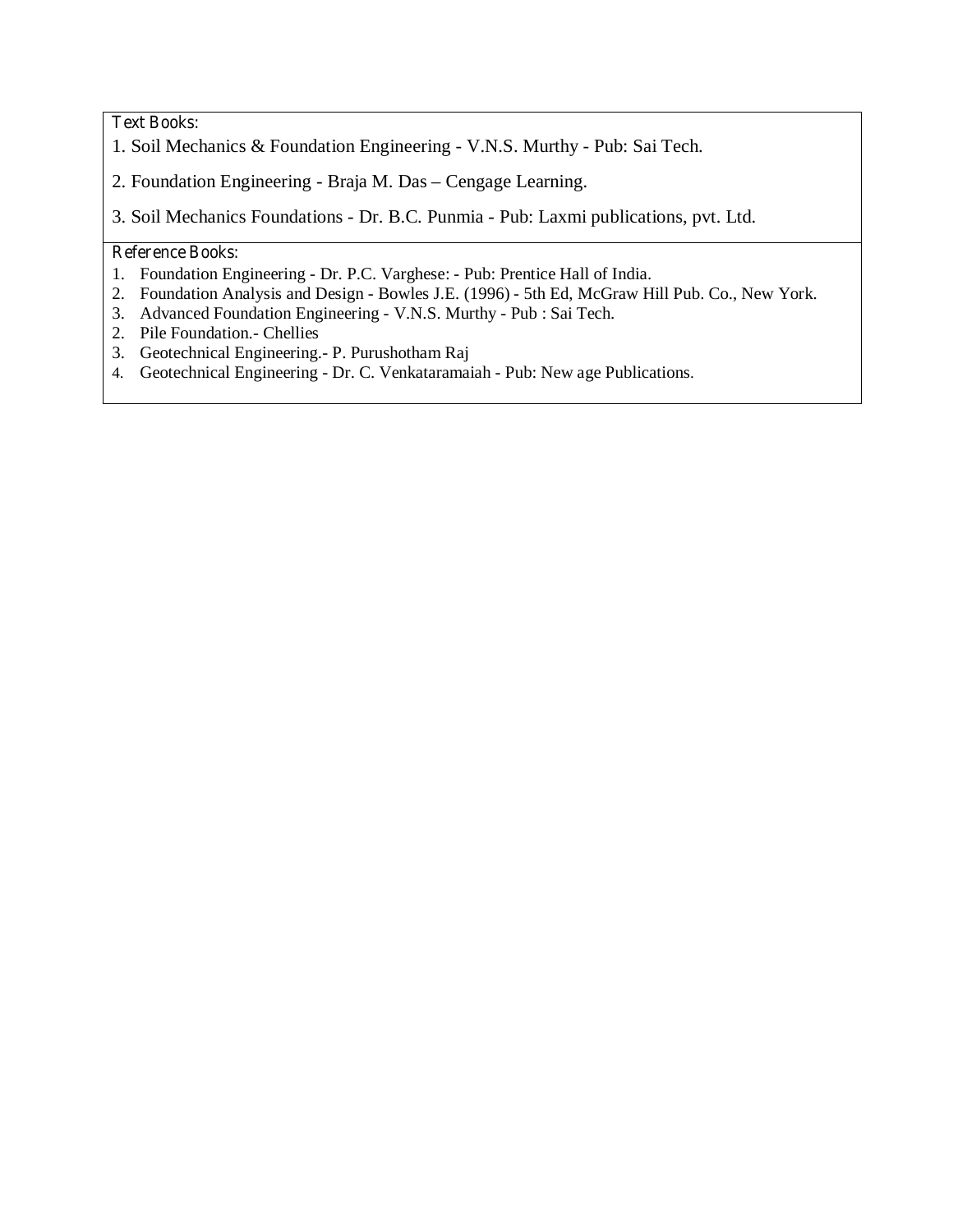| <b>Course Title: STRUCTURAL MASONRY</b>           |         |                 |     |
|---------------------------------------------------|---------|-----------------|-----|
| [As per Choice Based Credit System (CBCS) scheme] |         |                 |     |
| <b>SEMESTER - VIII</b>                            |         |                 |     |
| Subject Code                                      | 15CT834 | I.A. Marks      | 20  |
| Number of Lecture Hours/Week                      | 04      | Exam. Marks     | -80 |
| <b>Total Number of Lecture Hours</b>              | 40      | Exam. Hours     | 03  |
| $CREDITS - 03$                                    |         | Total Marks-100 |     |

**Course objectives:** This course will enable students;

- 1. To understand procedural knowledge to design a system, component or process as per needs and specifications of masonry system subjected to various load combinations with different boundary conditions.
- 2. To follow the culture of professional and ethical responsibilities by following codal provisions in the analysis, design and detailing masonry.
- 3. To analyze the impact of engineering solutions on the society and will be aware of contemporary issues regarding failure of structures due to wrong design.

| <b>Modules</b>                                                                                                                                                                                                                                                                                                                                                                                                                                                                                                  | <b>Teaching</b><br><b>Hours</b> | <b>Revised Bloom's</b><br><b>Taxonomy (RBT)</b><br><b>Level</b> |
|-----------------------------------------------------------------------------------------------------------------------------------------------------------------------------------------------------------------------------------------------------------------------------------------------------------------------------------------------------------------------------------------------------------------------------------------------------------------------------------------------------------------|---------------------------------|-----------------------------------------------------------------|
| <b>Module -1:</b>                                                                                                                                                                                                                                                                                                                                                                                                                                                                                               |                                 |                                                                 |
| <b>Introduction, Masonry units, materials and types:</b>                                                                                                                                                                                                                                                                                                                                                                                                                                                        | 08 Hours                        | L1,L2                                                           |
| History of masonry Characteristics of Brick, stone, clay block,<br>concrete block, stabilized mud block masonry units - strength,<br>modulus of elasticity and water absorption. Masonry materials<br>- Classification and properties of mortars, selection of mortars.                                                                                                                                                                                                                                         |                                 |                                                                 |
| Module -2:                                                                                                                                                                                                                                                                                                                                                                                                                                                                                                      |                                 |                                                                 |
| <b>Strength of Masonry in Compression:</b><br>Behaviour of Masonry under compression, strength and elastic<br>properties, influence of masonry unit<br>and<br>mortar<br>characteristics, effect of masonry unit height on compressive<br>strength, influence of masonry bonding patterns on strength,<br>Failure theories of masonry under compression. Effects of<br>slenderness and eccentricity, effect of rate of absorption, effect<br>of curing, effect of ageing, workmanship on compressive<br>strength | 08 Hours                        | L1,L2                                                           |
| Module-3:                                                                                                                                                                                                                                                                                                                                                                                                                                                                                                       |                                 |                                                                 |
| Flexural and shear bond, flexural strength and shear<br>strength:<br>Bond between masonry unit and mortar, tests for determining<br>flexural and shear bond strengths, factors affecting bond<br>strength, effect of bond strength on compressive strength,<br>orthotropic strength properties of masonry in flexure, shear<br>strength of masonry, test procedures                                                                                                                                             | 08 Hours                        | L1,L2                                                           |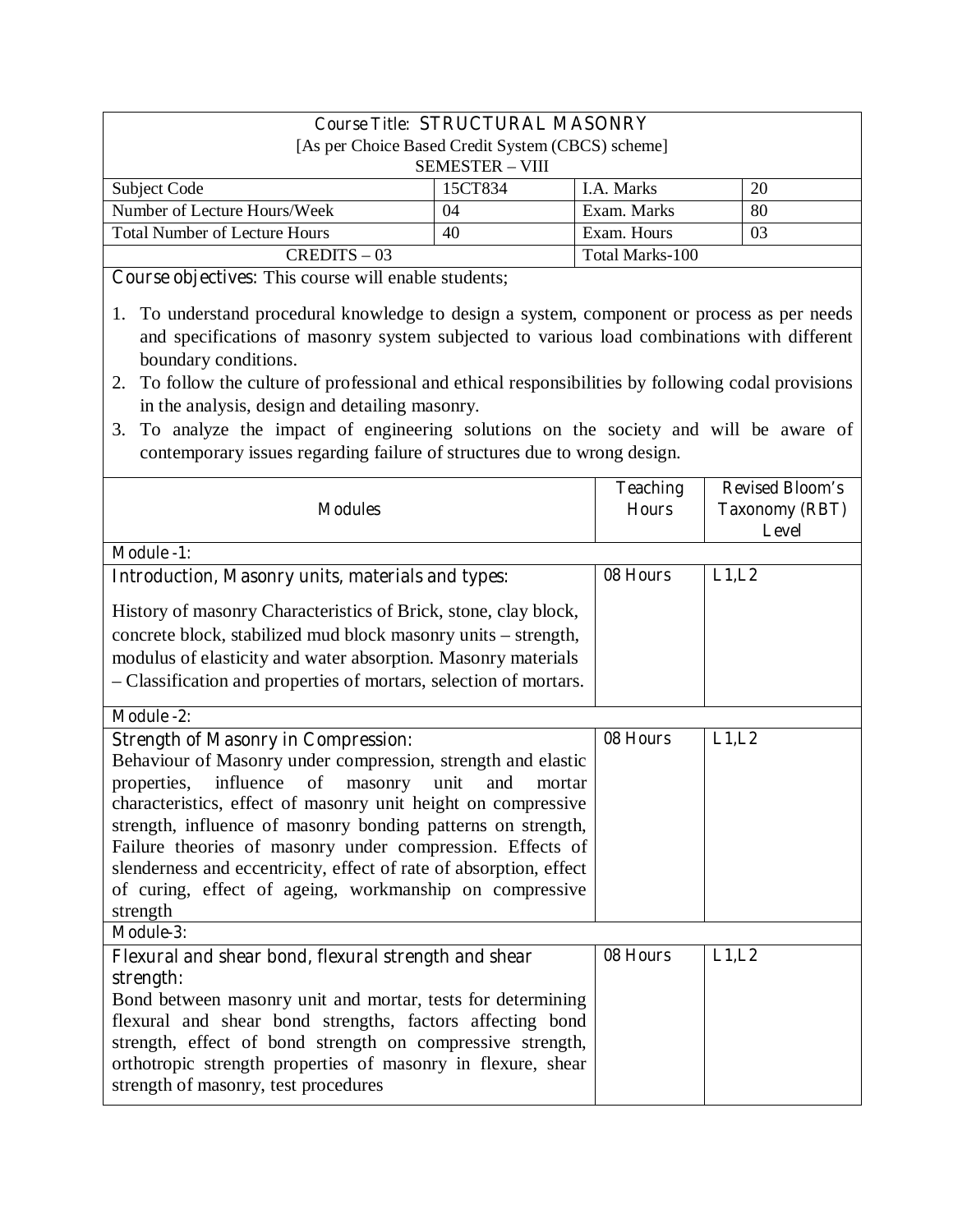| <b>Module -4:</b>                                                                                                                                                                                                                                                                                                                                                                                                                                                                                                                      |          |       |
|----------------------------------------------------------------------------------------------------------------------------------------------------------------------------------------------------------------------------------------------------------------------------------------------------------------------------------------------------------------------------------------------------------------------------------------------------------------------------------------------------------------------------------------|----------|-------|
| Design of load bearing masonry buildings:                                                                                                                                                                                                                                                                                                                                                                                                                                                                                              | 08 Hours | L1,L2 |
| Permissible compressive stress, stress reduction and shape                                                                                                                                                                                                                                                                                                                                                                                                                                                                             |          |       |
| reduction factors, increase in permissible stresses for eccentric                                                                                                                                                                                                                                                                                                                                                                                                                                                                      |          |       |
| vertical and lateral loads, permissible tensile and shear stresses,                                                                                                                                                                                                                                                                                                                                                                                                                                                                    |          |       |
| Effective height of walls and columns, opening in walls,                                                                                                                                                                                                                                                                                                                                                                                                                                                                               |          |       |
| effective length, effective thickness, slenderness<br>ratio,                                                                                                                                                                                                                                                                                                                                                                                                                                                                           |          |       |
| eccentricity, load dispersion, arching action, lintels; Wall                                                                                                                                                                                                                                                                                                                                                                                                                                                                           |          |       |
| carrying axial load, eccentric load with different eccentricity                                                                                                                                                                                                                                                                                                                                                                                                                                                                        |          |       |
| ratios, wall with openings, freestanding wall.                                                                                                                                                                                                                                                                                                                                                                                                                                                                                         |          |       |
| Module -5:                                                                                                                                                                                                                                                                                                                                                                                                                                                                                                                             |          |       |
| Earthquake resistant masonry buildings:<br>Behaviour of masonry during earthquakes, concepts and design<br>procedure for earthquake resistant masonry, BIS codal<br>provisions. Masonry arches, domes and vaults: Components<br>and classification of masonry arches, historical buildings,<br>construction procedure                                                                                                                                                                                                                  | 08 Hours | L1,L2 |
| <b>Course outcomes:</b>                                                                                                                                                                                                                                                                                                                                                                                                                                                                                                                |          |       |
| After studying this course, students will be able to:                                                                                                                                                                                                                                                                                                                                                                                                                                                                                  |          |       |
| 1. Describe procedural knowledge to design a system, component or process as per needs and<br>specifications of masonry system subjected to various load combinations with different<br>boundary conditions.<br>2. Practice the culture of professional and ethical responsibilities by following codal<br>provisions in the analysis, design and detailing masonry.<br>3. Evaluate the impact of engineering solutions on the society and will be aware of<br>contemporary issues regarding failure of structures due to wrong design |          |       |
| Program Objectives (as per NBA)                                                                                                                                                                                                                                                                                                                                                                                                                                                                                                        |          |       |
| Engineering Knowledge.<br>$\circ$                                                                                                                                                                                                                                                                                                                                                                                                                                                                                                      |          |       |
| Problem Analysis.<br>O                                                                                                                                                                                                                                                                                                                                                                                                                                                                                                                 |          |       |
| o Interpretation of data.                                                                                                                                                                                                                                                                                                                                                                                                                                                                                                              |          |       |
| <b>Question paper pattern:</b>                                                                                                                                                                                                                                                                                                                                                                                                                                                                                                         |          |       |
| The question paper will have 5 modules comprising of ten questions. Each full question carrying 16<br>marks                                                                                                                                                                                                                                                                                                                                                                                                                            |          |       |
| There will be two full questions (with a maximum of three subdivisions, if necessary) from each                                                                                                                                                                                                                                                                                                                                                                                                                                        |          |       |
| module.                                                                                                                                                                                                                                                                                                                                                                                                                                                                                                                                |          |       |
| Each full question shall cover the topics as a module<br>The students shall answer five full questions, selecting one full question from each module. If more<br>than one question is answered in modules, best answer will be considered for the award of marks<br>limiting one full question answer in each module.                                                                                                                                                                                                                  |          |       |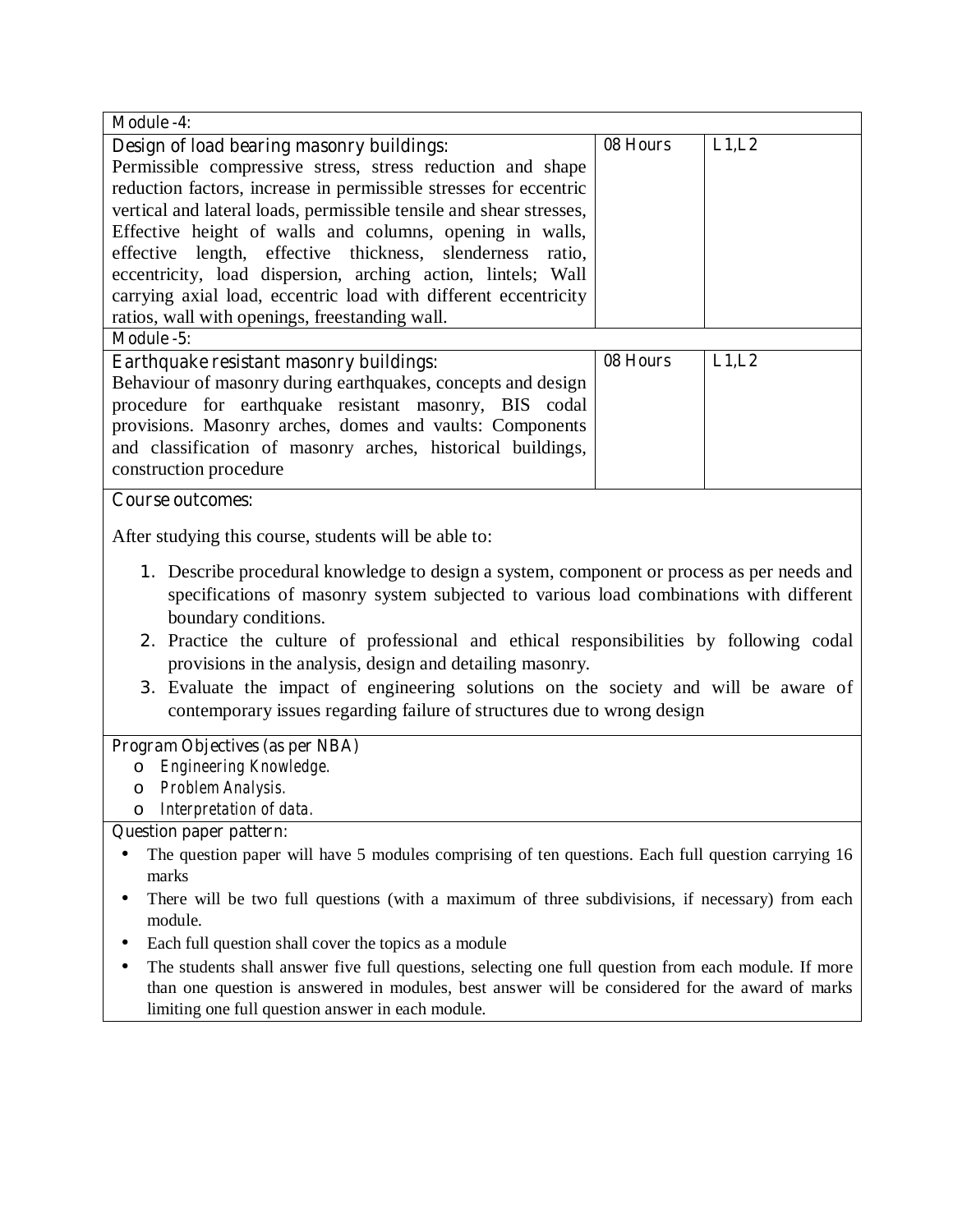# **Text Books:**

- 1. Hendry A.W., "Structural masonry"- Macmillan Education Ltd., 2nd edition
- 2. Sinha B.P & Davis S.R., "Design of Masonry structures"- E & FN Spon
- 3. Dayaratnam P, "Brick and Reinforced Brick Structures"- Oxford & IB

## **Reference Books:**

- 1. Curtin, "Design of Reinforced and Prestressed Masonry"- Thomas Telford
- 2. Sven Sahlin, "Structural Masonry"-Prentice Hall
- 3. Jagadish K S, Venkatarama Reddy B V and Nanjunda Rao K S, "Alternative Building Materials and Technologies"-New Age International, New Delhi & Bangalore
- 4. IS 1905, BIS, New Delhi.
- 5. SP20(S&T),New Delhi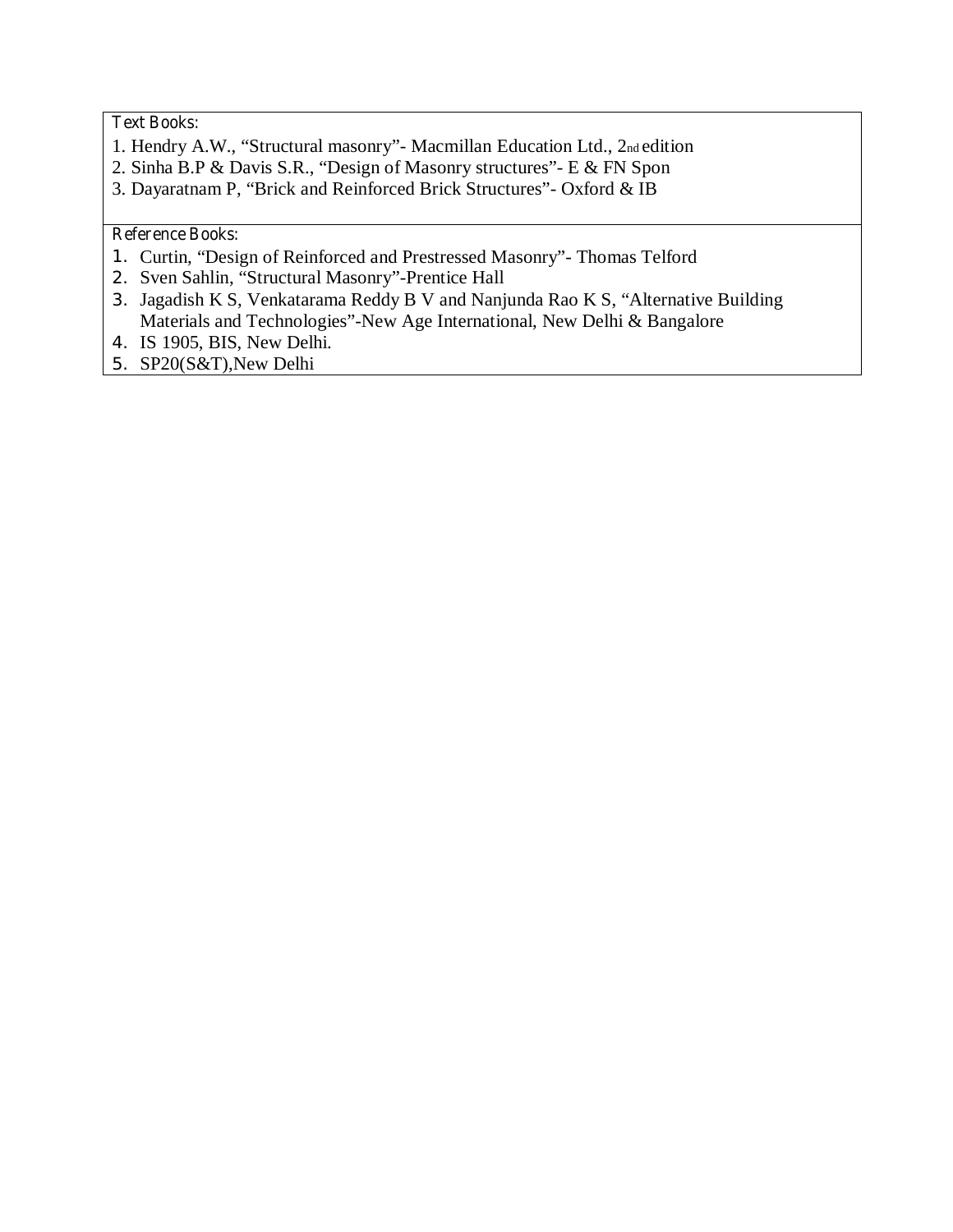# **Course Title: CONSTRUCTION STUDY PROJECT(Internship)**

### [As per Choice Based Credit System (CBCS) scheme] SEMESTER – VIII

| .            |                |                   |    |
|--------------|----------------|-------------------|----|
| Subject Code | 15CT84         | <b>I.A. Marks</b> | 50 |
|              |                | Exam. Marks       | 50 |
|              |                | Exam. Hours       | 03 |
|              | $CREDITS - 02$ | Total Marks-100   |    |

**Course objectives:** This course will enable students to;

1. Apply classroom and laboratory concepts and principles in an industry work environment.

2. To demonstrate the ability to work as a team member to successfully complete the assigned work objectives in an assigned company work group with proper work ethic.

**Course Details**: Study of a construction project by selecting a on-going construction site, studying

and reporting various aspects of construction such as:

- 1. Tendering process and awarding the contract.
- 2. Estimation of the project.
- 3. Scheduling of various events of the construction project.
- 4. Geotechnical investigation of the site and report.
- 5. Study of the structural details (wherever feasible).
- 6. Study of the constructional process.
- 7. Quality control measures pertaining to the project under consideration.

Construction safety measures pertaining to the project under consideration

## **Period of study: 2 months**

Candidates has to be officially deputed to a construction site. Student shall be evaluated both by site supervisor from construction company and teaching staff from the college. Equal weightage being given to both the valuators.

### **Course outcomes:**

After studying this course, students will be able to:

On Completion of the internship, students will be in a position to express the ability to work as a team member to successfully complete the assigned work objectives in an assigned company work group with proper work ethic.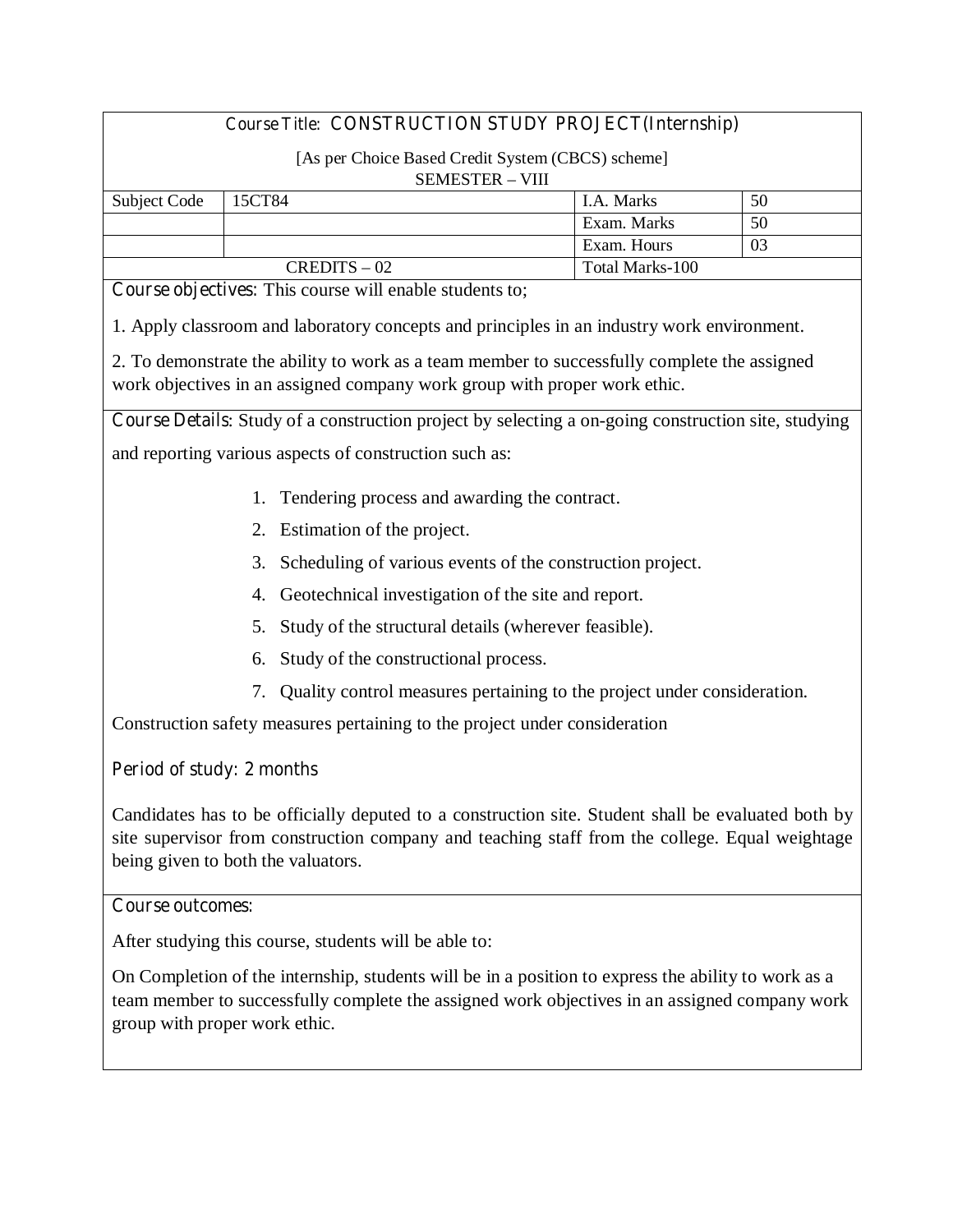| <b>Course Title: PROJECT WORK</b>                 |         |                 |     |  |
|---------------------------------------------------|---------|-----------------|-----|--|
| [As per Choice Based Credit System (CBCS) scheme] |         |                 |     |  |
| <b>SEMESTER - VIII</b>                            |         |                 |     |  |
| Subject Code                                      | 15CTP85 | I.A. Marks      | 100 |  |
|                                                   |         | Exam. Marks     | 100 |  |
|                                                   |         | Exam. Hours     | 03  |  |
| $CREDITS - 04$                                    |         | Total Marks-200 |     |  |

**Course objectives:** This course will enable students;

- 1. To develop the ability to solve a specific problem right from its identification and literature review till the successful solution of the same.
- 2. To train the students in preparing project reports and to face reviews and viva voce examination.

The problem (analytical/ computational / experimental / design oriented / statically) shall be selected after detailed discussion with guide and H.O.D. The project shall have following features:

- i. Definition of the problem
- ii. Exhaustive literature survey
- iii. Analysis based on type of problem (as given above)
- iv. Conclusions, scope for further work
- v. References.

The Project shall be submitted in the prescribed standard format and four copies shall be submitted after certification by the Guide and H.O.D.

## **Course outcomes:**

After studying this course, students will be able to:

On Completion of the project work students will be in a position to take up any challenging practical problems and find solution by formulating proper methodology.